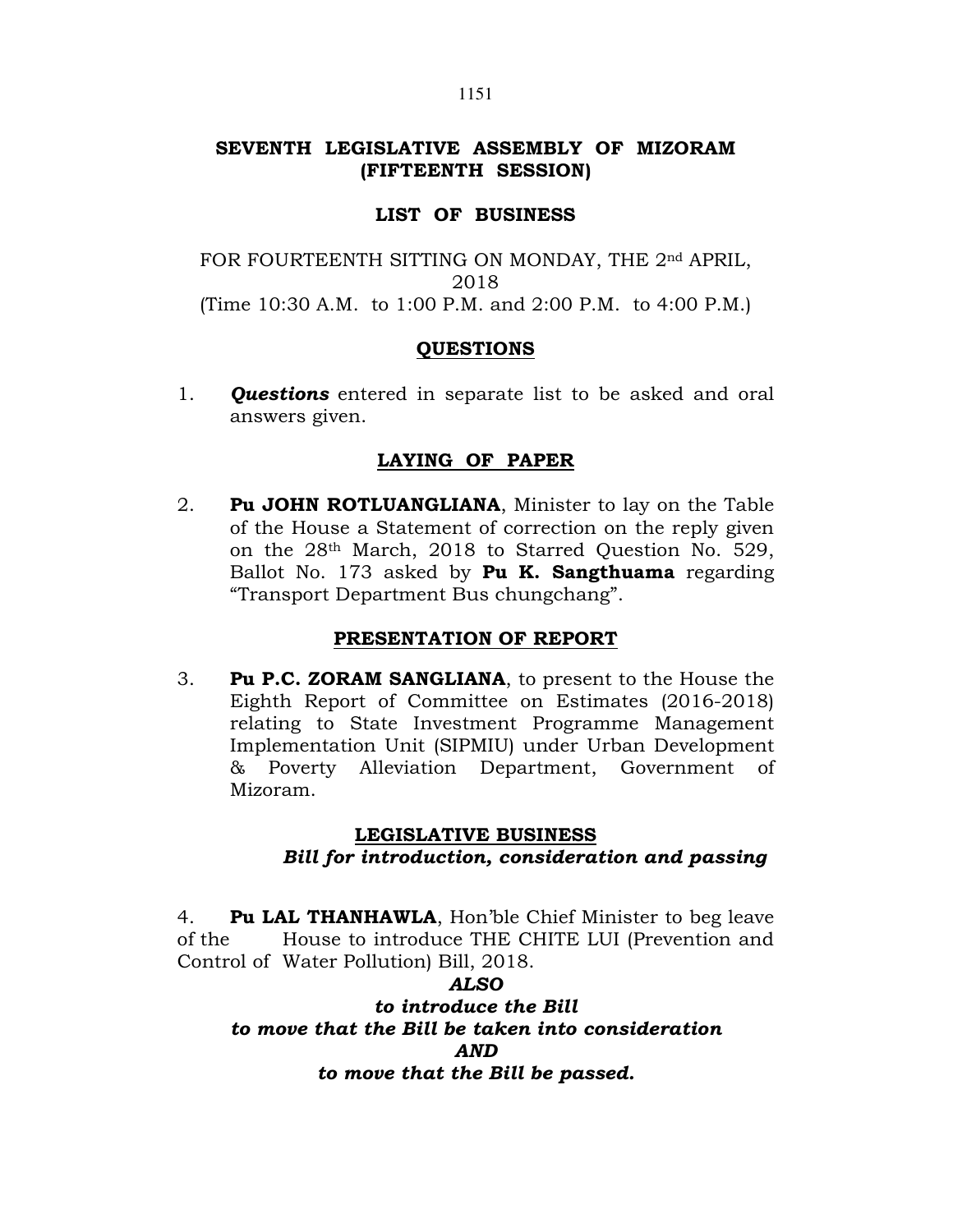5. Pu LALSAWTA, Minister to beg leave of the House to introduce The Mizoram Protection of Interests of Depositors (In Financial Establishment) (Second Amendment) Bill, 2018.

#### ALSO

## to introduce the Bill to move that the Bill be taken into consideration AND to move that the Bill be passed.

6. Pu R. ROMAWIA, Minister to beg leave of the House to introduce The Mizoram Salaries, Allowances and Pension of Members of the Legislative Assembly (Sixth Amendment) Bill, 2018.

### ALSO

## to introduce the Bill to move that the Bill be taken into consideration AND to move that the Bill be passed.

….

### S.R. ZOKHUMA

Commissioner & Secretary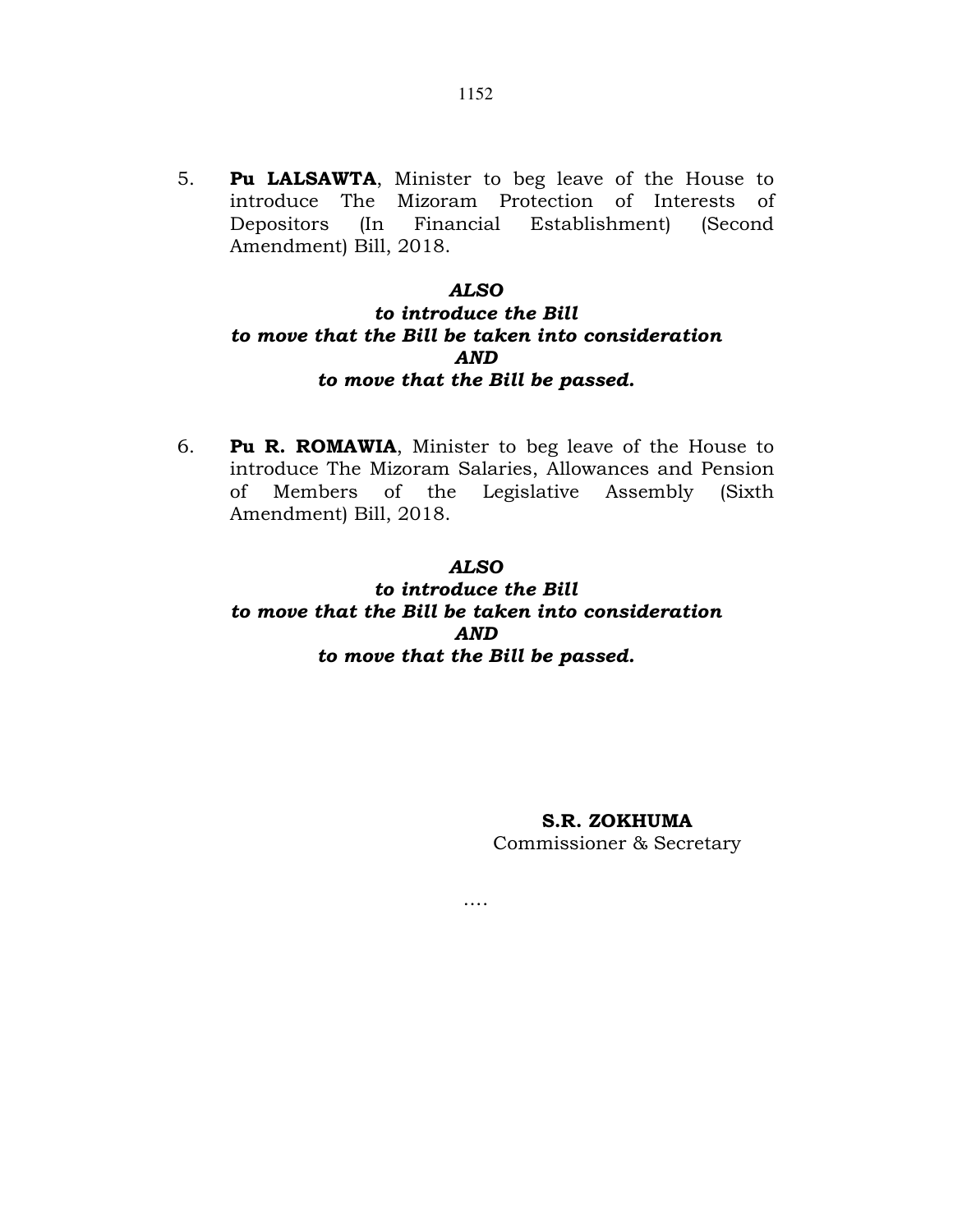**SPEAKER** : Thu ang ule, "Tin, remna Lalpa ngei chuan kumkhuain kawng tinrengah remna pe che u rawh se. Lalpa chu in zaa hnenah awm rawh se."

#### **II Thessalonika 3:16**

 Zawhna 209-na kan la ang a, MLA zahawm tak Er.Lalrinawma zawhna neitu sawm ila.

**Er.LALRINAWMA** : Pu Speaker, ka lawm e. Ka Starred Question no.209-na, Sericulture Department changtu Minister zahawm tak hnena ka zawhna chu :

- a) Kum 2016-2017 chhungin Cocoon eng zat nge thar chhuah a nih ? Cocoon kg khat hi cheng eng zat man nge a nih?
- b) Tun dinhmunah Mizoram chhungah pangang khawia eizawng mi engzat nge awm?
- c) Kum 2016-2017 chhungin pangang khawia eizawng te tanpui nan sum eng zat nge hman a nih?

**SPEAKER** : Department changtu Minister zahawm tak Pi Vanlalawmpuii Chawngthu chhang turin ilo sawm ang.

**Pi VANLALAWMPUII CHAWNGTHU, MINISTER** : Pu Speaker, MLA zahawm tak Pu Er.Lalrinawma zawhna chhanna chu:

a) Kum 2016-2017 chhungin Cocoon 58,277.24 Kgs thar chhuah a ni. Cocoon hi Kg khat  $\bar{\tau}$  250/- a ni.

- b) Mizoram chhungah Pangang khawia eizawng mi 5479 an awm mek a, Regular taka Pangang khawi mi 3200 vel an ni
- c) Kum 2016-2017 chhungin pangang khawia eizawngte tanpui nan sum  $\bar{\tau}$  1,908.66 lakh hman a ni. hman a ni. Ka lawm e.

**SPEAKER** : Zawhbelhna, zawhna neitu Er. Lalrinawma.

**Er. LALRINAWMA** : Pu Speaker, a tam khawp mai a, a lawmawm a. Pangang khawi hi a tha chho viau dawnin a lang a, tuna an buaina deuh nia lang a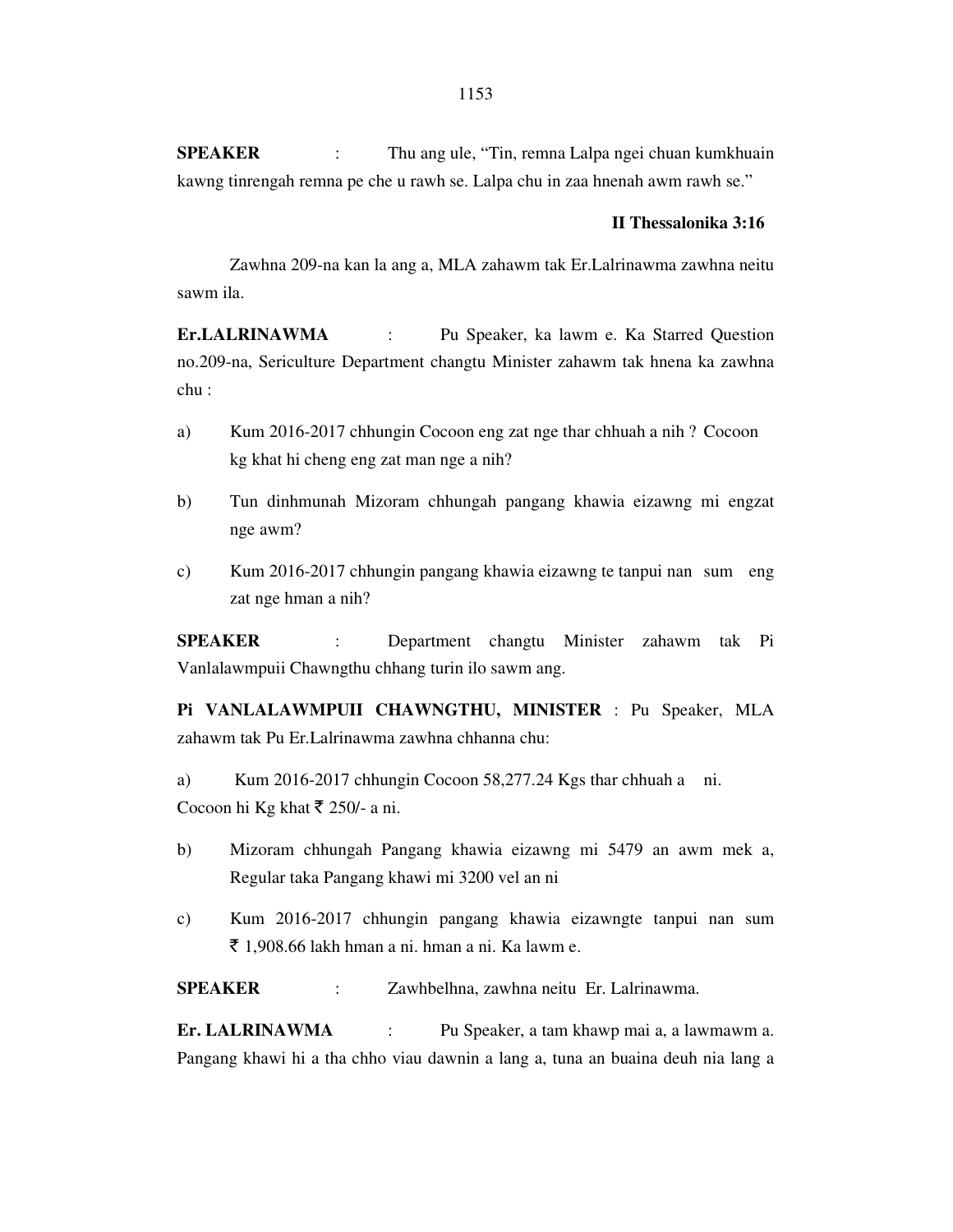hmun vel enkawl hi a buaithlak khawp mai a, a chaw a that phei chuan a thang tha a ni mai a. A hmun han enkawl puina (Theihmu hmun a niang chu) kha a awm thei em tih ka zawhbelhna a ni.

**SPEAKER** : Zawhbelhna bawk, Pu TT Zothansanga i lo sawm ang. **Pu T.T. ZOTHANSANGA** : Pu Speaker, kg khat  $\bar{\tau}$  250 tih

tawp mai kha a ni a, kha kha eng chi ber nge tih ka'n zawt teh ang.

**SPEAKER** : Zawhna dang a awm loh chuan Minister zahawm tak chhang turin sawm ila.

**Pi VANLALAWMPUII CHAWNGTHU, MINISTER** : Pu Speaker, a hmun enkawl puina tih kha chu scheme hrang hrang hi kan nei ve a. Heng scheme atangte hian beneficiaries te hi tanpuina kan pe a chung chuan an inenkawl a ni mai a.

Tin, kg khat  $\bar{\xi}$  250 tiha eng chi ber nge tih hi chu tun maiah ka chhang thei tlat lo, nakinah ziakin ka chhang mai dawn nia.

**SPEAKER** : Zawhbelhna dang a awm tawh loh chuan zawhna 209 naah kan kal ang a, zawhna neitu Er. Lalrinawma sawm ila.

**Er. LALRINAWMA** : Pu Speaker, ka lawm e. Starred Question no.210-na, Labour, Employment, Skill Development & Entrepreneurship Department changtu minister zahawm tak chhan atan ka zawhna chu :

a) Kum 2015-2016, 2016-2017 chhungin state pawn atangin labour engzatnge lak luh a nih? A year wise in eng zat nge?

b) Tun kum kal mekah hian labour eng zat nge lak luh an nih tawh?

**SPEAKER** : Department changtu Minister zahawm tak Pu H.Rohluna chhang turin i lo sawm ang.

**PU H.ROHLUNA, MINISTER** : Pu Speaker, Member zahawm tak Pu Er.Lalrinawma zawhna chhanna chu:

a) Kum 2015-2016 chhungin state pawn atangin Labour 3769 lak luh a ni.

| Kum 2015-2016 | 1903 |
|---------------|------|
| Kum 2016-2017 | 1866 |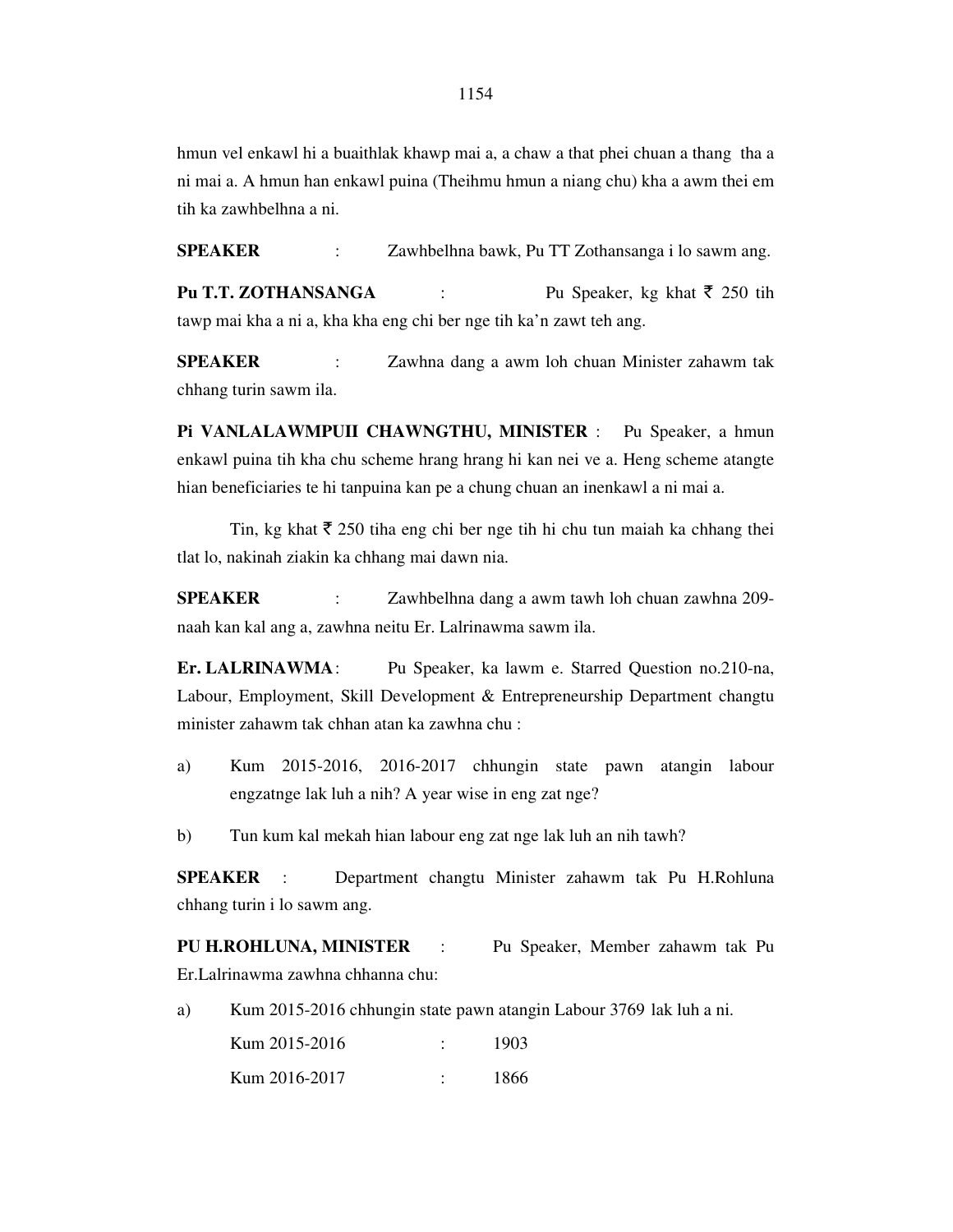b) Tun kum kal mekah hian labour 2540 lak luh an ni tawh.

**SPEAKER** : Zawhbelhna, zawhna neituin zawt hmasa ber se.

**Er.LALRINAWMA** : Pu Speaker, ka zawh belh duh chu labour te kan han lalut a, an hnathawh zawha haw ta mai loa hna dang thawk ta maite hi an awm leh thin a, anmahni permit ni lo pui pui a thawk. Labour kan lakluh hote hi an tih tur an tih zawhah hian enzuina dan emaw kan nei em tih leh kan enzui thin em? An thawh zawha hmun danga vak darh leh mai tur hian kan thlah zalen mai thin em tih ka zawhna a ni.

**SPEAKER** : Pu V.L Robiaka'n zawt ve leh sela.

**Pu LALROBIAKA** : Pu Speaker, a relevant thoah ka ngai a. West Phaileng ITI Building sak zawh vek a ni tawh a. Chu chu eng tik nge a function theih ang tih a changtu Minister zahawm tak khan min chhang thei em?

**SPEAKER** : A dang a awm tawh loh chuan chhang turin Minister zahawm tak sawm ila.

**Pu H.ROHLUNA,MINISTER** : Pu Speaker, member zahawm tak zawhna neitu, Er.Lalrinawma zawhbelhna, labour lakluh tawh an hna an thawh zawh tawha cham bang hi enzui an ni thin em tih hi, a ruaituten an hmanna tur, an hnathawh tur an thawh zawh tawh hi chuan let leh pui turah kan ngai mai a. Chutianga cham bang an awm a ni tih lam erawh hi chu ka lo hriatpui chiah lo va. Tin, a tlangpui thuin phai atanga labour kan lakluh te hi Interstate Migrant Workmen Act. 1979 zulzuia lakluh an ni tlangpui a. Hetah hian contractor ten emaw labour panga chin an lak luh ho hi register a, registration fee chawite pawh an ni a. Chuvang chuan anni hian hmun danga an hnathawhnaah pawh mamawh zel turah ngaih an ni a.Chuvangin anni hoin Interstate Migrant Workmen Act. Hnuaia an lakluh ho hi chu cham bang awm turah kan ngai lo a ni. Tin, member zahawm tak Pu VL Robiaka zawhna West Phaileng ITI building te pawh sak zawh vek tawh hi eng tikah nge a function ang? tih hi a function hun tur chiah hi Pu Speaker, kan la sawi thei chiah lo a ni.

**SPEAKER** : Zawhnbelhna Er.Lalrinawma bawk.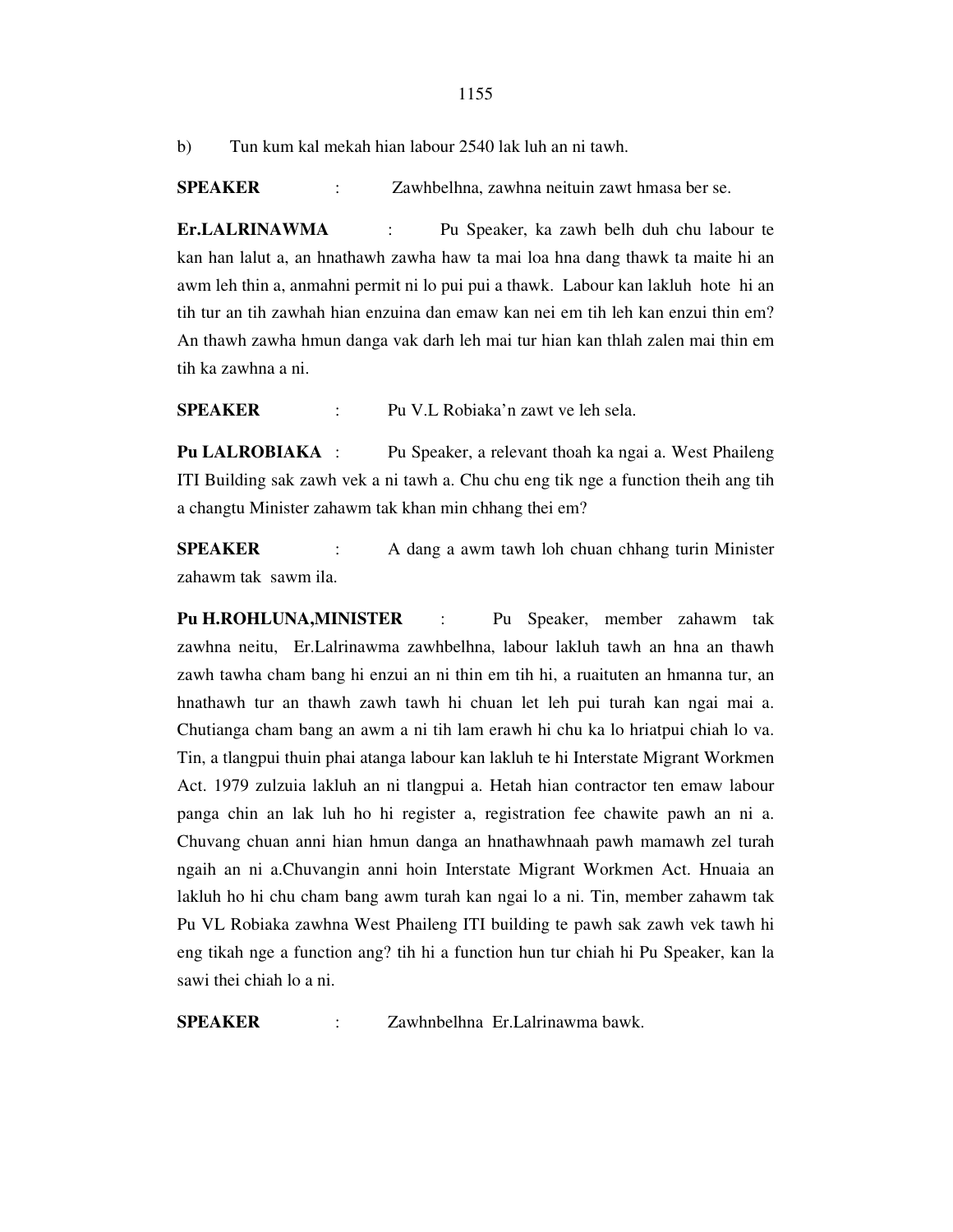**Er. LALRINAWMA** : Pu Speaker ka lawm e. Ka zawhbelh leh duh chu dan ang chuan contractor te hian heng labour te rawn thleng chho te hi forthnightly report pek thin tur a ni a. Contractor hnuaia constructor worker ho reng reng hi an hna thawhna dinhmun te leh an hriselna te hi department atangin endik sak thin an ni em?

**SPEAKER** : Minister zahawm tak Pu H.Rohluna chhang turin sawm ila.

**Pu H.ROHLUNA, MINISTER** : Pu Speaker, member zahawm tak zawhna neitu in a an zawhbelh lehna kha an hriselna lam hi chu kan en dik sak ka hre lo.

**Er.LALRINAWMA** : An hriselna lam ni loin an hna thawhna dinhmun, entirnan Forthnightly Labour report-ah khan chiang kuang takin an hnathawhna dinhmun kha tarlan a ni thin a, khang kha tih tur neuh neuh a awm ve thin a, officer-in emaw hnathawktute dinhmun hi an hriselna lam a tha tawk em an toilet te, an riahna te, khatiang zawng zawng kha a nia ka han tih lai chu.

**SPEAKER** : An hriselna lam chu ka sawi thei lo a tih tawh kha. Zawhna No. 211-ah kan kal ang a, zawhna neitu MLA zahawm tak Dr.K. Beichhua i lo sawm ang.

**Dr. K. BEICHHUA** : Pu Speaker, ka lawm e. District Council & Minority Affairs Department changtu Minister zahawm tak hnena ka zawhna chu:

- a) CADC hnuaia hnathawh tur SMBT road from Utal Thanna to New Secretariat siamna tur  $\overline{5}120.59$  lakh leh Bajesora to Borapansuri raod siamna tur  $\bar{\tau}$  199.41 lakh hi thil dangah hman a ni em?
- b) Hman a nih chuan enge a chhan?
- c) Thil dangah hman a nih loh chuan vawiin thlenga hna thawh a la ni lo hi eng vang nge?

**SPEAKER** : Department changtu Chief Minister zahawm tak Pu Lal Thanhawla chhang turin i lo sawm ang.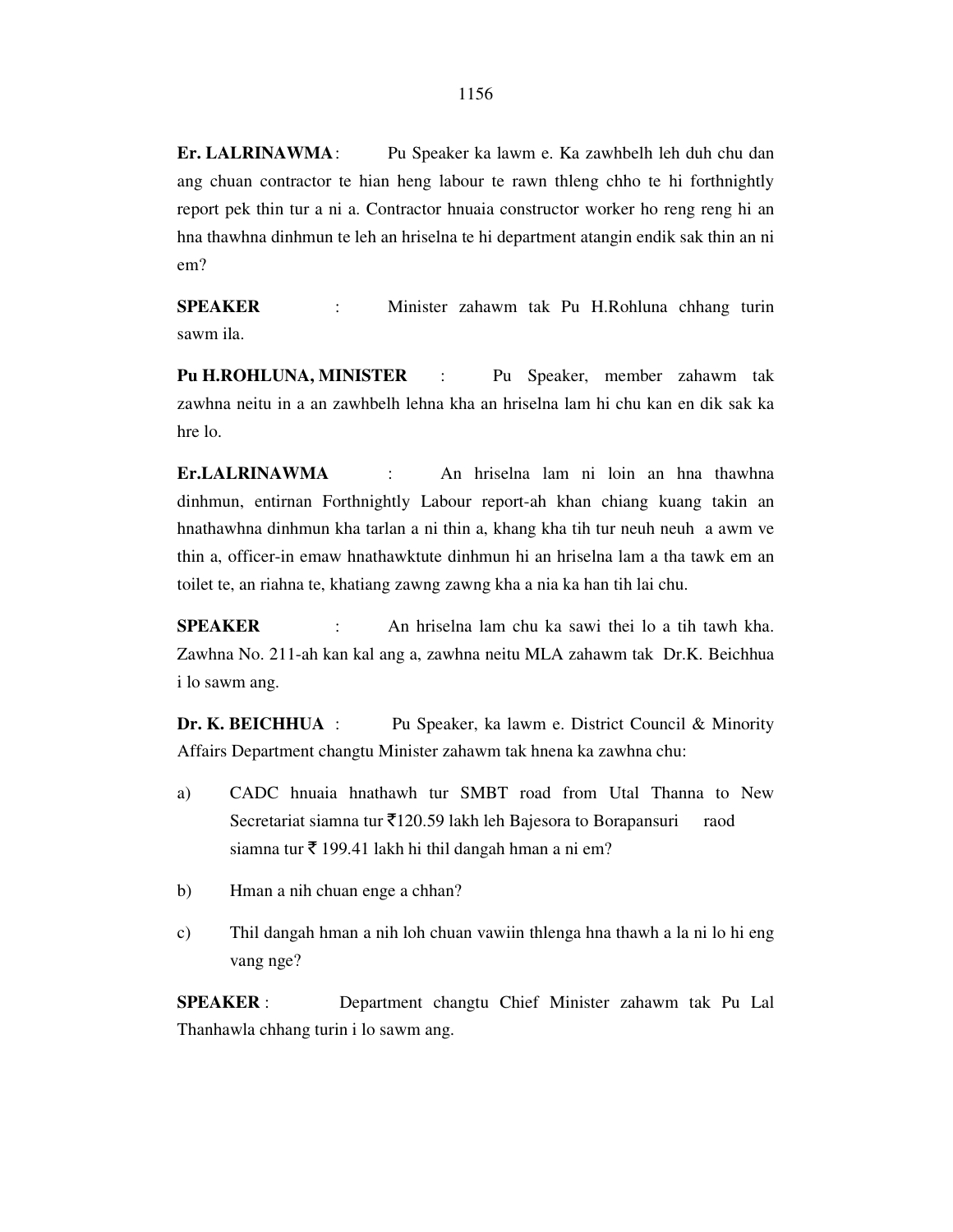**PU LAL THANHAWLA, CHIEF MINISTER** : Pu Speaker, member zahawm tak Dr. K. Beichhua zawhna CADC chhanna chu:

- a) Zawhna Bajesora to Borapansuri road siamna tur approved cost  $\bar{\tau}$  1994.41 lakh tih hi  $\bar{\xi}$  199.41 lakh tih zawk tur a ni Pu Speaker. Tin, heng kawng pahnih (2) siamna tura pawisa hi thil dangah hman a ni lo.
- b) Thil danga hman a nih loh avangin a chhan sawi tur a awm lo va.
- c) He hna hi kum 2014 khan thawh tan tawh a ni.

**SPEAKER** : Zawhbelhna, a neitu Pu Beichhua.

**Dr. K. BEICHHUA** : Pu Speaker, kan sawi tawh ang khan kan hlawh components hi CADC pawh ni se, a dang pawh ni se, 90% deuh, a chunglam te a ni a. Development hna thawhna tur a tlem viau a, chutih lai chuan tun ami hi SPA fund atanga lo kal a ni a, saw laia kan mi rinawm tak te chuan an hnathawh hi hmuh tur a awm lo an ti tlat a ni. Chuvangin nichina zawhna pakhat Minister zahawm takin a lo sawi dik kha chu  $\bar{\tau}$  199.41 lakh kha a ni a, saw lama kan correspondence te chuan thawh loh a la ni, thawhna hmun kan hmu lo tih a ni a. Helaiah kan Minister zahawm takin 2014 atanga thawh tan a ni a ti bawk si a, sawlai atang chuan a hna thawh hi hmuh tur a awm lo a ni tih hi min rawn hrilh dan a ni a, thil chiang tak min hrilh thei se a va tha ve.

**SPEAKER** : Khalaiah kha chuan House-a chhanna hi a rinawm zawkah i ngai ang, an rawn sawi dan tih ringawt ai kha chuan. Pu Lalruatkima (**PU LAL THANHAWLA, CHIEF MINISTER** : Pu Speaker) Pu Ruatkima'n zawt law law rawh se.

**PU LALRUATKIMA** : Pu Speaker, CADC hnuaia construction of CADC Session Hall, 13<sup>th</sup> Finance Commission hnuai ami kha tunge a thawk tu? Engzat nge sum pek a nih tawh? Tun dinhmunah sawn la thawh zawh loh a ni a, engnge a chhan tih kha ka zawhna ni sela. Tin, tuna Bajesora leh (**SPEAKER** : Ngawi rawh aw, road leh building kha a hrang daih a, a theih loh ang kha kha chu) a chhunga thil thleng vek a ni a, Pu Speaker (**SPEAKER** : Road leh building kha chu a inkaihhnawih vak lo) PWD hnuai ami vek tho a nia, District Council Affairs hnuai a mi tho kha a ni a, an hre thovin ka ring a. Bajesora - Borapansuri road leh New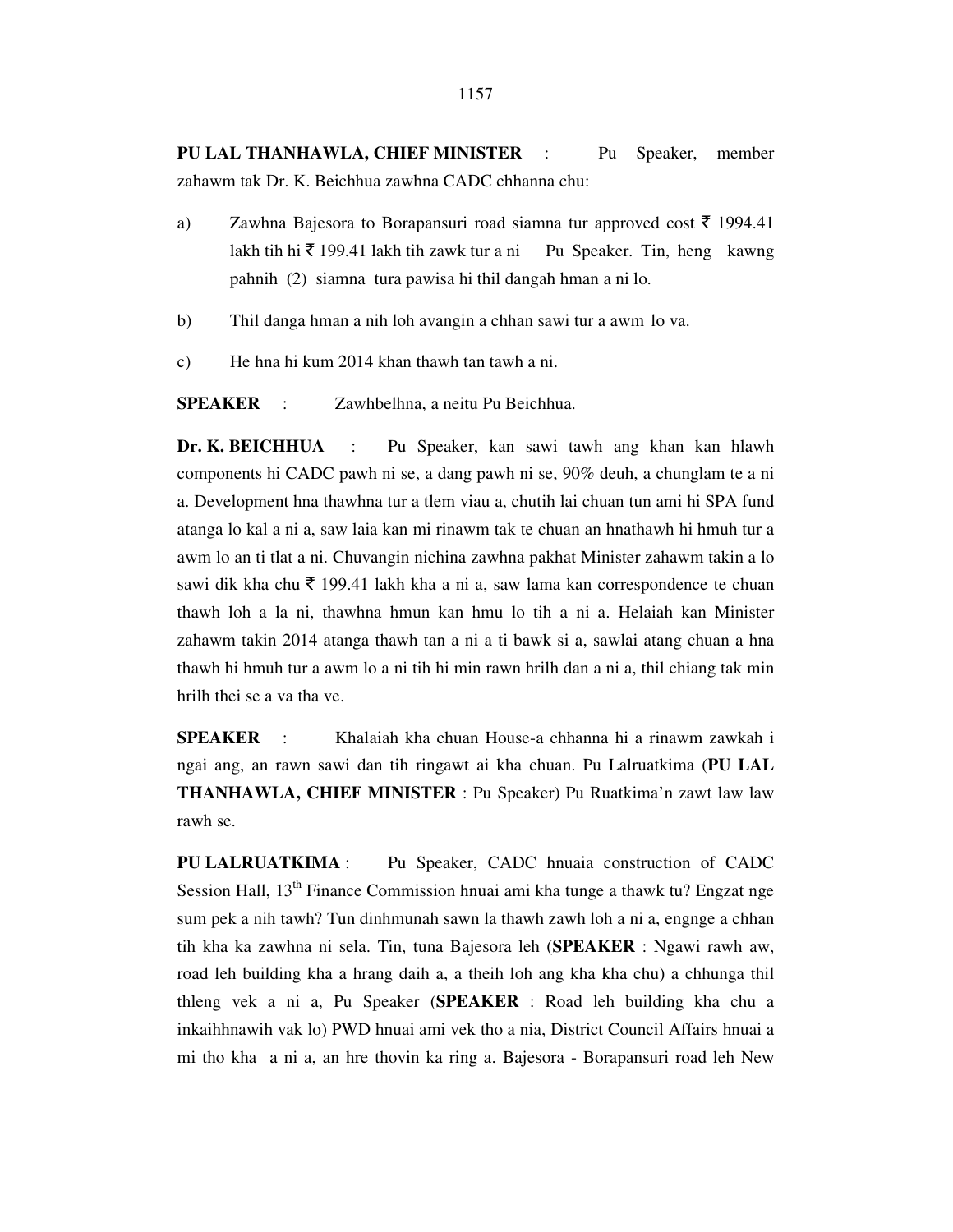Secretariat Building – Utal Thanna road kha khatih laia CEM Bundha Lal Chakma nupui Sujata Chakma khan engvangin nge a thawh? Engvangin nge khatih lai khan Power of Attorney in pe a, khatianga thawh tir mai an nih tih kha ka zawhna ni sela. A dawt lehah chuan Pu Speaker, Lawngtlai DC saw kan hriat angin CADC saw ni  $22<sup>nd</sup>$  March, 2018 tun thla kalta mai khan Governor Rule-ah dah a ni a, a tukah election puan a ni zui, chu mi ni la la chuan DC transfer order kha a chhuak a, kan House Leader zahawm tak khan DC tanglai Pu Arun-a chu mipuiten an duh tawh lo va, a dang an dil a ni tih vanga sawn chhuah niin a sawi a, he House zahawm takah hian. Amaherawhchu, mipuiten sawn chhuah kha an ui leh si a ni. Deputy Commissioner saw vawiin thlenga engvanga la function thei lo nge a nih, function thei turin/office kai thei turin sorkarin engtin nge law and order a maintain tih kha ka zawt tel a ni.

**SPEAKER** : Zawhna neitu Dr. K. Beichhua khan han zawhbelh lawk rawh se.

**Dr. K. BEICHHUA** : Pu Speaker, hna kha 2014 atanga thawh tan a ni tiin Chief Minister zahawm tak khan min chhang a, he hna hi 2014 atanga thawh tan a nih chuan a nih leh tunah hian engnge physical achievement leh financial achievement zawh tawh a ni em tih ka zawhbelh a ni e.

**SPEAKER** : Chief Minister zahawm tak chhang turin i lo sawm ang u.

**PU LAL THANHAWLA, CHIEF MINISTER** : Pu Speaker, an DC lam kha hman deuh atang tawhin District Council leh MLA thenkhat te pawhin 'inthlan a hnai tawh si a, hnam dang a ni a, min lak chhuah sak dan min ngaihtuah sak ula', an ti daih tawh a ni, mipui ka tih ka ring lo v. Amaherawhchu, khang ho kha mipui aiawh chu an ni. Chuvangin, dan phal hun chiahah khan sawn a ni a, Mizo anmahni duh dan ang ngeiin dah a ni. Tin, Arun T. kha kaltlang ta ang sela, tuna kan hotute bawk hian Chakma a duhsak a, Administrator tur khan Mizo pawh dah duh lovin Vai a dah an ti ang, tih te pawh ka hlau ve deuh a, chuvangin ani kha lak chhuah a ni.

 Tin, saw lai kan mipui hruaitute, an thlan lal te duh angin Mizo dah a ni, chu chu kha lai awm dan kha a ni a. Tin, khang sum hrang hrang te kha Department hrang hrangin an va thawh a ni a, District Council & Minority Affairs Department khan a hriatpui vek lo a ni. Tin, autonomy sang tak nei an ni a, fimkhur takin an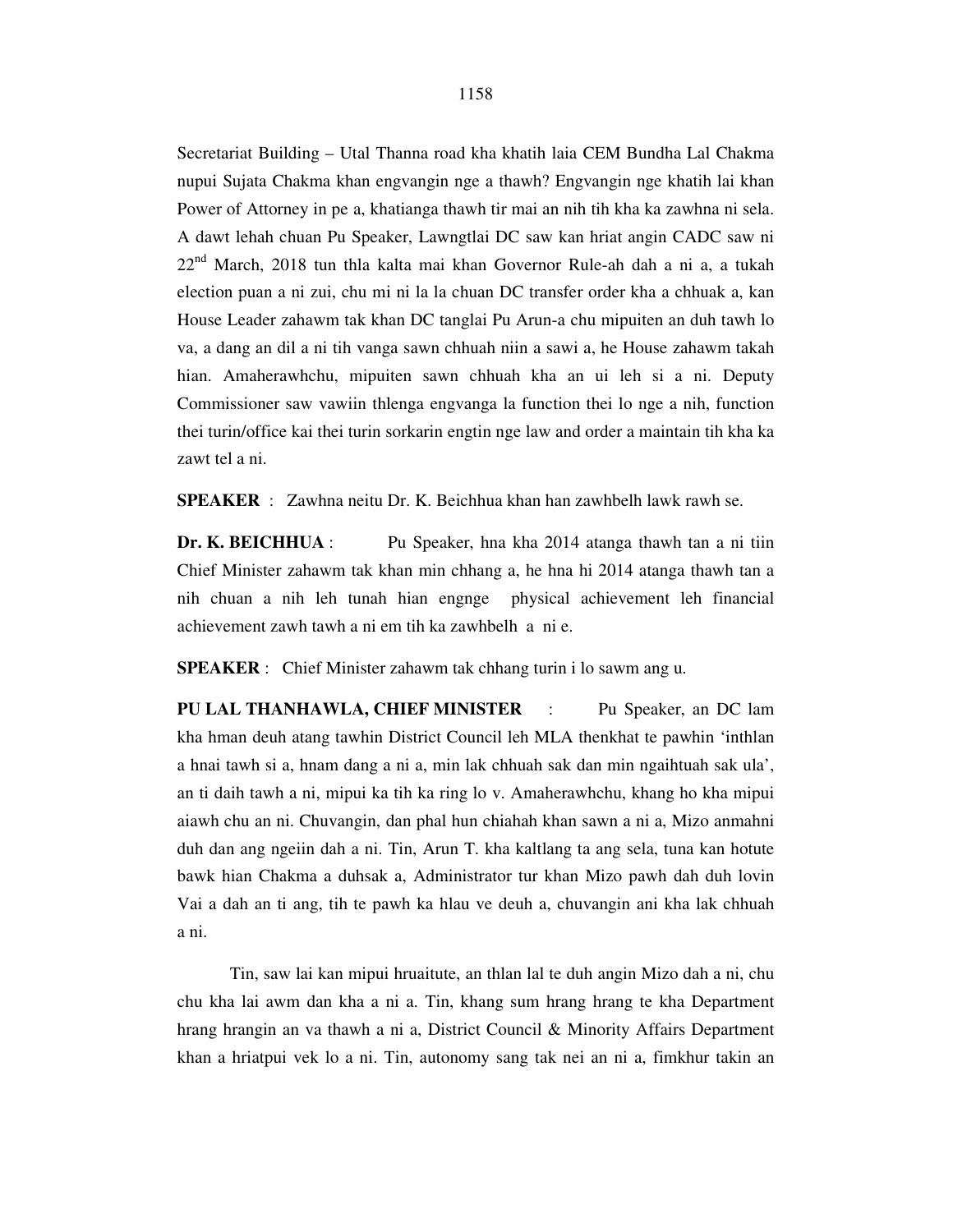autonomy neih hi hriatpui rengin engti kawng zawng maha an in Autonomy chhunga he state sorkar hian an tih lohna turin kan fimkhur hle a. Tin, Governor lah chuan eng eng emaw discretionary power neihna lai a nei a, chung pawh chu kan Governor pawhin pawi sawi hlau takin, renchem takin a hmang a, Financial matters-ah hi chuan chhan duh pawh ni ila chhan ngaihna an awm lo va, chutiang chu a nih avangin an kalpui dan tam tak a dik lo va, hmanniah pawh kan sawi tawh a, an khing a, House zahawm takin a hre vek a, pawisa kha puk theih zawng zawng kha member te khan an lo puk fai vek mai a, District Council pawisa kha nuai 30 chuang vel an puk a. State sorkarin a hun taka an fund te a pek theih loh avanga lo puk pawh ni, a tam tham reng reng a, khang kha tih phung nge kal phung pawh a ni lo hrim hrim bawk a, vawi 2/vawi 3 kan thin hnuah an rul fai leh ta hram a. Chuvang chuan kan Governor zahawm tak pawhin engtin tin emaw a ngaidam a, a nam nul ta a ni. Mahse, hun lo kal zelah ngaihdam theih loh khawp sum lamah kal dik lohna an neih leh tak avangin kan Governor-in dissolve a duh a, mahse dissolve aiin a suspend ta zawk a. Tunah hian Governor rule-ah an awm a. Governor-in direct-in sawtah a hmun thuin administration a kenkawh theih loh avangin a representative Lawngtlai DC kha tunah chuan a administrator a ni. Sum lamah hi chuan a buaithlak lam hret a ni, hei hi zep tur pawh a ni lo va, zep chi pawh a ni lo va, kan Governor pawh District Council lakah hian a lu a hai a ni. Vawi eng emaw zat fiscal management tha zawka an tih theihna turin meeting a ko tawh a, Accountant General te pawh sawmin, 'engtinnge kan streamline ang' tih te nasa takin a ngaihtuah a. Chutiang zawng chuan tunah hian hun lo kal zelah financial management tha zawka an kal theihna turin Pu Speaker, hma lak mek a ni.

 Tin, salary component-ah a kal tam tih te kha, a loh theih loh a. Tun amite ho tih saw a ni mai lova, hun rei tak atanga lo kal tawh a ni a. Kha kha salary component-ah kal pawh ni se hmun hrang hrang NEC atang te, DoNER atang te leh keimahni state fund atang ngei pawhin kan Finance Minister zahawm tak hian a khat tawkin development thawhna tur hi chu a pe reng a. DoNER leh NEC lam atangte pawhin, state angin kan theih ang angin kan tanpui a ni. Tin, hetiang nuaih hi a nih avangin a chang phei chuan direct funding hi ti selangin, State sorkar hian mawhphurhna nei lo ila tih te pawh hi kan hotute hian an ngaihtuah hial a ni, Pu Speaker.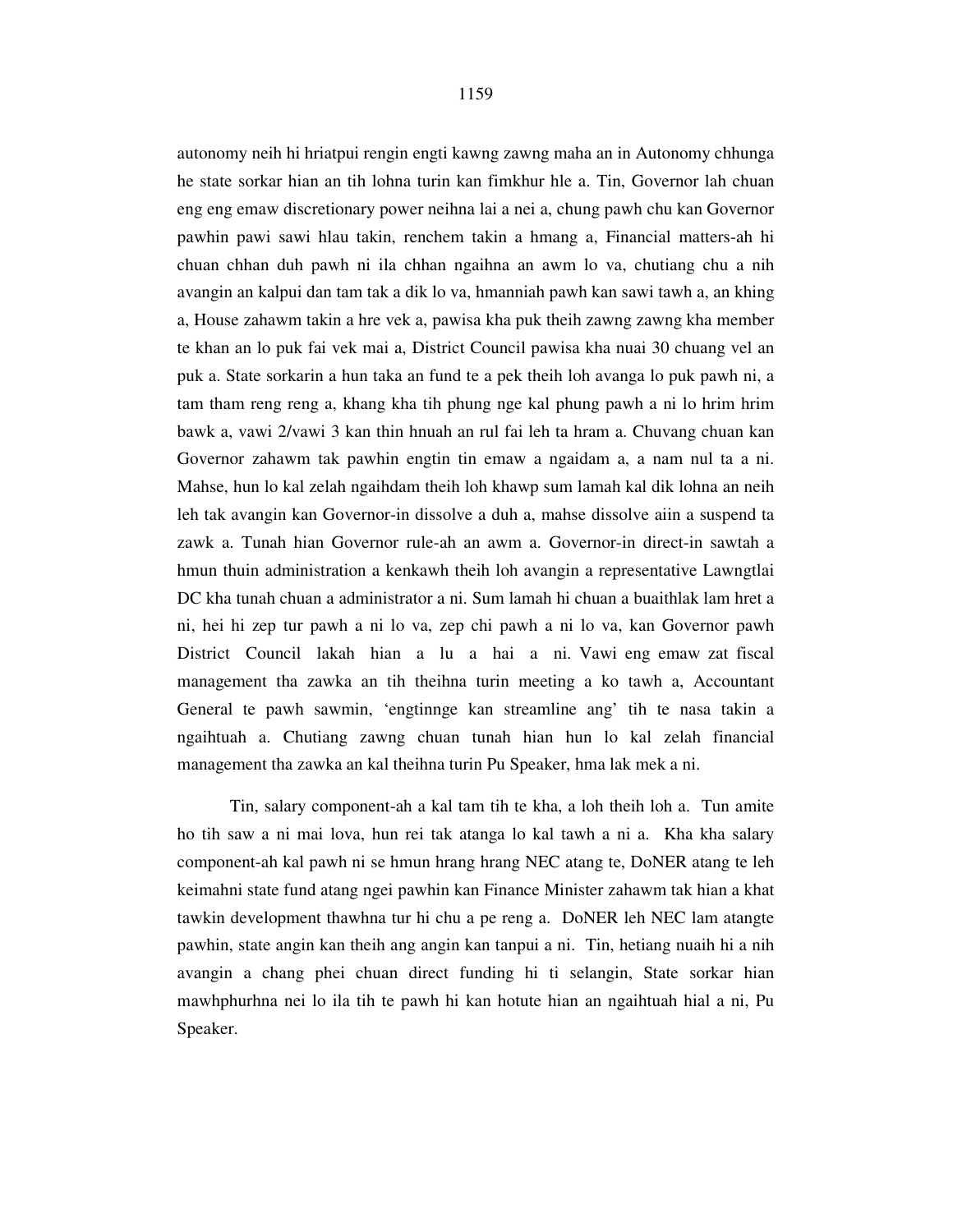**SPEAKER** : Zawhna No.212-na ah kan kal thei a. Zawhna neitu MLA zahawm tak Dr. K. Beichhua'n zawt sela, CADC chungchang thu.

**DR. K . BEICHHUA** : Pu Speaker, District Council & Minority Affairs Department changtu Minister hnena ka zawhna :

- (a) CADC hnuai Longpuighat to Kukurduleye 46 kms siamna tur pawisa  $\bar{\tau}$  1037.21 lakh NLCPR atanga hmuh hi thil dangah hman a ni em?
- (b) Hman a nih chuan engnge a chhan?
- (c) Thil dangah hman a nih loh chuan vawiin thlenga hna thawh tan a la ni lo hi eng vang nge?

**SPEAKER** : House Leader chhan hmain thil pakhat, House-in kan hriatpui tur 2, House Leader-in chiang taka a sawi chu, autonomy sang tak nei an ni a, a pahnihna ah an tihdik loh avangin hrem an ni tawh, suspend an ni tawh tih a tel bawk a. Chutah chuan tlemin lungawi tum ila, tun ami chu chhang sela.

**DR. K. BEICHHUA** : Pu Speaker, ka zawhna hi suspend an nih hma daiha ka thehluh kha a ni a.

**SPEAKER** : A chhang tawh tihna a ni mai, chuti a nih chuan. Chief Minister zahawm tak sawm ila.

**Pu LAL THANHAWLA, CHIF MINISTER** : Pu Speaker, suspend hma a nih chuan suspend hnuah zawhna hi kan hmu chauh si a. Engtinnge ni ta ang?

- a) Pu Speaker, member zahawm tak Dr.Beichhua zawhna, Chakma Autonomous District Council hnuaia Longpuighat to Kukurduleye kawng siam thui zawng hi km 46 ni lovin km 36 tih tur a ni zawk a. Tin, estimated amount pawh hi  $\bar{\tau}$  1,037.21 lakh ni lovin  $\bar{\tau}$  1,152.45 lakh tih zawk tur a ni. Heng sum te hi thil dangah hman a ni lo.
- b) Sum hmuh hi thildanga hman a nih loh avangin a chhan sawi tur a awm lo.
- c) He hna hi ni 25.11.2010 khan thawh tan tawh a ni e.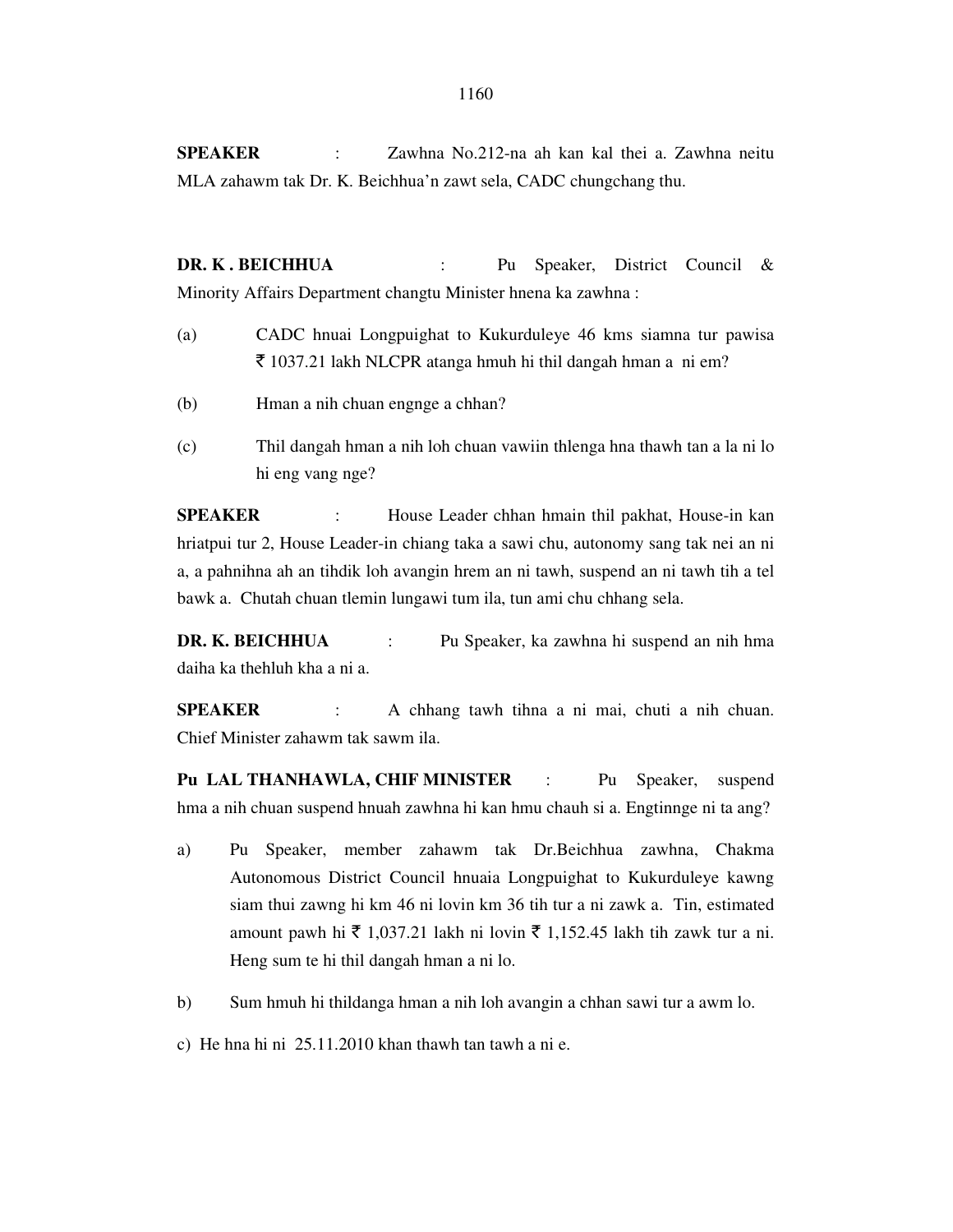**SPEAKER** : I duh tawk tawh mai ang aw, suspend an nih tawh chuan lungawi ve tawh ila.

**DR. K. BEICHHUA** : Pu Speaker, kha lai kha chu ni e, 36 kha a ni ta a, pawisa erawh kha chu, hei hi District Council Affairs lehkha a ni, Chief Secretary Order a ni. Pawisa kha  $\bar{\xi}$  1037.21 lakh a ni tih kha ka rawn sawi duh a. Hna thawh tawh a nih chuan zawh a ni tawh em? Eng chen nge thawh a nih tawh? Heng hna hi a dik loh avanga Governor-in a suspend ve a ni em tih ka zawhna a ni e.

**SPEAKER** : Chief Minister zahawm tak sawm ila.

**PU LAL THANHAWLA, CHIEF MINISTER** : Pu Speaker, a tawpna kha Governor hming a lam telna kha engtihna nge? Engnge?

**DR. K. BEICHHUA** : Pu Speaker, Governor hian he hna dik loh vangte hi a ni em, a suspend ve nachhan hi? Heng hna dik lo te hi suspension-ah hian a chhanah a tel ve em tih ka zawhna a ni e.

**PU LAL THANHAWLA, CHIEF MINISTER** : Pu Speaker, Governor ka la zawt lova, ka sawi thei mai lova. A insist chuan ka la zawt ang e, tel ve leh tel ve loh tih kha.

 Longpuighat to Kukurduleye hi DoNER, NLCPR atanga sum hmuh a ni a. Tin, he kawng laih hi km 36 a thui a ni a. Approved cost chu nuai 1152.45 a ni. Hna hi hmun thumah an then a, heng mite hian an thawk :-

Package - 1, Km 12, Pu Lalhmachhuana Fanai, Kulikawn.

Package – 2, km 13, Pu Biakliana, Mission Veng.

Package – 3, km 11, Pu Labindro Chakma.

 He hna hi ni 25.11.2010-ah khan tan a ni tawh a. Ni 31.2.2013 a zo tura ruahman a ni. Amaherawhchu, heng lai ram velah hian lung quarry a awm mai loh avangin hmun hla tak atangin lung phurh a ngai a. Chu bakah ruah tui a tlak tawh chuan kawng a chhiat thin avangin bungraw phur lirthei a kal hlei thei thin lova. Hengte avang hian tum angin hna an thawk chak thei lo a ni. Hna thawh zawh hun tur hi resettle a ngai thin a, 2018 December thla chhunga zo turin resettle leh a ni. Tin, DPR hi PWD Settle of Raid, 2006 anga buatsaih a ni. Thil man a san chhoh tak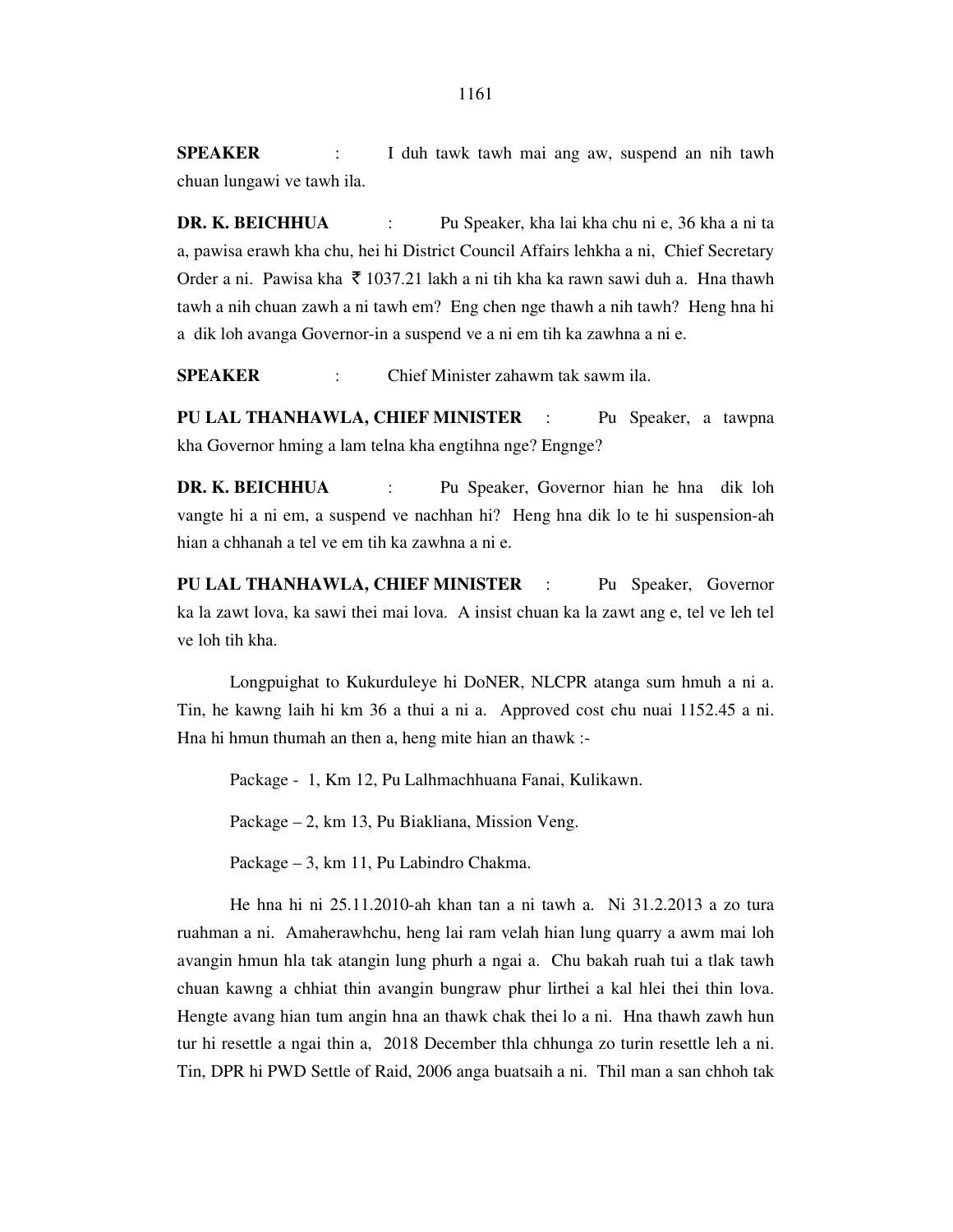em avangin contractor te hian hlawk lo an ti a, hna thawh duh loh chang an nei thin a. Heng avang hian hna hi thawh chak theih a ni lova. A zawh hun tur ruahmanah hna an zo hman lo a ni. Approved cost atang hian  $\bar{\tau}$  nuai 1129.85 hmuh tawh a ni a. Tun dinhmunah hna hi 85% thawh nia sawi a ni, Pu Speaker.

**SPEAKER** : Zawhna 213-na ah kan kal thei tawh ang a. Zawhna neitu Pu Lalruatkima, MLA zahawm tak i sawm ang.

**PU LALRUATKIMA** : Pu Speaker, ka lawm e. Starred Question No.213-na, LESD,E & S changtu Minister zahawm tak chhan atan :

- (a) NIAS, Kolkata zirlaite senso atan khan MoU kalhin sum engzatnge pek a nih? Eng vanga pek nge a nih? Pek hun leh pek zat?
- (b) NIAS a sum pek tawh pek kir leh tura sawi kha engzatnge? Eng tikah nge rawn pek kir leh a nih a, engzatnge dawn a nih?
- (c) Sorkar revenue-ah engtikah nge dah luh a nih?
- (d) NIAS nena MoU angin sum inpek dan, student te chanvo pek tura inrem ang khan engvanga hma lak loh nge a nih? Zirlaite hi zangnadawmna pek tum a ni em? A nih chuan engzatnge pek an nih dawn?

**SPEAKER** : Department changtu Minister zahawm tak Pu H. Rohluna sawm ila, chhang turin.

**PU H. ROHLUNA, MINISTER** : Pu Speaker, member zahawm tak Pu Lalruatkima Starred Question No.213-na chhanna chu :

- a) NIAS, Kolkata a sum pek tawh zat leh pek hun chu a hnuai ami ang hi a ni :-
- 1)  $\bar{5}$  66,09,900/- hi ni 8.8.2014 ah pek an ni a.
- 2)  $\bar{\xi}$  4,40,660/- hi ni 15.9.2014 ah pek an ni a.
- 3)  $\bar{\bar{\xi}}$  57,68,640/- hi ni 16.9.2014 ah pek an ni. Total :  $\bar{\bar{\xi}}$  128,19,200/-

An course hi kum 3 chhung tur a nih avangin course fee etc hi  $1<sup>st</sup>$ ,  $2<sup>nd</sup>$  leh  $3<sup>rd</sup>$ session atan instalment thuma pek lawk tur tih a ni a MoU-ah. Zirlai naupang 32 tan kum 3 chhung zir nan  $\bar{\tau}$  4,00,600 theuh pek tur a ni a. MoU ang lo deuh hleka sum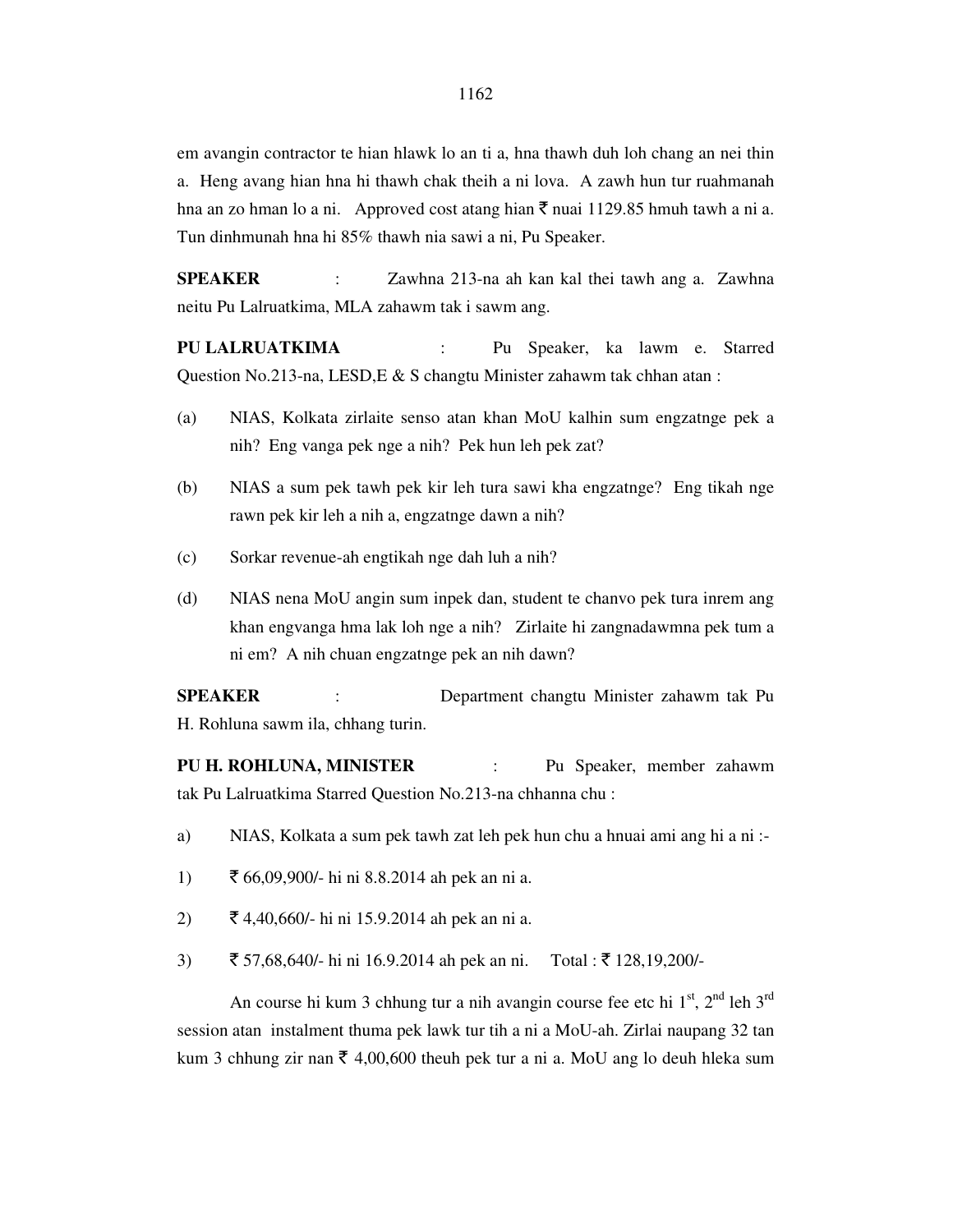advance-a pek anga sawi theih chu ₹4,40,660, ni 15/09/2014 a pek leh ₹ 57,68,640 ni 16/09/2014 a pek kha a ni ang a. A belhkhawm hi ₹ 62,09,300 a ni.

b) NIAS sum pekkir leh ang a sawi kha  $\bar{\tau}$  42,00,000 a ni a. Ni 21/02/2017 khan NIAS Chairman-in lehkha rawn thawnin cheque 10, post-dated cheque a rawn thawn a. Cheque pakhat zel hi  $\bar{\xi}$  4,20,000 hu a ni a, a vaiin  $\bar{\xi}$ 42,00,000 a ni. Hei hi Chief Minister's Office-in ni 1/03/2017-ah an dawng a. Hemi ni vek hian Commissioner, LESDE-ah thawn chhawn leh a ni a.

Amaherawhchu NIAS Chairman Mainak Saha hian ni 3/03/2017 ah Commissioner, LESDE chu lehkha rawn thawn lehin cheque 10 a rawn thawn te hi cheque valid lo leh thi a ni a, thawn let leh turin a rawn ti leh si a ni. Heng cheque thi te hi thawnkir a la ni lo a, pawisa hi a taka dawn a la ni lo a ni.

c) sawrkar revenue ah dahluh tur a awm rih lo.

d) Zirlai, an zirna tha taka zir chhunzawmte atangin engmah an chanvo tur an chanloh thu hriat a nih loh avangin hma lak a ni lo. MoU-ah hian zirlai zirchhuaklo te zangnadawmna pek chungchang hi ziahlan a ni lo a. Amaherawhchu NIAS, Kolkata-a zirlai naupang pakhat, khuta a zirlaia hospital-a a inenkawlna senso erawh chu  $\bar{\tau}$  1,21,156 pek a ni.

**SPEAKER** : Zawhbelhna, Pu Ruatkima.

**PU LALRUATKIMA**: Pu Speaker, kan sawi zing a. Amaherawhchu kha kan hriat angin NIAS sum rawn pekkir niin kan Chief Minister zahawm takin Vanglaini chanchinbu, 24<sup>th</sup> February, 2017-ah khan sorkar hnenah NIAS in  $\bar{\tau}$  42,00,000 a pe let a tih avangin he thil hi mipuiin kan chiang thei lo a, keini lam pawhin bounce cheque min pe tih kha kan hre bik si lo a. Khatiang kha anih avangin kan han inzawt a ni a.

Khami bakah khan Pu Speaker, MoU section 1.2-ah kumtin instalment pe in kum 3 chhung pek an ni ang tih a nih laiin kan hriat angin thla 2 chhung lekin instalment thum kha pek zawh vek a ni a. Engnge a chhan tih leh Welfare Board document awmna computer hard disk bo ta daih kha hmuh a ni tawh e? A dang lehah chuan khami Inquiry Commission din a nih khan Commission-in a suggest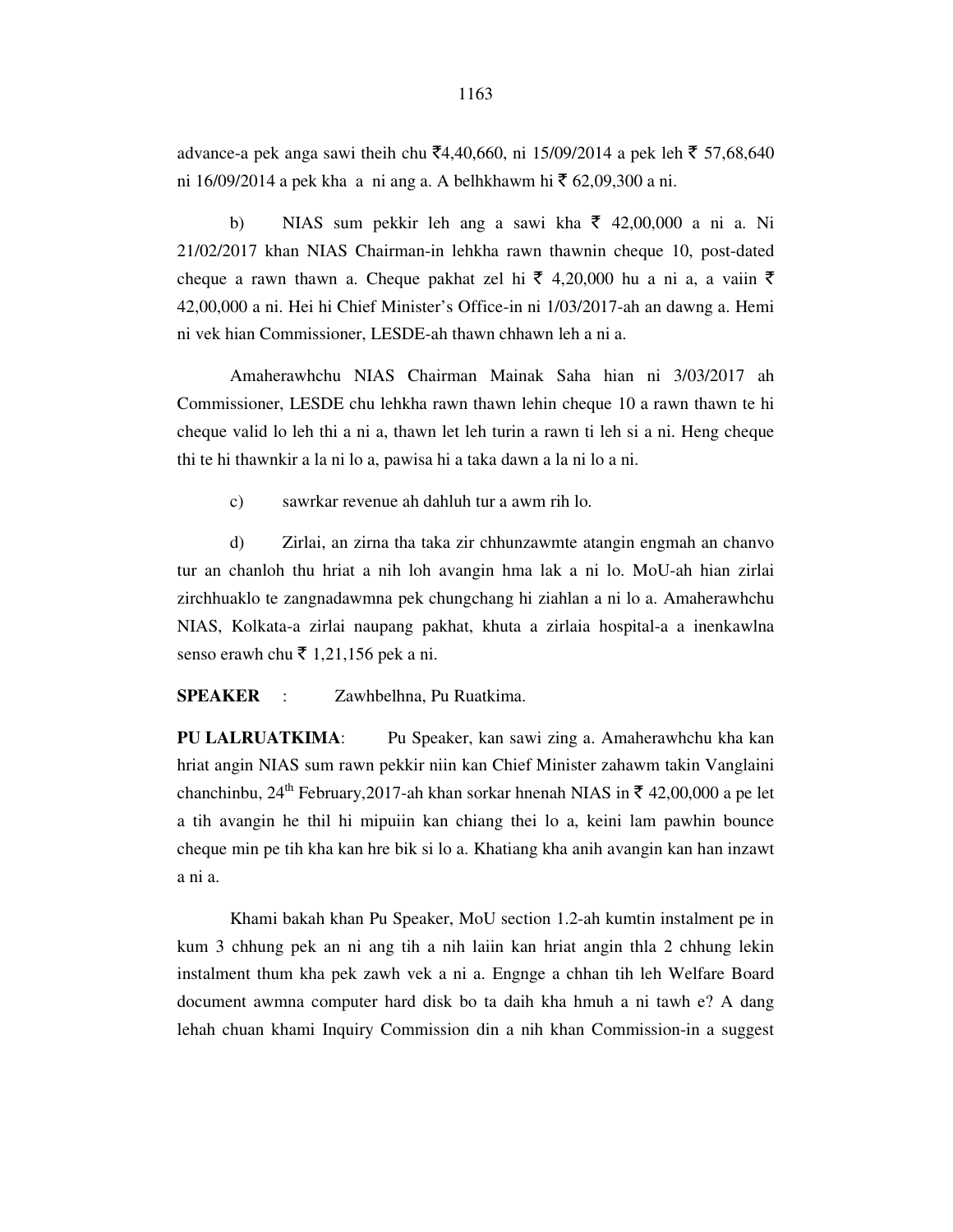annual budget, annual report leh annual account audit te, Section 25, 26, 27 in a phut ang hian siam thin tawh tur a ni tih kha Department hian a zawm reng em?

Tin, Mizoram and Other Construction Workers Welfare Board a registration lo tlahniam ta lutuk kum 2012-2013 ah mi 8,969 leh 2013-2014 ah 10,131 an nih laiin nikum 2016-2017 khan mi 154 chauh an ni a. Kuminah phei chuan, (kumin ti ila) Financial Year 2017-2018 ah khan 447 chauh an ni a. Engnge hei hi a chhan? membership drive hi an kalpui lo nge renewal an awmlo nge? Helaiah hian state sum kumtin a pung si a, engvanga helai hi tlahniam nge a nih tih hi ka zawhbelh a ni.

**SPEAKER**: Minister zahawm tak chhang turin sawm tawh ila, a tawpna a ni tawh ang chu, supplement a tam tawh e mai.

**PU H. ROHLUNA, MINISTER**: Pu Speaker, ni e, zawhna neitu member zahawm takin a han zawhbelh CM-in pek kir tawh angin a puang si a, tihlai kha kan chhanna ah khan kan sawifiah tawh a. Kha kha chu sawi nawn pawh a ngaiin ka hrelo a. A chhan chu CM Office a thlen laiin cheque valid lo a ni tih kha a hriatloh a ni. Mahse a hnuah Department Commissioner hnen a thlen hnuah khan khulaia NIAS Chairman Mainak Saha khan a valid lo a ni tih kha a rawn hriattir leh a ni a. Chuvangin kan CM zahawm takin pawisa hi cheque-in an rawn pekir leh a ni a tih kha a tih hunlai kha chuan thudik tak a ni.

Tin, NIAS-a instalment pek dan tur MoU section 1.2 a ziah angin engatinge pek a nih loh tih chu hei hi a pek dan tur an sawi ang chiah chiah khan pek a ni ta lo a. Kan sawi tawh ang khan session 3 a ni a, kum 3 chhung a nih avangin session tan hmaa advance-a pek zel tur a ni a. Mahse 2014-ah khan tikhan pek nghal vek mai kha a ni a, hei hi a buaina tak chu a ni reng pakhat a. Mahse a pek chhan tak lai, khatihlai huna engtia lo inpe ta mai nge tihlai tak kha Pu Speaker heti mai hi chuan ka sawi theilo a.

Tin, tah pawh khan instalment pek dan tur pawh kha ziahlan vek a ni a. A zat tur,  $1<sup>st</sup>$  instalment ah te,  $2<sup>nd</sup>$  instalment leh  $3<sup>rd</sup>$ -ah te chuti zat chu a ni ang tih kha a ni a. Mahse kha kha naupang 30 tur ang a chhut niin a lang a. Mahse naupang 32 admit an nih leh tak si avang khan a pawisa pawh kha a danglam ta hret a. A hmaa section 1.2-a an ziah ang diak diak lo deuh khan a instalment leh a pumpuia pawisa pek pawh kha a ni a ni.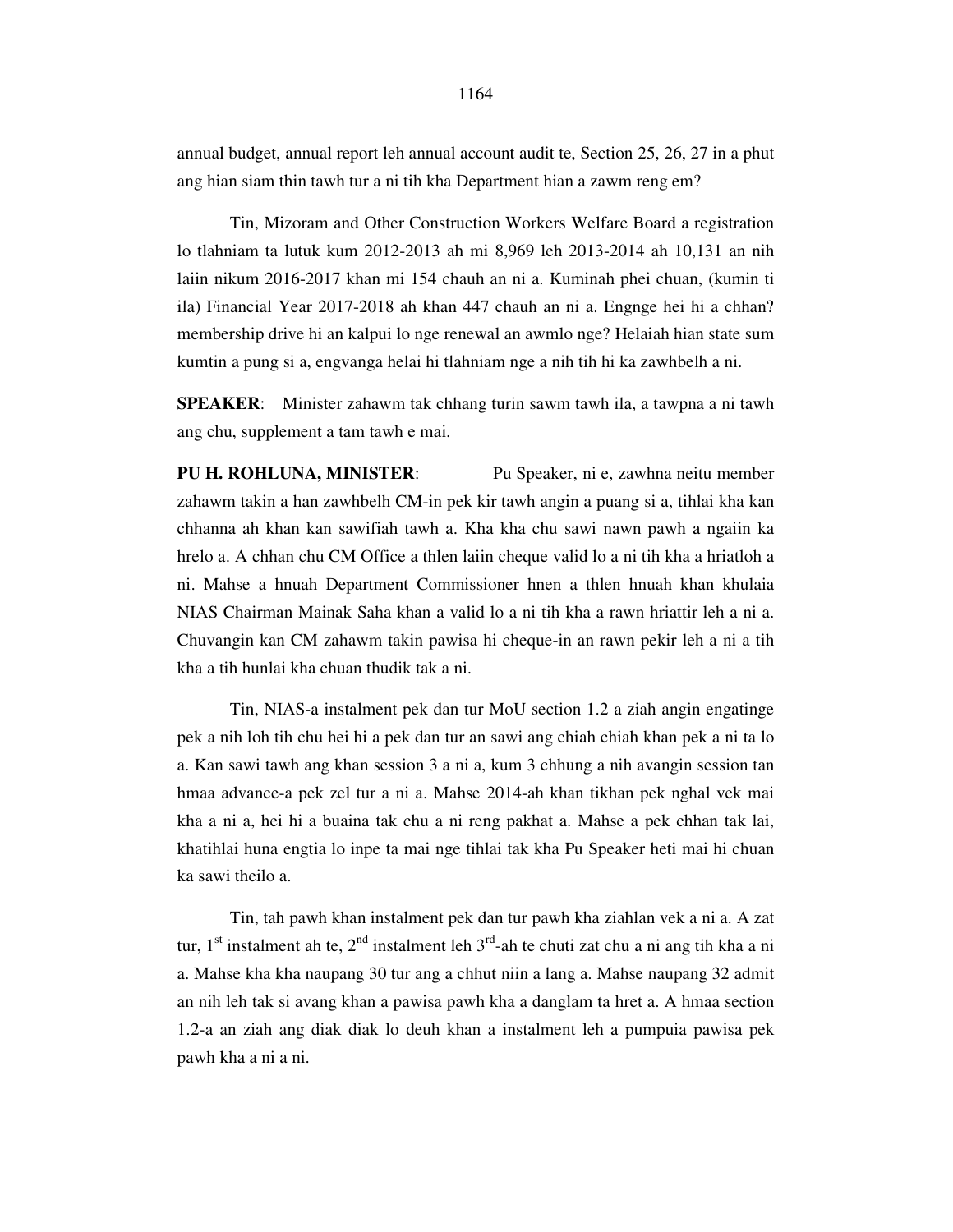Tin, hard disk bo tih lai tak hi Pu Speaker, helai hi chu ka hre chiah lo a. Kan lo enzui ang a, engnge ni thil awmdan hi hemi computer hard disk hi a bo a nih chuan a serious hle a. Amaherawhchu engtik hunlaia engtia bo nge a nih tih kha ka lo hre chiah lo a ni. Kan lo enzui dawn nia.

Tin annual audit chungchang vel enquiry report atanga recommendation-ah a awm a ni tih erawh hi chu enquiry titu ten an recommendation ang a nih hi chuan, a that zawkna tur a nih phawt chuan hma lak chhunzawm kan lo tum ang a. Tin, Mizoram Building and Other Construction Workers Welfare Board member registration tlahniam ta hi Pu Speaker, heng NIAS chungchang te leh thil dang dangah hian thawktute insiksawi leh thil dang hi tun hnaivaiah a tam em a. Chuvang chuan chak deuh hlek kal a harsa a nih ka ring a. A Membership drive lam hi kan tlahniam hret a ni. A fund leh cess lo tling khawm erawh hi chu tunah hian a lo lut zel a, thahnem tak kan nei a. Mahse membership drive laiah erawh hi chuan zep thu a cheng lo, department lam hi kan chak tawk lova. Chulai erawh chu he House-a kan hriat tlan atan pawh ka rawn sawi lang a ni.

**PU VANLALZAWMA** : Pu Speaker, tawngkam khat lek. Cheque nuai 42 chungchang kan sawia ka han hriat duh lai chu engvanga rawn thawn let leh nge an nih tih te pawh kha a forwarding te pawh a awmin ka ring a. Kan dawn loh tur kan lo dawng a, kan rawn thawn let leh an ti nge tih vel kha a forwarding te kan hmu ve lem lova, kha kha a sawi chian theih ka ring a. Tin, tuna kan Minister in a chhanna ah khan rawn thawn let rawh u an ti a, mahse tunthlengin kan la thawm let leh lo, bounce cheque a kha, engvanga thawn let leh nge an nih tih ka zawt duh lawk a ni. Pu Speaker.

**SPEAKER** : Pu K.Sangthuama'n zawt law law se.

**PU K.SANGTHUAMA** : Pu Speaker, cheque kha invalid sa in a rawn thawn nge, helaiah sorkar-in a credit tlai avanga invalid ta tih kha min hrilhfiah theih chuan a lawmawm ngawt ang, invalid saa rawn thawn a nih chuan sorkar kha a zahlo awm mang e ka ti deuh. Khawngaihin min hrilhfiah theih chuan a lawmawm ngawt ang.

**SPEAKER** : Pu H.Rohluna, Minister zahawm tak sawm ila.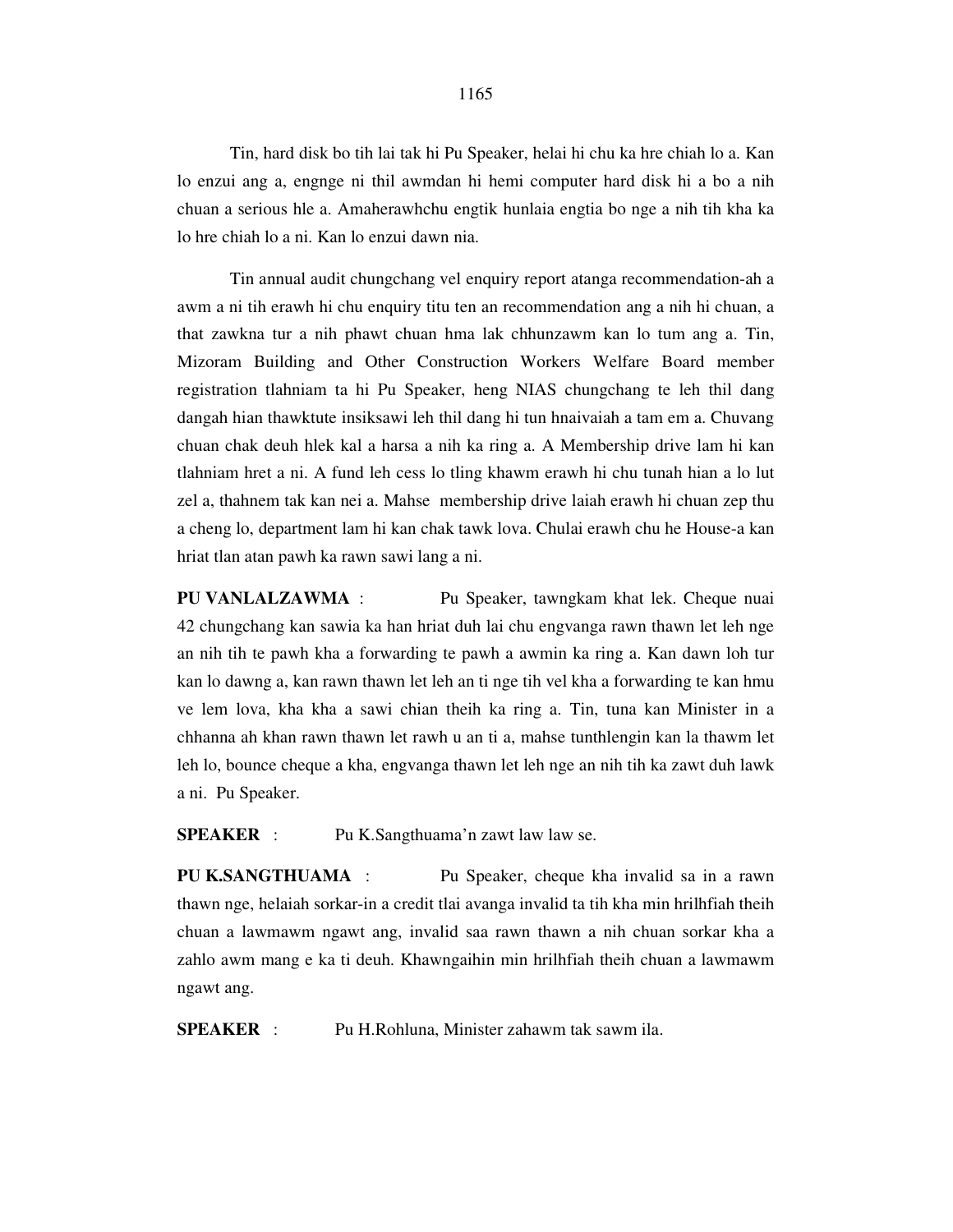**PU H.ROHLUNA, MINISTER** : Pu Speaker, NIAS Chairman-in a cheque rawn thawn kha post dated cheque a ni a. Cheque kan dawn vek tawh hnu ah March 1,2017 niin ka hria Chairman chuan lehkha a rawn thawn chho leh a. Hei hi cheque valid-lo a ni a rawn tih avangin cheque kha entrust theih ngawt pawh a ni lo va, pawisa-a chantir theih a nit a lo va. A cheque min petu ten invalid an tih miau kha chuan cheque valid-lo kha chuan awmzia a nei lova.

 Chuvang chuan 'mumal zawk deuh hlekin lehkha te in indawr il,a hei hi refund turin rawn ti tha leh helaiah a society member te pawhin kan lo ngaihtuah tha ve leh ang a, hei hi mumal zawk deuhin lehkha in indawr ang u', tih kha an rawn tih dan deuh zawk chu a ni mah mah a ni. A chhan chu helam ah hian hesitation leh thil dang te a awm avangin cheng nuai 42 hi a theih ang ang refund turin Kolkota-a Resident Commissioner te. Advocate General te pawhin theihtawp an lo zuk chhuah a, chutiang karah chuan he cheque 10, cheng nuai 4 leh sing 2 theuh, a vaia cheng nuaih 42 hi an rawn thawn chho kha a ni a. Mahse anmahni ber, a cheque neituten a valid lo an tih kha chuan cheque kha valid ni thei kha a ni ta lova. Chu chu rawn thawn kir leh tur chuan min ti a, hei hi Pu K.Sangthuama member zahawm tak zawhna chhanna kha a ni ta nghal ang a, chu chu a thar an rawn thawn hma kha chu thawn kir hi tha kan ti chiah lova, chuvangin kan la kawl a ni. A cheque valid hi an rawn thawn chhoh hun nghah nan, 'a cheque valid min rawn thawn chhoh leh hunah hei hi kan return ang che u', tiin helam atang pawhin kan hriattir tawh nghe nghe a ni.

**PU LALRUATKIMA** : Pu Speaker, khawngaihin, thil hi kan chai zing khawp mai a, course fee kha cheng nuai 4 leh 600 kha pass? Student-ah a ni ta a. Kum 3 atan zirlai 32 atan kan pe zo veka. Amaherawhchu anmahni prospectus hi a hmunah member zahawm tak Pu Zawma nen kan zu kal a,  $\bar{\tau}$  148000 chauh alo ni a.

 A let a tam hi Mizoram-in course fee ah kan pe tih chu a lang a. Hei hi an prospectus chu a ni a. Pawhthlak an tum a, ka va um zui a, an pawtthla ngam ta lova, ka va chhuh lui a, chulaiah chuan hetianga sum siamna ni awm taka lang hi thleng fo tawhlo se a tha in ka hria. Chumi piah lamah chuan tunah bounce cheque min rawn pe a, Mainak Saha khanin, NIAS director a ni a, a diklo hrim hrimin ka hria, kha kha sorkar-in penalty emaw, khatianga zuk thin let lehna tur atan khan eng chen nge hmalak a nih tawh?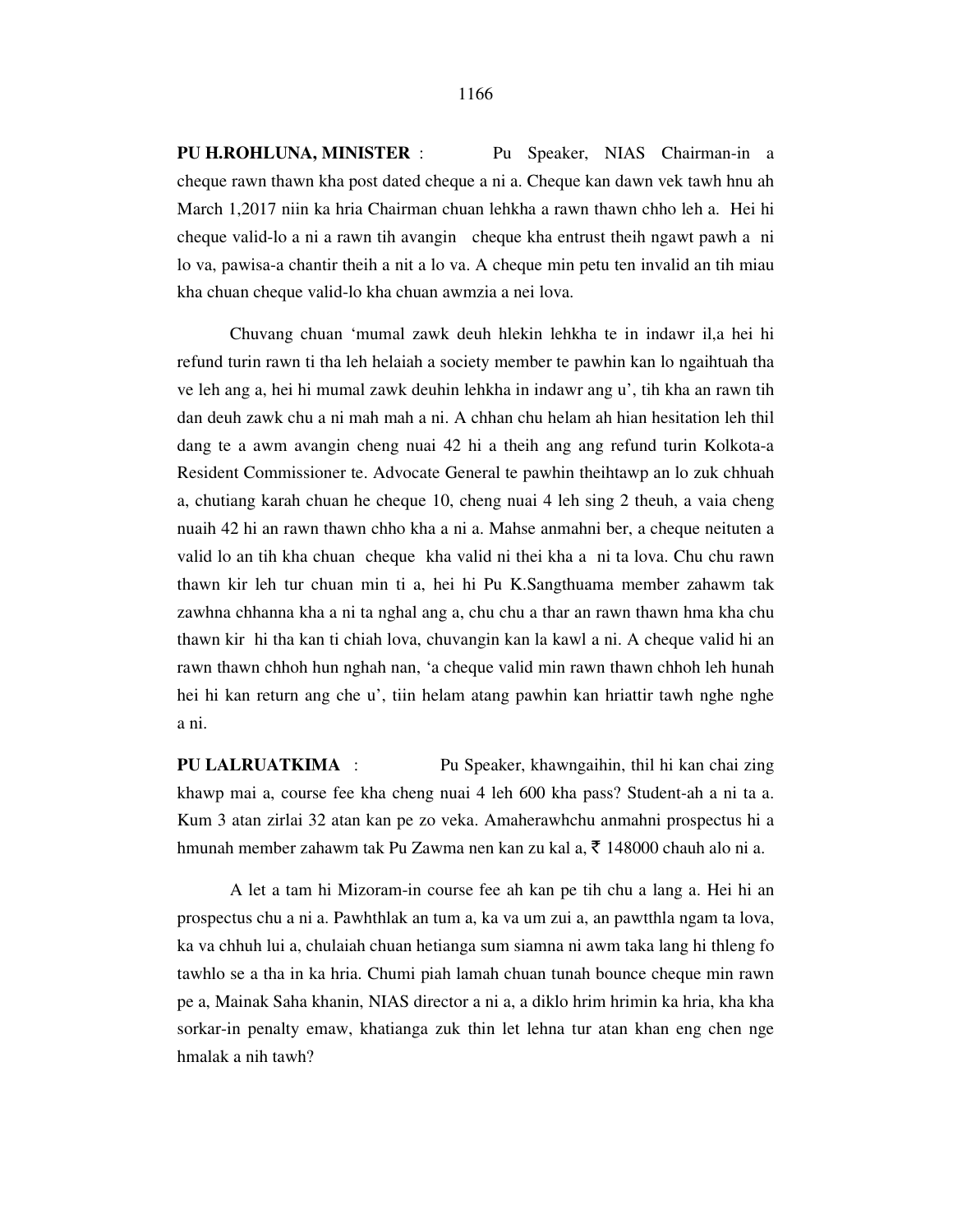Kum khat a ni leh tawh a, an cheque min rawn thawn chhoh kha chu a validity kha a awm tawhlo, a thi tawh daih dawn a. Cheque valid hun chhung kha a ni tawh lova. Chuvang chuan zirlai te advance-a lo pek zir leh zawm ta silo advancea kan lo pek thing let leh tur khan sorkar-in engtinnge hma a lak zui zel, sorkar hi a beidawng ta mai nge a la beidawng lo tih ka zawt tel a ni.

**SPEAKER** : Minister zahawm tak Pu Rohluna lo sawm ang. Hei hi a tawpna ni rawh se aw, a sei tawh em mai.

**PU H.ROHLUNA, MINISTER** : Pu Speaker, a course fee, lam chu ka zuk hriatpui hauh lova. A chhan chu kan hun hma thil te a nih piah lamah detail takin a hmun ah te pawh ka la zuk tlawh lova, chuvangin ka hre chiah lova. Tin, a cheque chungchangah hian a theih ang ang in department chuan hma a la a. Tin, khulaiah khuan zirlai an la awm nual avangin helam atanga kan thawn thlak zirlai te kha final year zirlai te an la awm a. A then helam ah hian zirzawm tawhlo awm mahse zirlai la awm mek te tana harsatna thlen thei leh engemaw ti zawnga zuk tih vak te pawh kha thil remchang ber te pawh a nilo thei a. Chuvang chuan a theih ang angin department leh sorkar in hei hi chu a refund theih dan tur hi chu hma a la reng a ni tih kha Pu Speaker, ka chhan theih dan chu a ni mai e. Ka lawm e.

**SPEAKER** : Zawhna no.214-na ah kan kal thei ta a, zawhna neitu MLA zahawm tak Pu Lalruatkima zawt turin sawm ila.

**PU LALRUATKIMA** : Pu Speaker, ka lawm e, Starred Question No. 214-na AH&Vety Department changtu Minister zahawm tak chhan atan :

- a) Kum 2013-17 chhungin NLUP leh RKVY atangin vawk note eng zat nge lei a nih, a year wise-in ? Vawk note pakhat eng zat rate-in nge lei a nih ?
- (b) NLUP Piggery Trade ah beneficiaries eng zat nge awm ? Beneficiaries pakhatah material component atangin enge pek an nih a, vawk note eng zat theuh nge pek an nih?
- (c) PRRS vangin vawk thi eng zat nge awm? Vawk thi ral nan eng zat nge sen a nih ?

**SPEAKER** : Department changtu Pu C.Ngunlianchunga, Minister zahawm tak chhang turin i lo sawm ang.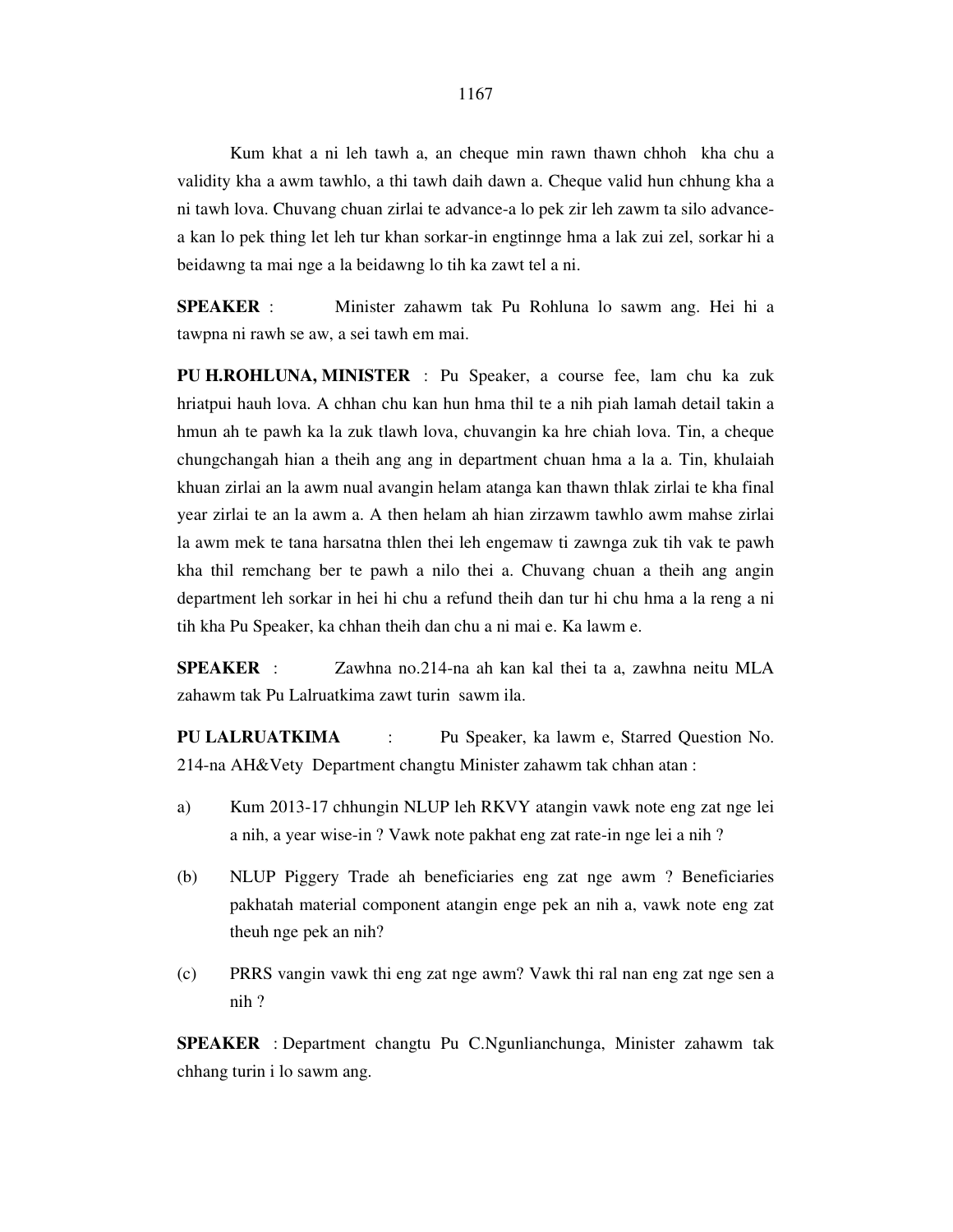PU C.NGUNLIANCHUNGA, MINISTER : Pu Speaker, MLA zahawm tak, Pu Lalruatkima Starred Question No.214-na chhan na chu hetiang hi a ni.

(a) Kum 2013-2017 chhunga NLUP atanga vawk note lei zat chu a hnuaia tarlan ang hi a ni:

| <b>NLUP</b>     |            |
|-----------------|------------|
| $2013 - 2014$   | <b>NIL</b> |
| $2014 - 2015$ - | 11734      |
| $2015 - 2016$ - | 14972      |
| $2016 - 2017$   | 17762      |
| $2017 - 2018$   | 25921      |

Vawk note hi pakhat ₹ 5000/- zela lei a ni.

### **RKVY**

Vawk note lei zat (year wise-in)

| $2013 - 2014$ - | 5250 |
|-----------------|------|
| $2014 - 2015$ - | 2950 |
| $2015 - 2016$ - | NIL  |
| $2016 - 2017$ - | NIL. |

Vawk note pakhat rate (year wise-in)

| $2013 - 2014$ -                  | ₹ 6500 |
|----------------------------------|--------|
| $2014 - 2015$ -                  | ₹ 5000 |
| $2015 - 2016$ -                  | NIL    |
| $2016 - 2017$ -                  | NIL    |
| $2014 - 2015$ ah ₹ 5,000/- a ni. |        |

b) NLUP piggery Trade-ah beneficiaries 20382 Nos. an awm. Beneficiary pakhat material component atanga pek dan chu a hnuaia mi ang hi a ni :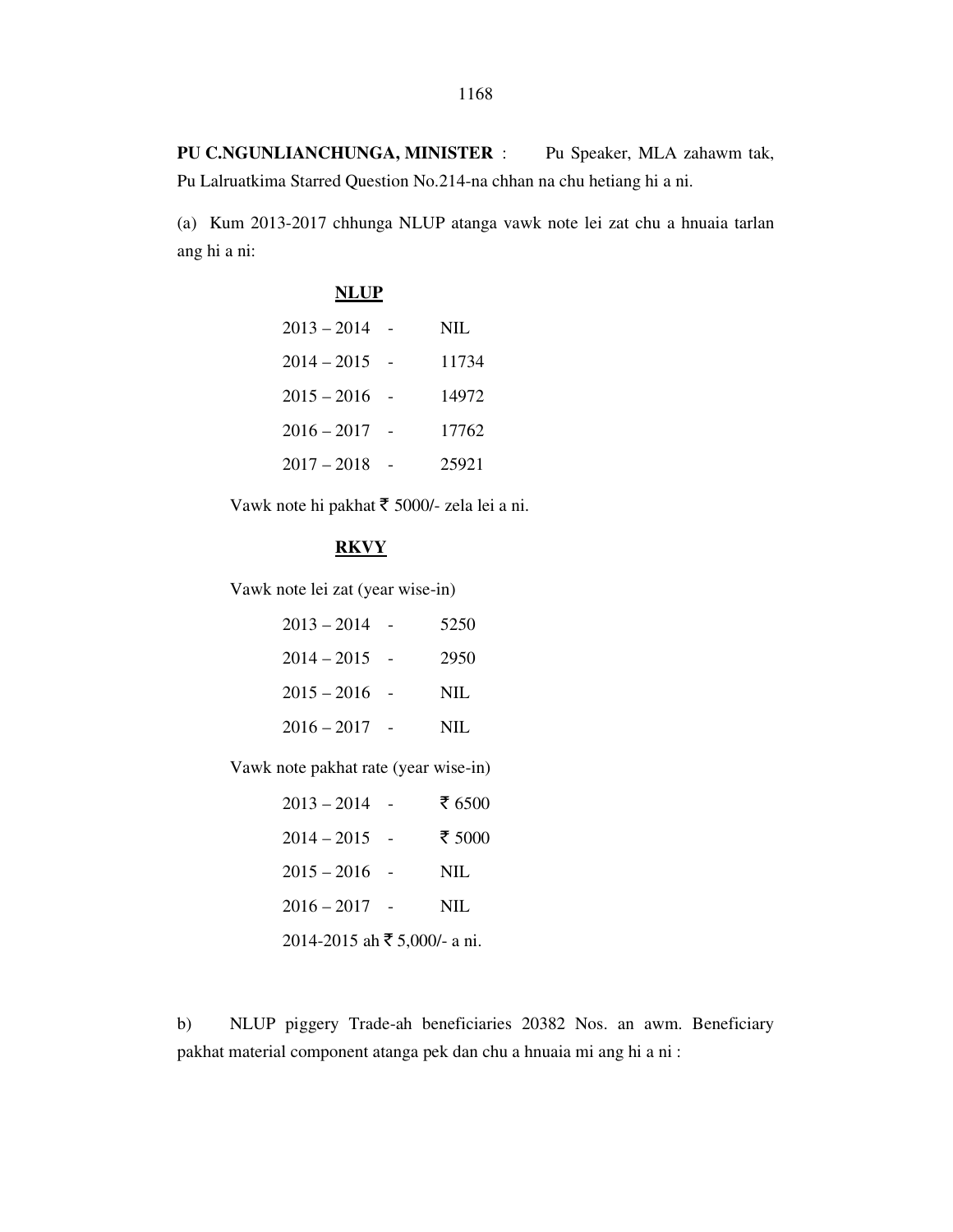$1<sup>st</sup>$  Phase-ah chuan material a pe lo in pawisa fai  $\bar{\tau}$  1,00,000 (cheng nuai khat) theuh pek an ni.

 2nd Phase-ah chuan District pasarihah (Champhai tel lovin) vawk note pali theuh pakhat  $\bar{\tau}$  5,000/- (cheng sangnga) zel hisapa pek an ni, a bang la awm zawng  $\bar{\xi}$  80,000/- (cheng singriat) hi a pawisa faia pek an ni. Champhai District-ah hian vawk note 6 (paruk) pakhat  $\bar{\tau}$  5,000/- (cheng sangnga) zel hisapin pek an ni a, a bang la awm  $\bar{\tau}$  70.000/- (cheng singsarih) hi a pawisa faia pek an ni.

 $3<sup>rd</sup>$  & 4<sup>th</sup> Phase-ah chuan vawk in sakna tur ₹ 38,00/- (cheng singthum sangriat) leh damdawi leh bungbel man tur  $\bar{\tau}$  3,378/- (cheng sangthum zathum sawm sarih pariat) theuh pawisa faia pek an ni a, a bang  $\overline{5}$  58,622/- (cheng singnga sangriat zaruk sawmhnih pahnih) la awm hi vawk note, vawk chaw leh tuizem tea pek an ni.

 c) PRRS avanga vawk thi zat Deprtment-in report a dawn chu 8505. Vawk thi ral nan sum sen zat chu  $\bar{\tau}$  30 lakh (cheng nuai sawmthum) a ni. Kum 2013-ah khan 3806 an thi a, hengho hi chu ral an ni lo, tichuan 2016-ah khan 4699 an thi a, hengho hi chu ral an ni.

**S P E A K E R** : Zawhbelhna, a neitu Pu Lalruatkima.

**PU LALRUATKIMA** : Pu Speaker, ka lawm e. Vawk note lei nan khan  $\bar{\tau}$  700,000/- (cheng nuai sarih) chuang kan hmang tawh a. Thla tina mipuiin vawksa kan demand hi Department-in a chhut dan engzatnge? Vawiin thlenga demand awm RKVY leh NLUP hmalakna atan a vawk note heti zat kan sem tawh chung pawha engvanga la intodelh lo nge kan nih, engnge a chhan tih kha ka zawhbelh duh chu a ni.

**S P E A K E R** : Er. Lalrinawma'n zawt leh law law se.

**Er. LALRINAWMA** : Pu Speaker, ka lawm e. Vawk note te hi a tam ber hi khawi atanga lei nge an nih tih leh an hriselna hi eng tianga endik thin nge an nih tih ka zawt e.

**S P E A K E R** : Chhang turin Minister zahawm tak ilo sawm a**PU C. NGUNLIANCHUNGA, MINISTER** : Pu Speaker, vawksa hi thlakhatah a lei nan engzatnge kan sen tih lam kha chu ka lo hre lo tawp mai, kan tih tur ni chiah pawhin ka hre lo (Pu Lalruatkima : Pu Speaker, chuti lam ni lovin kan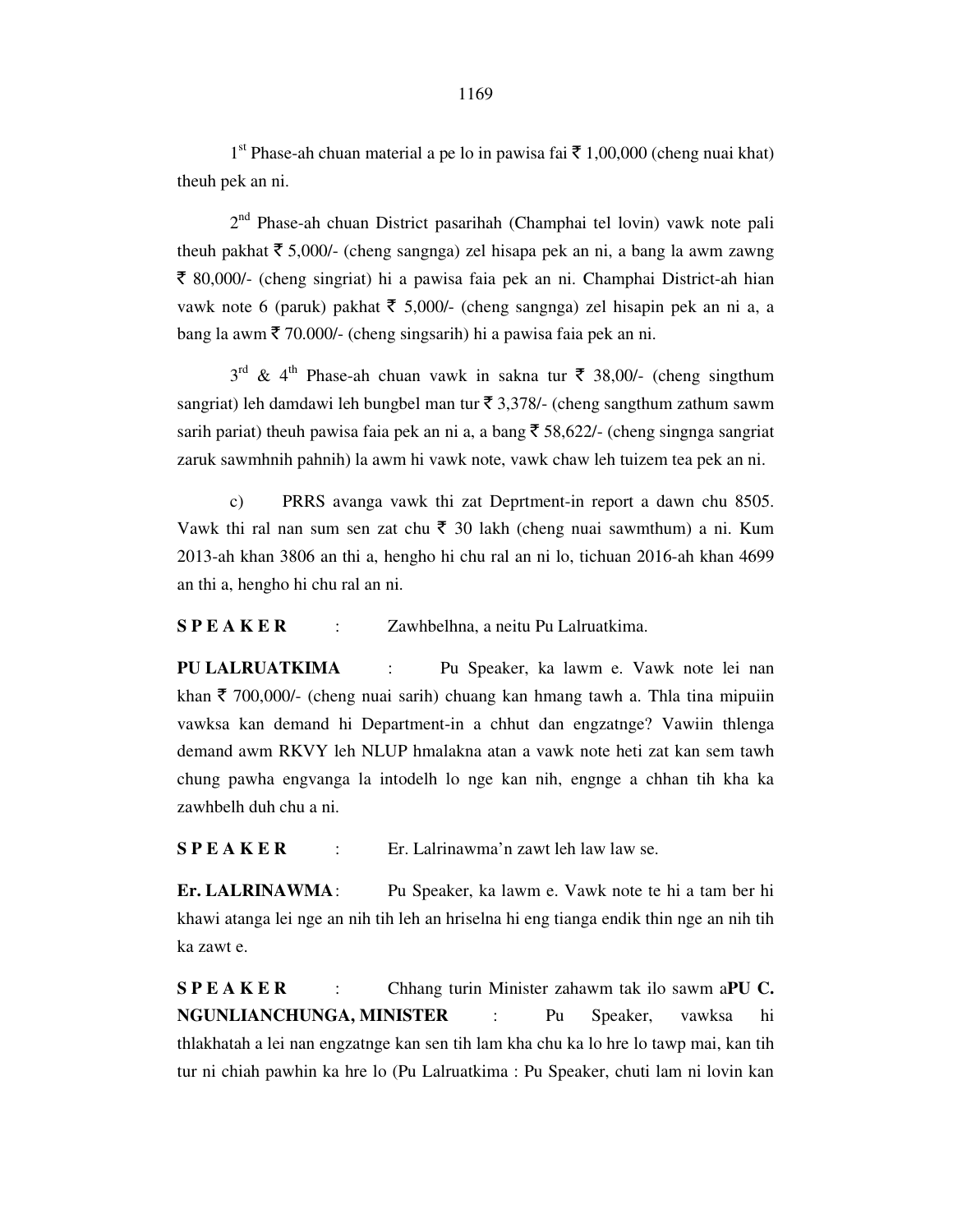demand lam zawk kha a nia ka zawhna chu, kan demand zat awm vel te kha chu hriat a ngai tlat a ni. Chuta tang chuan kan hmalak dan tur kha a chhut theih dawn a, chumi hre lo khan vawk kan lo vulh ve tihna mai em ni, market survey kan nei lo tihna em ni Department lam khan?) Pu Speaker, market survey lam kha chu Vety department tih tur chiah ni in ka hre lova, Commerce & Industry ho tih tur awm tak a ni zawkin ka hria a.

 Tin, a pek chungchangah hian NLUP-ah hian kan lo hriat atan leh kan hriat tawh sa ni tura ka ngaih an rawn zawt ve duh hrim hrim niin ka ring a, NIB a awm a, NIB atangin district tin ah beneficiaries tur te leh MLA constituency ang ten chumi zat chu beneficiaries an awm ang tih sorkar in a kalpui a, chuta tang chuan district tin ah an lo thlang a, an duh dan an lo thlan beneficiaries te kha keini chuan kan lo buaipui mai a ni a. Hei hi thlang rawh u, hemi zat hi piggery trade-ah chumi zat chu kan mamawh e, .....? ah chumi zat chu kan mamawh e, dairy-ah chumi zat chu kan mamawh e tiin keinin NIB-ah demand kan va siam a ni lova. Chuvang chuan NIB atanga beneficiaries awm kha keini Vety trade-ah engzatnge awm, a piggery-ah engzatnge awm a, vawk note chumi zat chu lei tur a awm tih kha Vety Department hnenah pawisa rawn transfer in keinin kan lo buaipui ve a ni mai a. Market demand thleng thleng khan kan lo zir hauh lo mai a. Tin, heti zo zai kan sem chunga kan indaihlo tih hi, sem lo phei ila chuan Mizoram-ah sa ei tur kan nei dawn lo a nih hi! NLUP kan tih avangin tunah vawksa kan ei thei hlawm a. Kan veilam ami ten sorkar leh kha an beisei deuhva chuti a nih phei chuan hei aia nasaa tih kha a ngai dawnin ka hria.

 Mizo fate hi engkim ah, kan kutpui vang thla ah te sa tel lova kan hman chuan kim lo riauva ngaihna kan nei a. Pu Speaker, Krismas leh Kumthar-ah te pawh vawk a tluk loh chuan zai pawh hi a tui thei tak tak lo a ni, chutiang khawp chuan kan mamawh a. Tin, inneih nikhuaah te, lungphun nikhuaah te, birthday lawm nikhuaah te pawh a neinung fate chuan ran ke pali nei a tluk loh chuan an lung a dam lo a ni. Chuvang chuan mamawhna hi a sang a, nitin sa ei te kan lo ni bawk a, chumi avang chuan kan NLUP sem hi Zoram tan chuan a hlu em em a ni.

 Kan sem tawh ang kha Pu Speaker, a zawt lo na a kan hrilh reng reng ang e; 2014,2015,2016,2017,2018 thlengin vawk note 73089 kan sem tawh a. Tin, vawkte man atan hian nuai sangthum zanga sawm pakua singli sangnga kan seng ral tawh a ni. Kha kha NLUP a ni a, RKVY atangin kum 2013,2014 khan nuai zathum sawm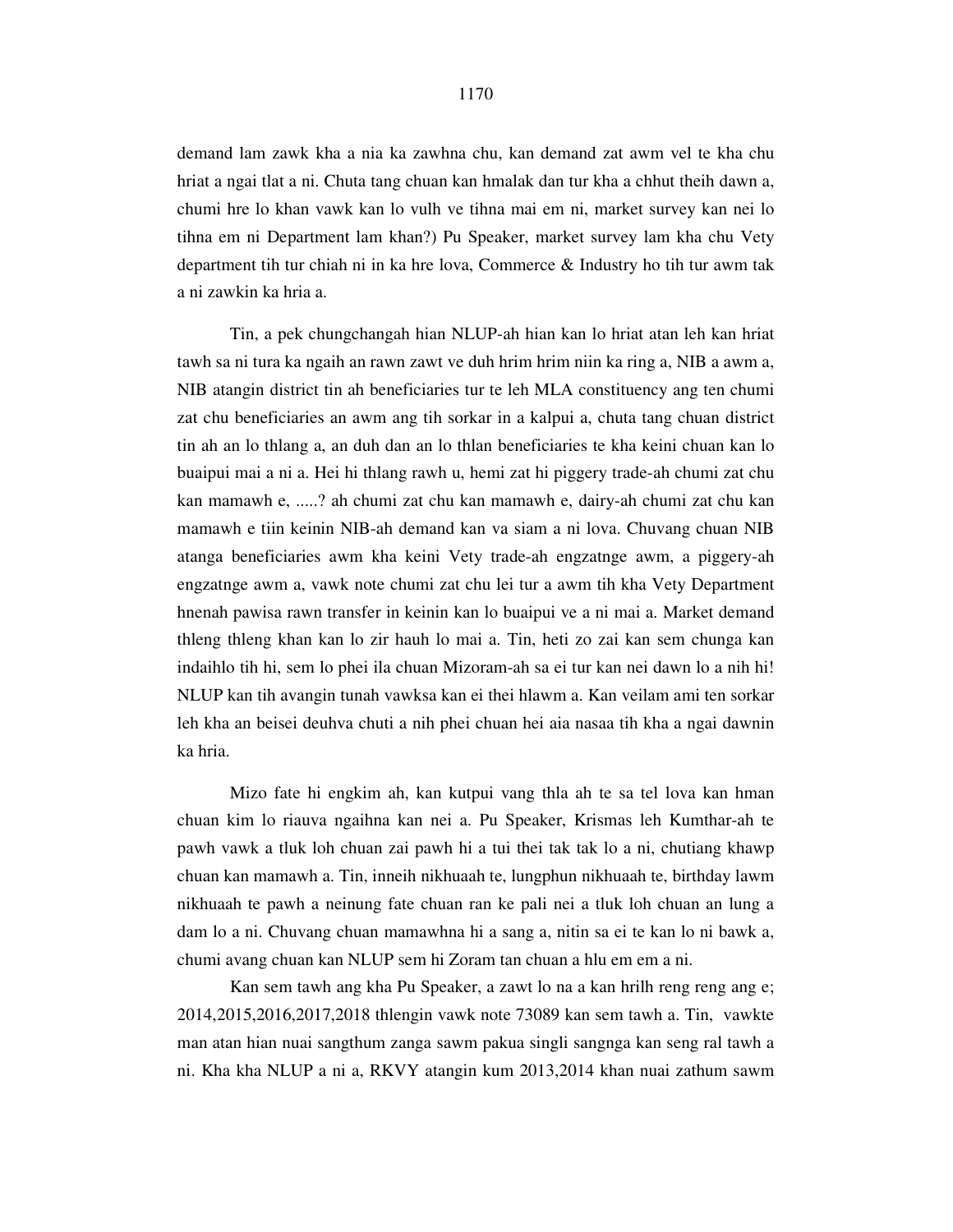pakhat sing li sang nga kha vawk note man ah kan seng a, 2014-2015 ah hian vawk note 2950 kan pe a, chumi man chu cheng nuai za sawmli pasarih leh sang nga lai a ni a, a vaia chhut hi chuan cheng nuai za li sawmriat pakua sanghnih man ngawt kum 2014-2018-ah hian vawkte man ah kan hmang a ni.

 Khawi atanga sem nge a nih deuh ber tih kha zawhna kan chhan tawh ang khan 1<sup>st</sup> Phase-ah kha chuan a pawisa in kan sem a,  $2<sup>nd</sup>$  Phase kha chu supplier te kha NIB lam atangin siam a ni a, a supplier khan khawi atangin nge a lak tih thleng kha chu kan lo zawt chiah lova. Ran hriselna lam kha chu a bikin PRRS-ah khawi hmunah pawh a tulna apiangah hun remchangah check ve thin a ni . Vawk note 70389 lai han ti vek tur kha chuan PRRS kit pakhat pawh kha  $\bar{\tau}$  700/- lai a lo ni a, kha khan vawkte man kha a tipung nasa mai dawn a, chuvang chuan a vai chuan kan ti thei lova, a random erawh chuan engemaw chang chang chuan kan ti thin a ni tih kha ka chhanna chu a ni. Ka lawm e.

**PU LALRUATKIMA** : Pu Speaker, khawngaihin thil pakhat leh chiah. Vawkte lei nan khan kan sum sen tawh kha RKVY leh NLUP-ah nuai zali leh sawmriat pakua kan Minister zahawm tak khan a ti a. Kum 2015-a kan zawhna min chhanna ah hian vawk note lei nan hian cheng nuai sangruk sawmnga paruk a rawn ti duat mai a. Crore sawmruk leh nuai sawmnga paruk tih na a ni a, a sawi nen khan ava in tally ta lo ve! Khati lai kha engnge a awmzia?

**S P E A K E R** : A changtu Minister-in chhang rawh se.

**PU C. NGUNLIANCHUNGA, MINISTER** : Pu Speaker, helaiah hian NLUP kha a year-wise in an duh ang takin kan chhang thlap mai a. Kum 2014-2015 ah vawk note 11734 kan lei a, 2015-2016 ah 14972 kan lei a, 2016-2017 ah 17762 kan lei a, 2017-2018-ah khan 25,961 a ni a. Kan sawi tak ang khan  $1<sup>st</sup>$  Phaseah khan vawk note man chu a awm tho a ni. Amaherawhchu a vawk note, a kind-in kan pe lo a ni, a pawisa-a kan pek avangin vawk note manah khan chhut loh theih a ni chuang lo. Khalai kha chu a lo inmil zan lo a nih pawhin vawiina ka sawi chu a hnuhnunga kan pek man ka rawn hrilh che u a nih kha. Ka lawm e.

**PU LALRUATKIMA** : Pu Speaker, a hnuhnung a tia, vawk note leina atana sum eng zat nge hman a nih tih kan zawh khan nuai 600 leh 56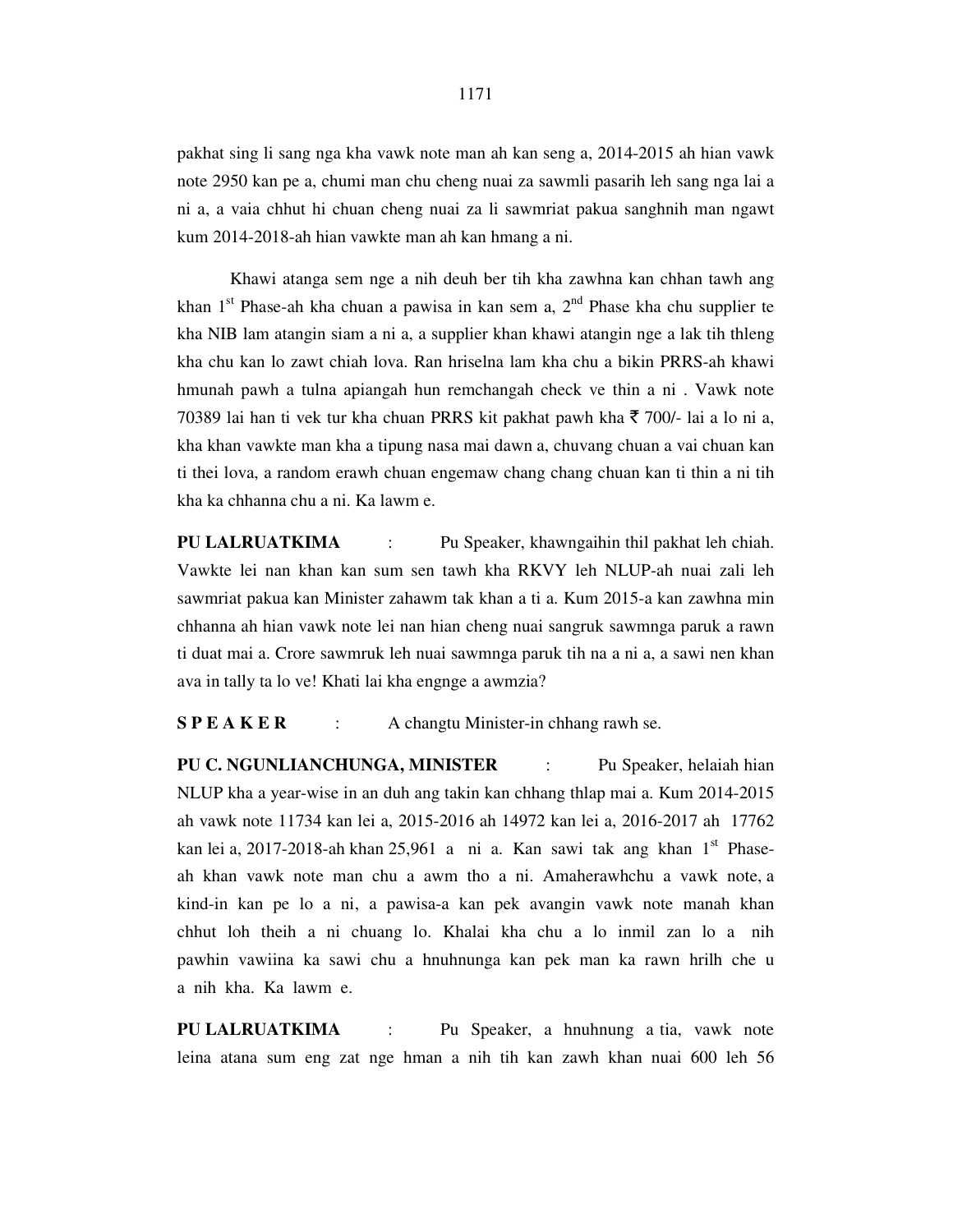a rawn ti daih tawh a ni. Khalai kha a in-tally ta lo lutuk a, a in thlep engemaw zat kha a ni ta mai si a, kha kha eng nge a awmzia kan tih lai tak zawka kha a ni. Chuvang chuan khalaiah khanin (Interruption)

**SPEAKER** : Ngawi rawh, question hour hun a zo tawh e.

**PU VANLALZAWMA** : Pu Speaker, khawngaih takin. Kan session hi vawiinah a tawp mai dawn a, vawiin ah chuan thil pakhat han sawi chhuah lawk ka duh, dinglam ami ten an sawi theihnghilh loh pawhin a pawi chuang lo a, amaherawhchu a theih phei chuan a duhthusam a ni a. Kan Home Minister ber a awm lova, vawiin lam chanchinbu te kan han en a, Mizoram PWD Engineer Welfare Association-in Lunglei S.P hrem an phut tih kan hmu kuau mai a. Heng thil te hi thil thleng ngai lo tak leh thil mak tak a nih dan te awmin ka hria a, chuvang chuan House Session a kal mek lai si hian helam hi han sawi zawka, Treasury bench lam ten a (Interruption) (Speaker : ngawi rawh, hun a awm tawh si lo a) Tin, vawiina kan hmuh chawp chauh a ni a heng thil te hi, (Interruption) Police pahnih suspend an ni tih te kan lo hria a. Chutih mek laiin Police ten PWD J.E leh M.R pakhat an man a, damdawi inah dah nghal a ngai tih te a awm a, khang vel te (Interruption) tukin zingah pawh (Interruption) chu chu ka rawn sawi mai nisela. (Interruption) Chutih rual rual chuan nikum lama zawhna lo langah khan saw kawng maintenance atan sawn nuai 3,500 chuang lai kha hman mek a ni bawk si a (Interruption) he House-ah hian kan sorkar hian kan Minister a awm lo chung hian tunah a theih loh pawhin chawhnu lamah te a sawifiah theih em (Interruption). Lunglei Thalai Pawl khan April ni 15-a he kawng siam tha ngei tur hian kan Minister pahnih leh MLA zahawm tak te pawh an sign tir niin ka hria a.

**SPEAKER** : Dan kan lo en ang a, Dan-in a phal chuan Dan-in a phal angin kan ti ang a. Dan kha kan belh ber tur a nia.

 Kan zinga Member awmlo te kha inhriattir leh ila Minister zahawm tak Pu R. Lalzirliana a awm lova, Pu S. Laldingliana, Pu Zothangliana te pathum hi vawiinah House-ah an awm lo a ni tih House kan hriattir ni se.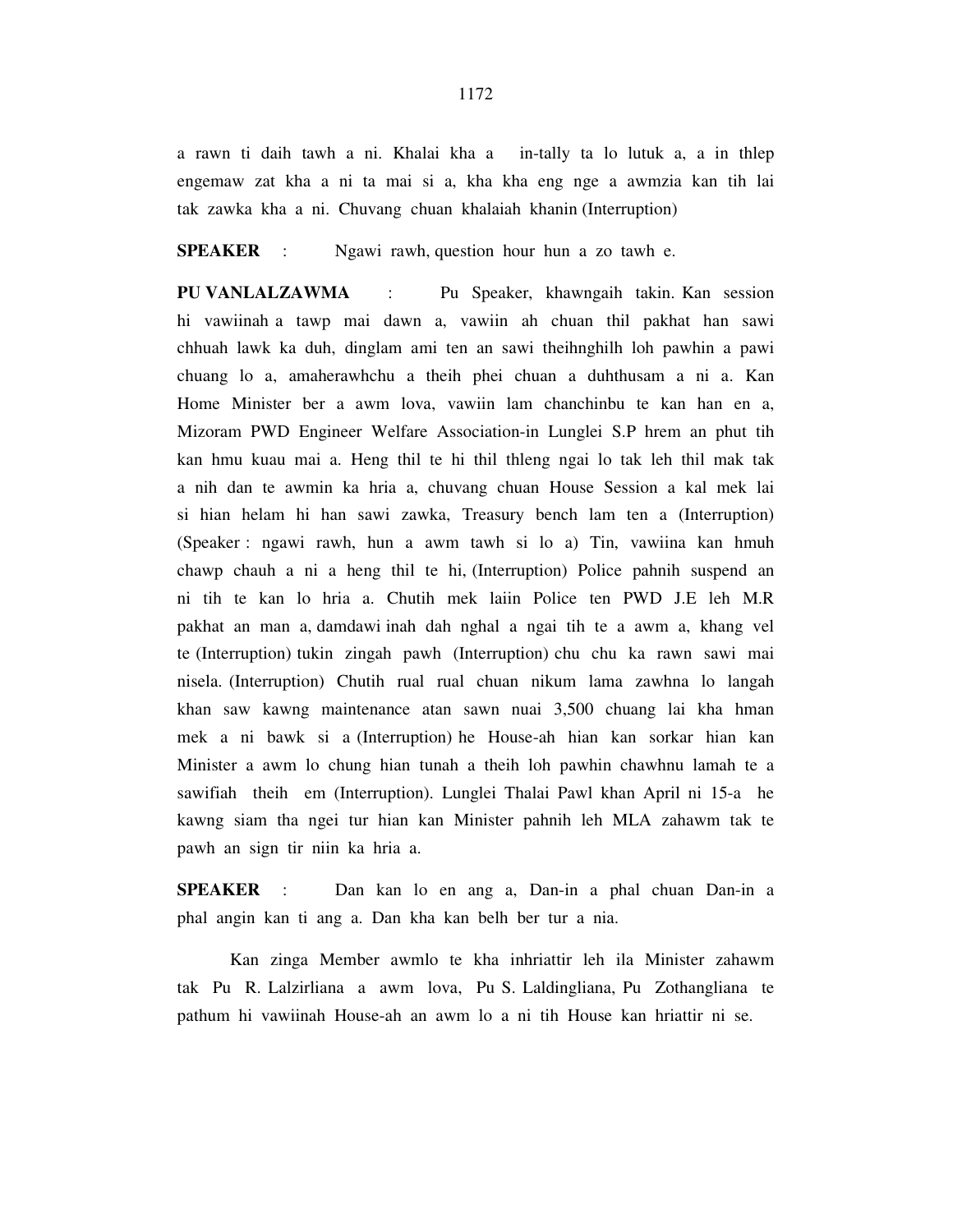Hmanni tahrik 28 March-a zawhna chhanna diklo tihdik ngai a awm a, chu chu tidik turin Minister zahawm tak Pu John Rotluangliana sawm ila.

**PU JOHN ROTLUANGLIANA, MINISTER** : Pu Speaker, i phalna leh he House zahawm tak remtihnain Statement of correction on the reply given on the  $28<sup>th</sup>$  March, 2018 to Starred Question No. 529, Ballot No. 173 asked by Pu K. Sangthuama regarding "Transport Department Bus chungchang" tih kha he House zahawm takah hian ka rawn lay e.

**SPEAKER** : A tihdikna copy kha member zahawm takte sem ni se.

 Tunah chuan Pu P.C. Zoram Sangliana, Chairman Committe on Estimates-in Committee Report House- ah rawn present sela, amah ilo sawm ang.

**PU P.C. ZORAM SANGLIANA** : Pu Speaker, vawiinah hian Committee on Estimates Eight Report relating to State Investment Programme Management Implementation Unit (SIPMIU) under Urban Development & Poverty Alleviation Department, Government of Mizoram hi ka rawn present dawn a. Hemi chungchang hi Committee on Estimates 2014 - 2016 khan thahnemngai takin a lo zirchiang tawh a, chumi chu keini Committee on Estimates 2016-2018 ho hian kan han chhunzawm a. He Committee member te thahnemngaihna azarah he Report hi ka rawn peih thei ta a ni.

 Pu Speaker, i remtihna leh Committee on Estimates in min authorised angin he Report hi House – ah ka rawn present e. Ka lawm e.

**SPEAKER** : A copy kha sem ni se.

 Tunah chuan Dan siam lamah kan kal thei ta a. Vawiinah hian Bill pathum sawihoa pass tur kan nei a ni tih member zahawm tak ten hria ila. A hmasa berin Pu Lal Thanhawla, Chief Minister zahawm takin The Chite Lui (Prevention and Control of Water Pollution) Bill, 2018 hi he House ah introduce phalna rawn dil phawt se. Introduce phalna.

**PU LAL THANHAWLA, CHIEF MINISTER** : Pu Speaker, i phalna leh House remtihnain The Chite Lui (Prevention and Control of Water Pollution) Bill, 2018 hi introduce ka rawn dil e.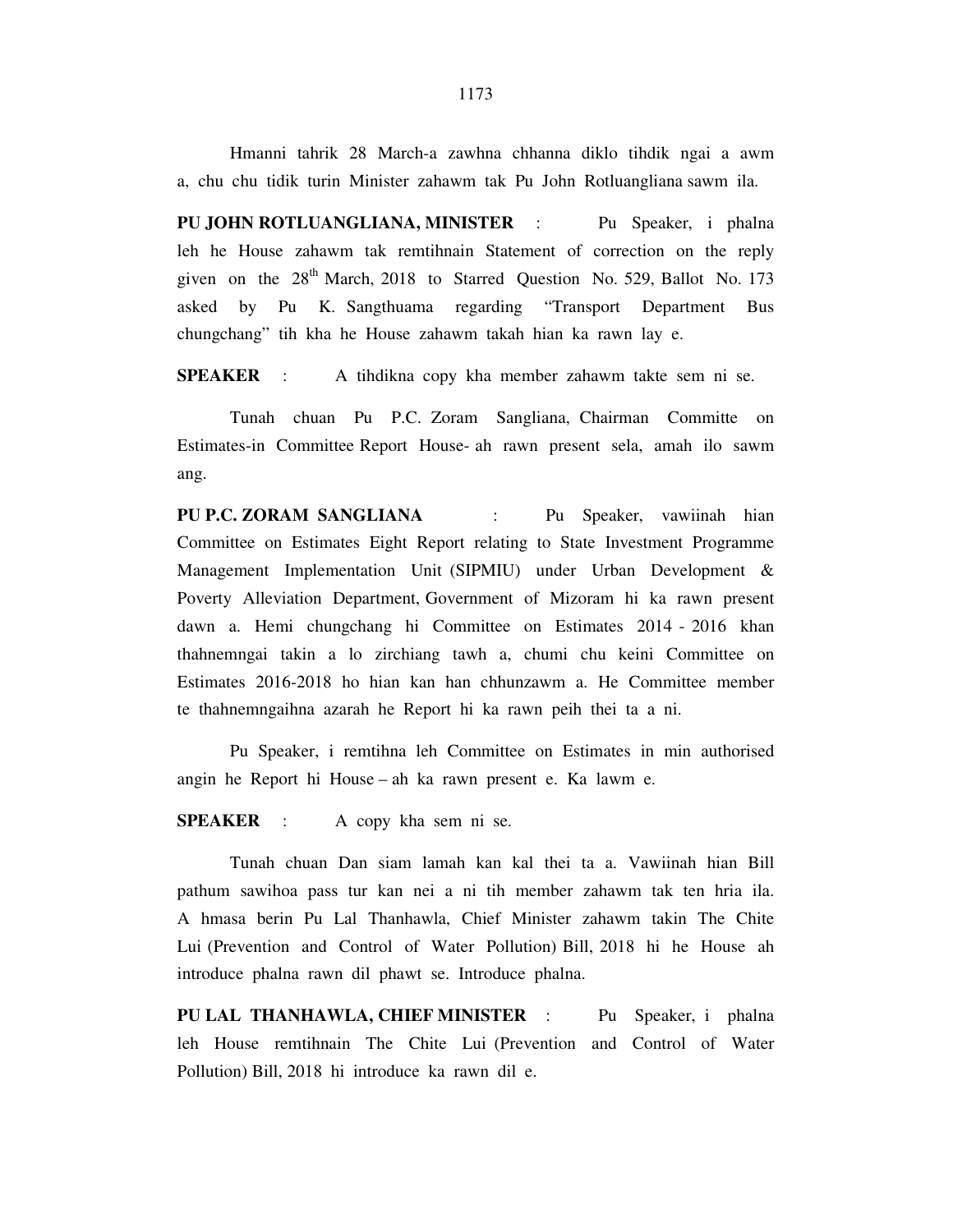**SPEAKER** : Kan phal maw? Kan phal a, tunah hian introduce sela ngaihtuah ho turin rawn move nghal sela, amah i sawm leh mai ang.

**PU LAL THANHAWLA, CHIEF MINISTER** : Pu Speaker, i phalna leh House remtihna in 'The Chite Lui (Prevention and Control of Water Pollution) Bill, 2018' hi he House zahawm takah hian ka rawn introduce e. (SPEAKER : Sawiho turin move nghal mai la.)

 Pu Speaker, he Bill hi sawiho turin he House remtihna hi ka rawn dil e. (SPEAKER : A Bill kha....) Pu Speaker, he Bill hi House in move min phalsak turin ka rawn dil a ni. ( SPEAKER : Tichuan sawiho nghal tawh tur a ni mai. A Bill te kha han sawifiah la.)

 Pu Speaker, The Chite Lui (Prevention and Control of Water Pollution) Bill, 2018 hi mi thahnemngai ten Save Chite Lui an din a, chu chu sorkar pawhin a ngai pawimawh a. Tin, vawiin ah hian Chite lui chauh hi ka rawn pu lut nain ngaihtuahna kal zelah chuan Zoram lui zawng zawng hi chhan an ngai niin a lang a. Tin, Pu Speaker, House-in rem min tih pui nghal se ka duh a, he Bill an rawn chhut hi a tawp ang reng hle a, hetah a hnuai lam zelah khan Act tih tawh hunah te khan Bill an la rawn ti zel a. Chuvangin hei hi House zahawm tak hian patent error a min pawm sak a, hemi hi kalpui zel min phalsak se tih hi ka ngen a. A chhan chu, a tak taka thawh hi a hmanhmawh thlak tawh a, chuvangin mi thahnemngaite leh tute pawhin Chite lui hi chhanchhuah tumin hma lo la mah selang, anmahni hmalakna hrang hrang kha lo venghimtu leh lo chhantu an awm loh chuan mi thenkhat siam sakin a thawktu ten harsatna a tawh theih a. Tin, engemaw bawlhhlawh chhek nante an lo hmang thei a, chung ang te chu ti lo turin hma han la dawn Dan kan neih loh chuan an kut phuarna hrang hrangte a awm si a. Chuvangin, he Bill hi Bill ni tawh lova Act tih turah chutiang ti lova an rawn ti hi pawi ka ti a, House hnenah pawh ngaihdam dilin min hriatthiam sak turin ka rawn ngen a, a khawtlai zel tawh lohna turin Bill tia inziak Act tih tur zawng zawng hi patent error a min pawm sak turin House ka ngen a ni, Pu Speaker.

**SPEAKER** : A copy kha kan nei vek tawh a, kan inpe vek tawh a, khata tang khan in lo zir deuh vek a rinawm a, khata sawiho duh chuan tunah hian sawina hun kan inpe leh ang a. Minute 10 inpe ta ila, thil thar a ni a, vawikhata tih fel vek chi a ni a, amendment ngai zel a ni, Pu K. Sangthuama sawm hmasa ila.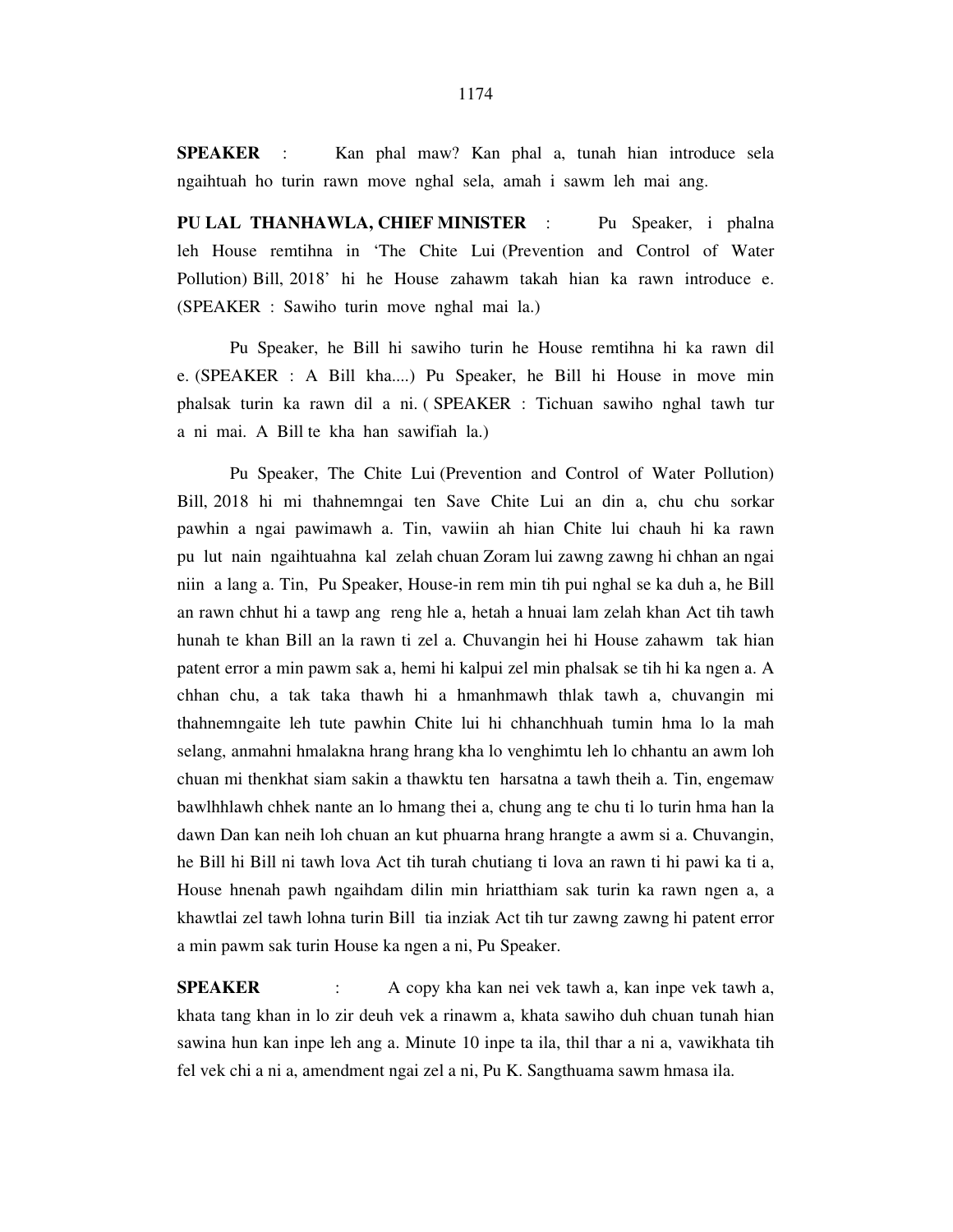**PU K. SANGTHUAMA** : Pu Speaker, ka lawm e. Chite khu kum 45 kalta atanga kan buaipui tawh a ni a, khulaiah khuan ram zau deuh kan nei ve a bigha 50. Lui khu a lo len hian lehlam lehlam ah hian tui a kal zel a, Vaukam a hek zel a! Tin, bawlhhlawh tam tak a rawn len thla thin a, vawiina a buaipuitu ten an buaipui hi a lawmawm khawpin ka hria a. Dan hial siama buaipuia, venghim tura hma an la hi a tha ka ti a. Amaherawhchu tuna kan Chief Minister zahawmtakin a sawi ang khan siam that ngai lai tam tak awmin ka hria.

 Pakhatnaah chuan a kam tawn lehlam lehlamah meter 50 hei hi an rawn tih danah chuan ft. 162 leh a chanve hi laksak tur an ni ta a. Pu Speaker, khulaiah khuan ram nei tam tak an awm a, a kam tuak lehlam lehlamah khuan, ft 162 leh a chanve an ram kan lak sak dawn chuan hetia han ngaihtuaha dan han siam a, sorkar ram alawm tia lak theih mai phei chu a ni ang a, mahse miin kum 45 kaltaa ram an lo neih tawh kha ft. 162 leh a chanve a kamtuak leh kamtuaka kan reserve sak chuan an ram khu a hek hle dawn tihna a ni a. Chu chu a thlawnin kan lak sak dawn nge compensation kan pe dawn tih te pawh hi ngaihtuah tham awmin ka hria. Entirnan, zep thu a cheng lova, keini ram te khu chu a zau a, hmanlai kum 45 kaltaa kan lo enkawl tawh a ni a. Tuna an tih ang hi chuan a dik chiah chiah lo mai thei a, a tlem berah kan ram an lak tur khu sq.ft 60000 aia tam a ni ang a, tunlai rate chuan vaibelchhe 2.6 ai chuan a tlem thei lo reng reng a, a aia tam hret a nih phei chuan vaibelchhe 3 vel a ngai hial ang a, kan rate hi a sang tawh em a. Khutilai ram tlabirh Sairang rel kawngah pawh sq.ft ah 70-200 ten an la tawh a ni a. Chuvangin hei hi ngaihtuah chian a tha khawpin kei chuan ka hria a, khata tang khan kan hrethiam maiin Pu Speaker, ka ring a.

 Tin, Chite lui dung thlaah khuan mi tam tak an awm a, a hnar atanga Tuirial thleng phei chuan a tam khawp mai, ram nei khu an tam khawp mai, chu chu dan ang thlapa sorkarin ram a pek te an ni a, chu chu vawiinah House-ah hian nguntaka kan ngaihtuah a ngaiin ka hria, kha kha pakhatna atan chuan ni sela.

 Compensation te kan pe dawn reng nge, tunlaiah hian Pu Speaker, engemaw hlekah hian inkhin hi a kal zel mai a. Court a lo hnai tawh bawk si a, inkhin buai erh te a ngai dawn nge, chutiang thleng chuan thil awm thei a ni a Pu Speaker, Tuna kan House zahawm tak hian ngaihtuahna rilru tak tak kan sen chu a ngai khawpin ka hria a.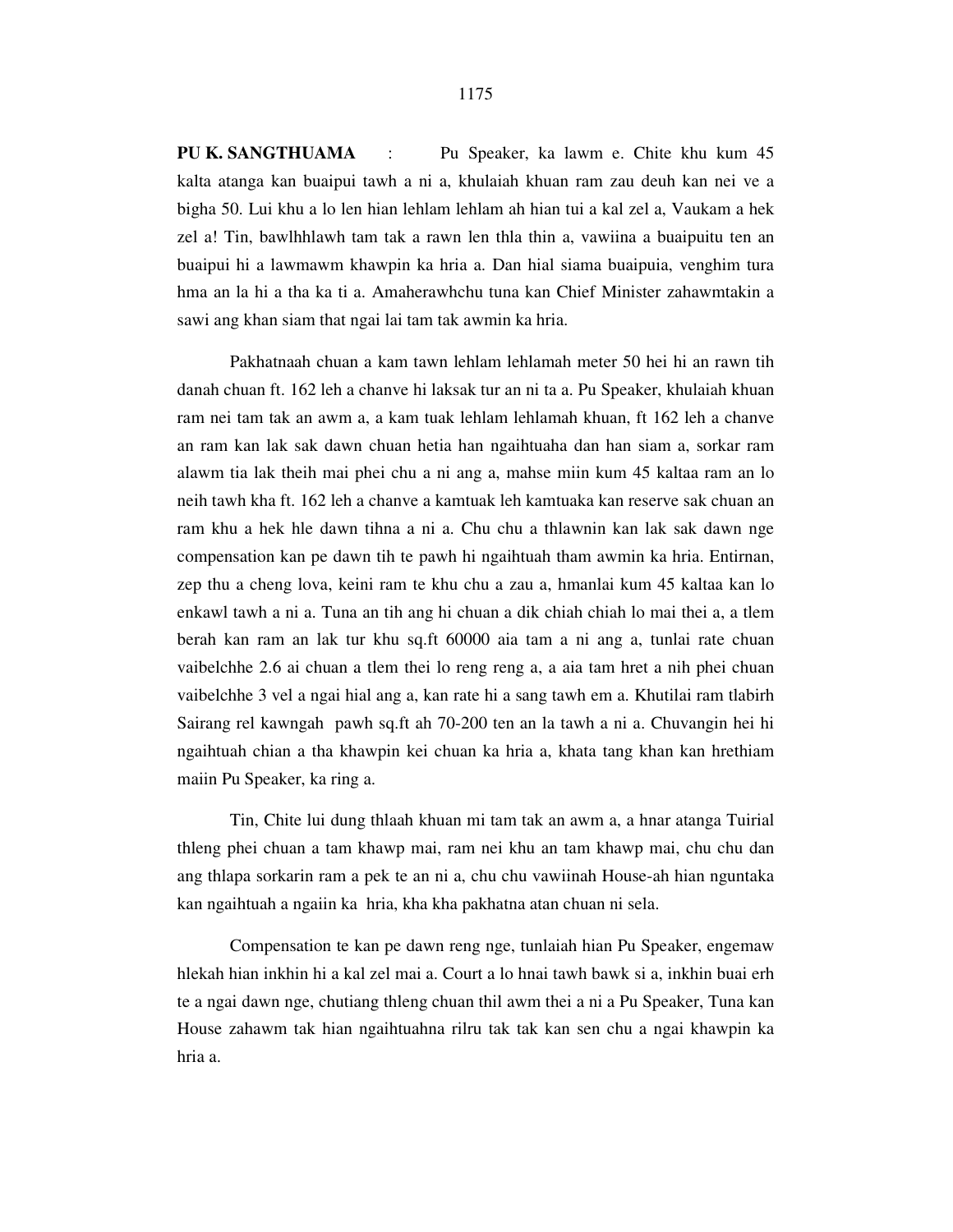Pakhat lehah chuan a chawi tur ang chi te 8-na (b) na ang chi (a) na ang chi te pawh, a fine tur ang chi te pawh hian cheng sang khat tih te, chumi hnu zela an lo tih lehah chuan ten thousand fees tihte a lo ni a. Hengte pawh hi a tam khawp mai, ngaihtuah ngun a ngai khawpin ka hria a. A thlang lehzelah te hian a hremna tur te, a la tih zel chuan nitin cheng sang nga chawi tur a ni ang tih te, hetiang chi te hi a ni thla thluah mai a, ngun taka chhiar chuan. Mihring chu sual thei kan ni a, tisual thei kan ni a, famkim a awm theih lova. Amaherawhchu an lo tisual a, an lo tisual leh a, nitina cheng sang nga fine kha chu keini ang rual chuan lo tisual palh pawh ni ta ila kan tlin dawn lo hrim hrim a. Chuvangin dan siam pawh hi tlema awmze nei deuh hleka kan tih chu a tha awm mang e aw ka ti a. A dan siam hrim hrim hi chu ka object hauh lova, a tha a. Mahse hei hi vawiina han pass nghal tur chuan a tha ber lo ang tih ngaihdan ka nei deuh hlek a. Chuvangin, House hian ngun takin ngaihtuah chiang ila. A diklo leh a thalo lai deuhte chu hmuh tham lek a ni a a tlem khawp mai. Chuvangin heng han siamtha a han ti tha tur hian ka duhdan ber chuan hei hi vawiinah hian pass lova tih loh mai ka duh a. Mahse chu chu a theih ngang loh chuan Pu Speaker, Select Committee-ah tal emaw kan dah loh chuan khuti lai ram nei zawng zawng a za-a za tel khu an awm ve bawk a ni a, harsatna chi hrang hrang, miin kum sawmhnih khat mai ni lo kum 40/50 dawn lai ram an lo neih tawh kha a kam tuak tawn tawna ft 162½ vel kan chhuhsak mai dawn nge ni, sorkar in compensation a pe dawn nge? Sorkar-in compensation Pu Speaker a pek dawn chuan a tam em a pek sen pawh a nih ka ring lova. He thlil an tih dawn pawh khan min rawn rawn ve ka ring a nia, mahse an zan kal mai mai deuh niin ka hria a. Chuvangin, mihringin right kan neihna te, mihringin dikna kan neih te hi a sawia sawi pawhin a sawi rem theih vek a ni. Chuti a nih loh chuan kawng laihah te pawh harsatna tam tak kan tawk a, kan la laih theih lohna tam tak hi compensation an claim vang te a lo ni thin a. Chuvang chuan, a chang te te in sawi thla lo mai ila, a tlangpui chauh kan House zahawm takah hian han sawi hmasak ka duh nachhan pawh chulai problem awm thei te chu a ni a. Vawiina kan pass mai chuan problem tam tak a awm ang a, Court-ah te pawh an la kal an la kal ang a, chutiang thleng chuan tunlai kalphung hi a ni a. Chuvang chuan enchiang leh ta zawk ila, a Bill ngau ngau hi kan cancel thei lo a nih pawhin Select Committee-ah tal hung chho leh ila, tah chuan tha deuh zawka a kalpui theih chuan tih kha vawiinah hian Pu Speaker, ka sawi duh a ni e. Ka lawm e.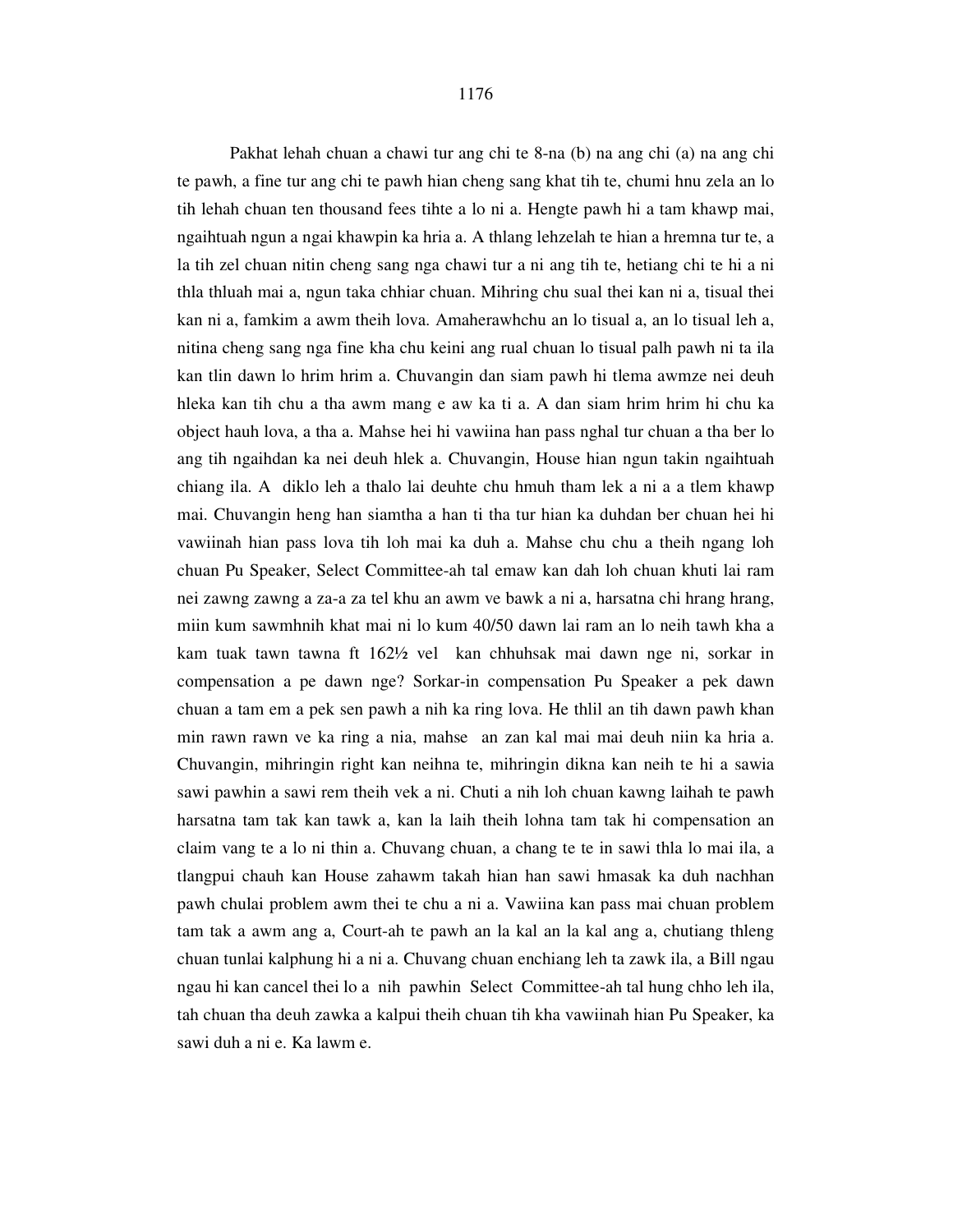**Er.LALRINAWMA** : Pu Speaker, ka lawm e. Vawiinah Chite Bill chungchang kan sawi dawn a ni a. Ka hmaa sawitu in a sawi ang khan ngaihtuah thui ngai tak a niin ka hria a. Vawiinah hian pass a nih chuan India ramah Dan hmanga lui humhalh hmasa ber ni turah kan ngai a, nikum lamah khan National River Ganga Act 2017 kha tih an lo tum tawh a mahse an pending a. Ganga pawh kha an buaipui khawp mai a, an ni te phei khu chu India rama mihring 43% te innghahna a ni an ti a ni. Central Pollution Control Board-in a sawi dan phei chuan nitin 2723 million liters zet thli a luang lut an ti. An zir chiang zel a, ruahmanna an siam chho zel a, mahse anni pawhin dan hmang chuan an ti hlei thei lo a ni. Chutiang chuan ngaihtuahna kan siam zau a ngai mange aw ka ti a. A chhan chu helaiah kan Bill section 2-na no.7-na ah khan bawlhhlawh polution kha a sawifiah a ni. Pu Speaker, i phalnain ka'n chhiar ang e. " Pollution" means such contamination of water or such alteration of physical, chemical or biological properties of water of such discharged of any sewage, garbage, earth spoils, animal carcass,bio-medical waste, trade effluent or of any other liquid, gaseous or solid substance into water (whether directly or indirectly) as may, or is likely to, create a nuisance or render such water harmful or injurious to public health or safety, or to domestic, commercial, industrial, agriculture or other legitimate uses, or to the life and health of animals or plants or of aquatic organism" tiin bawlhhlawh hi a rawn sawifiah a ni.

 A nihna takah chuan he Dan hian kan in-in thli zawng zawng a chhuah te pawh kha a huam ta vek ani! Chutichuan hemi dan ka han hmuh hian thil tam tak ka ngaihtuah a, ka kal vel te pawh hian ka en a, Chite-a bawlhhlawh tam ber khu chu keimahni thli leh bawlhhlawh a ni tih a chiang a ni. Vawiinah hian chiang kuang takin report theih se chuan lui te engzatinnge he lui hi fin le aw ? Zemabawk atanga rawn kual zelin Bazar, Chhinga Veng, Electric te suar tluan phei ila chuan lui hi a tam viau ka ring a ni. Chung zawng zawngah chuan luikawr tha kan neih loh avangin kan kawt kawr ah bawlhhlawh te kan paih a, kan thli kan sah thla lo thei lo a ni, kan la zir chiang chiah lova. An zirchiannaah chuan Ganga lui tibawlhhlawhtu 85% khu a chheh vela khawpui 50 te thli in a tih bawlhhlawh a ni an ti a ni. Chutiang chu keini pawh kan dinhmun turah ka ngai a ni. Section 3 naah hian, mi tupawh sorkar emaw appropriate medical a ni emaw, khatiang chi reng reng bawlhhlawh siam tu kha section 3 hmangin a hrem theih a ti ta a ni.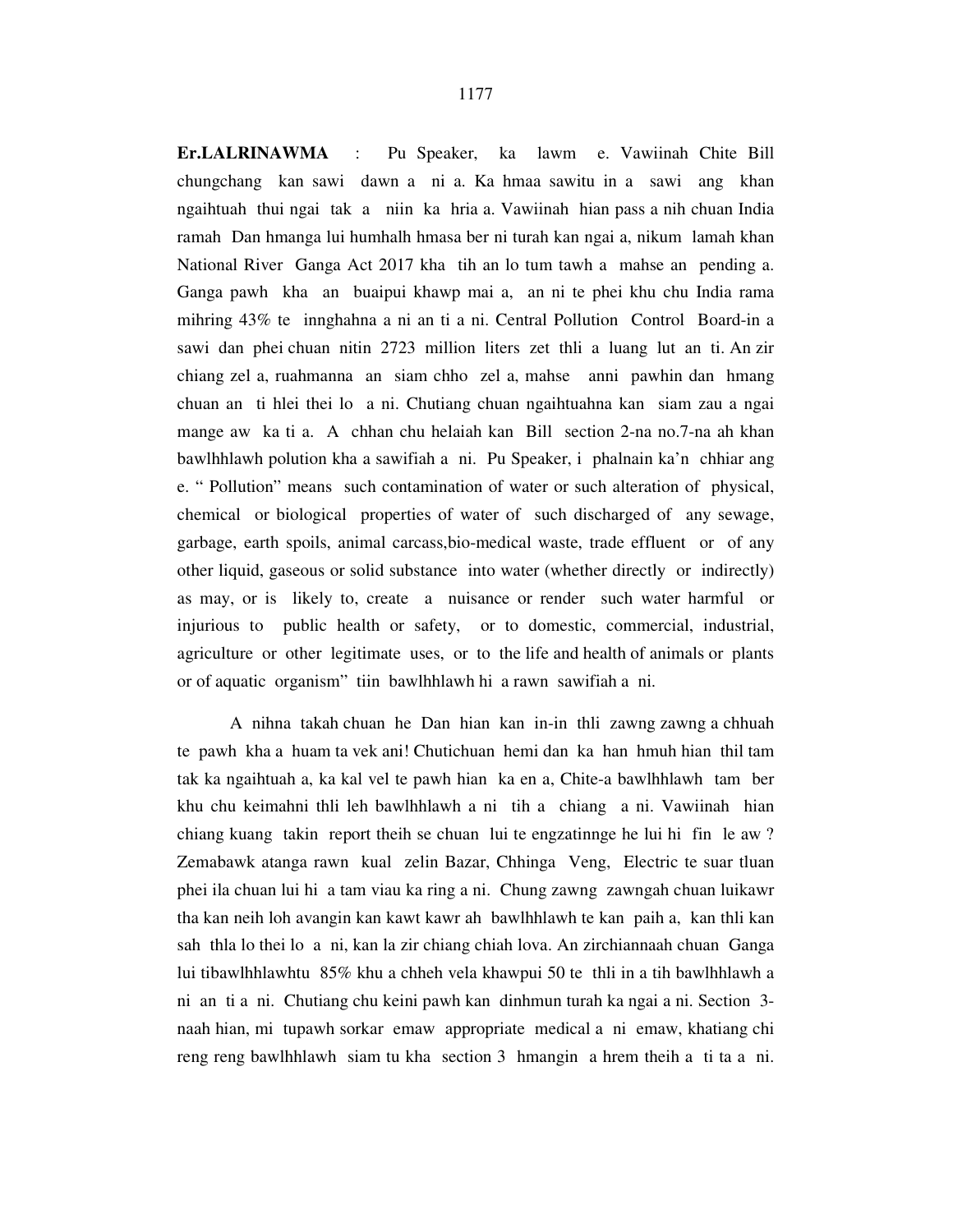Chumai bakah section 8-na angin hrem tur a ni a ti a. Section 8-na in hrem dan tur tih a hi ka hmaa member-in a rawn sawi ang khan a na khawp mai a ni. Nitina pawisa chawi tur hial te pawh kha a la awm ta zel a ni. Ka han sawi duh chu a Dan hi a thalo ka ti ni lovin mipuite hian kan tlin ang em tih hi a ni, Pu Speaker. Ka ngaihdan chuan hetianga Dan-a kan tih dawn chuan policy emaw, action plan emaw siam ila. Helai Dan-ah hian "Save Chite Lui Coordination Commitee" te hnathawh dan turah hian, sectiion 5-na ah " The function of the Save Chite Lui Coordination Commitee" ka sawi zo lo mai ang, Vigilance hna kha an thawk dawn bawk a ni a, Aizawl chhuah lam zawng zawng hi chuan thubuai kan nei vek mai lawng maw aw! Pu Speaker.

 Tichuan, mimal kha an fel vak loh phei chuan Dan hmang meuh tur chuan chhungtin ten bawlhhlawh chungchang hi buaithlak an ti ang a. SIPMIU hnathawh te hi puitlin ni tawh se chuan duhthlan tur hi nei thei ta ila chuan mipuite pawhin kan zawm theiin ka ring a ni. Amaherawhchu, duhthlanna nei turin thil dang a awm lo, a tam zawk hian kan thli tuihawk luan kawrah kan sah a, kan septic tank tui te pawh kawrah kan paih thla a ni. Kan Hotel zawng zawng thli a luang bawk a. Heng zawng zawng thli hi Chite luiah a luang lut vek a ni, He dan zawng zawng hi kan pass dawn chuan thubuai nei thei vek an ni. Chuvangin Chite Lui ven him hi chu ka mit ngeiin ka hmu a, tha ka ti a, mahse dan hmanga ven him kher erawh hi kan tlin ang? Chuvangin vawiinah mipuite tan phurrit nasa tak kan siam dawn avangin Pu Speaker, tlawmah la lovin hnuh let leh kan hreh a ni pawhin, Select Committee kut a dah in ngaituah chian a ngai ka ti a ni. Mipuiten duhthlan tur kan nei lo, kan kawmthlangah tui kan sah thla a khang te pawh kha dan bawhchhia an ni nghal a ni. He Dan hi kan pass chuan Ukil te tan hna kan siam sak mai a ni dawn a ni. India ram ngei ah pawh River Ganga Bill an siam kha India ramah a hmasa ber tur a pawh an delay a ni.

 Tin, han sawi kai ta ila Tlawng lui hi pawimawh tak a ni. Tlawng lui te chu Aizawl mipuiin kan ei a ni a, a hlu em em a ni. Tlawng lui te pawh hi tihmak mawh a ni a. Ka han sawi duh zawka chu Dan hmang meuhva humhalh tur hi chuan ram mipuite a bik takin chhuah lama awm te hian kan tlin ka ring lo a ni. Mipuite phurrit tam dawn vang leh a hremna te a nat bawk si avangin (a venhimna hrim hrim kha chu a thalo a ni lova, action plan pawh siam theih a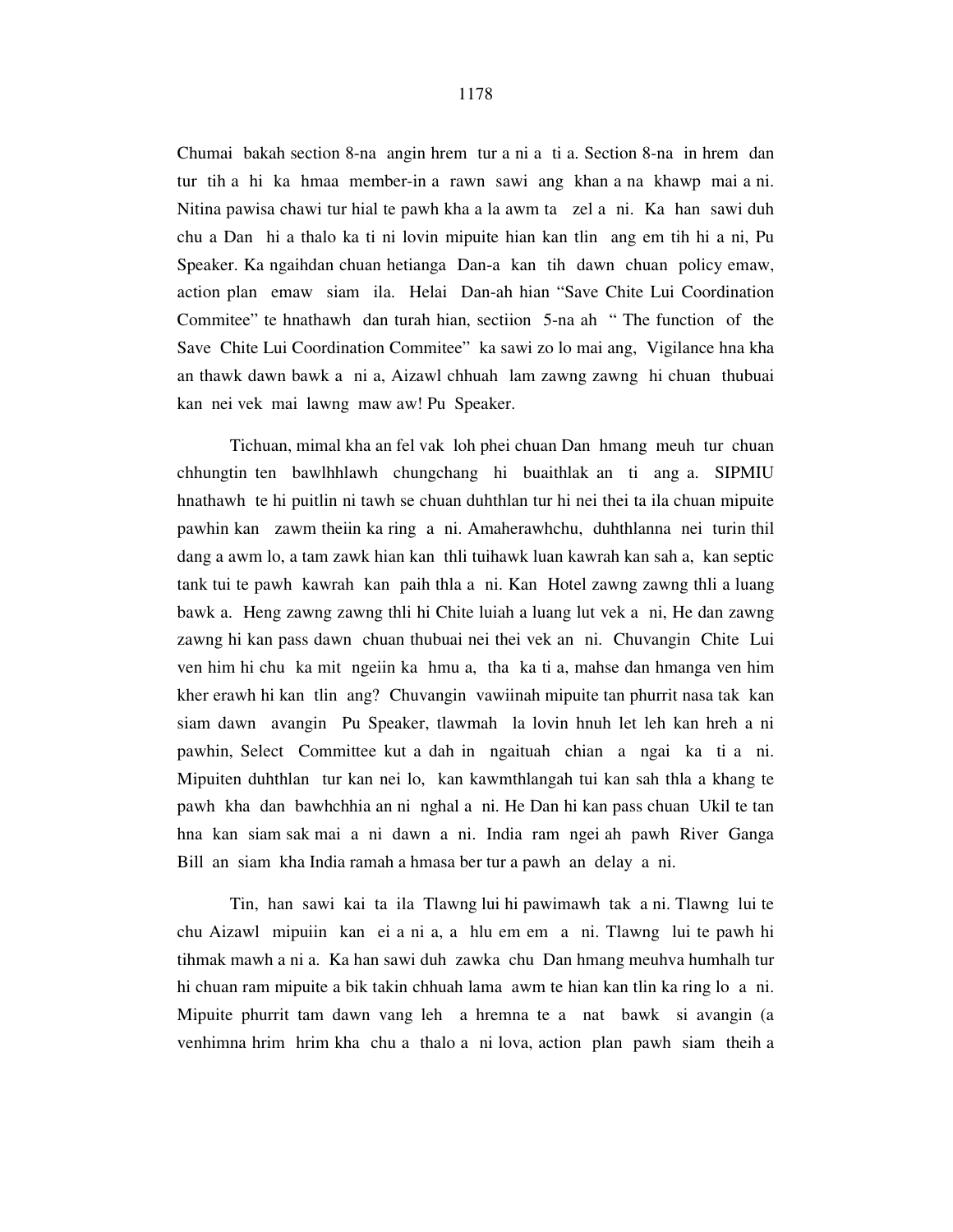ni) la zirchiang rih ila, SIPMIU hmalakna te pawh a lo puitling tawh ang a, mipuite pawhin kan thli kan ti thianghlim thei tawh dawn a ni.

 Pu Deputy Speaker, helai hi chu kan ngaihtuah chian hi ava tha em! A changtu Minister zahawm tak pawh hian tlawmah la lovin Select Committee kut ah dah in ruahmanna thar zawk nen ngaihtuah leh ta ila a tha mai lawng maw ka ti a ni. Ka lawm e.

**PU LALSAWTA, MINISTER**: Pu Deputy Speaker, ka lawm e. Democracy kan ni a, democracy-ah hi chuan tunhmaa Akbar-a te, Ashok-a te pawhin an thusawi anga kal mai kha kan inrelbawlna ber a ni a. Tin, kan hriat theuh angin Legislators an tih te, kan hmingah pawh Member of Legislative Assembly (MLA)min han ti a, min kohna pakhat leh chu Legislator, Dan siamtu tih kan ni a. Ram rawngbawlna turah hian dan siam leh a laimu lai tak, a pawimawh lai tak mai, mipui kan inenkawlna ah tih tur leh tih loh tur inkawhhmuhna pawimawh tak a ni a. Dan siam chungchangah hian pawnlam atang phei hi chuan tu sorkar mai pawh hi min iai deuh thin a ni. "Dan siamtu ni si hi an siam tam lo" min ti fo mai thin a ni a. Amaherawhchu tul kan tih ang chin kan siam thin a ni mai a. Democracy kalphung leh sorkar kalphung hrim hrimah hian 'Government of the people, by the people, for the people', 'mipuite sorkar, mipui tana sorkar, mipui sorkar' tih hi a hrilhfiahna a nih rual hian mipuite hi kalkhawmin, Dan an siamin ro an rel ngai lo va. Chu chu a kal hmang pawh a ni lo va. Mipui ten an aiawh an thlang a, an aiawh an thlan te hian mipui chunga rorelna tur atan Dan an siam a. Chu Dan hmang chuan sorkar hnathawk ten Dan lekkawhin, ram tana tha an buaipui a. Minister kan tih te, sorkara mawhphurhna sang tak tak nei te pawh khan thil hre vek tur kan ni lo a. Hriat pawh kan hre lo viau reng a, atuamah hian kan hre tak tak vak lo. Amaherawhchu duhzawng leh party in policy kan neih ang kha Agriculture Department a ni emaw, Sericulture a ni emaw, Industry a ni emaw, Finance a ni emaw, a eng a pawh kha, "Hei hi ka kal duh dan a ni, hei hi kan tinzawn tur a ni", Kan sorkar-in tiin, khami tinzawn tur khan a tul chuan Dan hi an rawn buatsaih chho ta a. Chu Dan kan buatsaih chhoh chu helai House zahawm taka kan han pass khan zawm a lo ngai ta a.

Mizoram-ah han ti bik ila, a ni deuh mai thei a, Dan hi kan siam tam lo hrim hrim a. 'Tam lo' han tih chuan Law Commission lam atanga en chuan a tam ve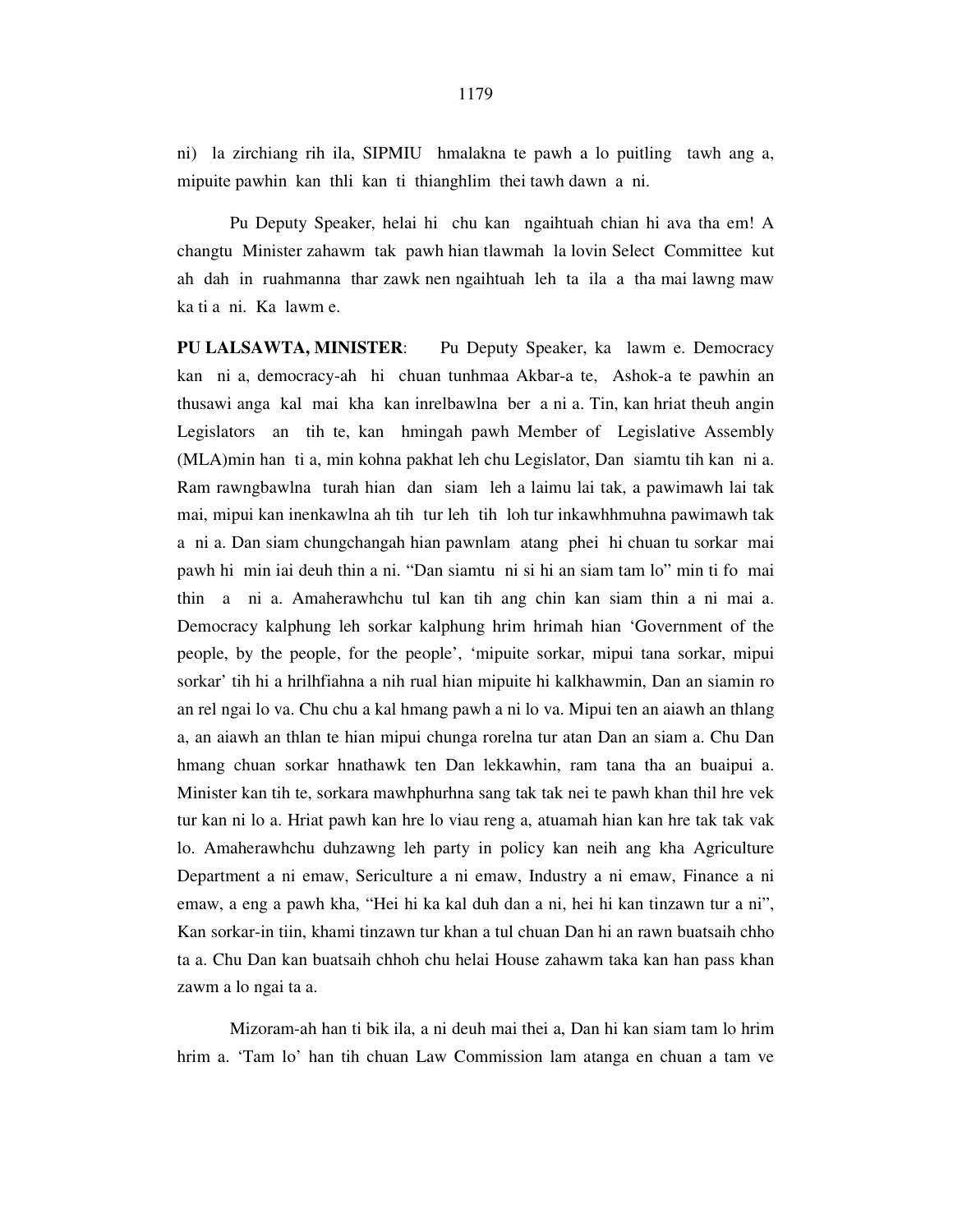khawp mai a. Chuti chung chuan kan mamawh hi chu kan la phuhruk lo khawp mai a. Vawiinah pawh hian hmun tam taka dan pangngai anga department ten hei hi chu kan kalna tur atan, kan kut ti chak turin dan kan neih a ngai a ni an tihna tam tak turah kan tih hleih theih loh avangin section 144 Cr.P.C pawh kan hmang kan hmang a. Tunhma deuh te phei kha chuan cubic lung size, a len zawng teh nan te, thingzai len zawng, sei zawng teh nan te, rawtuai man nan te, engkimah khan Cr.P.C section 144 kha kan hmang thin kha a ni a. India ram hmundangah chuan, "Section 144 Cr.P.C an promulgate e", an tih chuan. "E, chuti a nih chuan chumi lamah chuan kal lo mai ang, law & order problem lianpui a awm a nih chu, hartal te, engemaw a awm a nih chu", kan ti thin kha a ni a. Mizoramah chuan kan sawi ang khan department-in Dan an siam tam tawk loh avang zawk hian Cr.P.C 144 pawh kan hmang nasa a.

 Khawvel ram dangah pawh hian Dan siam (Legislation) hi an lo hmang nasa khawp mai a. Nevada State-a Mike Tyson leh Hollyfield, world heavy weight champion an in boxing khan, boxing a thil la thleng ngai lo, Hollyfield-a beng kha Mike Tyson-a khan a seh tlat mai a ni. Kha kha boxing danah khan a lo awm mek lem lo a. An in boxing tukah khan Nevada State-ah khan he dan hi an siam nghal a. Miin boxing-a a khelh pui a seh chuan, chutiang khatianga hrem a ni ang tih an siam nghal a ni an ti a ni. Chuvangin Chite lui hi kan House Leader zahawm takin a rawn put luh ang hian humhalh kan tum a. Humhalh a tul zia pawh hmutu vek kan ni a. Vawiina a rawn pulut hi kei ka lo lawm khawp a. Hetiang anih chuan dan hmangin thil kan ti thei tawh dawn a nih hi, a va lawmawm em ve aw, a hun takah a rawn ti a. Tunhma deuh te khan lo ti te phei chu ni ila, a tha zawk tur a ni a, mahse a tlai lo ve, ka lo ti a. Chuvangin a Dan hi kan en ve a, tha ka ti a.

Tin, 'punishable offence' kan tih tam tak hi 'liable to be punished' tih mai a ni a. Hrem theih an ni, an hrem ngei ngei ang tih a ni vak chuang lo va. Danah chuan 'liable to be punished' an nih hian, man a ni a, amah pawhin 'ka thiam lo a ni' ti tur khawpa nawrbeh a nih tawh hnuah te, Court pawhin a thiam lo a ni tih an finfiah tawh hnu hi chuan hrem theih a ni a. Tin, inhremna te pawh hi chhungkua inenkawlna ang ve deuh hlek nihna lai hi a awm a, lek lam ve deuh hlek hi a tul thin a ni. Chuti a nih loh chuan. "A, an la ti mai ang, a la fel ve mai ang", tih ang ringawt hi chuan a inenkawl tak tak theih lo va. Chuvangin he Dan hi tha ka ti a. Amaherawhchu a rawn puluttu, kan House Leader zahawm takin a Dan chhungah,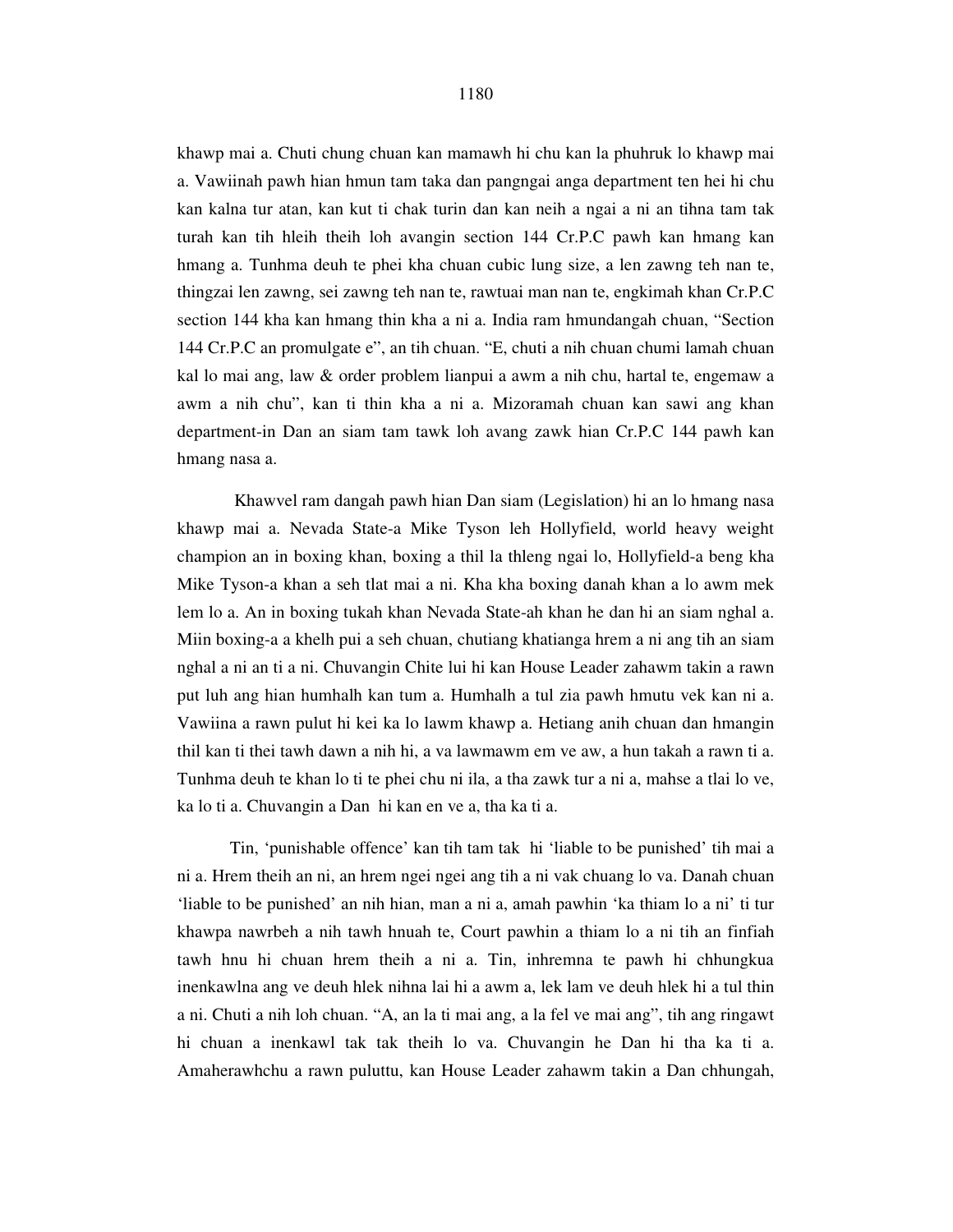"helai chu min hriatthiam sak ula", a tih han awm neuh neuh hi keipawh ka lo en a. Hemi bill, hawrawppuia 'Bill' tih mai piah lamah pawh Act han tih hrim hrim te pawh kha bill ti in an thlak ta zel a. Hei hi chu tihsual palh liau liau a ni a, a mawh pawh ka phur thui ve khawpin ka hria. A chhan chu Law Minister ka nihnaah hetiang kan lo vet naah hian heng te hi chu lo hria a, lo correct tur te pawh kan ni a. Mahse a bill neitu ber kan House Leader-in kha kha , "Min hriatthiam sak ula, patent error anga min ngaihsak theih chuan", a tih avang khan khalai kha chu khatiang khan kal ta se.

 A bill-a a hmun, Chite khua khu ka bialah a awm a. Chuvang chuan Chite pawl tak pawh ni ve in ka in hria a. Hetianga kan tih theiha khulai lui khu lui pangngai tak, tui thianghlim te lo awm ve theihna, hmun thenkhatah te phei chuan Swimming Pool te pawh la buatsaih teh ang u khai tih te pawh kan sawi ve a ni. Chung te chu thil theih a nih chuan a hnar lam a thianghlim na na na chuan a lui pawh kha a lo thianghlim ang a, a tui pawh a lo thianghlim ang a. Swimming Pool thleng te pawh awm ve thei tur a nih dawn avang hian Aizawl hi khu lui khuan a cheimawi dawnin ka hria a. Khawpui reng reng hi lui bulah an awm deuh vek a, khawvel hmun hrang hrangah pawh. Chuvangin keinin lui bul hnai kan neihchhun Chite hi hetiang Dan hmang hian bul han tan ila. A famkim lo tawp ang tih chu ka hria a, ka ring bawk a. Chutiang karah chuan Dante chu Dan siamtu kan awm a, nakinah Mizo zingah pawh an lo chho zel ang. Dan siamtuten, "Helai hi a famkim lo deuh, siamtha ang aw", an rawn ti ve leh mai a. Chuvangin hei hi chu pass ngei turin ka rawn support a ni e Pu Deputy Speaker, ka lawm e.

#### **DEPUTY SPEAKER** : Col. Z.S.Zuala.

**Col. Z.S.ZUALA** : Pu Deputy Speaker, ka hmaa thu rawn sawitute khan entirnan Chite luikama ram neitute kha engtinnge kan tih ang? Pu Sangthuama, member zahawm tak khan a ti a. Khamite pawh kha an ram kha kan acquire sak dawn e tihna a awm chuang lo va. Entirnan – Clean Aizawl te kan ti a, kan compound kan tifai a. Khatiang bawk khan anni pawh an ram chhung kha Chite lui tihfai naah khan a tel ve mai dawn a. Kha kha nakinah rules te pawh kha an la siam ang a, kha khan a la take care thei turah kei chuan ka ngai deuh a. Tin, hemi bill an introduce hi a tha turah ka ngai a. Swachh Bharat, Clean Mizoram tih te hmalakna kal zel step pakhatah khan ka ngai deuh a.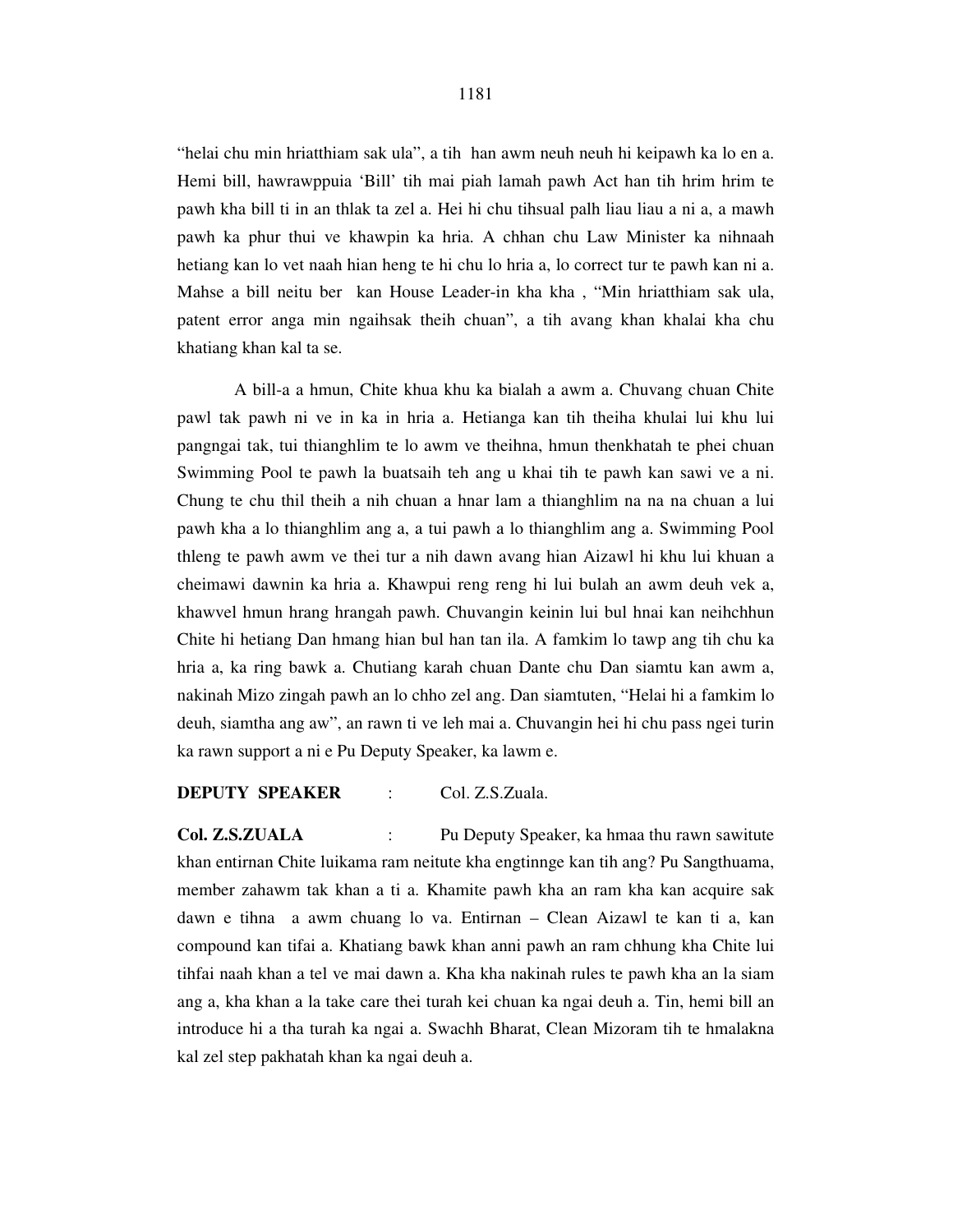#### 1182

Tin, a ram humhalh kha, entirnan – a bul vela thing leh mau ringawt humhalhna te pawh kha nakinah rules siam hunah chuan telh ta se a that hmel viauin ka ring a. Tin, mimal ram kha chu kan chhuhsak ang tihna a awm chuang lo va. Mimal ram pawh kha an tifai tur a ni mai a. Pollution atangin an veng tur a ni, tih te kha a ni a. Hei hi kan pass thei dawn lo a nih chuan, 'bawlhhlawh paih hi i encourage zel ang u', tih ang tluk deuh thawah a ngaih theih a. Aizawl outskirt area vela bawlhhlawh paih dan hi kan inzirtir a ngai a. Khami atana step pakhat kal chho zel ni mai turah ka ngaih laiin harsatna awm tak tak kha an sawi a. A awih loh phal loh te hi chu animal carcass te, bio-chemical waste te. Hengte hi khawiah mah paihna a awm chuang lo! Chuvangin hei hi chu khutilaiah khuan paih phal a ni dawn chuanglo hrim hrim a hmun dangah pawh pawh phal a ni chuang lo. Hemi hi kan pass loh chuan hengte hi chu Chite luiah ala paih theih e tihna ang deuh tho kha a ni dawn a. Chuvangin Dan tha deuh mai an rawn introduce a, a pilot Act ang deuh pawh a ni ang a .Hei hi pass ila, Mizoram leh Aizawl vel hi chu kan fai sawt mai thei a ni. Chuvangin hei hi chu a tha ka ti a, pass ngei ni se ka ti a. A hremna te kha chu an sawi ang khan liable a ni mai a, hrem theih tihna kha a ni mai a, hrem ngei ngei tur tihna kha a awm chuang lo a, chuvangin hemi dan hi a thalo deuh a nih tak leh kan la amend leh thei tho a. A bik takin ka han sawi leh duh chu,a ram neitute kha chu kan tawk buai chuang lo turah ngai ila, anni pawh Dan chuan an ram chhungah khan bawlhlawh khatiang kha chu an dah kan phal chuanglo reng reng! Chuvangin pass ngei ni se tih kha ka han support a ni e. Ka lawm e.

#### **DEPUTY SPEAKER** : Sawi tur kan la awm em? Pu K.S Thanga.

**PU K.S THANGA, MINISTER** : Pu Deputy Speaker, Bill pathum lai kan nei a, sawi vek pawh a tullo maithei a. Ka rawn sawi duh chu he Bill hi , i ding lama thu te khan pass loh emaw, Select Committee emaw a refer an han rawt deuh kha a that viau rualin, a hmanhmawh thlakna lam hi ka sawi ve duh a, pass ngei hi tha ka ti a. Tin, siam that ngai hi kan nei dawn a, vawiin ah he Bill-ah hian engkim hi a inkhung dawn lo a, nei phawt ila chumi hnu ah chuan amend. Kan sawi fo thin a, he House-a Dan kan siam hian vawi khat siamah hian duhthusam in a felfai ngailo. Amaherawhchu kan ti kan ti chho a, amendment te kan siam zel a, chutiang chuan thil tha tak alo chhuak zel a ni. Kum 1980 khan zirlai movement ah zirlai hruaitute lungin kan tan vak khan a hruaitu 14, (tunah chuan then chu he khawvel ah hian an awm tawh lo a, kan MZP patron Pu Thangtinkhuma te, Pu P.Siamlianate he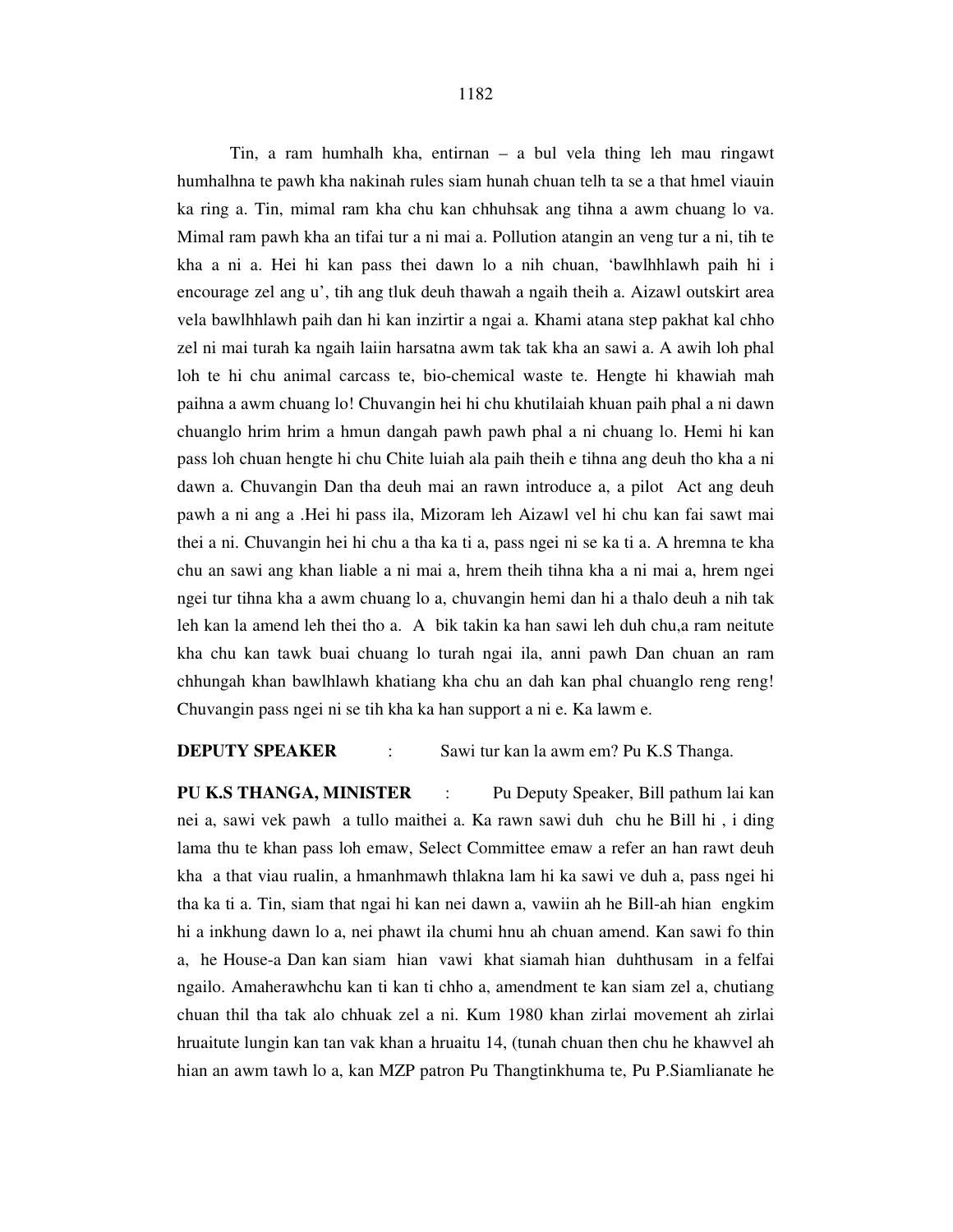House-ah pawh Minister hialte pawh lo ni, khang hote) min khung hrang a, District Jail an tih khatih lai khan New Jail a ni a,a luah hmasa berte pawh kan ni awm e, 1980 ah khan. Jail fencing pawh kha barbed wire fencing ringawt lunga la hung loh a ni. Chutah chuan Chite Lui hi kan thlir thin a, Christmas dawn hnaih a ni tawh a, kan tan lai kha a lungleng thlak em em mai a, puan an pho a, an insu a, fiamthuin 'jail atanga kan chhuah hun chuan khulai ah khuan zuk kal tur a ni', te kan ti thin a ni. Tunah khuan khatiang ang hmun nuam a kha tih chhiat a ni nasa lutuk a, Mizoram-ah kan hria a 'par lam', 'pangpar lam' (an ti mai emaw ni, nu ho hian an ti deuh tlangpui a) music hi hemi Chite Lui hla hi a ni a, 'Zawlkhaw sira luang del del Chite Luipui, A lo luanna Zawlkhaw lam phei saw hmar ah' tih ang deuh khan music kha an rem a, pangpar nen, mikhual hmuah nan te an lam thin a, hemi hi he Chite Lui hi a ni a, khatiang khawpa Aizawl ti hming thang tu, chu kan thianpa pakhat chuan, 'sawtah chhim lam hla tak atanga Aizawl ka hmuh chakna chhan ber chu he hla vang hi a nia', a ti thin a, tunah chuan amah pawh hi Aizawl ah a cheng tawh a, kum 70 dawn lai emaw a ni tawh a ni. Chutiang chu ni in he Chite Lui hmingthang tak hi tunah chuan tihchhiat mek a ni.

 Chief Minister zahawm tak ho a hemi committee-a min rawn koh ve khan heng vel chungchang hi ka sawi tawh a, chuvang chuan a humhalhna thu a mi thahnemngai ten eng eng emaw dan leh dun te an lo siam a, Bill hial a lo lut thei ta hi a lawmmawm ka ti hle a ni, chuvangchuan hei hi a rang thei ang bera tan kan laka Aizawl hmingthanna bakah heng Tuikual te pawh hi kan la ti ang a, hemi hmang hian Tlawng te pawh kan tui tlan thianghlim nan, Vai Lui te Sakhi sih Lui te, Aizawl khawpuiin kan tui in tur lakna pawimawh te pawh hi a control-na kha ala khaihnawih zel thei turah ngai ta ila. Hmanah tuna kan DC tuna kan neih a, hote nen khutilai kan kal tumin motor-in bawlhlawh, leinawi vel kha an lo paih a. Mahse nichina bialtu leh Minister zahawm takin a rawn sawi ang khan 144 Cr.P.C bak Dan hman theih kha a neilo reng reng a, Dan siam vat vat a tul zia kha kan hmu reng mai a ni. Tichuan a naute a zuk tir a, tilo turin, 144 Cr.P.C. bawk khan an control thin a ni, Assembly-ah mi 40 rual 'kei ka ni', inti thaw kan awm ve a, Dan siam thei reng reng loa awm hi mite min beiseina, Legislators, ram Dan siamtu kan nihna hi, kan thil tihte hi a phuisui in a famkim lo ang. District Council ai chuan UT-ah thil a lo felfai hret ang a, UT ai chuan State-ah chuan thil kan ngaithuahna pawh a inthlak thleng ve a ni. Hun engemaw chen DP& AR enkawltu a ka tel ve lai khan heng hi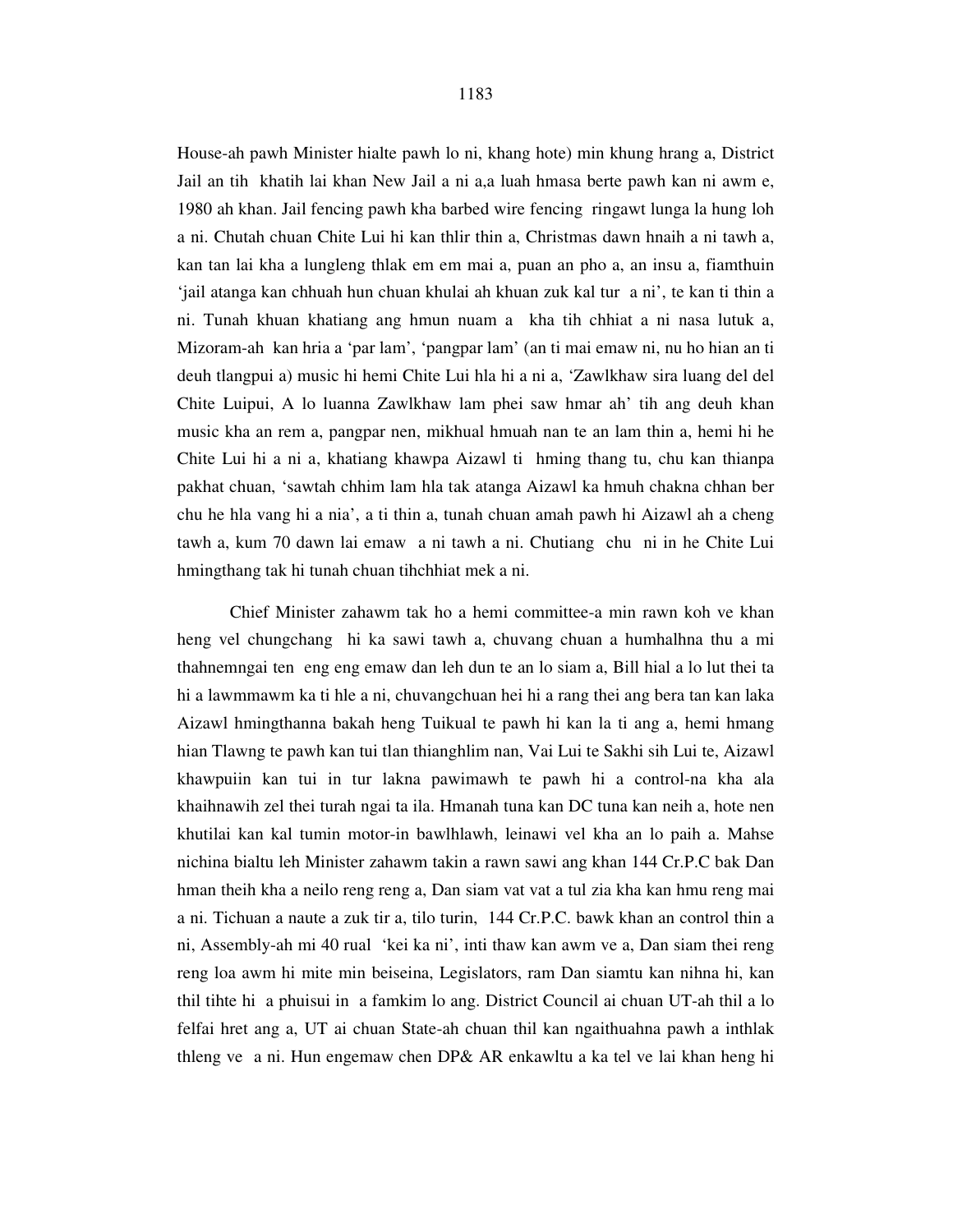keini atang hian tan thei ni ila chu heng thil hi chu a aia thaa siam theih a awm hi mawle tih tur keini takngial pawhin kan hmu ve a ni. Mahse lo kal tawha kha vawilehkhatah a siam fel vek theih tawh loh. Chuvangchuan engemaw kan han ti phawt ang a, kan siam zel ang a, tuna Bill ang te phei chu amendment kha kan ti thei reng a ni. Chuvangin vawiinah hmanhmawhthlakna lam, nichina kan ngaihtlak, ram a dan chungchangte kha a la fello deuh a nih pawhin, a la rawn address thalo deuh anih pawhin a Dan kha kan siamtha zel dawn a ni. Tin, a pollution kan tih te, kan septic tank chhuah chungchang zawng zawng te pawh kha Dan hi lo nei phawt ila, a bul hnaia chawp leh chilh tak taka action lak ngai leh ven ngai lai a khu District Magistrate-in han khawih nghal sela, chumi hnuah chuan a dang chu tah tawlin a rawn kal ang a. Tuna kan ngaihthlak ang khan SIPMIU lam te pawhin an tihtur te an rawn ti chho ve zel ang a, tunah ngei pawh hian hmannia kan meeting-a kan ngaihthlak ah chuan polythene te heng bawlhlawh nawlpui hi chu AMC-in hmun hrang hrang atanga bawlhlawh collection centre a siam atang hian mahni kawmthlanga paih mai hi an tlem sawt em em a ni.

 Chite Lui lam a ni emaw, Tuikual lam a ni emaw, veng mawngah pawh collection centre kha a lo awm ve zel tawh a, chuvangin kan improve zel dawn a, hma kan sawn zel dawn a ni. Chuvang chuan hei hi a tih makmawh, thil tul ngawih ngawih a ni tih lai kha kan hriat tlan zawka, a fello lai te, vawi leh khata a tha nghal veklo lai te hi chu nakinah sorkar a kal zel ang a, amendment te kan siam ang a. Tun immediate tak tak, chawp leh chilha District Magistrate te leh roreltuten an kenkawh tur Dan kan siam loh chuan 144 Cr.P.C. ringawt hmanga khutiang ven khu a har lutuk a ni. Ukilte hna kan lo siam a nih pawhin thil tha lam zelah ngai ila, eizawnna midang tan kan siam a nih pawhin thil pawiah ngai lo ila. Engpawhnisel, a kengkawhtuten a him chinah, fimkhur takin an ti ang a. Dan han kenkawha tih dawn tak takah a fello anih chuan Assembly-ah putluh leh mai tur a ni a. Chuvang chuan, hawh u, vawiinah hian sawi zau vak lovin a pawimawhna kan hre vek a, Aizawl khawpui nula leh tlangval te tan pawh picnic spot leh khatianga, hmun nuam taka kan chantir leh theihna turin khumi humhalhna Dan hi i pass ang u tiin ka rawn sawi ve a ni e. Pu Deputy Speaker, ka lawm e.

**DEPUTY SPEAKER** : Dr. Ngurdingliana.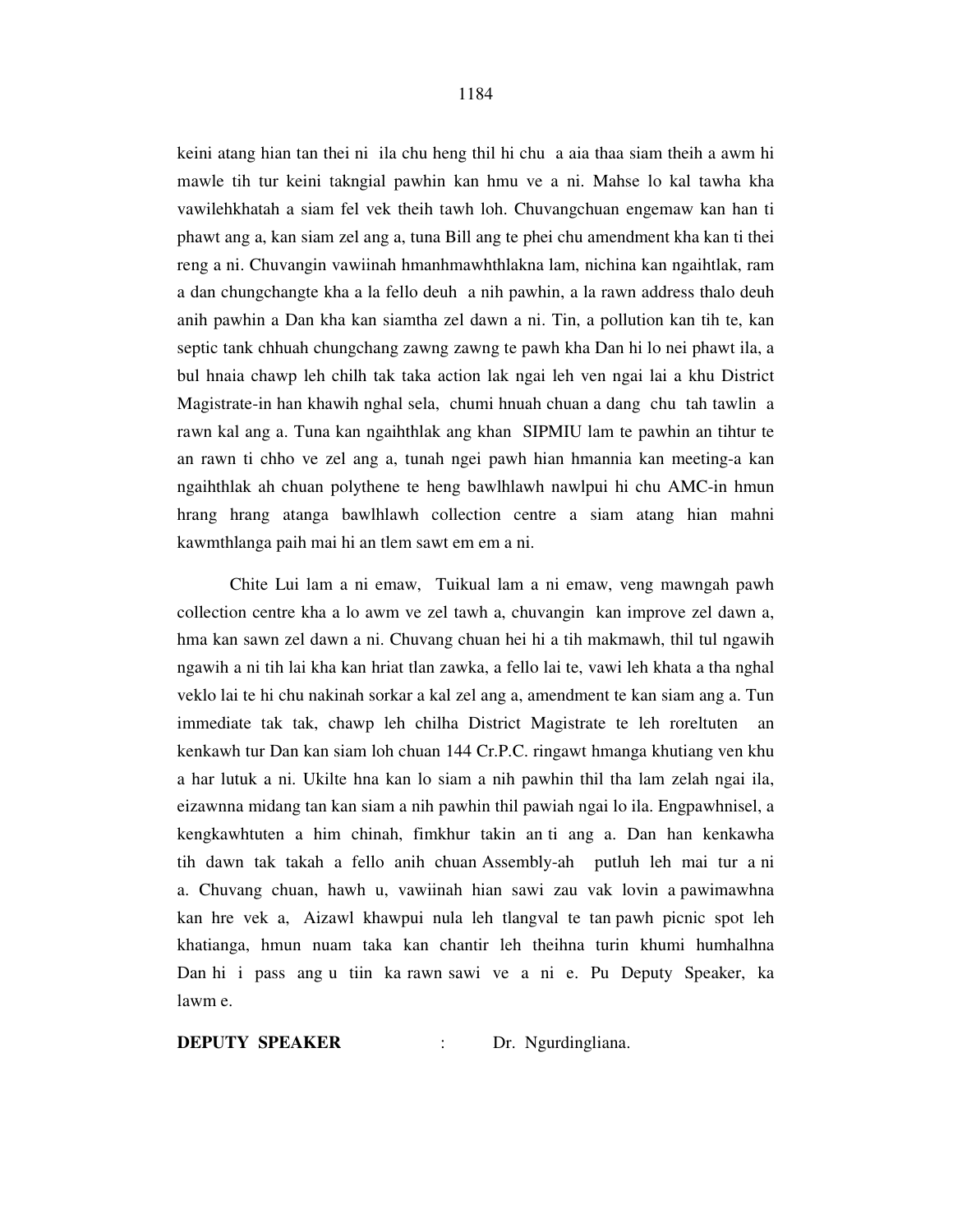**Dr. NGURDINGLIANA** : Pu Deputy Speaker, ka lawm e. Vawiina kan Chief Minister, Department changtuin, Prevention and Control of Water Pollution Bill, Chite Lui tih a rawn putluh hi, hman atanga tih tawh turah ka lo ngai a, a lawmawm ka ti em em a.

 Pu Deputy Speaker, keini Aizawl-a piang, seilian kan ni a, he Chite lui hi kan tet te atanga kan kal ve na, kan inbualna, kan sangha manna te a ni. Chuvangin, vawiina, he bill lo putluh dan chipchiar deuhin nichin leh nizanah te ka lo chhiar a, a lawmawm ka ti a.

 A bul lo tan tu, Zoram Research Foundation te hun engemawchen an thuanawp a. Khatih hunlaia Aizawl-a Deputy Commissioner (tunah chuan State dangah a awm tawh a) Pu Konana, IAS khan tuipuiin, thiam takin kan Governor te, kan Chief Minister te pun in, vawiinah Bill pharh theih tura a lo awm te hi, mithahnemngaite, a bul tan nana mahni sum a tul tul atana pe te chungah khan Pu Deputy Speaker lawmthu, ka sawi duh a. A chhan chu a nghawng hi a thui em em a ni tih hrechiangtute zingah ka tel ve avangin. Tin, chutih laiin, senior member zahawm tak Pu K. Sangthuama kha compensation lamah khan a rawn lut thuk viau mai a. Compensation hi, Pu Deputy Speaker, a buaithlak a ni. Project lian hmun hrang hranga kan tih dawn apiangin compensation-ah kan buai.

 Amaherawhchu, heta Bill rawn puluttute, Chite Lui tihfaina, hmunhalhna, chhanchhuahnaa mitlawmngaiten, ngaihtuahna thui tak, an sum leh pai an sen en hian, hei lui dunga ram nei zawng zawngte pawh hian harsatna an siam ka ring reng reng lo, Pu Deputy Speaker! Tunah kan hria a, Delhi-ah Yamuna lui khu kum 10 chuang kan awm chhunga kan tui tlan a ni. Khu tui tithianghlim tur khuan India sorkar hian ka hriatsual loh chuan kumin thleng hian  $\bar{\xi}$  500 million deuhthaw hi a seng tawh a ni. Khu khu a kawngah khuan Check Dam, eng engemaw filter a awm thluah mai a, Delhi kal te, Agra kal te, khatiang khan in hmu ang. Chuti khawp khuan a ngai pawimawh a. Yamuna River luiah khuan nitina Delhi khawpui bawlhhlawh luang lut khu Million Litre per Day(MLD) an ti a, ka chhinchhiah dan chuan 3296 MLD khu Yamuna luiah khuan a luang lut a ni.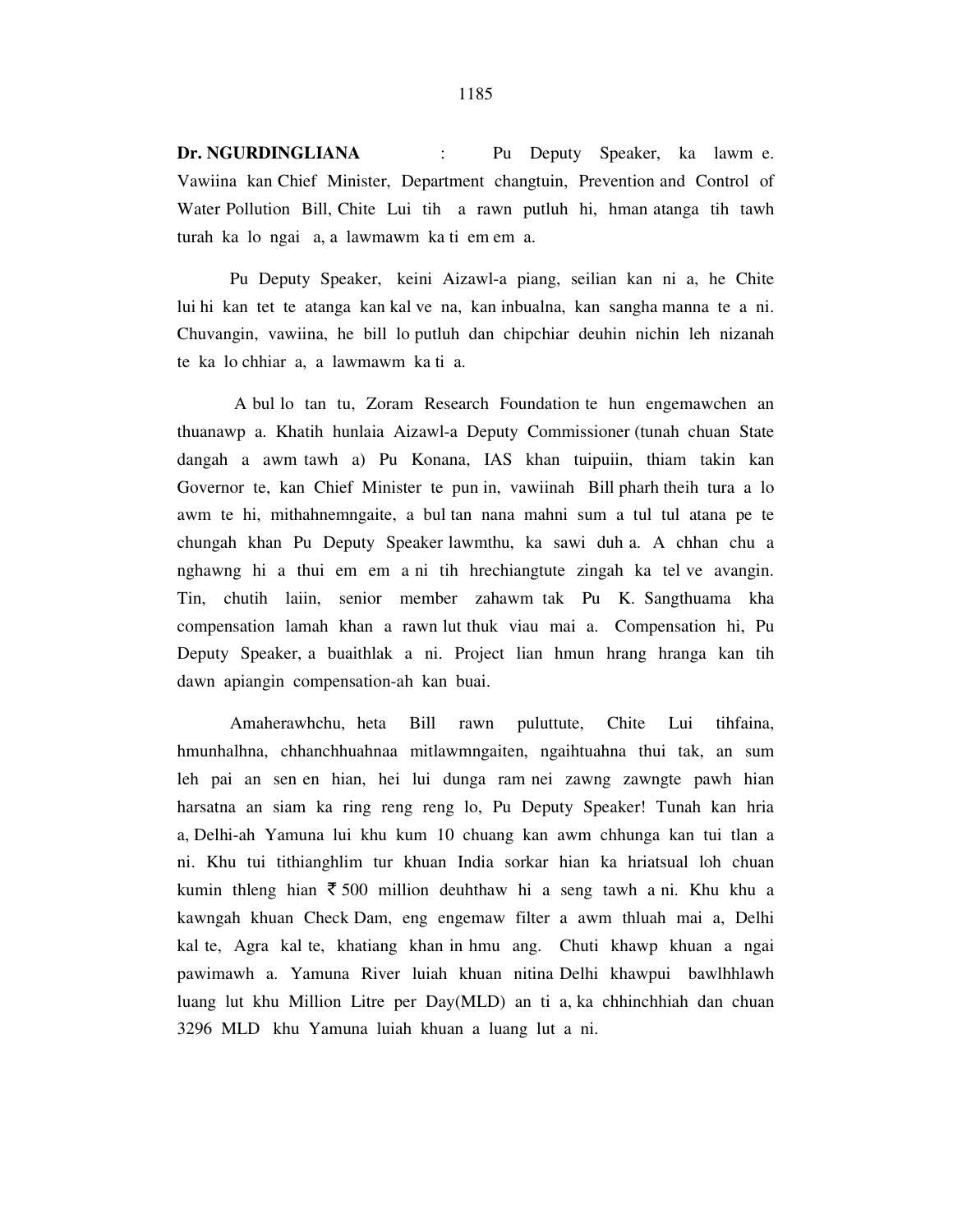Chutiang bawk chuan Bawngkawn atanga Kulikawn, Aizawl chhuahlam ho zawng zawng thli hi Chite luiah khuan engzah MLD tak luang lut ang maw! A lo ber ah chuan 1000 MLD a nih ka ring. Chungte a nih avang chuan Pu Deputy Speaker, he Bill hi a famkim lohna awm mahse a tum a hi a tha si a. Chuvangin Chief Minister-in Bill a rawn putluh hi (a neuh neuh chu nakinah a tahtawlin a siamthat chhoh theih zel a) thinlung takin, khawvel lo lum zel, global warming kan check-na tur, Aizawl khawpui ami ten nitina kan boruak hip ti tha tu tur a nih piahlam te thlirin he bill hi ka rawn support a ni e. Ka lawm e.

#### **DEPUTY SPEAKER** : Pu John Rotluangliana.

**PU JOHN ROTLUANGLIANA, MINISTER** : Pu Deputy Speaker, sawi tam ka tum lo, tawite ka sawi duh, he Prevention and Control of Water Pollution Bill Chite Lui chungchang hi a hmasain ka support a. Ka hma ami Aizawl naupang khan thu a sawi a, kei hi chu Aijal naupang pha chin kha ka ni a. Aijal naupang tan chuan khutilai khu tunhma kan naupan lai ve zawng zawng pawhin kan lui kal ve na a ni a. Chuvangchuan a hlu em em a. Hman deuh khan in ka zuk kal a, bawlhhlawh an lo paih nasa em em a, leivung nen: tin, Polythene te hi a tam em em mai a, a rilru nat thlak ka ti a.

 Hetianga kan sorkar-in Chite lui humhalhna tur atan ruahmanna an han siam a, Bill te an rawn chhawpchhuak hi ropui ka ti a, a lawmawm ka ti a. Committee-na ah te hian tel ve awm tak te te pawhin ka inngai rum rum a ni. Chuti khawp chuan khutilai khu kan tan a hlu. Nichinah Minister zahawm tak Pu K.S. Thanga khan hla te pawh a rawn sawi chhuak a, Pu Rokunga te pawhin hla mawi tak tak an lo phuah tawhna, he Aizawl ti Aizawl tu kha a ni ve a. Keini Aijal naupang hian khawiah mah lui kal ve na dang kan nei lo, Chite lui chiah hi kan kal ve na a ni, a bikin chhuahlam te hian. Tlak lam hian Tuikual an ti lar em em a, keini chhuah lam hian Chite lui kan ti lar em em a ni.

 Chutiang chuan Inrinni apianga kan tleirawl, kan tlangval chhoh thlenga, insu tura kan liam thlakna a ni a, tiaupho ah nuam ti takin ni kan zuk leng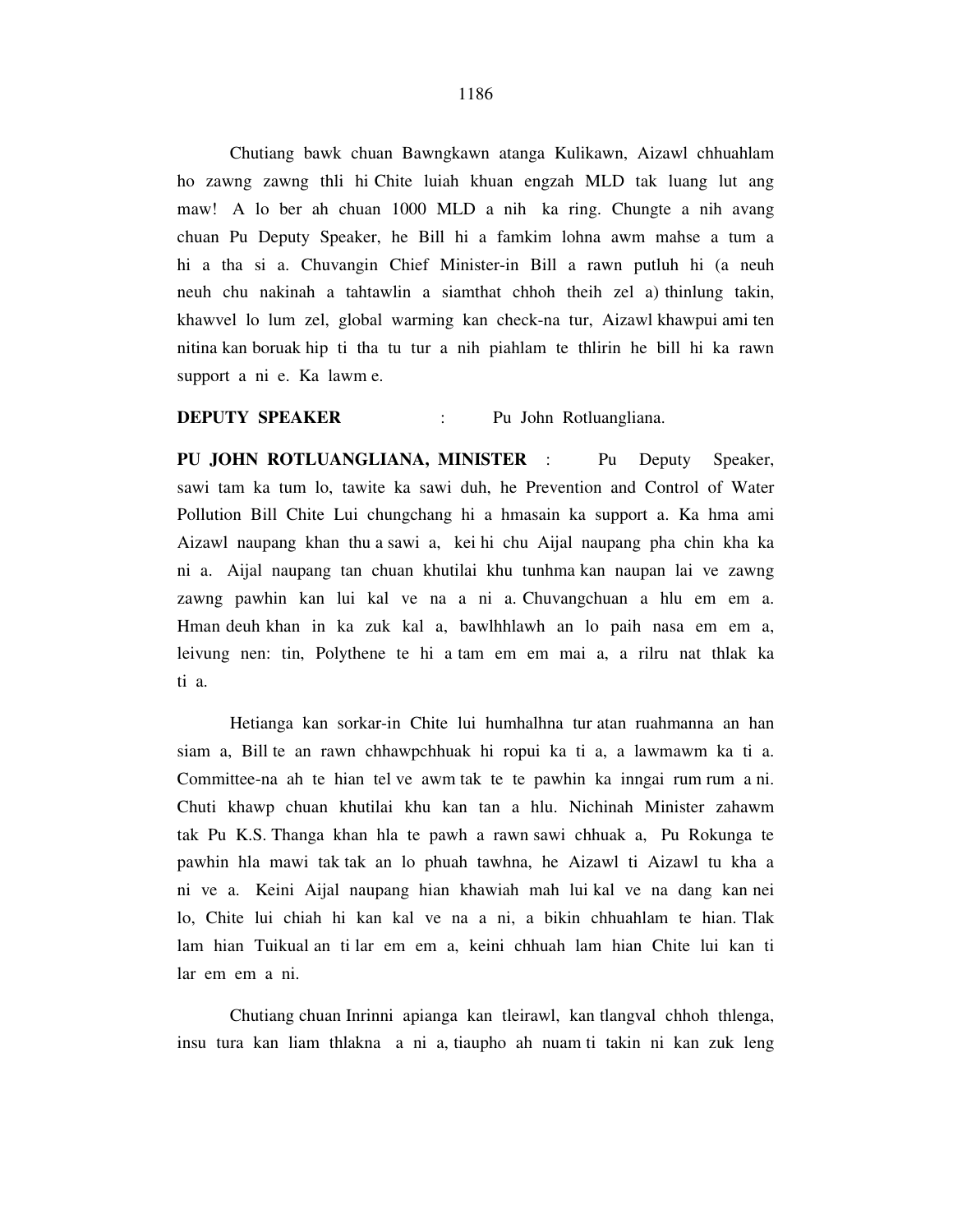ve thin a ni ngai a. Tunah chuan tiaupho mumal pawh a awm tawh lo. Tin, tui pawh khu a tlem tawh em em a, humhalh hi a ngai hliah hliah a ni.

 Tunhma chuan tunlai angin picnic spot te a awm ve lova. Picnic kan tum chuan Chite lui bak kha a awmlo reng reng! Chite lui kha kan picnic-na hmun a ni mai a. Chuvangin he lui, Mizoram khawpui Aizawl sira, ti Aizawl tu Chite lui hi a chhiat zel hmaa, tuna a humhalhna Dan kan han siam tur hi a ropui ka ti a. Vawiinah hian Aijal naupang ka nih ang pawhin, lawmthu ka sawi a ni.

 Tin, hemi piahah hian he Bill hi a famkim lo, a chuti khati tih dawn chuan sawisel tur tam tak a awm ang. Thil awm ngailo kan siam tan dawn ni a, a kim nghal thlip thlep dawn lo tih pawh a chiang a ni. Chuvang chuan a kim loh ang ang hian pawm phawt ila, nakinah a tul dan azirin kan han hmang ang a, amendment te pawh kan la siam leh ang a, Dan te chu kan la siam tha zel dawn a lawm! A eng amah hmaa kimthlap te chu a theih bik lovang. Chuvangin tuna a awm ang ang hian a nih ang ang hian, Chite lui humhalhna tur hian he Prevention and Control of Water Pollution Bill, 2018 hi pass ngei turin Pu Deputy Speaker, ka rawn support a ni e. Ka lawm e.

#### **DEPUTY SPEAKER** : Pu R. Romawia.

**PU R. ROMAWIA, MINISTER** : Pu Deputy Speaker, heng thil humhalhna lam ah hian kan kal thuk a, awareness kan nei nasa a, a lawmawm a. Kan ngaihthlak ang khan, tunah Darzokai-ah te pawh sangha te khawtlangin an humhalh a, tur hman leh bawlhhlawh reng reng awm an phal lova. Chutiangin Reiek kai Tlawng lui te pawh mithahnemngai ten an humhalh a. Khatiang zel khan heng hi a la zau zel turah ngai ila. Hetia strict deuha km chuti zat tih ang te pawh hi, ram pum huap pawha kan lui bik, kan ngaih pawimawh bik, hetiang ang chi te pawh hi kan la siam zel ka beisei a.

 Chumi bul tanna atan, kan hnaivai tak Chite lui kan han ti dawn hi thil lawmawm takah ka ngai a. Nakinah, tlak lam chu an rawn thawk ve leh ang a, Tuikual lui an rawn ti ve mai thei a ni, he Dan kan hman chuan.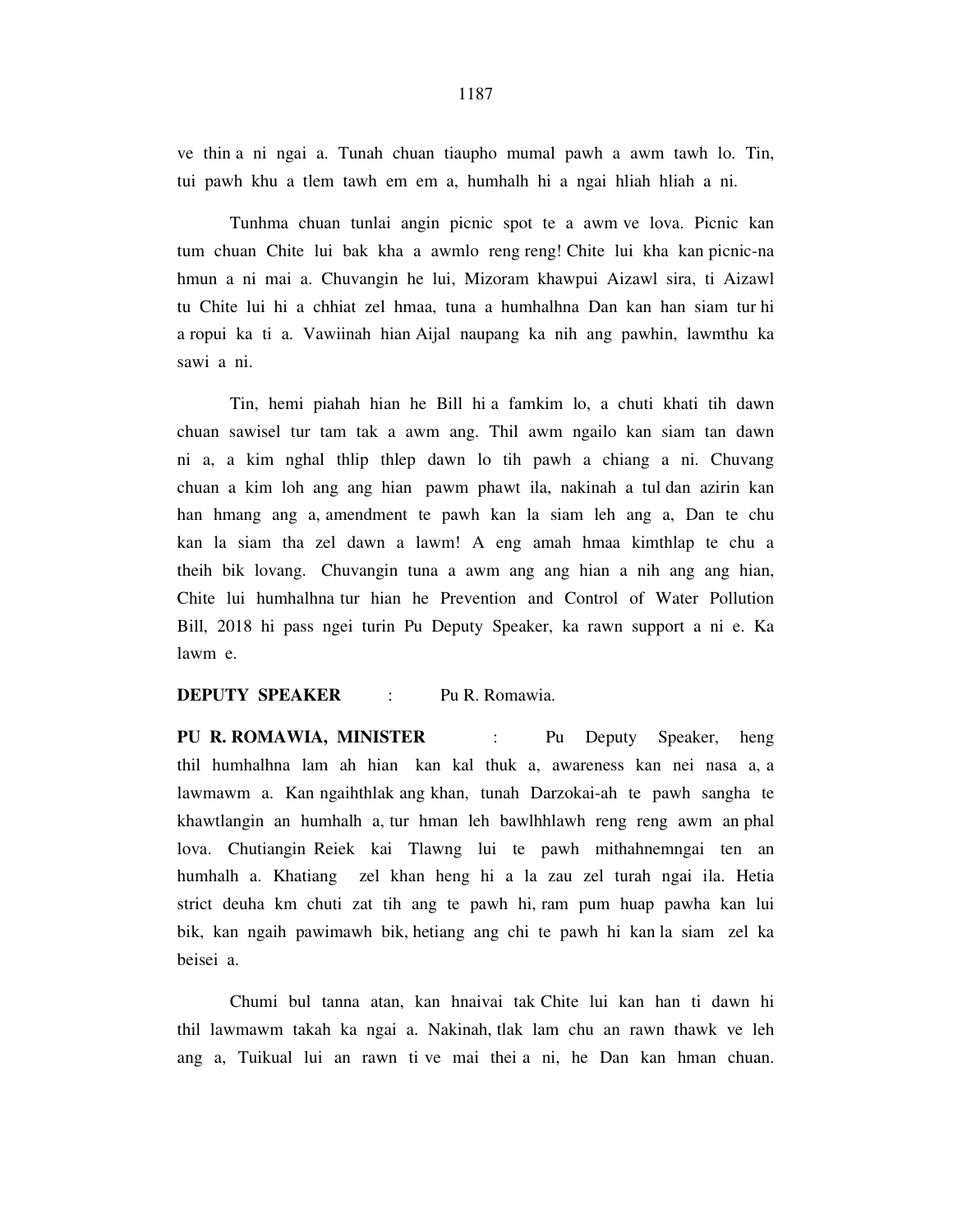Chutiang chuan kan rilruah Chite lui mai ni lo in lui dang dang te pawh hi la kangkai zel turah kan ngaih tawp a thain ka hria. Mahse, chutiang tur chuan a bul tan nan Chite lui, a vei pawl ten a an vei em em, Chite lui kan ngaihthlak fo leh awareness pawh nasa taka mipui pawh min pek tawh hi, a tan nan kan hmang dawn a, a lawmawm hle a. Hetilaiah hian Dan han ziak ang pangngai, diat diat kha a nilo na a. He dan hi Environment, Forests & Climate Change Deptt. Dan a ni dawn a, chumi in an kut kea an hman tur ber chu a buah te pawh kan hmuh ang khan Save Chite Lui Co-ordination Committee a ni dawn a. Chung hnuai lehah chuan Committee dangte pawh a in link thla zel dawn a ni. A bulpui berah chuan Forest Deptt. kha a mawhphurtu tur a ni a. Tuna Board Member ni mekah te pawh politic lam, public leader lamte, kan la awmlo rih a nih pawhin, nakinah SCLCC Committee member-ah te pawh Environment & Forest Deptt. ngei pawh khan public leader-te pawh an la zep leng zel thei turah ka ngai a. Chuvangin he Dan hi kan hman ve ngei tawh a tul hlein ka hria a.

 Tin, meter an han zam a, a lui dung tluan an han tih bakah hian bul berah hian meter 50 river boundary atangin a han ti a. Hengah te hian bawlhhlawh kha paihlo hram tur a ni mai a, ram neitute ka um chhuak ang tihna a awmlo reng reng a. Hetilaia inlo neite um chhuak ang tihna a awmloa, huan lo neite pawh um chhuak ang tihna kha a awmlo reng reng a. Mahse khatilai humhalh bik chinah kha chuan, tihloh tur anga rawn lang hi tihloh tur kha a ni mai zawkin ka hria. Tin, nakinah phei chuan kan la humhalh zelah chuan a hrang hrangah khatianga lui tih thianghlim nan khan a inthlitfimna te pawh dawl thlak thliah thliah te pawh awm zel turah ngai ila. Heng hi Dan tha tak kan rama bung thar kan pollution control-na chi khat, tin, kan lui tuite pawh kan humhalhna tur atana Dan rawn piang tur hrim hrim a nih avang hian keini House hian lungrual takin 'a tha e' ti tlang thei mai ila a thain ka hria a, chu chu ka rawn dinpui ve a ni, Pu Deputy Speaker.

#### **DEPUTY SPEAKER** : Pu Zawma.

**PU VANLALZAWMA** : Pu Dy. Speaker, Bill thlawp loh em em lam ni lovin a kalphung hi, nichina kan ngaihthlak tawh ang khan, heti lo deuh hian tih a tha ang em aw tih ka rawt duh a. A hming hrim hrim pawh hi a buaipuitute thahnemngaihna leh Save Chite Lui Co-ordination Committee-te thahnem ngaihna a zahawm lutuk. Mahse ka ngaihtuah danah chuan, hetiang ringawt hi chuan a area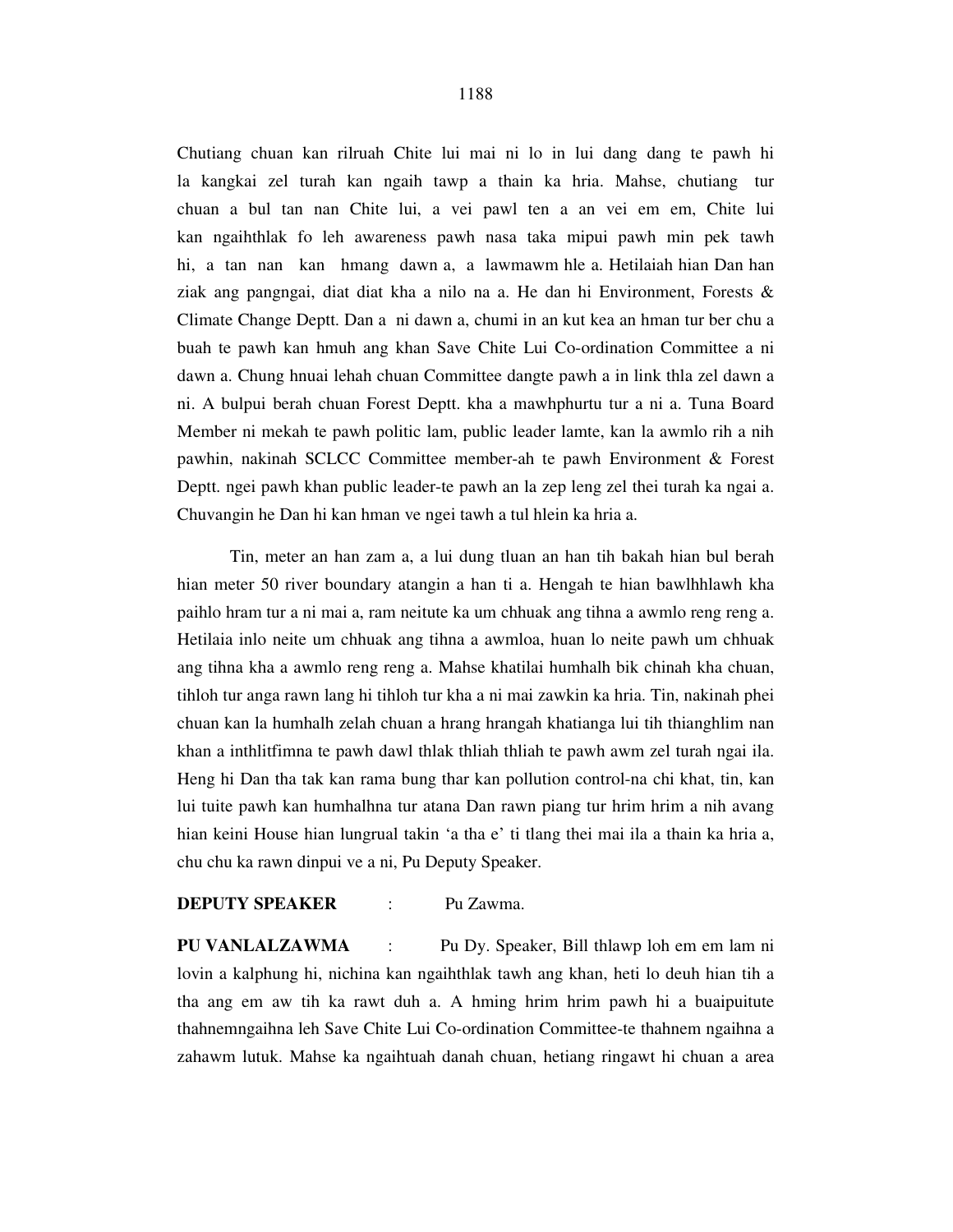turah pawh khan a vaukam leh lam meter 50-50 tih ringawt leh a dung ringawt kha a

dik theiloh dan a awm a. Ka rilrua a lo awm danah chuan Chite lui and its tributaries a nih loh chuan tuna kan sawi tam tak kha awmze neilo a nih ka ring a. Chite lui leh a pengte a telloh chuan tuna kan dreams, kan han sawihoa kan ngaihtuahnaa lo lang ho hi, awmze nei vaklovin a chhuan dawnin ka hria a, dan lam kan hotutein in hre zawk ang a. A chhan chu a tibawlhhlawhtu ber chu a pengte zawk hi a ni, khulaia bawlhhlawh zu paih chu an tam viaulo maithei. Mahse kan hre vek a, hmar lamah te pawh Theihai lui, Ramthar leh Electric thla te. Sakawrpului te, Hmawngkai lui zawng zawng atanga luang thla; tin, Zemabawk lamah pawh khatiang kha a awm nual a. Khami a telloh kha chuan tuna kan dan hi pass ngawt pawh ni ila, Chite lui kam atanga meter 50 chhunga bawlhhlawh paihte an nih siloh khan hrem ngawt theih dan a nilo em aw tih kha Pu Dy. Speaker, ka ngaihtuah danah chuan a awm a.

 A hming hrim hrim hi heti lo hian kal ta se, Chite lui & its tributaries a nih loh pawhin Chite lui leh a pengte ti tawp mai ila, kha khan zau deuhin kan huam tir thei ang a. Nichina kan ngaihthlak septic tank lo sah te pawh kha tun ang ringawt hi chuan kan hrem ngawt thei em aw tih kha ka ngaihtuahnaah a awm deuh a. Pu Dy. Speaker, chu te mai chu rawtna ang deuhin ka rawn ti a. Chuvangin Select Committee-ah te pawh dah leh ila, a chinfel ngai ngai ching felin.

 Tin, heta a Bill-a lo lang Financial Memorandum-ah khan pawisa sen belh ngailo tur ang deuh khan a lo lang leh a, he Bill hi pawisa sen belh awm miah loh chuan awmzia a neilo ngawtin ka ring a. Chuvang chuan pawisa sen awmte pawh a chiah chiah a theihloh pawhin token tal emaw a dah dan awm ta se. Chumi a nih loh chuan kha Bill kha kan hmanhmawh viau ang ai khan awmze neilo deuhin a chhuak thei ang tih ka ngaihtuah a. Chumi point pahnih te chu Pu Dy. Speaker, ka rawn dinpui ve lawk duh a ni.

**DEPUTY SPEAKER** : Sawi tawh lo mai ang u aw. Sawi duh kan la awm em? Pu T.T.Zothansanga.

**PU T.T.ZOTHANSANGA** : Pu Dy. Speaker, ka lawm e. Pu Dy. Speaker, kan House-ah hian kan Dan siamna chungchangah hian, tlema rilru neisa deuh hleka lo kal hi kan nih thin avang hian pawi ka ti khawp mai a. Kan ram thatna turah hi chuan tanrual theih hram hram hi a thain ka hria. Zoram mipuiin Mizoram Urban Area Rent Control Act i siam ang u, kan ti a. Term hmasa khan vawi 2 ka thehlut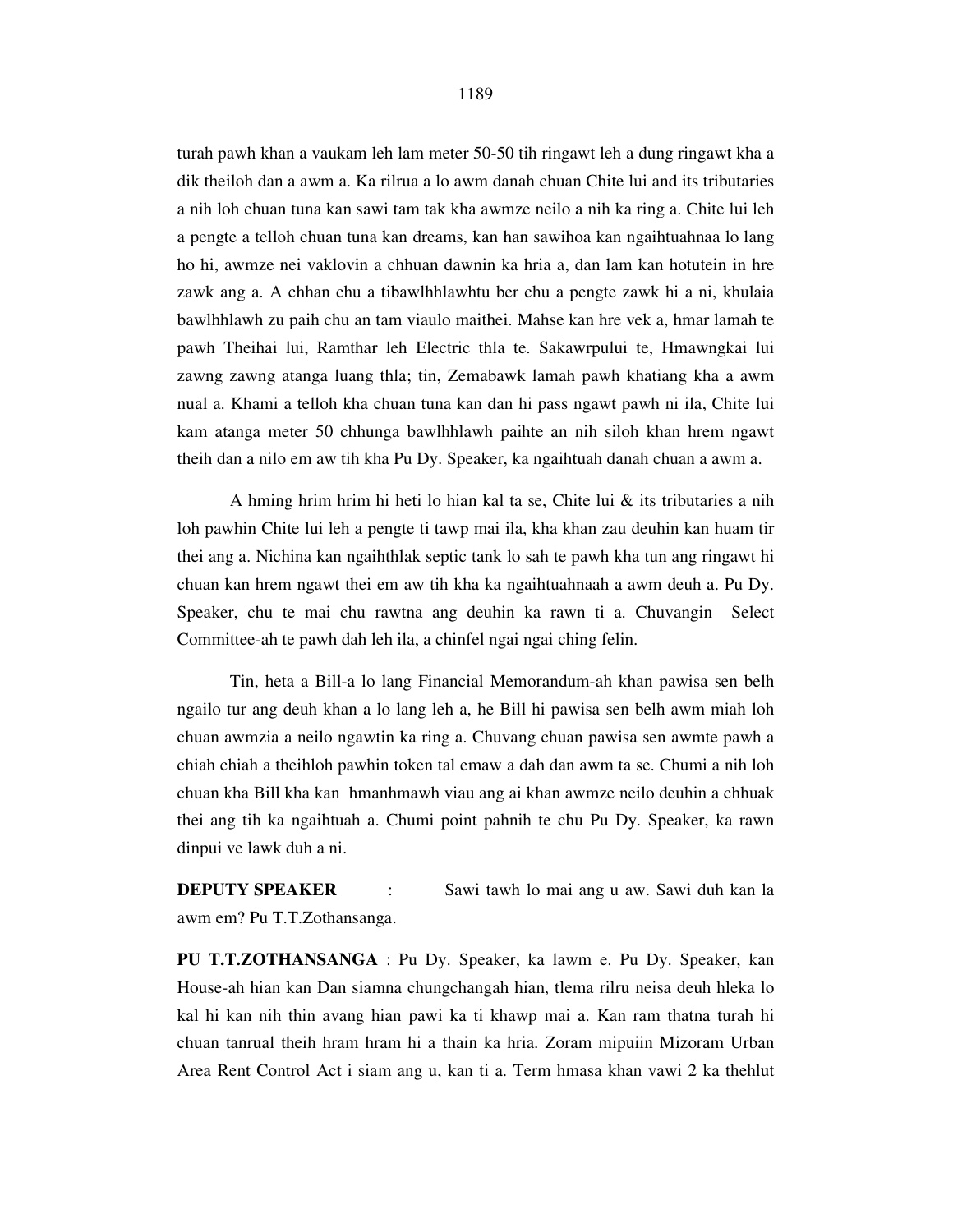tawh a, a tlang hleithei lova. Tun term-ah vanneihthlak takin Resolution kan siam a. Zoram mipuite hian Aizawl-a in luah leh lawng vel harsatna chungchangah hian Urban Area Rent Control Act hi siam ang u kan ti a, kan phar a. Amaherawhchu, opposition te bawkin a tha tih hre chung siin ruling tih a nih vang hrim hrimin Select Committee-ah min refer pui tawh a ni. Select Committee-a min refer pui hian engmah a ni leh dawnlo tihna a ni a, hei hi 'kan duh a nih chuan duh, duhlo anih chuan duhlo' kha rawn ti thuai ngam se a thain ka hria a. Urban Area Rent Control Act pawh tunah anmahni avangin a mu mai mai, engmah ti theilovin kan awm a ni tih ka sawi duh a.

 Tunah hian India state naupang takte zing ami kan ni a, Dan hi kan neihtam angai a. Dik tak chuan helaia keini MLA kan thutna chhante hi silpaulin sem turte (Er.LALRINAWMA: Pu Dy.Speaker, khawngaihin vawiinah hian Urban Area Rent Control Act kha Committee House Committee-in pawh i dinglama thute anni, vawiin ni hian (Interruption) khalai kha chu a fellovin ka hria.) Resolution kan tih lai khan Select Committee-ah nangmahni vangin kan refer e ka ti mai a ni ( DY. SPEAKER : Tikhan nangmahniin direct in ti suh u.) Pu Dy.Speaker, engpawhnise, an sawi hunah sawi ve rawh se.

 Dan lamah hian kan hawiharh lova, Mizorama kan Dan tam tak hi phailam ami kan lak chhawn kan amend leh engemaw deuh hi a ni deuh tlangpui a. Kan adopt hi a tam em em a ni tih ka sawi duh a. Helai hmuna keini MLA te kan thut ve nachhan hi a kawsa leh engemaw vela phar mai mai tur kan nilo. Dan hi kan siam tur a ni, Dan siam tura helaia appoint hi kan ni, mipuiin an thlante kan ni tih kan hriat ngam tha ka ti. House-ah zawhna thiam tak taka zawh te, contract hna siam, silpaulin sem tih vel hi kan hna tak tak a ni chuanglo, hei hi chu a part pawimawh chauh a ni. A tak takah chuan helaiah hian, a lailuah bera kan hna tur chu kan Dan siam hi a ni tih kan hriat a thain ka hria. Kan siam anga, kan bawhzui bawk anga, harsatna pawh hi awm tur a ni. Harsatna tawk lo rawngbawltu tunge awm, tih ang deuh khan, harsatna a awm ang a. Kha kha kan ram thatna tur chuan kan ngaihtuah ho ang a, harsatna chu kan tawn chho zel mai tur a ni, khalai te kha ka rilruah chuan a awm a. Tunah hian dawih thei kan ni lo, Aizawl Chite lui chungchangah hian harsatna a awm tih kan hria a, kan zuk kal thin a. Aizawl khawpui future kan en a, dar khelral kan vua a ni.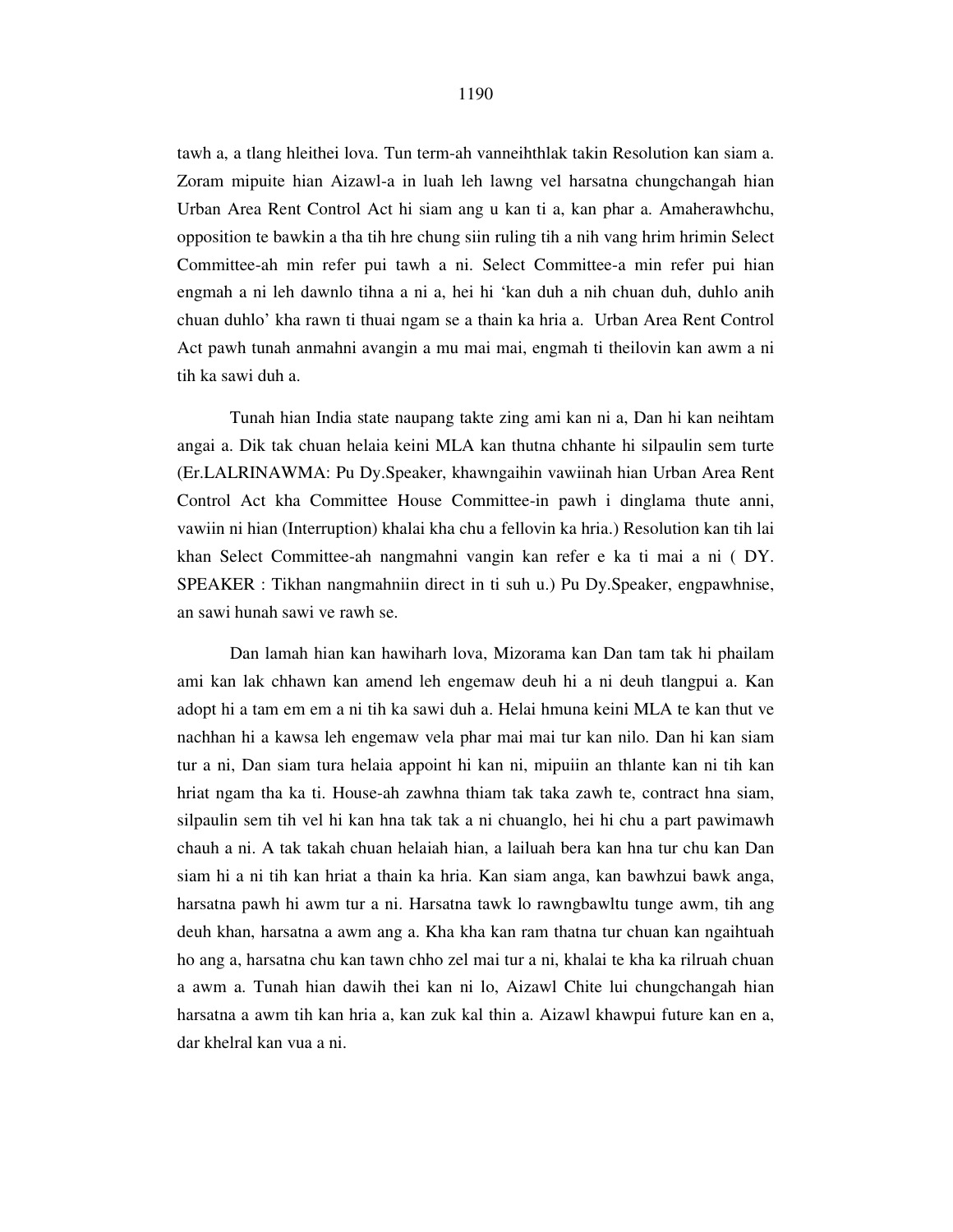Chutihlai karah compensation a tam awm em mai, kei chu ram ka nei ve a chuti zat compensation a ngai ang tih angreng vel avanga he thil hi kan ti kir leh a nih chuan thangtharte hian mawh min la phurh ang tih kei chu ka ring tlat a ni. Nau piang hlim pawh tih tak takah te chuan thil tam tak a mamawh nghal mai hleinem! A rawn piang a, a mamawhte chu a tam chho deuh deuh a, a lo puitlin chuan a pian tirha a mamawh loh kha a nei chho vek tho, khatiang tho kha kan ni. Kawr kan thui dawn a, a fual awm em mai tia han duhlo sa ringawt hi kan angin ka hria a. Chuvang chuan thil tha hi chu kan ti ve pawp ang a, kan ramah keini aia fel leh tha leh thluak fim mithiam takte pawh an rawn la chhuak ang a, khami te pawh khan an rawn la bawhzui mai ang. A harsatna tur ang zawng zawng kan dawn zui chuan engmah hi kan pass thei dawn lo hrim hrim a ni tih ka han sawi duh a.

 India ramah sapho an lo kal khan anni chu kah pawp, a hnua sawi fel mai kha an policy a ni a. India ramah kha chuan "sawmi saw ka kah chuan nupui fanau a nei ang a, a hnuah a puten emaw an la peng ang a, an chawm tha lo ang", tihte an ngaihtuah daih daih a. Anni chu an ri pawp a, an sawi fel leh zel mai a ni. Khatiang deuh kha kan ni a. Tunah hian kan Chief Minister zahawm takin Dan a rawn putluh hi tha ka ti a.

 Tin, Ukilte pawh kan itsik lo turah i ngai ang. Khami avanga Ukilte an hlawk thur thur ang tih hlauhna ang chi te a lo awm a nih phei chuan khang kha chu a tha lo a nia! Kan ti chho zel ang a, theihtawp kan chhuah ang a. Tin, a tributaries te pawh kha nakinah, a rules lamah te pawh engtinemaw, kan aia thiamte pawhin an la rawn hlam chho zel ang a. Kan han ti phawt ang a, kan han pass phawt ang a, a tul dang hi a rawn piang a rawn piang mai dawn a ni.

 Tin, Financial Memorandum te pawh kha tunah tih ngawt theih a ni lo. Kan pass ang a, budget leh atang chuan an rawn ti mai ang. Khatiang chi khan ngaihtuahna hrisel tak neih tha ka ti a. Dan siamtu kan nihna angin kan ram tana tha leh kan kal zelna tur atana tha tur nia kan hriat hi chu huai takin ti ila. Harsatna kan ngaihtuah tam lutuk hi chuan kal ngaihna kan hre lo mai ang tih ka hlau a.

 He dan hi a copy ka lo hmuh rual khan kei phei chuan Champhai hmun atan khian hman hi ka it nghal ringawt mai a ni. Champhai Khawchhaktuipuiah, phai zawlah a luang tlang a. Khimi polution kaihhnawih a rawn luang let a, khami kan han in leh boruak te kha ka han ngaihtuah a. Champhaiah pawh hian ti ila a tha awm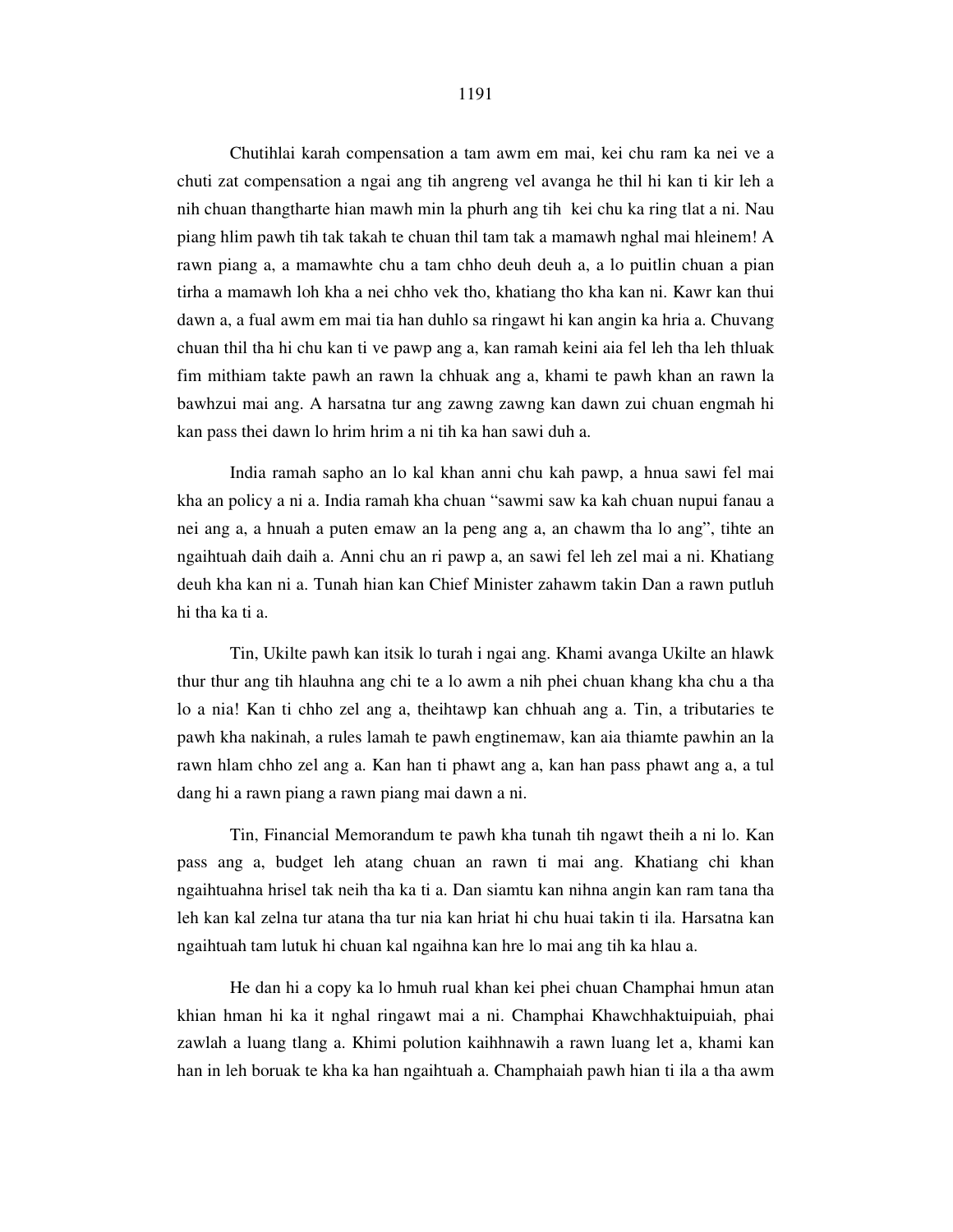mang e ka lo ti hman nghe nghe a. Chutichuan he dan hi a tha ka ti a. Kan Chief Minister zahawm takin hetia a rawn pulut hi tha ka ti a. House-a kan hna, keimahnin kan tih ngei ngei turte zinga ami ah ka ngai a, ka rawn support a ni tih ka han sawi duh a.

 Tunah a famkimin awm ut lo mah ila, kan famkim chho zel ang a. Aizawl khawpui hi kan sawn dawn a nih ngawt loh chuan khulai khu tihbawlhhlawh leh zel hi chu a uiawm lutuk a ni. Sawn kan tum hmel hian a lang si lo a, khawpui dangah kan melh si lo a. Aizawl-ah kan inbeng bel chho zel mai si a. Chumi avang tak chuan Aizawl-in harsatna kan tawh tam tak hi kan su kiang ve thei a ni.

 Tuna an hmalaknaah pawh hian a lui kam tawn tawnah hian thing phun ni se an han ti a. A neituten thing tha an lo phun ringawt te khu hlu deuh a nia! A tak takah chuan Environmental issue a ni vek tawh, climate change vek a ni tawh. Aizawl khawpui lo lum ta lutuk te hi a tak takah chuan mi thiamte lu ti luhai a ni ve tawh a ni. Pachhunga College-te phei khu chuan ram tha deuh lo nei lo phei se chuan, kan ram hi, kan khawpui hi a lum chhe tawh ngawt ang tih hi ka ngaihtuahna a ni a. Khulaiah dan kan siam hmanga bawhzui tur an lo neite a nih chuan kei chu tha ka ti a.

 Dan hmanga kan inkaihhruai loh chuan YMA te pawh kan han ti thin a, dan hmanglo deuh ang a, kan hriat chuan 'mob rule an hmang leh thin alawm', te kan han ti ringawt a. Chuvangin dan hi a tam thei ang ber kan siam ang a. Chumi behchhan chuan hma pawh kan la ang a. Dan behchhan lo chuan tunlai khawvelah a chet theih tawh loh a ni tih kan hria. Chuvangin helaia dan rawn chhawp chhuah hi pass ngei turin ka rawn support ve a ni. Ka lawm e.

### **DEPUTY SPEAKER :** Pu Ruatkima.

**PU LALRUATKIMA :** Pu Speaker, kan leader a ding tawh a, din leh kha a mawi vak lo a. Mahse min lo hrethiam ula, member zahawm tak ka hma ami khan Select Committee din chungchangah khan kan inmawhpuh deuh der mai a. House-in rem kan tih tlan zel kha a ni a. Ka hriat sual loh chuan, tun Assembly chhung hian Select Committee vawi hnih kan din a. Kan din hmasak kha Land Acquisition Act chungchangah a ni a, kan la ti fuh vak lo a, tunah Court-ah min khing a, fimkhur a lo ngai hle mai tih a hriat a. Urban Rent Control Bill kha Select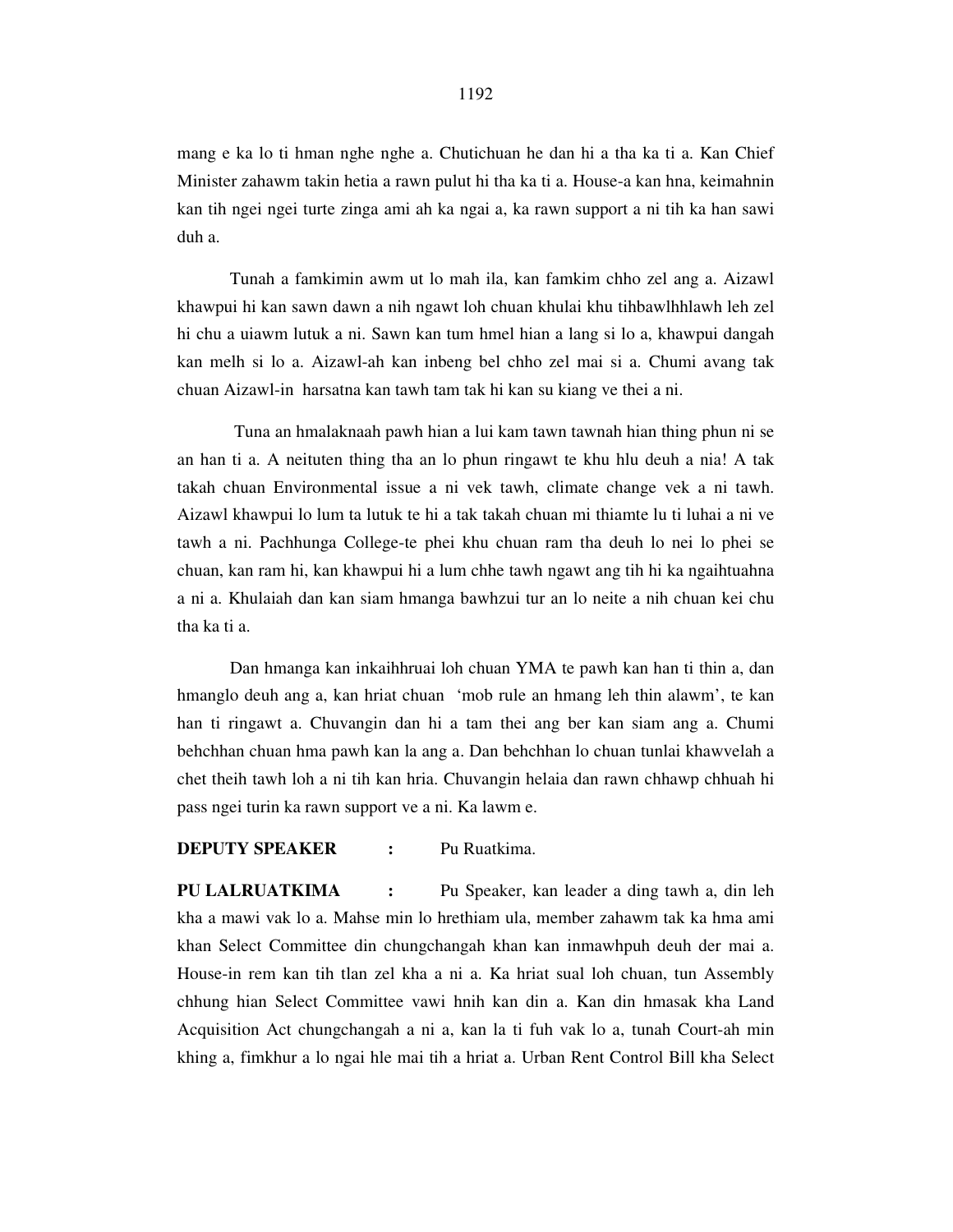Committee-ah kan dah lut leh a, Committee vawikhat chiah an la thu a. Lungrual taka kan pass a ni a, opposition lam, vei lam ami ten kan hnial vang emaw, kan duh loh emaw vang a ni lo va. A bill-ah khan felhlel lai deuh engemaw a la awm avanga Select Committee kha din a ni a. Kan dan bu-ah 242-naah khan. Select Committee din dan kha a awm a, inmawhpuh mai chi a ni lo deuh em aw ka ti a. House Leaderte experience nei an ni a, Bill hi insawi thlak hrim hrim tum kan ni lo va, hnawl hrim hrim hi i vei lam ami te hian kan tum pawh a ni lo va. Kan ramin dan tha kan neih a, dan fel kan neih hi tute pawhin kan duh tlan a ni a.

 Amaherawhchu, chutih lai chuan mipuite tan eng angin nge kan dan siamah hian tawrhna awm thei, harsatna awm thei a awm em tiin dilchhut takin kan lo en ve a ni. Chulaiah chuan a tha lo ve kan tihna a ni reng reng lo va.

 A bik takin, 'The Chite Lui (Prevention and Control of Water Pollution) Bill, 2018' hi a tul khawp mai a. Chite lui venhima, enkawl bakah water pollution nasa lutuk te khu engtin nge kan tihthat theih ang tih hi tu te tan pawhngaihtuahnaah a awm nasa lo thei lo a ni.

 Nikum khan Assembly Committee te Ahmedabad-ah kan kal a, Sabarmati River upfront project, river bank project kha an lo nei a, 11.5 km zet mai kha an lo khawih a. 1964-a bul an tan daih tawh kha a ni a, 2005-ah thawk lehin tunah chuan a vau kam tawn tawn chu lui kam nuam tak, park atan an dah ta a ni. Chungte chu kan la mitthla phak lo mai thei a. Amaherawhchu, khang kha kan neih ve hun a la awm ngei ang tih ka ring a. Tlawng a ni emaw, Chite lui a ni emaw, Tuikual lui, khawi lai pawh a ni ang. Mizoram hmun hrang hrangah kan River bank-te humhalha, soil erosion nasa lutuk ven nan te pawh hian mumal taka lui te in a rawn finna laite pawh lung rem mawi tak nena cheibawla, enkawla humhalh hi a tul khawp mai a. Chu chuan tui hna siam thei turin thing phunte pawh a tul ang. Heng zawng zawngte hi ngaihtuahnaah chuan a awm tlang vek a ni.

 Chuvangin, Forest Minister zahawm takin Bill a rawn putluh hi a hun khawp mai a. Amaherawhchu, kan ngaihthlak tak ang khan mipuite tawrhna te, tun dinhmuna awm thei kha siam rem hret ngai a la awm niin a lang a. Patent error tur tam tak kha kan lo hmu bawk a, sawi ngai lovin a bill neitu Minister zahawm tak khan a sawi vek a. Chuvang chuan enge a nghawng chhuah theih, khang kha siam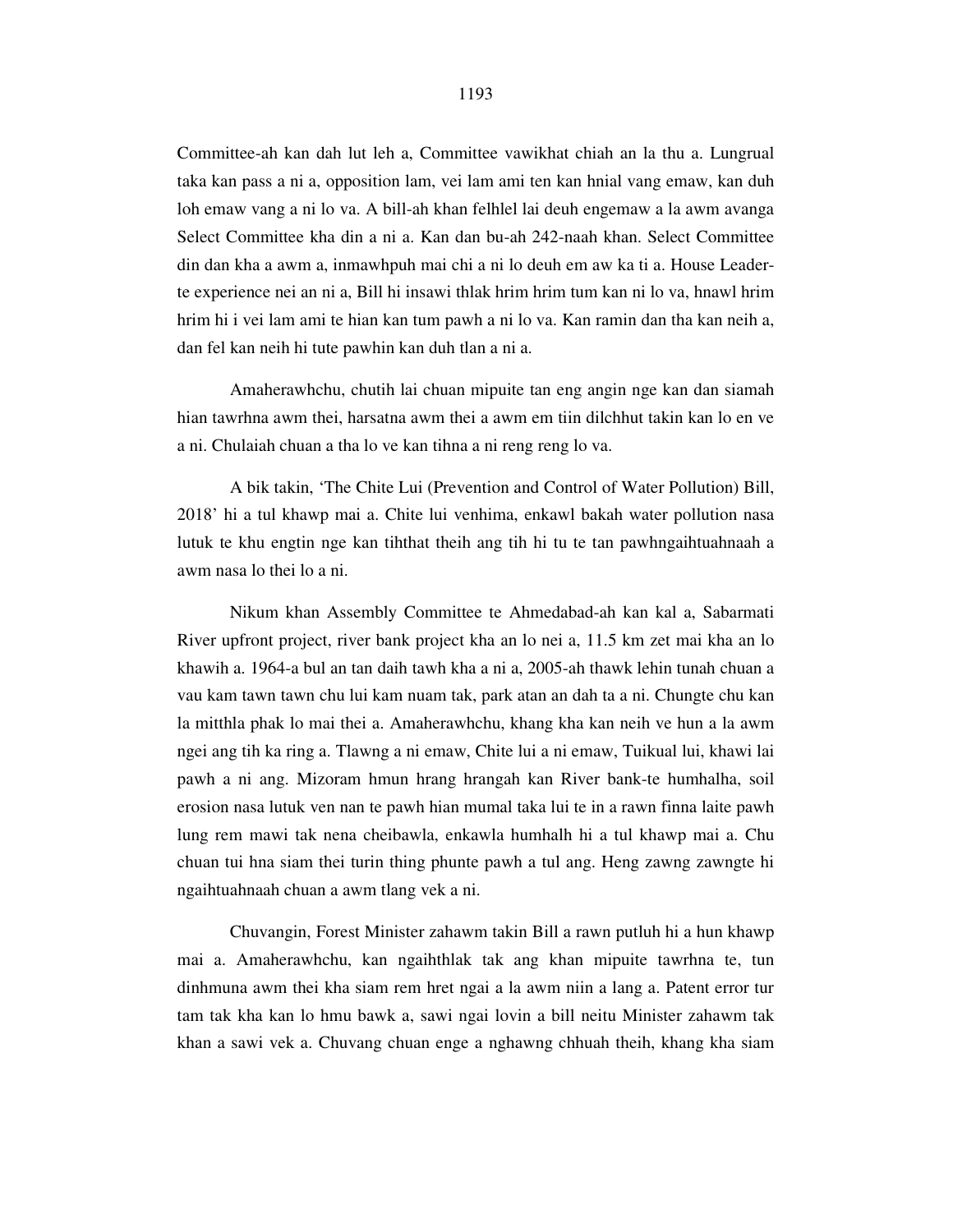Tun budget session-ah hian bill lut hmasa ber a ni a. Bill sawiho miah loin hun kan hmang a ni a. Chutah chuan sorkar lamte pawh bill siamtu turte kan nihna chin a awm lo thei lo va, Department enkawltute. Chungah chuan mawh kan phur lian hlein ka hria a. Dan siamtu turte kan nih avangin dan siam chak, dan tha tak tak kan neihte pawh la thuam that zel ngai te, siam rem ngai te, siam belh ngaite pawh tam tak kan la nei a ni. Chuvangin hengah hian tan kan lak tlana, kan ram, kan hnam tana kan beihna kawngah hian inlungrual taka mipuite thlavang hauh chunga kan tih kha a tul awm mang e tih kha ngaihtuahnaah chuan a awm a.

 Tun dinhmunah hian, ni e, bawlhhlawh paih chungchangah te leh lei vung paihah te kan lui hi hima ram a awm lo a ni. A rem remah kan paih a, ran thi a lo awm a. Kan duh na naah kawr remchangah kan hlang thla tawp mai a ni. Kan dinhmun hi a chhe em em mai a. Chu chu hetah kan lo pump chhuak a. A bik takin Tlawng phei chu kan in leh emaw tih mai tur hi a ni a. Hriselna kawngah pawh hian kan dinhmun hi ngaihtuahawm angreng tak a ni a. Chuvangin bio-medical waste chungchang te thleng pawhin ngaihtuah fe tham a awm a ni. Thawkkhat lai phei kha chuan kan bawlhhlawh paihna hmunah ngeite pawh hospital lama ke an tan te kha kan chhar a nih kha! Tunah Chite lui fintute ngei pawh nasa taka tihbawlhhlawh a ni a. Assembly Committee-ah ngei pawh kan chai kan chai a. Tuibur mi tam takin ei zawn nan an hmang a, lui-ah an han thlawr a, a mawng lam lui zawng zawng a tirimchhe vek mai a ni. Khang harsatna te pawh kha hengah hian a la awm chiah lo nangin, la sawi khawm zel kha a tul a. Chuvangin tun dinhmunah chuan Select Committee-in han thlir hret se a tha awm mang e tih ngaihtuahna ka nei a, ka han sawi ve zawk a ni e. Ka lawm e.

**DEPUTY SPEAKER** : Bill hmasa ber tih kha a ni lo deuh ania. Bill pahnih kan pass tawh a nia tun session-ah hian. 'The Mizoram Appropriation Number 1 leh Number 2 Bill kha kan pass tawh a ni. Pu Lalthanliana sawm ang.

### **PU LALTHANLIANA** : Pu Dy. Speaker, hun min pe a, ka lawm e.

 A hmasa berin lawmthu sawina-in ka'n tan teh ang. Inrinni khan ka hmaa thil uai thla hi ka dawng a. Kan Minister zahawm takin a thutiam a hlenna a ni a, a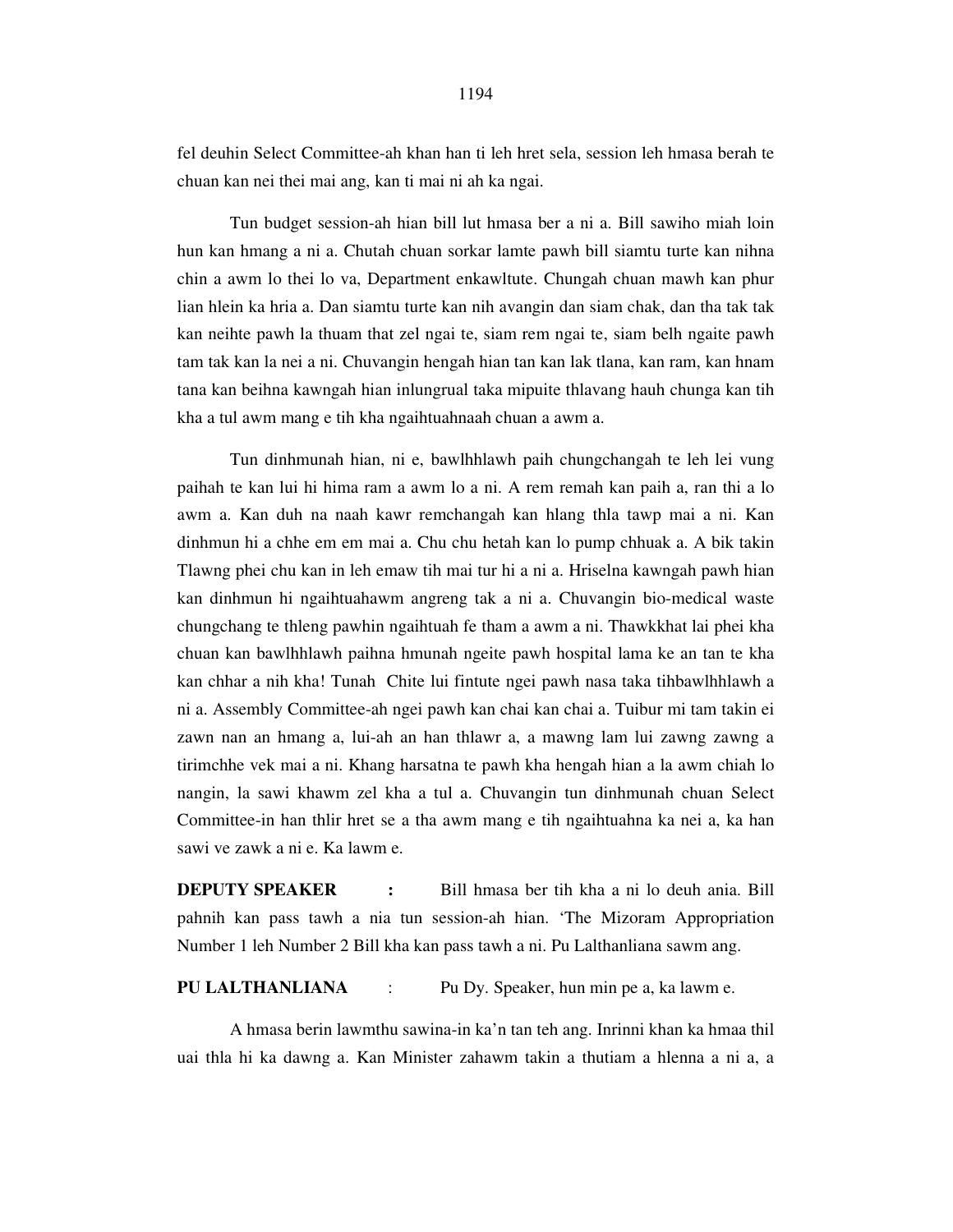chungah lawmthu ka sawi a, ka inhmeh viau lehnghal in ka hria. Midang dawn loh ang ka dawng deuhin ka hria a, ka lawm khawp mai tih kha ka sawi duh a.

 Pu Dy. Speaker, tuna ka hmaa member zahawm tak sawi Urban Area Rent Control Act Select Committee-ah khan ka tel ve a. Nikum December thla khan vawikhat chu Committee koh a ni a. Koh a ni leh ta lova. Chairman hi i vei lam amite an ni lo a, mawh an phur lo in ka hria a. Ka lo phur ve teh lul nen! Hei hi sawichhuah ka duh lemlo a, mahse kan sawichhuak ta si a. Tin, helam vang tih tawngkam kha, Proceedings te hi kan chhinchhiah zel a, record-in a awm a, a theih hram chuan hruk reh kha a tha lawm ni? MLA zahawm tak pawh a lo slip palh a ni thei e, ka hrethiam tho a, amaherawhchu record-a awm tur a tan chuan a tha awm lo mang e aw ka ti deuh a, ka han ngen a ni.

 Pass a nih chuan Financial implication a awm lovang tih a nih lai hian MLA te pawisa  $\bar{\tau}$  2,00,000/- thawh tura beisei an nih bawk thu kan hre leh si lai hi enge a awmzia ka han ti deuh a ni.

 Pu Deputy Speaker, Mizoram hi kan vannei a, hma kan sawn a ram te reuh te kan ni na in hma kan sawn a, kan fing a kan fel a. Natna hri hlauhawm AIDS te pawh hi mi in research an lo bei a. A that loh dan te, a that dan te an finding kha keini chhiar turin helaiah min lo chhawp a. Hei hi a thalo a niang, hei hi a tha a ni tih kha kan zawn ve leh kan zir ve ngai tawh lo in a takin kan hman theih mai turin an rawn chhawp a. Chutiang deuh hlek chuan tuna Dan pawh hi Dan tha tak a ni in ka hria a, keipawh in. Amaherawchu heng ah te hian kan invenna tur tlem tlem a awm e tiin ka thiante khan Select Committee-ah refer an rawn rawt a. A tha awm mang e aw tih kha ka ngaihtuahnaah chuan a awm a. A bik takin a hremna dan te hi a phurrit lutuk a, hei hi chu liable tih a ni mai a kan tin a in Dan a nih chuan Dan alawm kan ti anga kan hmang mai thiang tlat si a ni.

 Chuvangin Dan te chu a amend theih zel alawm, kan ti mai a, dik vek, ka hnial lo. Mahse, amend hi a har khawp. Awmze nei tak te a nih lem loh chuan Dan hi kan amend zung zung lemlo in ka hria a. Amaherawhchu tunah chuan a khawih pawi turte kan hre sa a, hengte hi siamthat a, rawtna a ni maiin ka hria a. Khalai tak kha a that hmel mang e ka ti deuh a ni. Ka lawm e.

**DY. SPEAKER** : Sawi duh kan la awm em?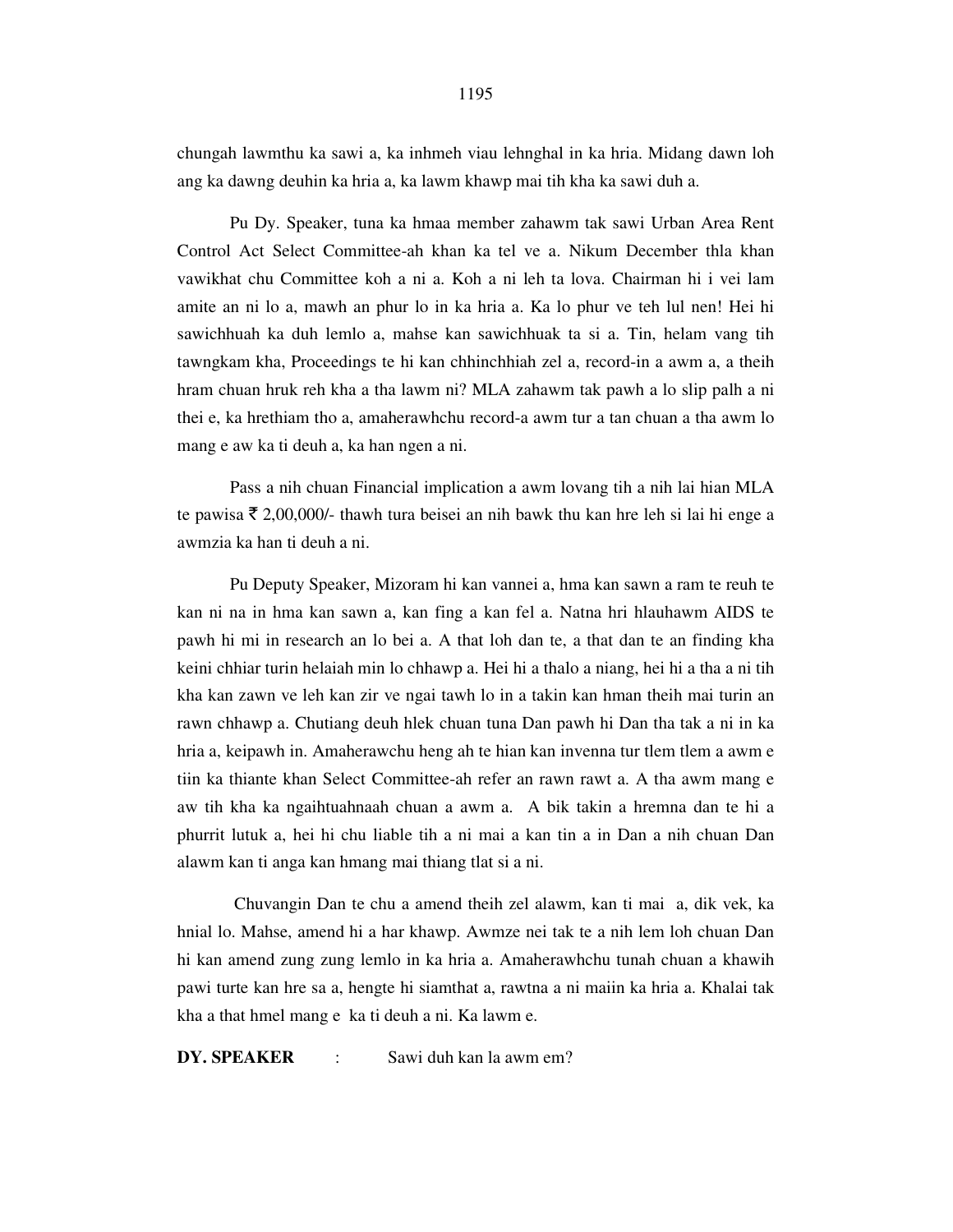**PU LALRINLIANA SAILO** : Pu Deputy Speaker, kan Bill "Chite Lui Prevention and Control of Water Pollution Bill, 2018' hi support ka duh a.

 Kan hriat angin kan hnaih a. Tin, i veilama memberte pawh khan a tul zia an rawn sawi zel a. Pass lo mai ila han tih ah pawh khan, hei hian pawi a khawih thui ang tih kha a awm chuang lova. Chuvang chuan pass mai a tha tiin ka rawn support a ni.

 Kan hriat angin Ganges lui te, Indus lui te rejuvenation an ti a, Parliament-ah pawh Estimate leh Committee hrang hrang khuan an khawih nasa a, a tul em em a ni. A tul hma-na em ema ka hriat chu kan hria a, Nile lui te, Rhine lui te a fai em em a, tlawmngai pawlnte an thian a. Chutiangin kan tlawmngai pawlte pawhin Tlawng lui tihfai hna te an thawk tan tawh a ni. Chutiang khawpa NGO leh mi tlawmngaite pawh an in volunteer tawhna a nih avangin he Bill hi pass mai thain ka hria. A chhan chu, hemi Bill hi, han ti rawt mah ila, thil te chu tuithiam lote pawhin an han bawh rup a, an thiam chawp mai a. Khatiang deuh khan han bawh rup ila, pass mai ila. Tin, kan Leader zahawm takin a rawn introduce naah khan, 'patent error-ah min tih sak teuh u khai' tihte a awm a, a dik chiah mai a. Chuvang chuan tih fe hnu-ah pawh patent error hi chu a awm ve fo mai a. Tin, an chhutna ah te pawh hian typist te, computer te pawhin an lo ti diklo ve fo mai a, patent anga a rawn dil nawn lawm lawm kha kei chu tha maiin ka hria a. Chuvangin, pass mai ila, nakinah a thatloh chuan amend leh mai ila. Tha ka tih em em chu, 'politician anga kan tihtur dik tak' ka ti mai a, UD & PA Minister-in a rawn introduce a, a hnu-ah thalo lai hmuh leh a ni a, amendment a rawn dil leh mai a, kan lo tih sak leh mai thin a. Thil thar tih dawn reng reng hi chuan fel famkim thlapa tih hi a har thin a ni. Mi tlawmngai thenkhat leh tlawmngai pawl inhlawm khawmin luidung tihfai hnatlang an lo thawh tawh lai hian keini sorkar zawk hian kan zavaia, MLA te kan zahawmna te pawh, 'hei hi zawng, kan lungrual e' kan tih nan zawk khan hei hi pass ta I la. Tichuan a fello lai a awm pawhin kan amend leh mai thei a, a nihna ang hian tunah hian pass mai ila, tiin ka rawn support a ni e. Ka lawm e.

**DY. SPEAKER** : Midang tan miniute 5 pawh hun a awm tawh lova, kan chawl ang a. Dar 1-ah khan GPC thutkhawm tur a ni a. Committee-a telte khan hria ila. Kan chawl rih ang a, dar 2-ah kan thukawm leh dawn nia.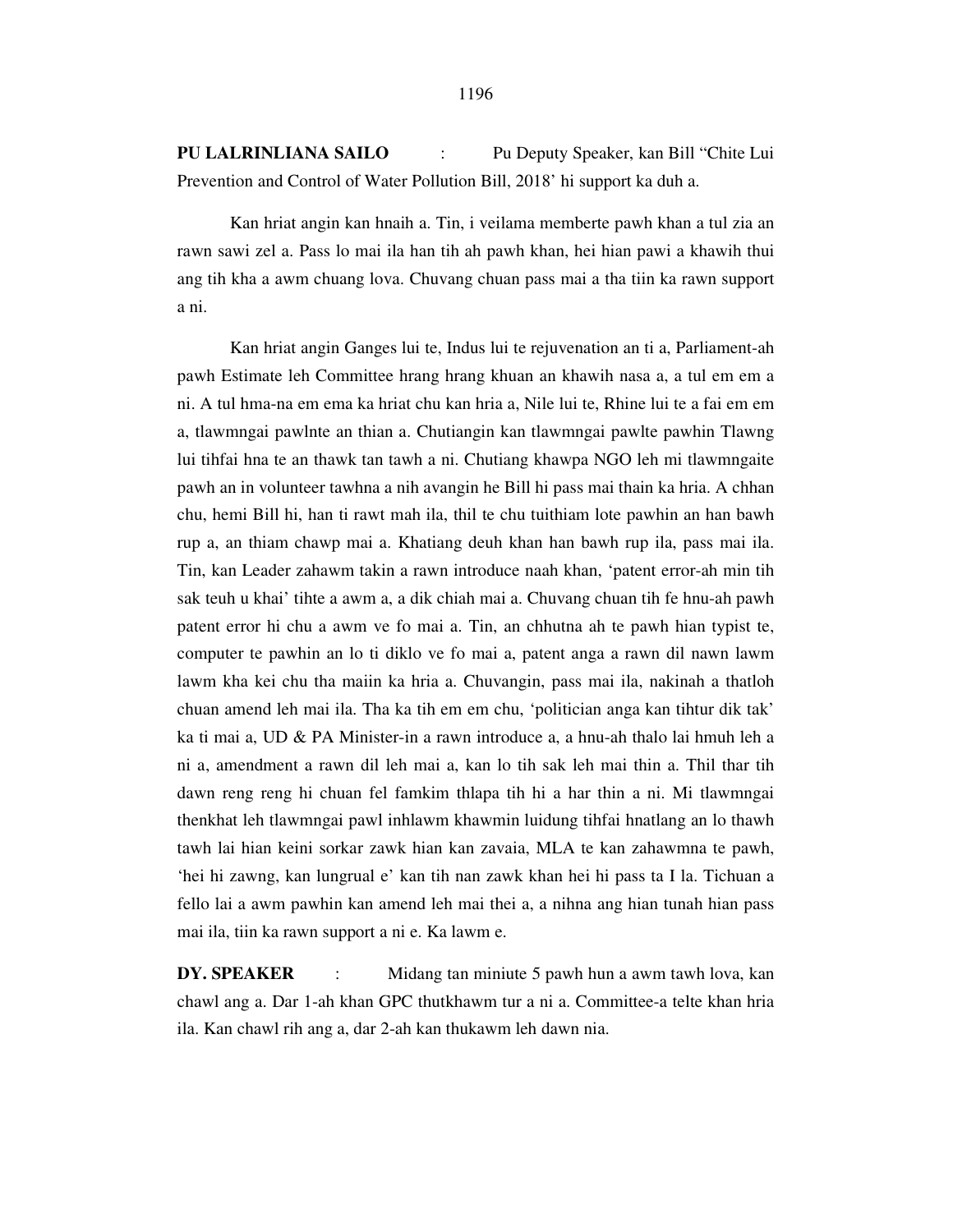#### **RECESS TILL 2:00 PM.**

**DEPUTY SPEAKER** : Kan sawi hona kan chhunzawm leh ang a, chawhma lam khan member sawm pathumin kan sawi hman a ni. Tunge sawi ve leh ang le? Sawi duh kan awm tawh lem lo em ni? Phar kan awm lo maw? Pu T.Sangkunga i lo sawm ang.

**PU T.SANGKUNGA** : Pu Dy. Speaker, tawite ka sawi duh a. Kan Bill hi bill tha tak, thalaite leh mi changkang hoin an ngaihven em em a ni a. Amaherawhchu a implementation-ah hian nichina member zahawm tak tak ten an sawi ang khan thenkhat hi chu tuna hma han lak mai harsa turte a ni a. Chuvangin a tul hunah a indawta hmalak mai tur a ni a. Act te chu ammend zel mai tur a ni mai a. GST ringawt pawh hi a hman dan item sawmhnih chuang an ti danglam tawh a ni a.

 Chite lui save hi kan duh vek niin ka hria a, kan duh tlan vek kha Dan hman tur awmlo a hma lak ringawt hi chu a fel lova. Chuvangin dan siama chumi anga hma lak mai tur a ni a. Entirnan bawlhhlawh paih fimkhur lamah ringawt pawh tan ila kan chhawr khawpin ka ring. A vaia hman rual kan tum chuan compensation-ah pawh harsatna kan tawk thei a. A indawtin kan phak tawk zelah mipui support te en chunga hei hi chu tih tur a ni a.

 Entirnan, Jeep an hmuh chhuah tirh hian London-ah te chuan an han haw em em mai a. Dan an siam a, darker 2-ah mel 5 a kal tur a ni lo an ti. A hmaah mi pakhat a kal zel ang a, a au zel tur a ni a, mi an chil loh nan tih a ni a. Tunlai dan nen a inang tawhlo lutuk. Chuvangin dan hmasa hi chu a tha zawka thlak zel tur a ni mai a. Motor hmaa mihring a kal zela a au zel dan kha hmang dawn ta ila KM khatah a tlan chak tawh ropuis si a, a tih theih tawh dawn miah lo ani a. Chuvangin a hun laia mamawh dan azira hei hi chu ammend mai tur niin ka hria a. ' Assembly pawh an phur chiah lo va, Select Committee-ah an refer a' tih ai chuan 'kan House hi an phur khawp mai Bill pawh kan pass a', tih chu a mawi zawk a ni. Member zahawm tak te sawi anga a tul lai te chu ammend leh mai turin ti mai ila, a tha lawm ni tiin tawite in ka rawn support a ni e, Pu Dy. Speaker.

**DEPUTY SPEAKER** : Kan sawihona kan duhtawk khat niin a lang a, a move-tu kan Chief Minister zahawm tak khan a bill-a chhut dik loh lai awm te kha patent error anga pawm sak turin a rawn dil tawh a. Kha kha chu kan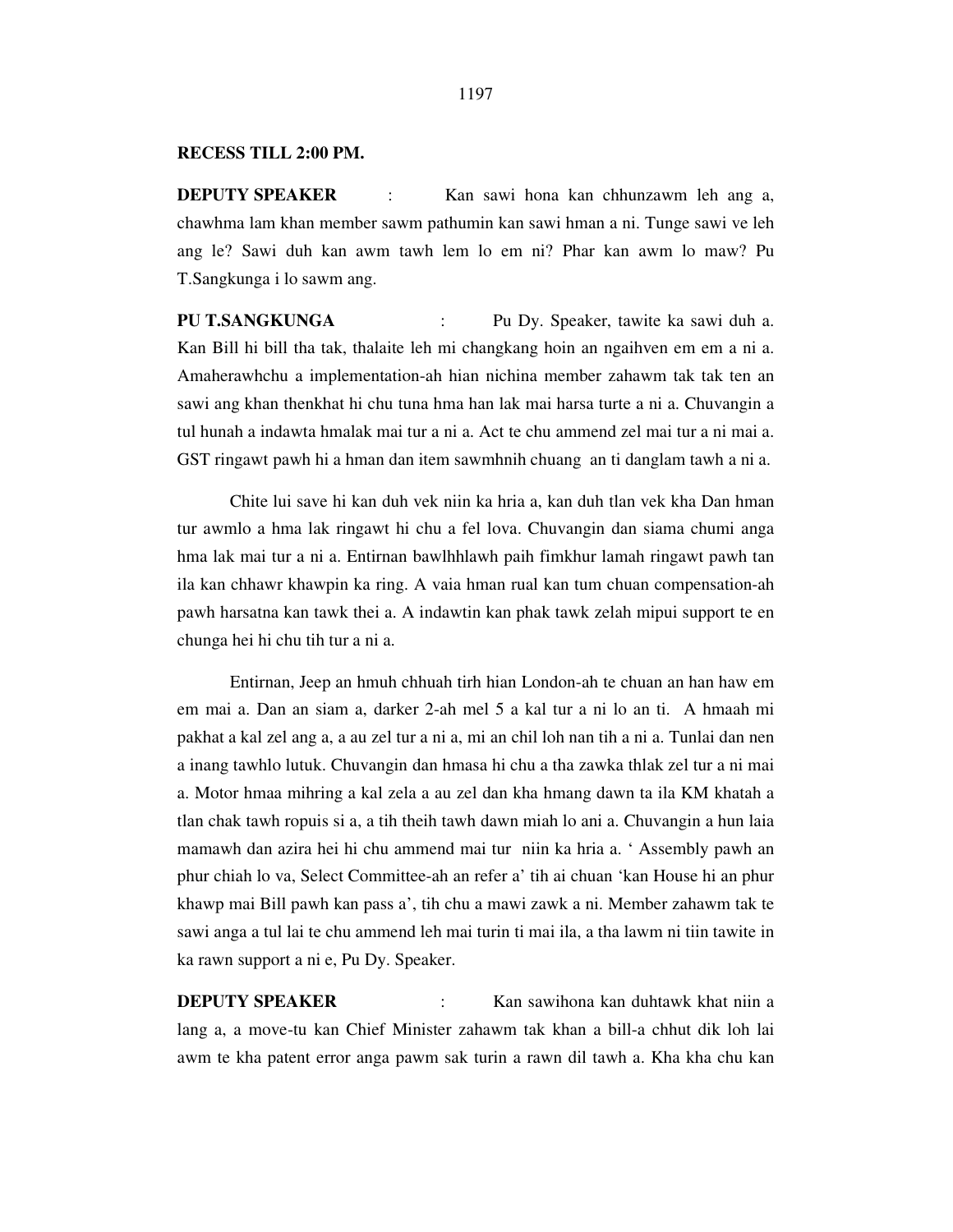pawm sak ang a. Tichuan kan bill sawiho te Chief Minister zahawm takin han khaikhawm sela, pass pawh han dil nghal mai se, i lo sawm ang.

**PU LAL THANHAWLA, CHIEF MINISTER** : Pu Dy. Speaker, ka lawm e. Tukinah khan Speaker zahawm tak khan ka dil dan a dik lo nge pawh ka hre lova, min move tir lo va. Min move tir ngat phei se chuan sawiho ngai loin kan pass dial tur a ni a. Mahse min move tir tak loh avangin kan han ri ta nak nak a ni.

 Pu Dy. Speaker, he bill hi sorkar-in dan siam atan chuan a bul tannaah kan ngai a. Kan duh dang tam takte pawh hi rilruah a awm vek a. Amaherawhchu, Chite lui bik hi mi thahnemngai tam takin kan Governor meuh hoin an lo kalpui a, hetia mi thahnemngaiin an lo kalpui takah chuan han bih chian chuan a lo tul khawp mai a, he bill hi. Chuvangin hemi hi kan han ti ta phawt a, hemi rual hian Aizawl leh a chhehvelah chuan Tuikualte pawh rilruah a rawn lut nghal a ni.

 Chite lui hi kan tet lai chuan (ti ve khanglang il) a tuna Horticulture huan ni ta khu Agriculture huan a ni a. Serthlum, thei eng kim a awm a, tuktin kan kalna a ni a, tin, Chite luiah khuan lente pawh kan deng thin a. Pu K.Sangthuama member zahawm takin kan huan a tih chhak lam daih ah te, tuna lei, a kanna lai chhak lam daihah te pawh khuan len kan deng thin a. Zan khat phei chu vangvat hian a seh lohna lai tur takah min luh khung a, a buaithlak khawp mai a. Chutiang khawp chuan a la ramhnuai a, tuite pawh kha a lian a.

 Tin, khumi Agriculture huan thlang maiah khuan (Venghlui mawng zawn vel hi a ni mai thei) li lian pui a awm a, ka pa hoin len khang te kan zar thin a ni. Nghatun te pawh kan man thin a, chutiang chu a ni a, tunah hi chuan han hmuh hian a khawngaihthlak khawp a. Tin, mi tam tak chuan lei vung paih nan te, bawlhhlawh chitin reng paih nan te an hmang tak meuh a. Tin, Local Council member thenkhat ten an han sawi khawm ni tak tak ah chuan a thahnem ngai ten leivung an han paih tir ah te khan sum te an lo la a ni, chutiang hial te pawh chu an lo awm a ni, leivung leh bawlhhlawh dang dang paihnaah khan, chuvangin chhanchhuah a ngai hle a, chuta tanga he Bill hi lo kal a ni a.

 Tin, he lui hi a fintu hrang hrang, tereuhte te nen chuan 20 lai vel a awm a ni awm e. Tin, a lian deuh Aizawl nawlpui pawhin kan han hriat tur chu Bangla lui te, Darnam lui te, Hmawngkai lui, Runli lui tih te hi a ni a. Tin, MLA paruk laiin an in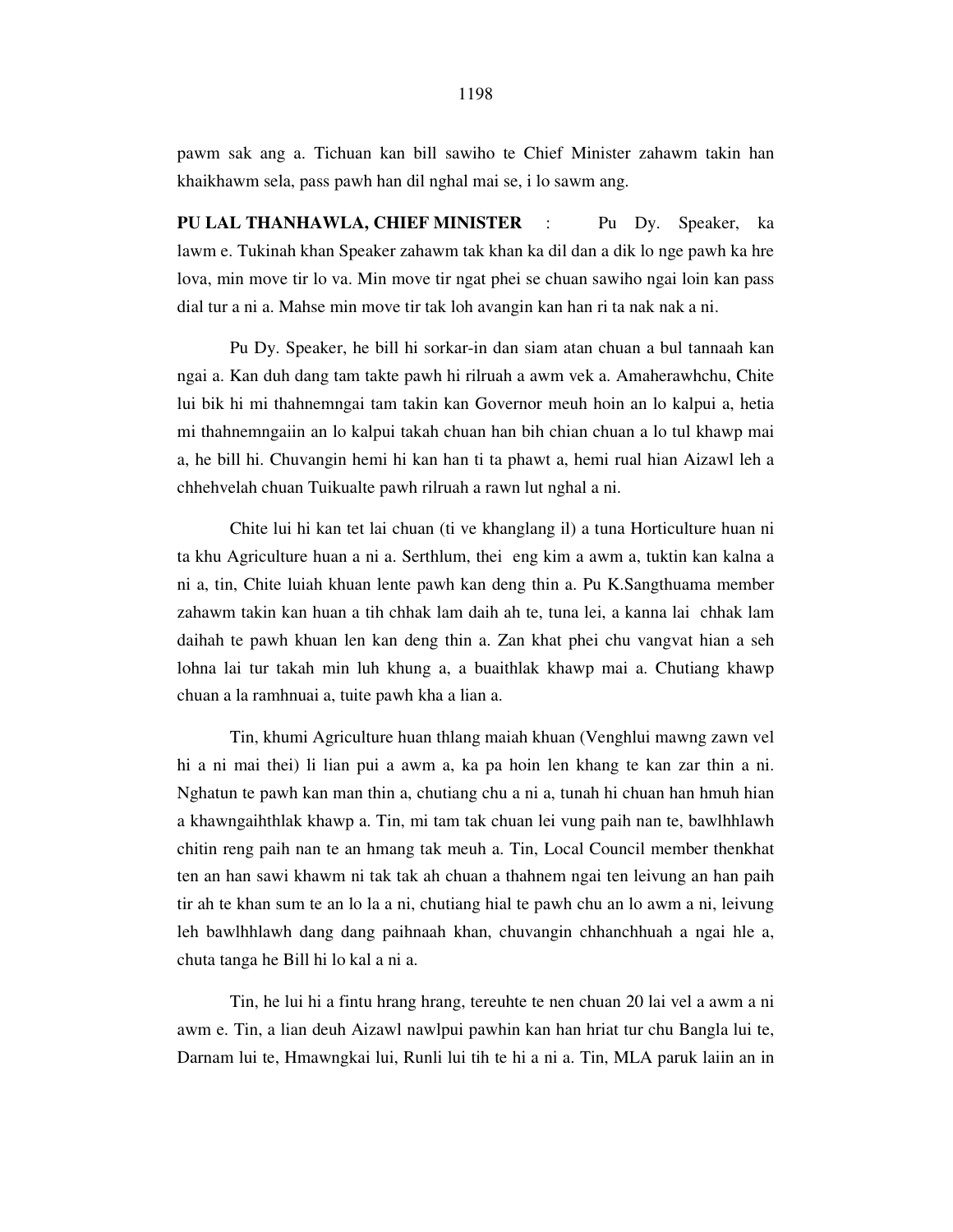bial tawm a ni. A hmar lamah chuan Pu Romawia kan Minister zahawm tak hi a ni a, a dawtah chuan Pu Lalthanzara alo ni leh a, a dawtah Pu Lalsawta; tin, a chhim lam deuh ah Lt.Col. Z.S. Zuala, chu aia chhim lehzualah Pu K.S. Thanga, khatiang khan kan MLA zahawm tak ten an lo in bial tawm vek a ni. Pu Thanliana a lo ni leh bawk a, a ral leh lamah kan Dy. Speaker hi a lo ni ve leh bawk a. Member zahawm tak Pu Thanliana'n a han sawi a sum lam an han tih te a neitu bik MLA te pawh hian an MLA fund atang hian sum te pawh hi thawh ve sela, an bial theuh te tan leh khawtlang tan tho a ni a tih ngaihtuahna atanga lo kal zawk a ni a, tihluihna chu a ni miah lo tih min lo hriatsak se (Dy. Speaker : nuai khat chu ka thawh tawh a nia kei chuan) Nakinah committee naah a pek leh pek loh chu a hriat mai dawn a ni.

 Kan sawi tawh ang khan Aizawl khawpui ti mawi tu pawimawh tak te zingah a tel a, humhalh a ngai a. Tunhma phei chuan ka sawi tak ang khan lui pangngai tak a ni a, mahse, mihring te kan lo pung zel a, a hnar te tih chawlawl in a lo awm a, chutiang chuan a lui pawh hi a lo kal chho zel a ni. Tin, lui cheibawl hi Aizawl khawpuia cheng te tan tangkai zawka hman a nih theih nan tunah hian Save Chite lui Committee dinin thahnem ngai takin hma an han la a, an committee naah hian keipawh vawihnih/khat chu ka tel ve tawh nghe nghe a.

 Tin, nichina ka sawi tawh ang khan Aizawl tlaklam depah hian Tuikual a awm bawk a, hei pawh hi tunhmaa sikul naupang kan nih lai chuan kan tlanbo a, a lipuiah tui hleuh te leh dive te kan zir thin a, chutiang chuan he lam pawh hi hman tangkai a ni thin a ni. Kan hriat angin tunah chuan bawlhhlawh paihna leh leivung paihna kha a lo ni ta a. Chite luia bawlhhlawh tam ber hi a bikin plastic kan tih ang chi leh polythene bag kan tih ang te, tui bottle te, PVC pipe kan tih ang te tawih ral thei lo an ni a. Plastic bag tha vak lo te hi chu kum 20 vel ah an tawih chhe tan chauh a ni an ti. Tin, plastic bottle hian kum 450 leh 500 inkar vel tawih ral turin hun a duh a ni. PVC pipe te phei hi chu kum 1000 dawn lai vel atangin a tawih tan chauh an ti. Chutiang chu scientist/ mithiam te sawi dan a ni a, Mizoram-ah bawhhlawh mumal taka sawngbawlna kan la nei lova, plastic te lah kan la recycle thei si lova. Hetiang karah hian Environment Protection Act, 1986 kha Parliament-in a passed a, chu chu Mizoram-ah pawh hman mek a ni. Kum 1991 khan amend tawh a ni nghe nghe a, Indian Constitution hi khawvel-a tha ber pawl a sawi a ni fo tih pawh kan hre tlang a. He Dan puiah hian Environment venhim chungchang pawh dah tel a ni. Kum 1976-a Constitution Amendment  $42<sup>nd</sup>$  a Article 88-ah leh 51(G)-ah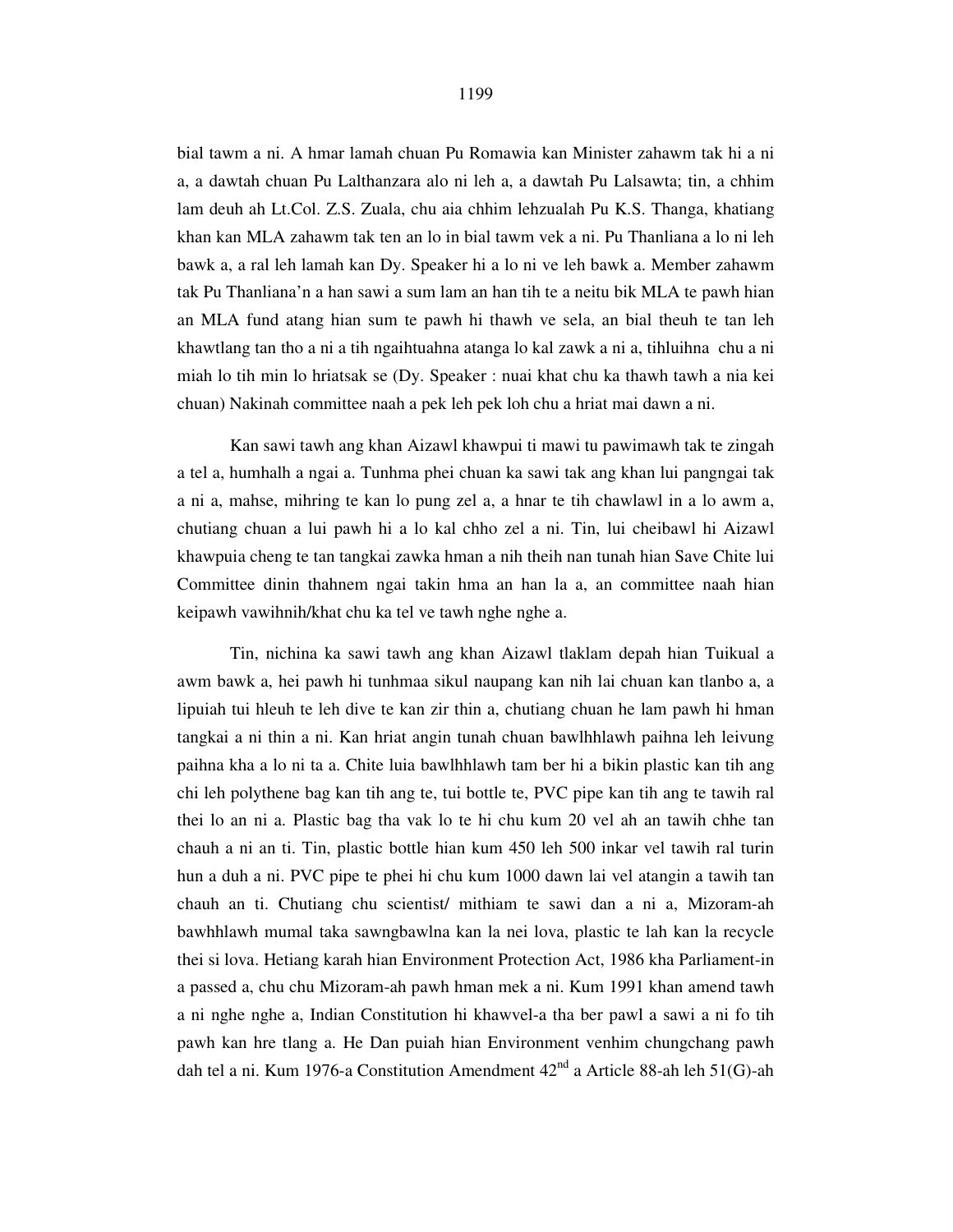te hetiang ang lam hi belh a ni nghe nghe a. Tin, Article 48(A)-ah Directive Principles of State policy- ' The State shall endeavor to protect the environment and to safeguard the forests and wildlife of the country' tih a ni nghe nghe a. Hei hi kan tih ngei ngei tur Directive Principles of State policy a lo ni reng a. Tin, hemi atang hian kan citizen ten kan Fundamental Duties ah chuan ' it shall be the duties of every citizen of India to protect and improve the natural environment including forests, lakes, rivers and wildlife and to have compassion for living creatures' tih te kha a lo ni leh zel a. Hei hi ringtu kan nihna te nen pawh a inhmeh hlein ka hria a Pu Dy. Speaker, Chuvangin kan chenna Mizoram leh a chhehvel chhe zel tur ven nan kan mithiam ten hei hi rawn ngaihtuah chhuakin he Bill hi rawn putluh a ni. (Dy. Speaker : Chair kan han inthlak lawk ang e.) (Speaker at the Chair)

 Pu Speaker, khatiang kha a tlangpui a ni a. Tin, khatiang kha kan duty leh tih tur a lo nih tak avang hian Chite lui atang hian sorkar-in thlak ila, a dang pawhin a la zui zel turah pawh kan beisei a. Chutiang chu kan hotute ngaihtuahna a ni.

 Pu Speaker, khati lam zawngah khan sawi tur ka ngah mai a, amaherawhchu, member zahawm tak te a khawilam zawk zawk atang pawhin an han sawi khan oppose an la awm lova. Rawtna tha a ni a, Select Committee-ah i dah ang tih kha a ni mai a. Chuvangin heng atangte a ka lo note down atangin han sawi chho vek dawn ila chuan in va rawn ti har zawk ve min tihna tur hlir a ni. Hun lak hek loh nan Bill dang pahnih kan la nei si a, duh tawk mai ila Pu Speaker. (Pu K. Sangthuama : Pu Speaker, ka lo ti buai lawk ang e khawngaihin, a hmasa ber kha Mizo tawngin min leh sak lawk la, 50mt. boundary of the river tih khan harsatna a siam theih dawn loh chuan kan MLA zahawm tak Lt. Col. Z.S Zuala'n a rawn sawi ang khan nichina MLA zahawm takin a rawn sawi ang kha a nih chuan engmah harsatna a awm lo a ni mai a, khalaiah khan nge, a siamtute rilruah khan aw tih kha khawngaihin. Thil pakhat, compensation lamah khan kan ril a tam lo va, a awmzia chu nichina helaia a han sawi kha, khung te chu engti kawng pawhin nuai tam takin min dil a, kan phal lo zawk a ni, tunah te hian, chuvang chuan a compensation lamah hi chuan kan ril a tam lem lo ve tih kha ka sawi duh bawk a ni.

**PU LAL THANHAWLA, CHIEF MINISTER** : Pu Speaker, a lehlam lehlamah khan mi ram/mi mal ram zau deuh deuh tam tak a awm a ni. Thenkhat chuan thei/huan ilo siam nan an hmang a ni, chutiang chuan zau deuh a awm a,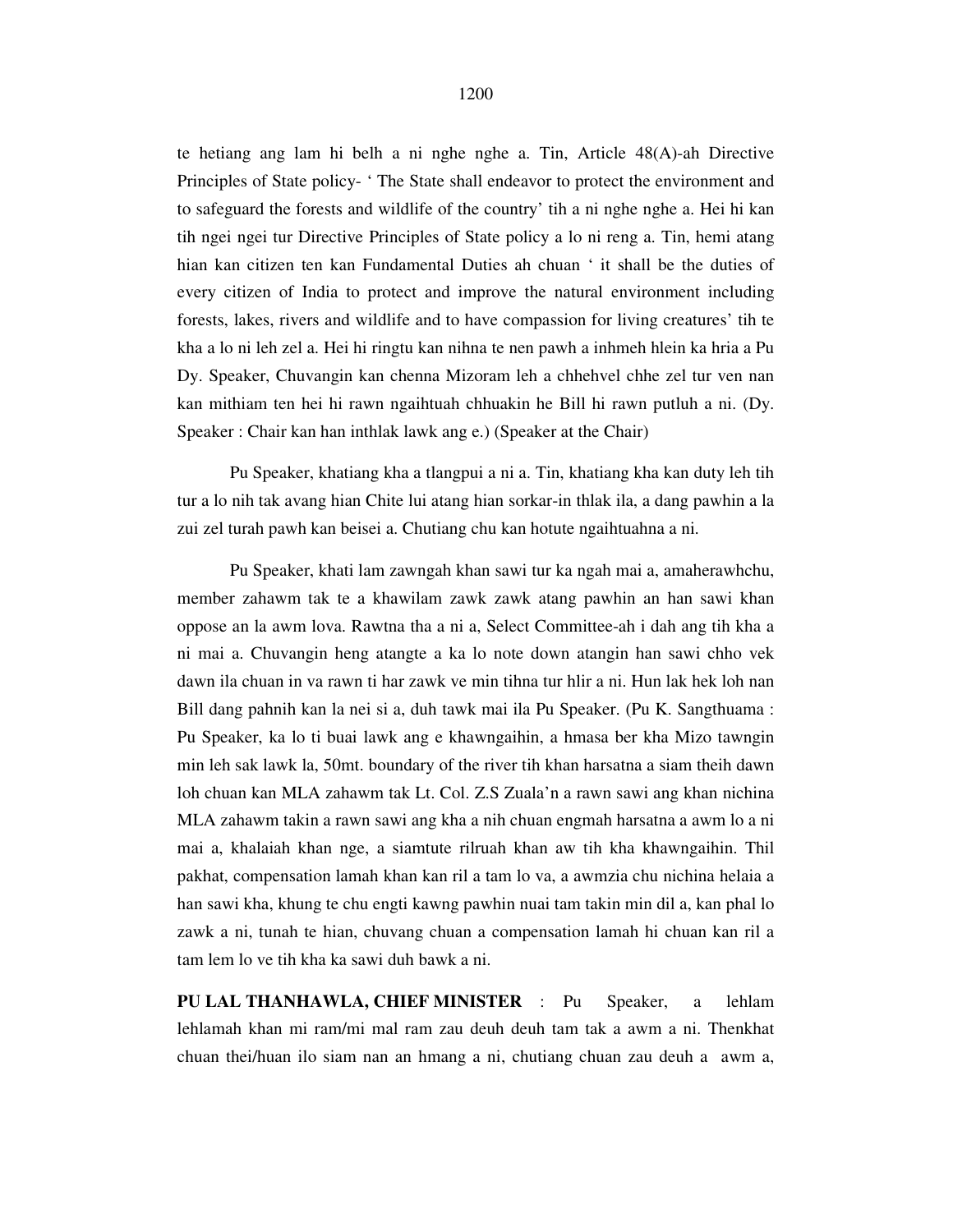khang kha chhuh sak tumna a awm lo a ni, a ngaihtuahtu te rilruah leh he Bill atang pawh hian. Khang khan land beautification leh preservation-ah khan an tel ve nghal bawk ang a. Tichuan a neitute pawh khulai thatna duhtu te vek an nih kan beisei a, chumi beiseina atang chuan anmahni huan theuh leh an ram theuh kha, a kam a mi ang kha, Chite lui shaped nan leh tih beautification atan anmahni mimal pawh khan an hmang tangkai ang tih beiseina nen he Bill hi siam a ni. Chuvangin, in chhuh sak tumna emaw, in tih tet sak tumna emaw a awm lo va. Tin, hei hi lo hlawhtling phei se chuan erosion zawnga kal tur te pawh kan chhan tlang turah keima mimal tak phei chuan ka lo ngai a, chu chu Save Chite Lui a tira buaipuitute rilru pawh a ni a. Chuvangin ram tam tak, kum 10 kal taa lo nei tawh te, hengho hi chhuh sak tumna emaw, nek chep tumna emaw lam ai mahin anni te hlei hlei hi heng lui neitute tluk an ni a, chuvangin an ram hi hetiang a beautification leh a hnar lam thleng pawha lui humhalh leh, bawlhhlawh turu deuh deuh, lung deuh deuh paih nan leh leivung paihna anga hman mai mai atang hian kan tang tlang tur a ni tih kha Pu Speaker, kan hotute ngaih dantlangpui a ni. Tin, Department pawhin chu chu a zuk en pawn a ngaihdan a ni a. Tin, Save Chite Lui bul tantute pawh kha kha vawikhat an meetinga ka tel venaah an rilru a ni. Pu Speaker, hemi Bill lo chhuahna hi rilru tha tak pua tih a ni a, khawiahmah nek tumna a awm lo va, tu te ram mah chhuh sak tumna pawh a awm chuang lo. Mahse lui kam lehlam lehlamah huan te, ram te, in leh lo te a lo awm a nih pawhin chumi te tan hlei hlei chuan hemi beautification-a Save Chite Lui tihah hian a tangkai dawn a ni tih kha ngaihtuahna a awm a ni. Chuvangin Pu Speaker, sawi thui tawh lovin, member zahawm tak tak discussion-a rawn tel te khan an support deuh vek a, a support lo ti a han sawi tur an awmin ka hre lo va, amaherawhchu, a tha zawk beiseina leh duhna avangin ni se tih a awm a; tin, awm pawh a awm a. A chhan chu printing mistake hi a lo awm leh thin a, Bill a la nih reng leh Bill la tih awm tur laia Act tih lo ziah palh te a awm a, khang kha chu patent error-ah min pawm sak ula ka ti tawh a. Chutichuan Pu Speaker, he Bill, THE CHITE LUI (Prevention and Control of Water Pollution) Bill, 2018, hi (a hmingah pawh hian a chiang khawp mai a) he House hian lungrual taka min pass sak turin ka rawn ngen a ni. Ka lawm e.

**SPEAKER** : Kan Chief Minister zahawm tak khan tunah hian Bill kan sawiho a, kan passed hnuah Act a lo ni tawh dawn a ni tih khan min hrilhfiah chiang a, chumi zawhah Bill pass a rawn dil a, kan Bill hi THE CHITE LUI (Prevention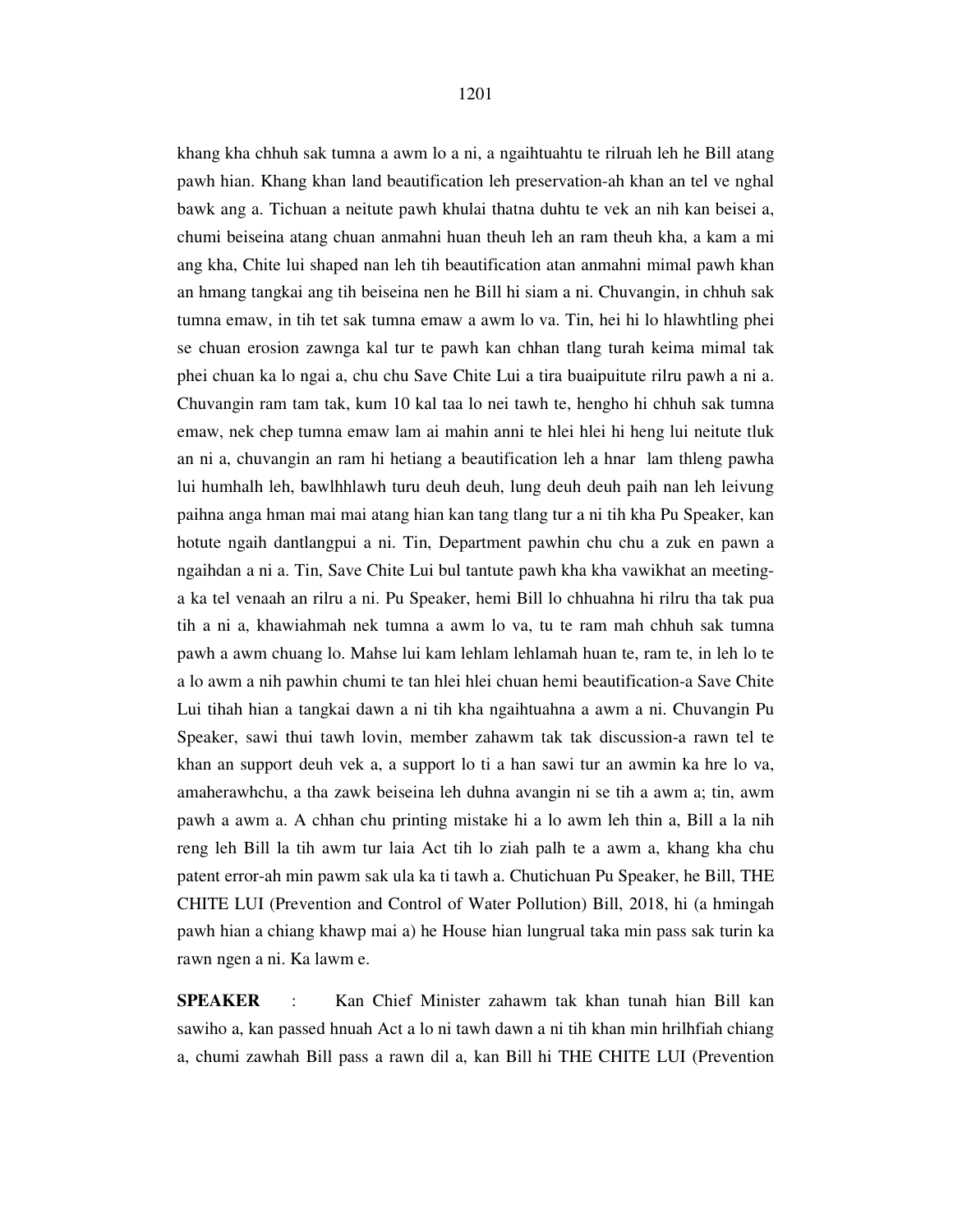and Control of Water Pollution) Bill, 2018 a ni a, he Bill pass duh/remti zawngin 'remti' ti rawh ule (**Members** : Remti) Remti lo kan awm em? Awm lo.

 Tunah hian THE CHITE LUI (Prevention and Control of Water Pollution) Bill, 2018 chu he House hian lungrual takin a pass ta a ni.

**PU LAL THANHAWLA, CHIEF MINISTER** : Pu Speaker, lawmthu ka sawi e.

**SPEAKER** : Tunah Bill dang pakhat kan la leh ang a, kan Finance Minister zahawm tak Pu Lalsawta'n The Mizoram Protection of Interests of Depositors (In Financial Establishment) (Second Amendment) Bill, 2018 hi House-ah introduce rawn dil phawt se.

**PU LALSAWTA, MINISTER** : Pu Speaker, i phalna leh he House remtihnain The Mizoram Protection of Interests of Depositors (In Financial Establishment) (Second Amendment) Bill, 2018 hi introduce ka rawn dil e.

**SPEAKER** : Kan phal mai em? Awle, tunah hian introduce turin kan sawm ang a, sawiho turin rawn move nghal mai sela. A introduced tawh a, sorry.

**PU LALSAWTA, MINISTER** : Pu Speaker, khatia han sawiho i phal tawh kha chuan kan Bill chungchang hi ka'n move ang a. Financial establishment tam tak banking leh non-banking angah te hian hun a lo kal chho zel a, khawvelah transaction te a in zar pharh nasa a, tun hma deuha ram pakhata transaction awm mai thin kha khawvel ram hrang hrangah te lo in zar pharhin chutiang karah chuan amendment hi a lo tul a lo tul tawh a. Tuna Amendment Bill kan ngaihtuah tur pawh hi kum 2002 khan Mizoram-ah hian kan lo passed tawh a. Chu kan passed tawh ang chuan a tha tawk viauin kan hria a. Mahse, India ram, phai lamah te hman dik loh theihna kawng a lo awm zel a. Chuvang chuan Finance Ministry atangin hemi amendment hi lo tih a tha ang, tiin thurawn te min rawn pe a, kan han ngaihtuah a. Tin, 2002-a kan tih hian hemi 'The Mizoram Protection of Interests of Depositors (in Financial Establishment) Act, 2002 kan nei chung hian 2007 velah khan Mizoram-ah chuan tunhmaa kan la tawn ngai loh, 'Chiahpuam' tih kha a rawn lar vak mai a. A dan te pawh kha kan lo nei ve tawh tak nain kha dan kha kan hriat vak loh khan min veng tur khan a lo tangkai tehchiam lova. Miin an pawisa neih ang ang te, an in hmun te hralhin pawisa neih dan kawng kawng, an pension atanga an pawisa lak te a hlawk zawk tur beiseiin financial establishment-ah te an lo dah a.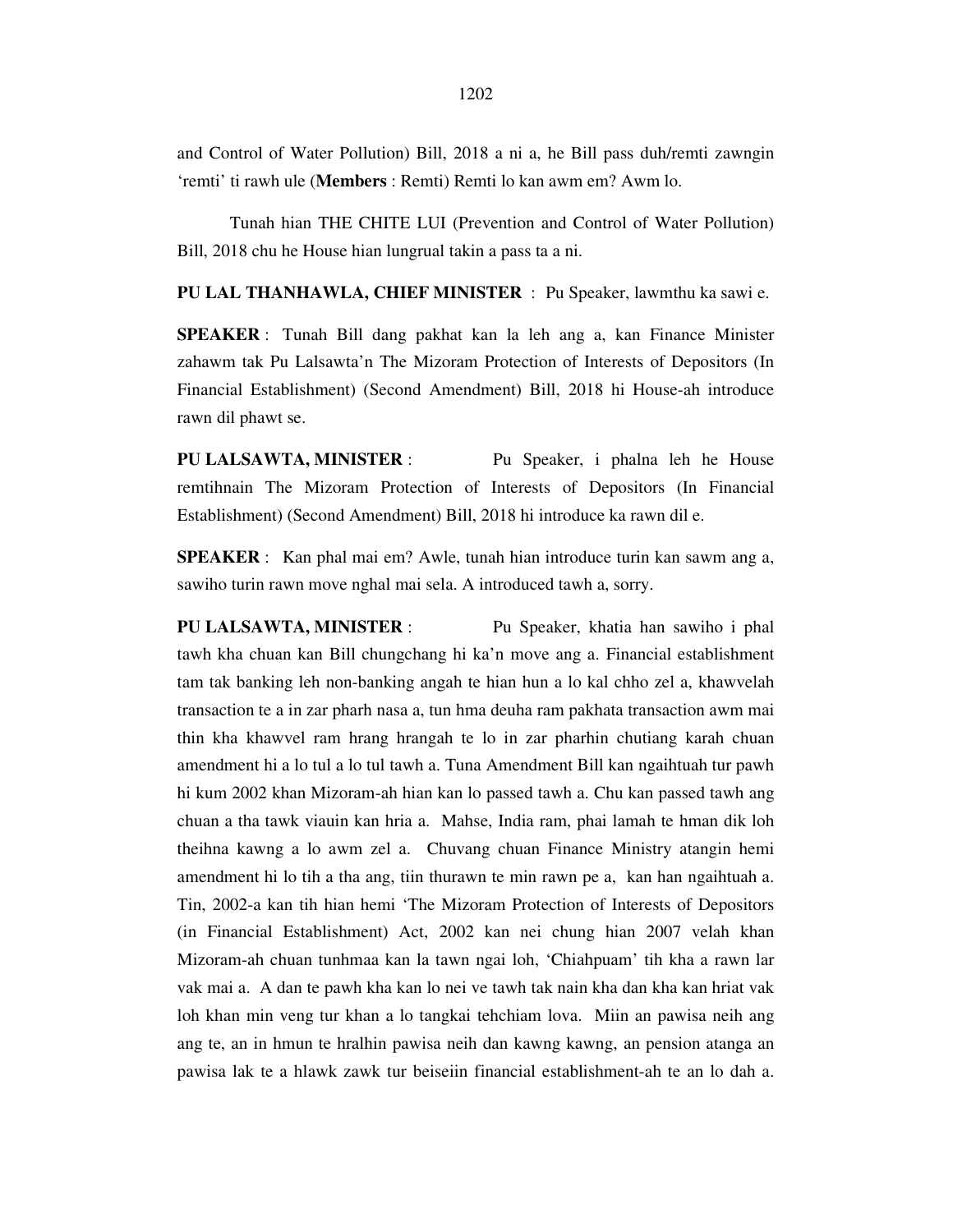Khang kha venpui an lo ngai khawp mai a. Mahse, kan hriat angin invenpuina tha ber chu Dan siam kha a ni a. Chutichuan kan hriat angin tunlai India ram chanchinah pawh Miraf Modi an tih, Diamantaire te an ti a, Diamond lama sumdawng, helai India chauh pawh ni lo, khawvel ram hrang hranga sumdawng thiam, mi hausa te pawh Punjab National Bank pawisa hmangin a che chiam mai a. Banking hi a lo mak khawp mai a. Keini state naupang tan te phei hian chuan kan hriatthiam phak loh tur te pawh a ni ang a.

 Khawvel ram dangin an hriatpui, businessman hlawhtling an han tih tawh a, anmahnin reputation sang tak an han neih tawh te hian chuan khawvel ram danga pawisa an puk hian India ramah 10 te, double digit, 10 te, 11 te, 12 te aia sang mah interest a nih lai hian international rate of interest-ah hian 3.5% chauh hi a lo ni a. 3.5% chauh te a lo nih khan helai atanga an pawisa neih ang kha hmang tangkaiin khawvel ram dang ami, independent nations atang khan pawisa kha an lo puk vak a. Tichuan Bank-a thawkte nen inthurualin, connivance neiin an lo ti a. Tun atanga rei vak lovah pawh hian kan Indian Banking System-ah keini helaia kan ngaihtuah tur hi chu Pu Speaker, vawiina kan Bill-ah hi chuan 'The Mizoram' tih chauh ania. Nakinah chuan national level tak takah pawh hian tih thuai a ngaih hmel a. Nirav Modi-a pawhin heti taka pawisa a lo ngah a, a tih khawloh chiamna leh rul thei miah lo tur khawpa sum a lo lak chiam theihna chhan hi chu Punjab National Bank atanga Dan an neih khan a lo veng zo lo deuh a. Chutih rual chuan Dan kha an lo bawhchhe deuh bawk a. Chung tiang te chu vawiina kan huntawng te a nih avangin central lam atangin Dan, 'Hei hi amendment lo siam teh u' an rawn ti a.

 Chutichuan kan han siam turah hian tuna Section tina awm mek Clause (a) (b) (c) (d) thliah thliah ang hi kan rawn luahlan deuh ta vek a. A hma ami hi luahlan a tul a, hei hian min lo ven zawh loh avangin. Hemi hi amendment khan a rawn luahlan vek dawn a. a, b, c, d, e, f, g, h, i, j, k, kan ti ang a, (b)-ah pawh hian No.1 te, 2-na ti khan a rawn awm thliah thliah a. Chu chu vawiina kan ngaihtuah ber tur chu a ni a. Tin, Competent Authority tih hnuaia Sub Section 5 of Section 4-ah khan kan amendment turah hian 'Scheduled Bank' tih belh kan duh avangin hei hi kan han siam belh ta a. In Section 4 of the principle Act, 'the following sub section 5 may be inserted as follows; namely,' a ti a. 'for the purpose of crediting and dealing with the money realised by the Competent Authority, he shall open an Account in any scheduled Bank' tih mai kha a nia. A hnuaiah pawh khan Scheduled Bank tih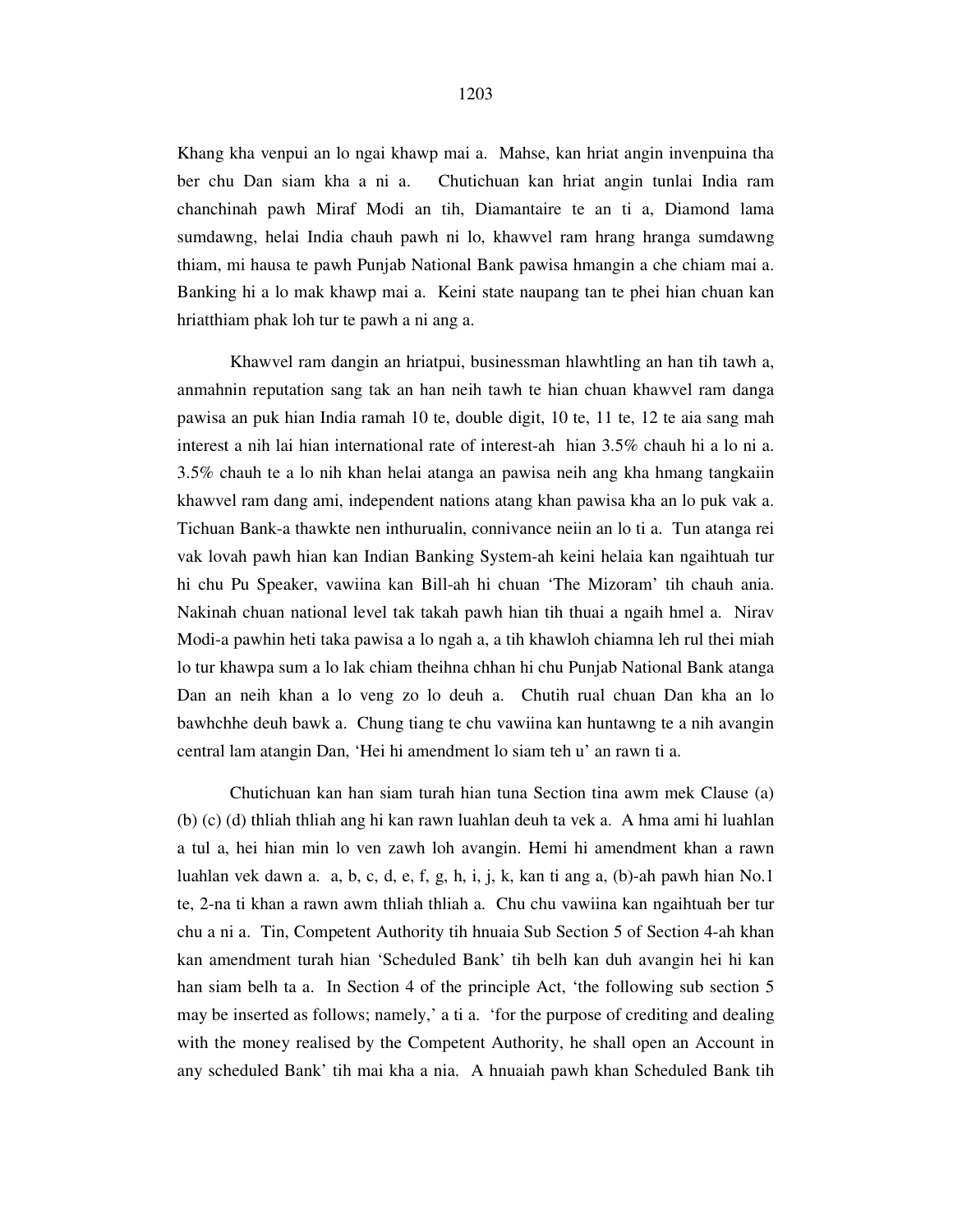kha a awm nawn leh a. Khami kha Bank-a pawisa dahtu, pawisa neitu ten an neihchhun ang te te an dah, tuten emaw an lo tihchingpen lohna tur atan leh an pawisa dahte a himna tur atan vawiina kan Amendment rawn putluh hi min pass pui turin ka rawn ngen dawn che u a. Chu chu a tlangpui chu a ni mai a. Saptawng te a nia, han chhiar a, han tih tak tak hi a harsa a. Member zahawm tak tak ten a definitions ang chi te pawh kha tunhma definitions an tih te pawh kha kan lo duhtawk lo ta hle a. Thil chi hrang hrang atangin 'deposit' han tih ringawtah pawh khan, 'deposit' han tih hi tunhma hian a mawl tehtlawng lutuk an ti a. Chutiang avang chuan, hetiang hian sei deuh takin an han ti a. Tin, explanation-ah te pawh 'chit' tih te pawh kha an rawn hrilhfiah ta hlawm bawk a. Chutiang chuan Bank-a pawisa dahtute tana a him. Chutiang chuan bank-a pawisa dahtute tan a, himna tur atan a tuna kan dan neih mekin min ven zawh tawk lohna lai ni a kan hriat, Central Ministry, Finance Ministry pawhin a rawn tih ang hi ka rawn putluh chhan ber chu a ni e, Pu Speaker.

**SPEAKER**: Kan sawiho tawh ang a. Sawi tur kan ngah lem pawhin a rinawm loh a. Mipakhat tan minute 5 inpe mai ila a tawk em? Aw, minute 5-ah sawi zawh i tum ang aw. Khai le, sawihona hun kan hawng e.

**DEPUTY SPEAKER** : Pass ka rawn rawt a he Bill hi, ka rawn thlawp a. A move-tu Minister zahawm tak khan a hriain ka hria a, a tihhmaih niin ka hria a. Shortitleextent and Commencement tih a 'This Act may be called The Mizoram Protection of Interest of Depositors (in Financial Establishment) Amendment'. Act tih turah Bill tih hi a awm a. Nichina a hma ami ang deuh bawk khan Patent error tih kha a dil hmaih niin ka hria a, hei hi.

**SPEAKER** : Aw, kan Law Minister ni lo ah chuan kan ukil neihchhunin a rawt a. Kha kha sawiho lovin Minister-in pass rawn dil mai se. Pu Rinawma i phar maw? Awle, han sawi rawh le.

**ER. LALRINAWMA**: Pu Speaker ka lawm e. Vawiina kan amendment hi sawiho loh tawp kha chu a dik chiahin ka ringlo a. A chhan chu mipui pawhin min thlir thupin ka ring a. Kan ramah hian a pung uma pawisa dah te leh ram rethei te kan nihna angin sum leh pai ah kan hnam naupan ngaihtuahin a zawn kawngah ke kan pen nasa a. Chuvang chuan heng bank kan tih ang chi te leh tualchhunga pawisa a pung a inpuktir leh tih te a lar hle a. Entirnan, keini hi bazar-a awm thang kan ni a.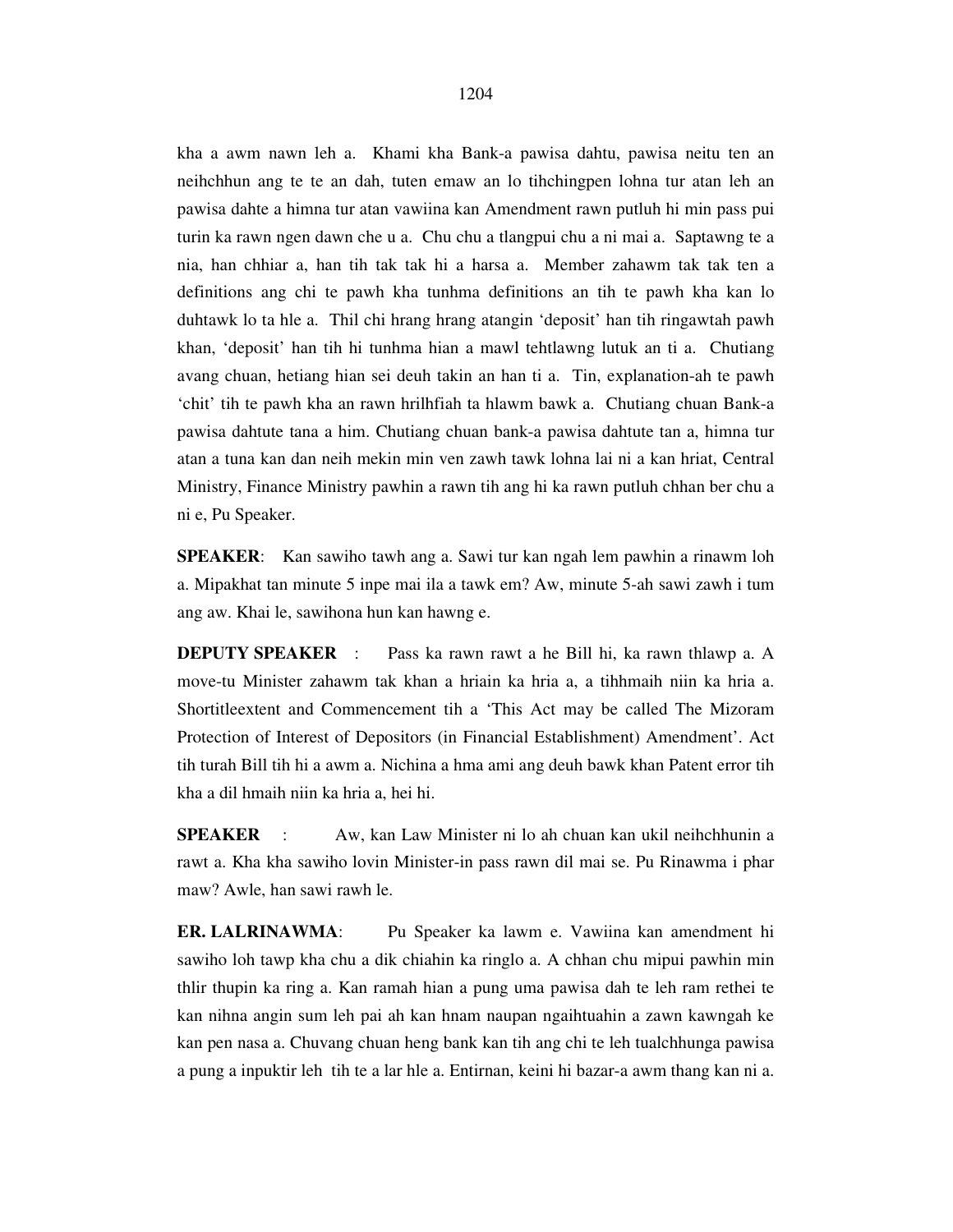Sumdawnna thilah pawisa inpuksak te, a then chu pawisa a pung a sem te, khatiang zawng zawng kha a awm a.

Vawiinah hian ka sawi duh chu chutiang zawng zawng te chu vawiina kan dan pass, kan dan siam mek amend turin a va nghawng mi leh sa te an ni a. Kan ram hi a lehlam zawng ngaihtuah chuan chesual nasa em em a. Kan mi rin tak tak ten sum leh pai ah invest-na tiin an han ti a, kan han chesual leh a. Chiahpuam chungchang te pawh kan hria a. Khatiang khan nasa takin kan ram a nghawr a ni. Chuvang chuan he dan pawh hi tuna amend,siamthat lehna a han kal te pawh hi thil tha zawk turah ka han ngai a.

Mahse mithenkhatte sawi danin (min hrilhfiah theih chuan) he dan hmang hian High Court ah sorkarin thubuai nei mek awm ang te pawhin sawi a ni a. Chutihlai kara keini lamin amend kan lo tih mai te pawh hi a fel em tih te pawh kha mitam tak rilrua zawhna awm a ni. Chungte chu min chhan fel sak theih chuan a lawmawmin ka ring a. Tin, section 2 ah depositor tih hi a rawn hrilhfiah amend-na ah depositor tih kha a rawn hrilhfiah ta chuanglo a. Tuna kan amendment ah hian depositor kha chu financial establishment hnuai ami te deposit an ni tur a ni tih te kha a rawn ziak ta a.

Amaherawhchu he dan tlawhchhan hian High Court a mi an lo inkhin si chuan depositor tihlai hi tunhmaa financial establishment in a rawn sawi ang hianin dan ang taka sum khawnna (ti mai ang) khatianga bank an din kha a nih hmel a, heta a lan dan hian. Chutihlaia khatiang mite chauh kha he dan in depositor a rawn tih si chuan, khang Chiahpuam Depositor Association te kha depositor an ni ve ta lo a ni mai em ni? He dan avang hian anni kha dan pawnah hnawl an ni mai ang em tih te pawh ngaihtuah tham a ni a.

Helaia kan hrilhfiah rual hian helaia thu kal vel leh he dan hmanga mite an lo inbeih tawhna kha eng ang chiahin nge a nghawng ang tihlaia chu kan ngaihtuah a ngaiin ka hria a. Chuvangin helaia depositor tih hrilhfiahna thar a rawn pek Section 2(e), Pu Speaker, i phalnain 'depositor means a person who has made deposit with financial establishment' a ti deuh kher a.

Amaherawhchu vawiinah bazar ah, a bik takin (keini sumdawng te a ni ber ang chu) sumdawng mi ten pawisa a pung an sem chu anni kha chu financial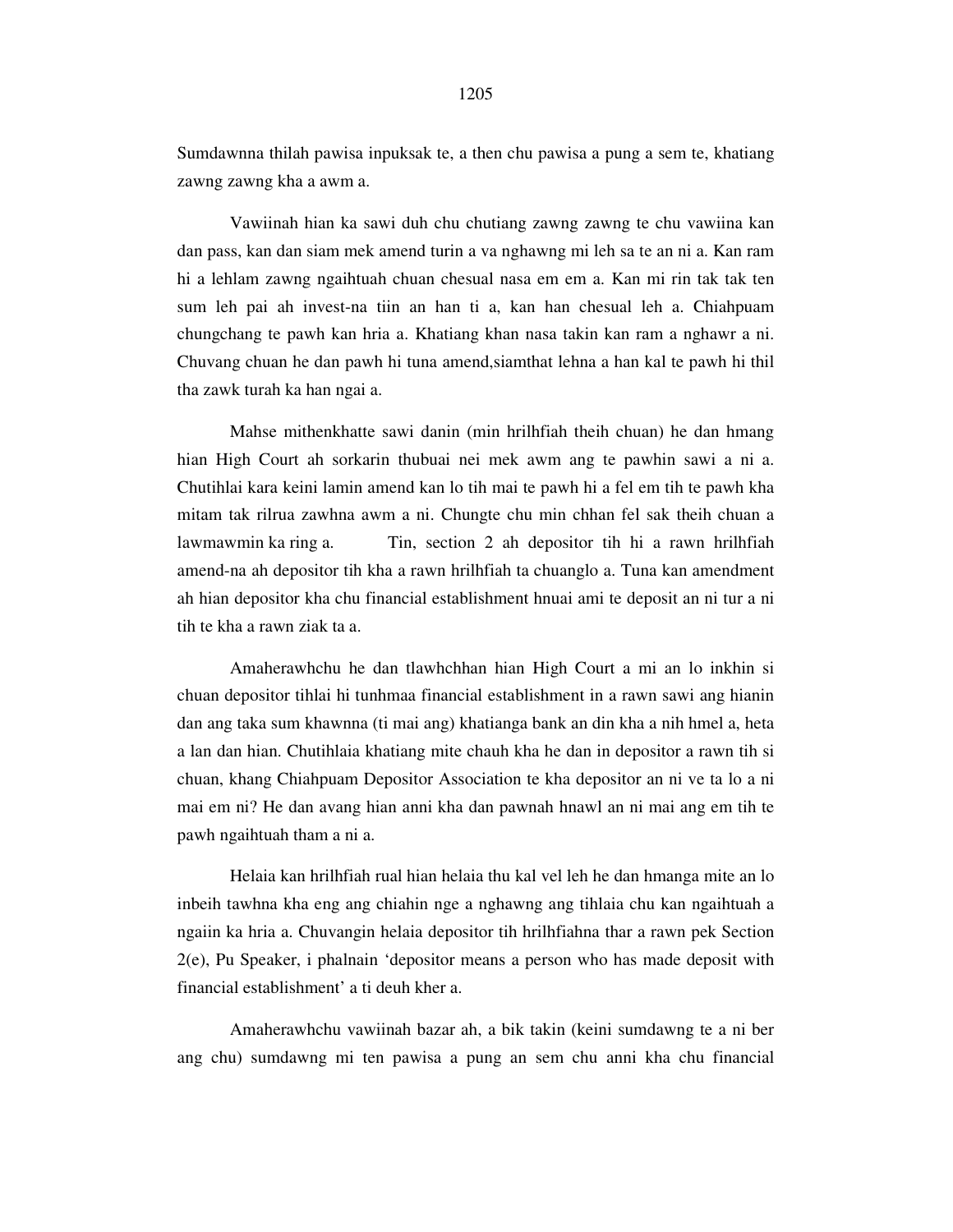establishment a sawi tak chu an nih hmel loh a ni, an inremsiamna. Amaherawhchu khang mite kha a buai buai an ni bawk si a. Chiahpuam chungchangah pawh hian a hmaa Chiahpuam Depositor intia Court-a inbei te kha, khangho depositor ho kha he dan hian a hnawl ta em tih kha Finance Minister zahawmtak hian min chhan theih chuan a lawmawmin ka ring a.

A lo hnawl ta te a nih phei chuan kan hriatloh karah hian anni mi tam tak kha chiahpuam avanga chhiatna tawk, chuan Chiahpuama pawisa dah te pawh hi a dahtu lamg hi an inkiltawih emaw tih mai tur khawpin an awm a. A lehlamah chuan miharsa te te leh a nihna takah chuan miin sum leh pai zawngin hmalama ke pen tum in a kal a ni a. A zawnna kawngah chuan a thil tih kha a dik lo zawk aniang a tih ngaihdan awm rum rum khawpin anmahni pawh hi an inkiltawihin ka hria a. Chutihlai karah erawh chuanin vawiinah depositor a rawn hrilhfiahna hian anni depositor ho kha dan pawnah a lo hnawl hlauh a nih chuan vawiina kan dan pass tur hian mi tam tak lungngaihna a thlen ang tih ka ring a. Chu chu min hrilhfiah theih ka ring bawk a.

Tin, section 4-ah hian nichina Finance Minister zahawm takin a sawi Scheduled bank a account hawn tih chungchang kha ka hriatthiam dan hi a dik em tih chu a hriatloh a. Khang pawisa an man khawm ti mai ila, an lo lak khawm te, collector ten tihfelloh a an lo lakkhawm ang chi, an dahkhawmna tur ang khan Scheduled Bank ah account hawn a ni ang tih ang deuh khan a lang a. A hma hian hemi bank account hawn hi an lo phal lo reng nge, vawiinah hian kha pawisa tam tak, crore engemawzat dah khawma kha bank-ah chuan an dah ngei awm si a, khang te kha dan angin an lo ti reng nge, keini dan mi lo tan chuan Pu Speaker, hriatthiam te hi a harsa a. Hengte pawh hi min hrilhfiah theih chuan a lawmawm in kan ring a.

 Tin, ka sawi leh duh chu vawiinah hian helaia an judgement ni awm tak, hei hi September ni 5, 2014-a an inkhinna ni awm tak ani a, Hon'ble Mr. Justice Ujjal Bhuyan-a thuchhuah ah hian hemi kan dan siam lai section 4-na leh section 7-na angin hemi dan ang hian thil tih tur Deputy Commissioner, Aizawl hnenah Court hian thupek a pek niawm takin a rawn ziak lang a. Chuti lo ni ta se keinin kan lo amend ta a, section 4-na te hi kan amend lehnghal a. Hengte pawh hi a fel em tih pawh hi ngaihtuah tham a ni a. Chuvangin Court thu kal laia dan hremi kan nih lohna angin dan hian a lo phal ang em? Section 4 na ah hian amendment a awm ve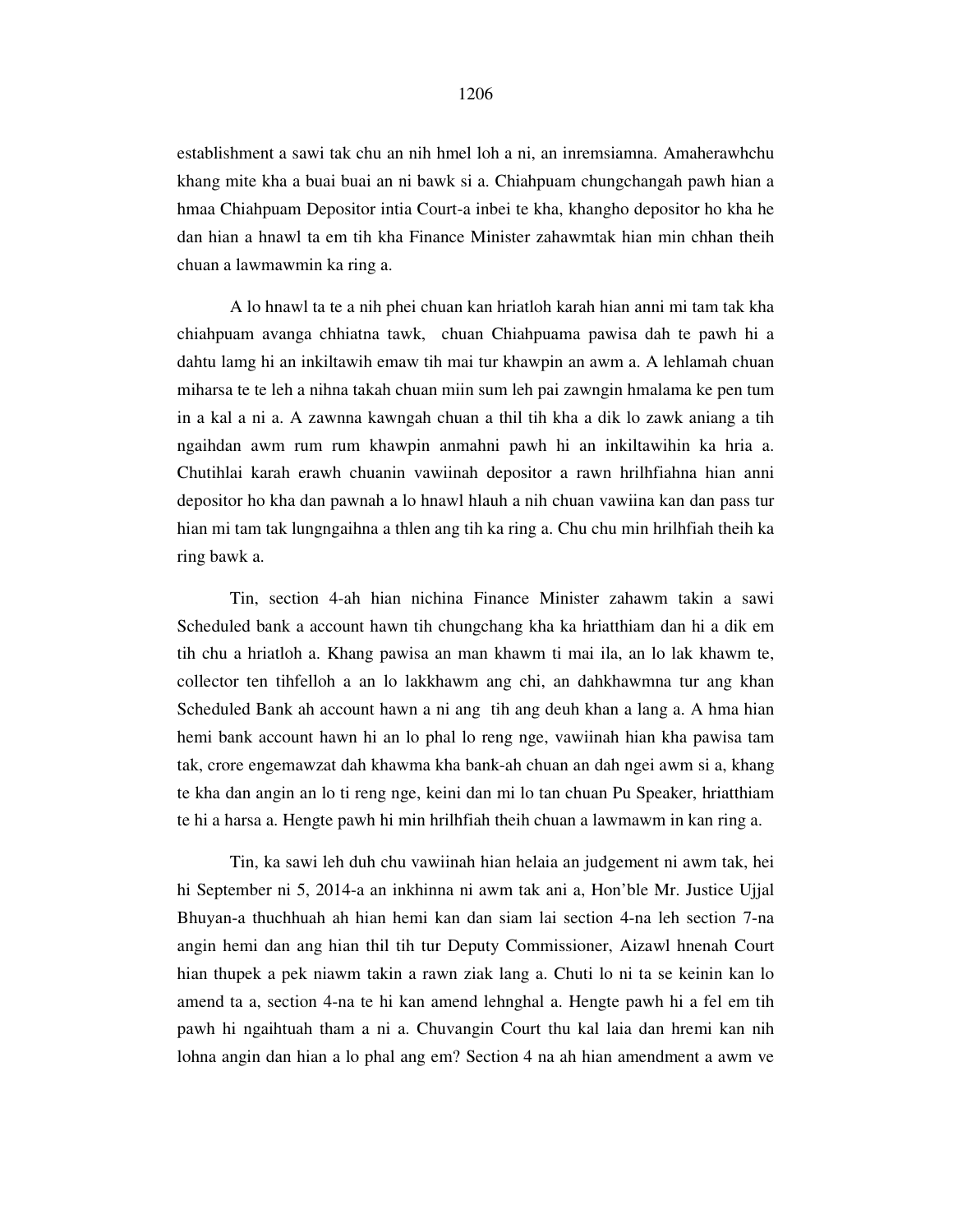bawk a. Chu chu ka hrethiam chiah lova, chulai chu Pu Speaker, Finance Minister zahawm tak hian min rawn hrilhfiah se.

 Tin, ka sawi leh duh bawk chu vawiinah Chiahpuam kan sawi chhuak ta sa sa bawk a. Chiahpuam nghawngtu lian ber Dan a ni kan khawih lai mek a hi. Chuti a nih si chuan Zoram mipui tam tak chuan an thih phah hial mai thei, kan hrelo, khang lungngaihna leh chhiatna vawrtawp an tan a thlen lai khan mi tam takin an rilruin a thlir thup vawiinah hian. Chung zawng zawng chu vawiinah kan Finance Minister hian khang kha Court case a ni emaw a thu chu a tawpin ka hria a, High Court-ah an kal leh niin ka hria a.

 Khang zawng zawngte leh Chiahpuam chungchang enge a dinhmun tih te pawh hi Mizoram mipui hnenah hian report se ka duh khawp mai. A chhan chu mipuiin an thlir thup a, an hre chak ang, Aizawl-ah pawh hian dah an tam ngawt in ka ring, insawi ngam lo te pawh.

 Chu chu Finance Minister zahawm tak hian a wind-up na ah hian fel takin ram mipui te hriat turin he Chiahpuam case ah hian enge tuna kan dinhmun chiah? Enge thu kal mek? Chiahpuama pawisa hman te chu enge a dinhmun? An bungrua leh LSC leh thil tam tak an lak te kha enge a dinhmun? Tute kutah nge awm tih zawng zawng te pawh kha min hrilhfiah thei sela Zoram mipuite hian an ngaithla chak ngawtin ka ring. Pu Speaker, chu chu ka sawi theih ni teh se, ka lawm e.

**SPEAKER** : Tunge sawi hmasa ang ? Awle, Dr.K.Beichhua i lo sawm ang.

**Dr.K.BEICHHUA** : Pu Speaker, tlemte han sawi ve ka duh a. Han hnial leh engemaw vak ni lemlo in. Dan lam thil a nih avangin hriatthiam loh te pawh ka nei nual a. Chutih lai chuan kan Minister zahawm tak hi Dan lam thiam a ni bawk a, member-te chiang lehzuala min hrilh leh Zoram mipuite chiang lehzuala min hrilh a tha awm mang e tihna rilru ka nei a. The depositors are in place of financial establishment act, 1999 Court-in an siam bench pathum atanga an move kha niin ka hria a. Tunthlenga standing order la ni reng, state tin deal vek tura a tih anga Mizoram sorkar pawh-in 2002-a kan din kha a niin ka hria a. Chutih lai chuan member zahawm tak Pu Lalrinawma'n alo sawi tawh ang khan hun a kal chho ve zel a, Mizoram te pawh hi eng eng emaw neuh neuh, vawilehkhata hlawk duh leh thawk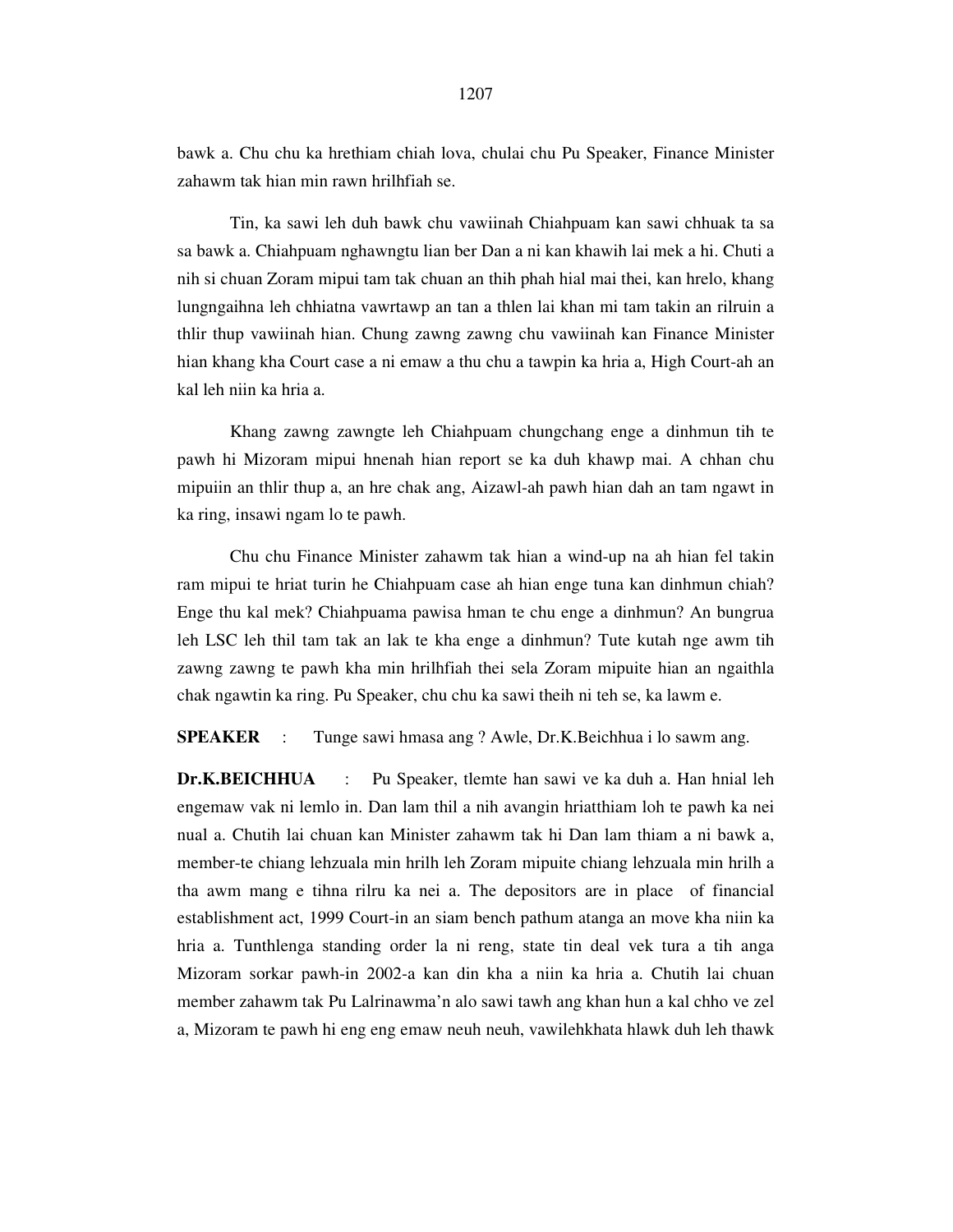mang silova tam tak hausa thut thut hi tam tak kan awm ti ila ka tihsual ka ring lova. Chutiang chuan, Chiahpuam thil te kha a rawn awm chho ve zel ta a.

 Engemaw neuh neuh a lo awm chho va kan hre vek a. A tawi zawngin sawi ta ila, chutihlai chuan Court-ah kha thil kha a la kal niin ka hria a, he thil hi subjudice lo ni ta se heng bill hi Dan-inaa phal a, a rawn luh pui ngei chu a ni ang a. Engti kawnga rawn luh pui nge ni, subjudice thil kha ni ta se heng bill rawn luh hi thil thiang a ni thei ang em tih lai te pawh kha min hrilhfiah thei turah ngai ta ila.

 Tin, kan sawi tawh ang khan hei hi tunah rawn pass thut ta ila, khang case neuh neuh kha ala fel hma chuan mipui ah hian nghawng thalo tam tak thil awm thei tur a ni ang em tih te pawh chiang deuhin member te min hrilhfiah thei se a lawmawm hle ang. Chu chu ka rawn sawi duh deuh chu a ni mai. Pu Speaker, ka lawm e.

**SPEAKER** : Pu Ruatkima kha a phar hmasa a, Pu Rinliana nakinah, veilam hi han zo phawt sela. Pu Ruatkima MLA zahawm tak i lo sawm ang.

Pu LALRUATKIMA : Pu Speaker, The Mizoram Protection of the interest of depositors in financial establishment,  $2<sup>nd</sup>$  Amendment Bill, 2018 kan sawiho a ni a, a lawmawm khawp mai. Kan hriat angin he Act hi 2011 khan siamthat leh a ni a.  $1<sup>st</sup>$ Amendment bill te he House zahawm takah hian sawi lan a ni tawh a. Chutiang chuan he thil hi khawvelin a buaipui a. India ramah ngei pawh kan buaipui a, chutihlai chuan Mizoram-ah ngei pawh Scam lian tak tak, depositors te harsatna a pung uma sorkar financial institution kaltlang lova pawisa pukna te alo kawtlai a (timai ang).

 One week bank kan tih (Chiahpuam) ringawt pawh kha heng hian a hrin chhuah a ven theihna tur te pawh niin a lang a. Finance Minister zahawm takin a rawn sawi tawh a, he kan bill hmang hian he Act-a hi tunah Chiahpuam case a awm mek a. Kan hriat angin Chiahpuam-ah hian chhungkaw 5600 vel an involve a.

 Tin, hemi hmang hian pawisa ringawt pawh 433crore leh 80000 vel a tang mek niin a hriat a. Chutih lai chuan hemi chhui hna subjudice lai mek anih avang khan he House-ah pawh hianin han zawh ngawt theih kha a ni lova, kan zawhna te pawh Dan angin reject zel a nilo thei lo a, Court-a thu kal lai mek a nih avangin. Chutih lai chuan he Dan hi Ministry of Finance lam atangin he thil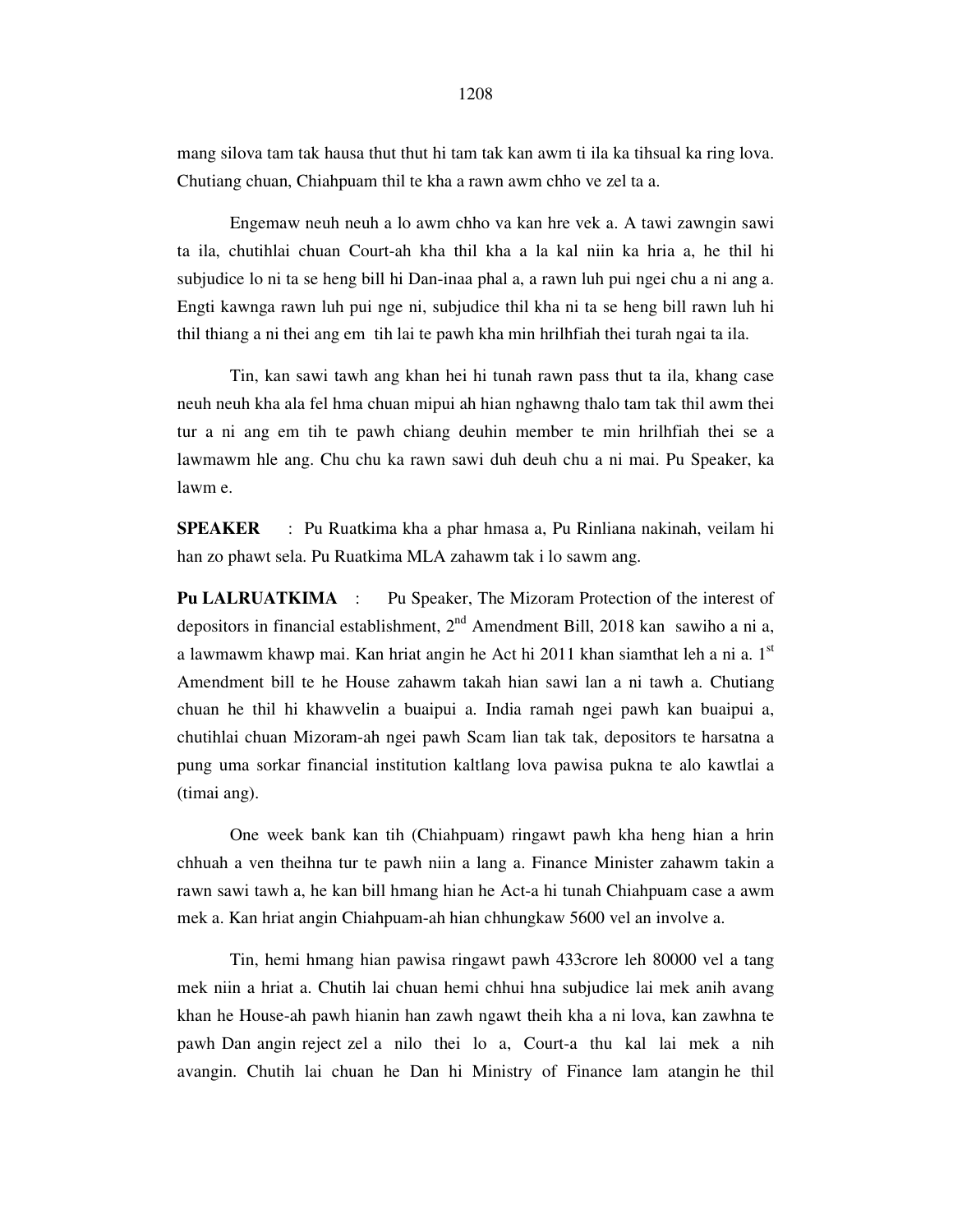hi India ram buaina leh keimahni lam buaina a nih tho avangin engemaw instruction/direction te pawh kan hmu em aw tih te ngaihtuahnaah chuan a awm thleng a. Chuvangin he thil hi buaina lian taka min hnukluttu, min hnuluhna lak ata min vengtu tura kan ngaih a nih rual hian keimahni tan, depositor lamte tan ni lovin keimahni kan in veng lutuk mai awm mang e tih te pawh ngaihtuahnaah chuan a awm thleng thei a. Chuvang chuan he Dan hi, kan Bill pawh hi sawi tur tam tak a awm chiam pawhin ka hre lova, Depositors chungchang a hmaa sawifiah loh te a rawn sawifiah chho a. He thil ah hian competent authority te pawh kha secured Bank chungchang ah khan a rawn sawi ta a.

 A hmaa a sawi loh amendment section 4-ah te khang chi hrang hrangte kha kan han hmu chho ta a. Tunah chuan sorkar lam pawh theih ang angin a inveng chho ta Dan angin mipui te sorkarin a veng kan han tih khan mipui te min veng a nihna chen a awm in ka hria a. Hemi nena kan sawi zawm loh theih loh chu hemi case, he Dan hnuaia thubuai kal lai mek chiahpuam case vawiin thlenga a pawisa pawh a pung tur te nen phei chuan tam viau tawh awm tak, a tihral chungchangah pawh thu mumal mipui te hian kan la hre fuh hlei thei lo niin a lang a. Chutah pawh chuan competent authority kan neih District Collector te thleng khan a veng turah chuan ka ngai a. Tun din hmunah kan Dan neih te, kan Dan hmanlai te a that tawk loh avangin Dan chu siamthat zel theih a nih rual hian mipuiten kan bengkhawn ber hemi in a nghawng, he Dan-in a nghawng theih tur Chiahpuam case dinhmun tlangpui te pawh kha a Bill neitu kan Minister zahawm tak hian Zoram mipuite hriatah he House kaltlang hian min hrilh se a thain ka hria. Chuvangin 2002 daih tawha Dan kan lo neih thuam that ngai zel a nih avangin vawiinah Amendment Bill a rawn move hi a lawmawm hlein ka hria a, chungte chu ka rawn sawi ve zawk a ni e.

### **SPEAKER** : Pu Lalrinliana Sailo.

**Pu LALRINLIANA SAILO** : Pu Speaker, ka lawm e. He Bill hi ka rawn support ang a, he Bill tha deuh mai hi a pawimawh ka ti a. Nichinah Chite Lui tui thianghlimna te leh hun kal zel tur thlira Bill tha deuh kan nei kha public inzirtirna a ni a. He Bill pawh hi chutiang tho chu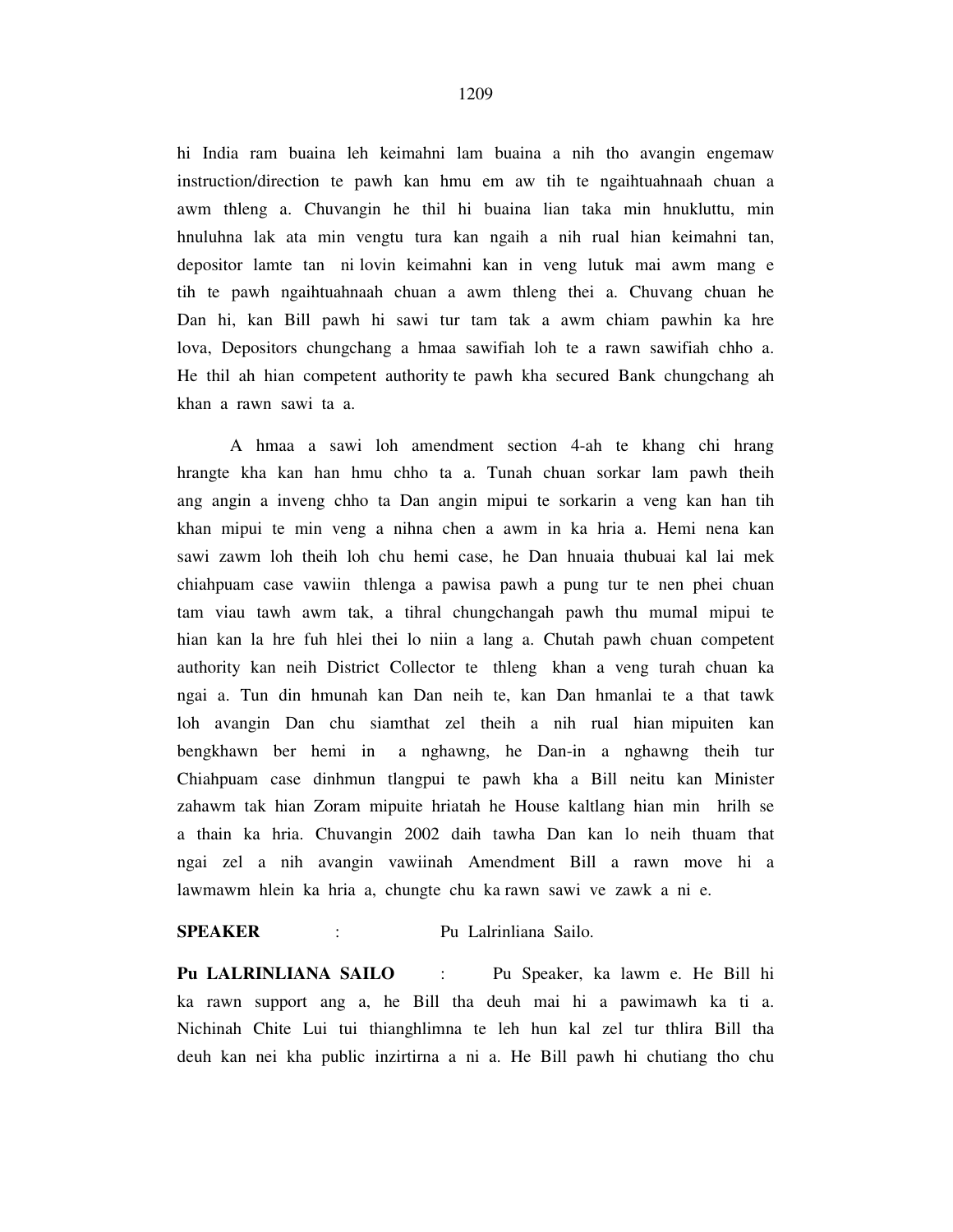a ni a. Kan civic sense, kan ngaihtuahna thianghlim taka a awm theih na turin, a tha zawnga hawi tir theihna niin ka hria a, a lawmawm tak meuh meuhin ka hria. He Bill-in a tum Statement of Object & Reasons tih ah pawh khan tihian chiang deuhin a inziak a, 'the object of the amendment is to strengthen the Act as well as reduce the incident of financial frauds,' a ti a ni. 'Hemi Act tihchak nan leh in bumna tih tlem nan' a rawn ti kauh mai a, kan Minister hian a ngaihtuah thui hlein ka hria a. Chuvangin, tuna kan sawi tlan anga, Mizorama harsatna hrang hrang tawkte tan pawh awareness hi a pawimawhin ka hria a, chu chu ka rawn support duh a ni.

 Tin, kan hriat angin, tuna kan rawn sawi hrang hrang atang pawh khan a hriat mai a, money lending ang chi reng reng hi (keini ai chuan in hre vek a) phal a nilo hrim hrim a ni. Company Act, 1956-in chak takin, 'an in register ngei ngei tur a ni' tiin chak takin a rawn siam a. Chutih rualin Banking Regulation Act, 1949-in a phuar khawm bawk a. Chumi hnuai atang chuan tuna kan ngaihtuah tur hi a pawimawh em em a ni. Pu Speaker, ka han explain duh pakhat chu, 1984 khan kan thiante nen chanchinbua kan hmuh kha ka han sawi zawk ang a, Sharma Syndicate Bank an tih khan an rawn zuar thin a, chutah chuan thian za hoin kan leng lut ve a. Tunah hian a then chu pastor te an ni a. Khata an Manager-in a sawirik zeuh ka hriat chu, khatih lai khan (kan sorkar hmasa kha a ni a) High School Headmaster-ah ka interview ve a, vawi-3 ka tla a, Mahse Pathian remruat tak a ni ang, High School Headmaster thla 1 hlawh leh ka ni 1 hlawh hi a inang' a ti ta a ni. Tichuan deposit tha tak, 5,000/- deposit-a 50,000/- hmu thuai tur ang khan min zawrh a, kan han chhuak kha, 'ngawi rawh u, kan tih tur hi i tilo mai ang u', kan ti a. Kan thianpa, fam chang tawh, Pu Lalsanga Sailo phei chuan, 'nang lah hi, ngaihdan i nei leh thin a' a ti a. 'Ngawi rawh u, a thusawi kha a hlauhawm a ni; High School headmaster thla 1 hlawh a ni 1 hlawh a nih chuan thil hlauhawm a ni ang,' ka ti a. A kar khatna ah chuan an man ta a ni! Chutiang chuan a khat tawkin Mizoram-ah hian inbumna ang chi hi a awm zeuh zeuh reng a, Bank dang dang an rawn kal a. Tuna Chiahpuam kan tih pawh kha sumdawnna hlauhawm tak, mi pakhat a rawn kal a, 'ti ve teh' a rawn ti a, 'ngawi rawh, hetiang hi ka huat zawng ber a ni' ka ti a. Financial institution register pangngai ni lo hetiang hi a hlauhawm a nia, nang pawh ti reng reng suh' ka ti a, lungawilo takin a chhuak a, a tukah an man ta a ni. Chutiang chuan Chiahpuam ang khan a ni nuai nuai ta a, kan sawi tlang tawh a. Chuvangin, mipui zirtirna leh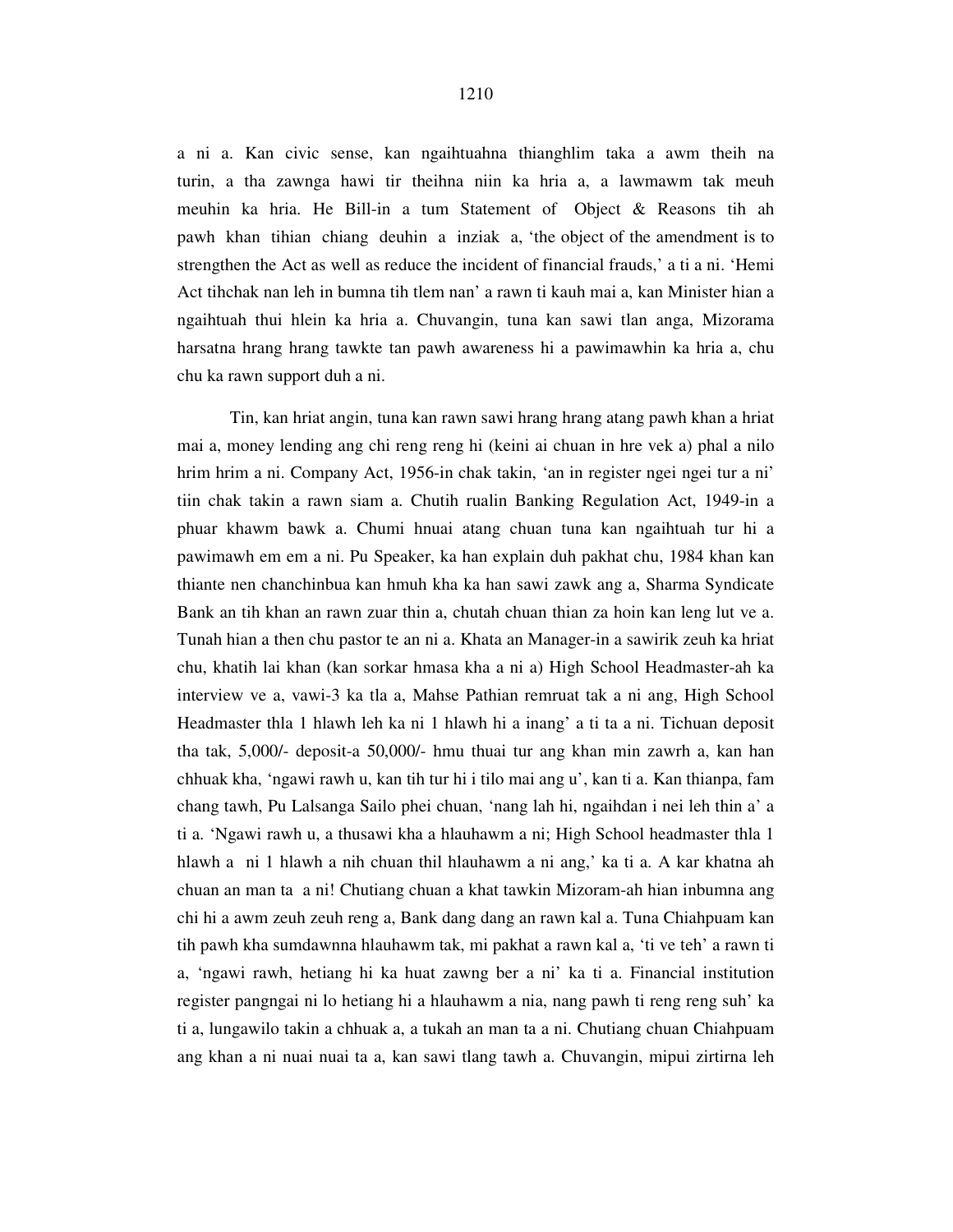awareness pek hi a tha hrim hrim a. Finance Minister zahawm tak hian kan Bank leh financial institution reliable tak tak ho hi ko khawmin engemaw thingpui inhona te leh awareness hi pe thin se a tha ngawtin ka ring a. Kan hriat angin hetiang thilah hi chuan corporation credit society te leh self help group te hi chu anmahni jurisdiction, an tualchhungah khan deposit te pawh chu an la ve theiin an pe chhuak ve thei a ni tih kha in hriat tho mah ni se ka sawilang ve duh a.

 Tin, micro financial-ah hi chuan an rawn sponsored RD-in an tih te, NABARD tih te ang chi hrim hrimah hi chuan registration ngai lo hi an awm ve ta a, chu chu a reliable hrim hrim ti mai ila, sorkar an nih avangin kha kha chu a pawi ta lo hrim hrim a ni. Chuvangin, kan Zoramah hian fing tak tak emaw tih pawh hi hetiang lama an han sawi thiama campaign-a buai ta mai leh lo interest ve ta mai hi an tam lutuk a, opposition lam pawhin an rawn sawi a, vawiinah hetianga tihbuai chhungkua hi mi sang tel an ni tih kan hria a ni. Chuvang chuan, Minister zahawm takin he Bill a putluh hi a pawimawh em em a, a pawimawh tak meuh meuhin ka hria a, a tul ngawih ngawihin ka hria. Sawi ang khan a hnua engemaw complication lo awm thei tur a nih chu ka hre ve pha rih lova, a venna ang chi leh Mizoram pumpuia hetiang ang awareness pek nan pawh hian a tha hrim hrim hian ka hria a, pawimawh ka ti a, chu chu ka rawn support a ni. Sawi thui vak pawh ka thiam chuang lova, amaherawhchu a tul ngawih ngawih hian ka hria a, ka rawn support a ni e. Ka lawm e.

**SPEAKER** : Nichin khan kan Law Minister tih loh chu kan Deputy Speaker ka'n ti palh a, lawyer dang pahnih kan la awm a. Pu T.T. Zothansanga, Pu John Siamkunga, an pahnih hming ka hmaih palh a, ka rawn tidik ni sela.

 A nih chuan sawi tur kan awm tawh loh chuan Finance Minister zahawm tak sawm ila, hrilhfiah ngai te hrilhfiah se, pass han dil nghal tawh se.

**Pu LALSAWTA, MINISTER** : Pu Speaker, ka lawm e. Nichinah khan ka sawi hmaih tlat pek a, Chite lui chhanhimna tur chungchanga Act kan neih a Bill an tih ang tho khan keini pawh hian kan lo tisual palh a. Kan Dan neih tura This Act may be called The Mizoram Protection of Interests of Depositors (In Financial Establishment) (Second Amendment) Bill ni lovin Act tih kha khawngaihtakin member zahawm tak ten min pawm sak turin ka dil che u a. Khami hnuai hnuai leh clause 'b' ami ah khan tlar hnuai bera 'but does not include' tiha 'but' tih laia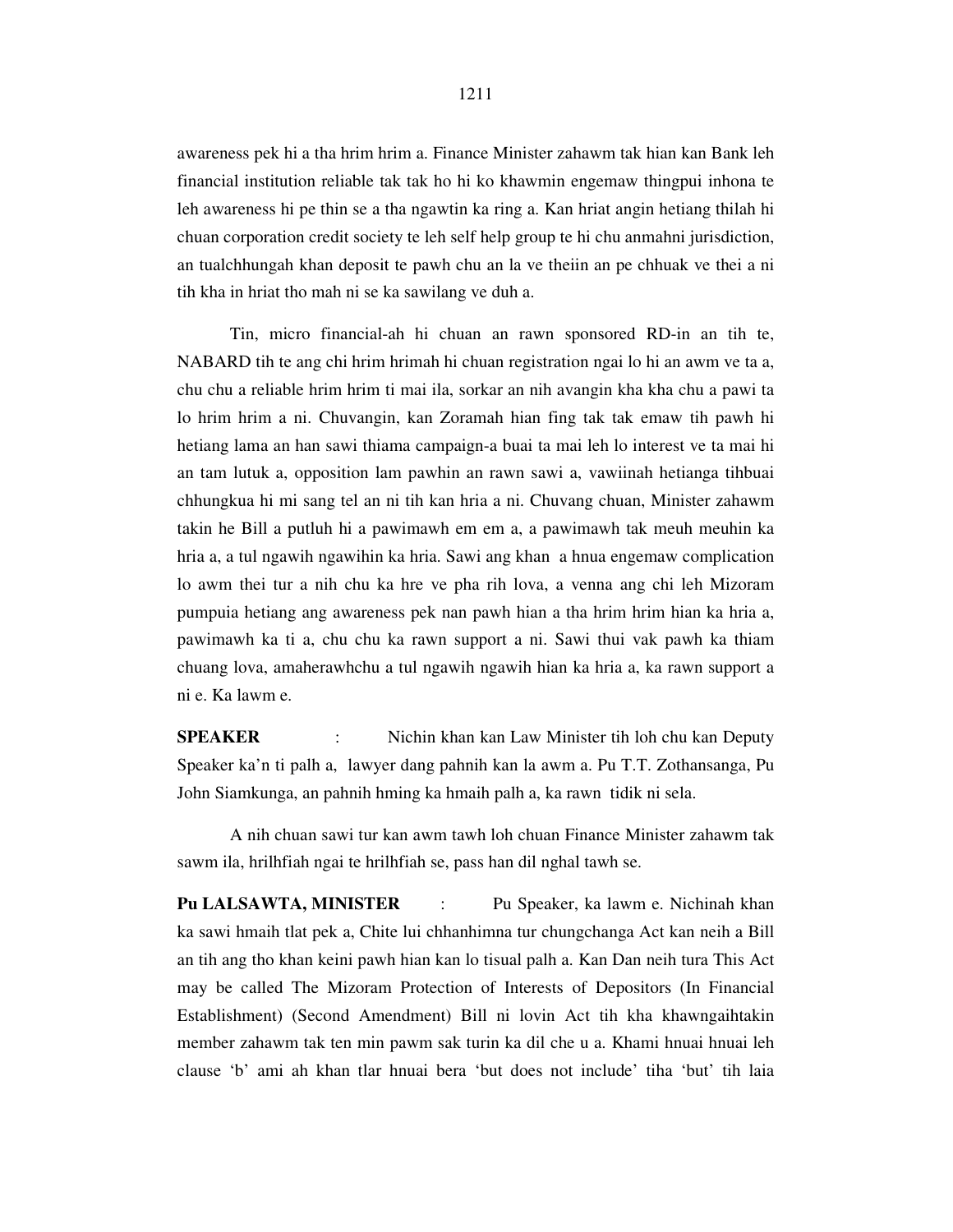quotation mark lo awm te kha tihsual palh, type an khawih sual palh hlauh pawh a ni maithei. But tihlaia quotation mark ('') a khungna lai lo awm palh kha, kha kha min hriatthiam sak turin ka dil che u a ni.

**SPEAKER** : Ngawi rawh aw, Second Amendment Bill tih aiah khan Eighth i ti a maw.( PU LALSAWTA, MINISTER : Second Amendment Act, Bill tiin kan lo la ziak a) Kan pass tur kha he Bill hi a ni lawm ni?

**Pu LALSAWTA, MINISTER** : A chungah khan a heading kha a awm tawh a, a Bill hming chu kha kha a ni a, mahse a thu hrim hrim pawh kha han chhiar leh ila 'This Act' a ti a, This Act ti na na na may be called han tih khan Bill han tih leh kha chu a rem tawh lo hrim hrim a. The Mizoram Protection of Interests of Depositors (In Financial Establishment) (Second Amendment) Act a ti a, a heading chauh, a title chauh te kha Bill a ni Pu Speaker, khalai kha kan tihsual palh a ni e. Kan officer te an thawkrim ve bawk a nia, an hah a, tihsual ve nawk nawk hi a awm thei a, mahse thil pawi thui a awmin ka hre lo.

 Pu Speaker, kan han sawi atang khan thenkhat phei chu kan beng a thlep mai ang tih hlauhna ka nei a, amaherawhchu hei hi a pawimawh em em a ni, India ram leh khawvel ram dang angah pawh hian. Kan Bill hi The Mizoram Protection of Interests of Depositors a dawt leh chiah kha a pawimawh ta a ni, 'In Financial Establishment' a ni. 'Pu Thangliana hnenah tih emaw, Pi Rami hnenah' tih emaw a ni lo, Individual banking system tih emaw a ni lo, financial establishment a ni tlat mai a ni. Chubak chu sorkar tan hian va protect sen/theih a ni lovang a, mi duhthlanna, an voluntary action te kha sorkar hian chutiang vekin kan va thunun tur pawh a ni lova, zalenna zau tak an nei a, min an duh chuan an pawisa pawh an pawt thler thei a, an duh leh an hal thei a. Chuvangin vawiina kan ngaihtuah hi chu a hma khan depositors tih hi definition a awm lova, tunah hi chuan depositor tih hi fel takin a lo awm tawh a. Chutichuan an buaina thin niawma lang chu, khung Sahara Scandal-ah (West Bengal) te leh hmun dang dangah hetianga an buaina thin hi chu financial establishment ni lemlo ah hian an lo dah ve thin a. Tin, financial establishment a nih pawh khan scheduled bank a nih loh khan chuan sorkar-in va thunun theih ni lo, sorkar pawh in sorkar tan thil tih a har em em a. RBI interest hrang hrang an siam ang te pawh khan a tih theih ta lova. Tin, interest sawi dan te pawh a inang lova, kumkhatah 14% emaw 6% emaw kan hriat ang kha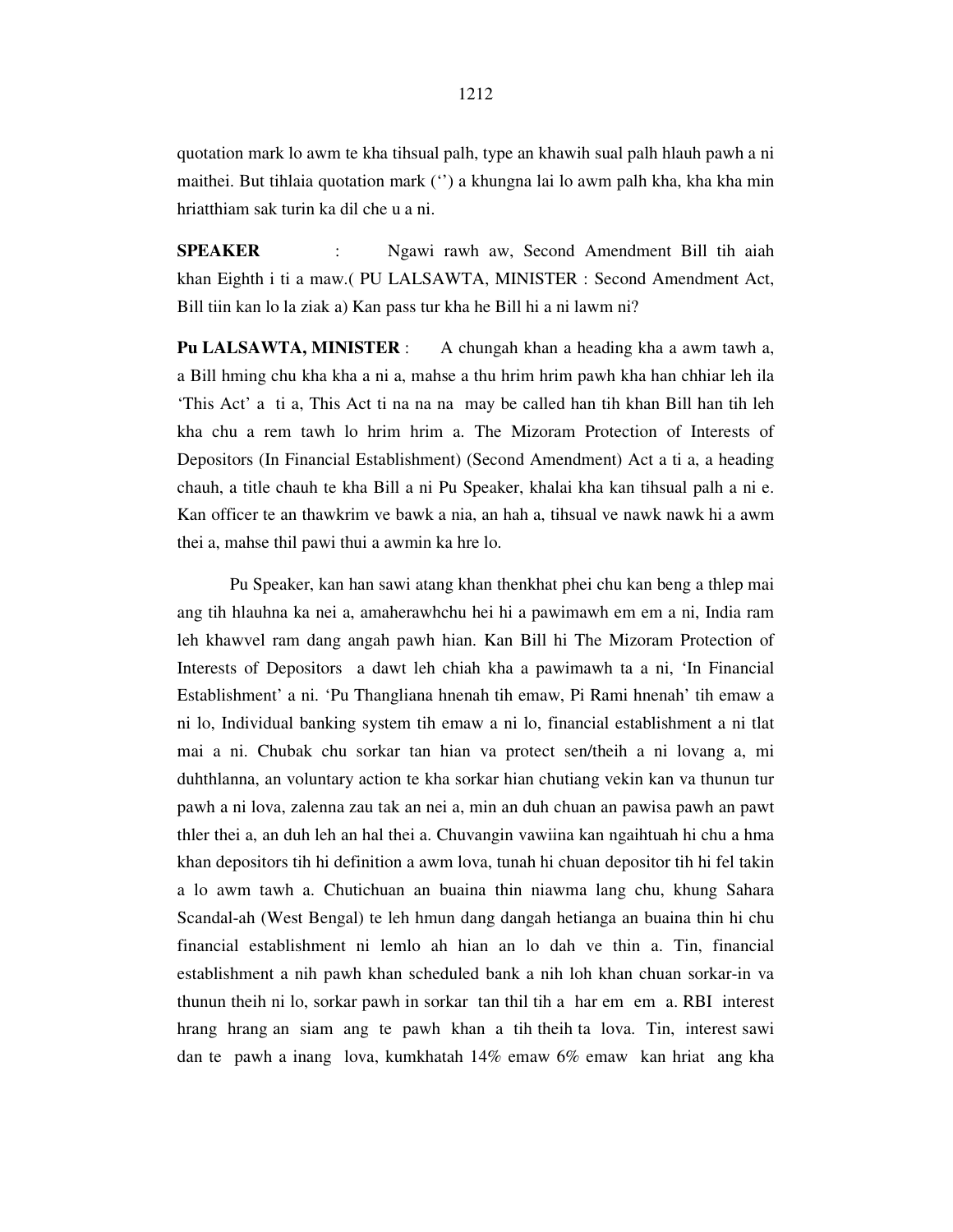'kumkhatah' tih a sawi lova, 2% han tih mai khan 2% chu kan dahna pangngai ai khan a lo hniam daih mai si a, kan lo puk theihna aiin. Mahse monthly a lo nih kha chuan thlatin leh kumkhat chu a let 12-a inthlau a ni. Chutiang te te ah chuan kan chesual ve thei a. Chuvangin vawiina kan Bill hi 'In financial establishment' tih a ni a. Chu financial establishment ah chuan, pawisa hi Bank ah a dah ang a ti mai lo, Schedule Bank-ah a dah ang a ti kher a ni. Scheduled Bank chu sorkar-in a thunun theih, sorkar ngaichang tur bank tihna a ni. Engvanginnge chutiang chu kan ram in a mamawh pawh ni chuang si lo chu amendment chu a tul kan tih chuan, a depositor kha chu scheduled bank-ah mi in pawisa a lo dawn an dahkhawmna ah khan, tunhmaa kan Dan neih kha a lo famkim tawk lova, a dah dan kawng kha chi hrang hrang a awm a. Chuta tang chuan an hawng zau ta a, mahse an dahluhna tur hi Financial Establishment a ni a. Mahse khami Financial Establishment khan a pawisa kha Scheduled Bank-ah a dahlut tur a ni tih kher a ni leh deuh a ni. Chuvangin sorkarin a tih theih chinah chuan fimkhur takin ala khuap hram hram a ni. A nih loh chuan tuten emaw anmahni duh reng leh bum theiha an awm ve reng si kha chuan sorkar tan hian tih sen a ni lo a ni. Amaherawhchu, Pu Rinliana'n a rawn sawi ang khan Bank te pawh Chief Secretary hian thlatin deuhthaw a ko khawm a ni. Kei hian thlatin aia tlem deuh hlekah ka ko khawm thin bawk a, heng chungchang hi kan sawiho a, fimkhur tur pawh hian ka hrilh thin a ni. Kan Bank te pawh Scheduled Bank an lo ni vek lova, mahse study loan an dil theih dan tur te leh tuna kan sawi ang te kha kan han sawipui ve thin a ni.

 Tin, Assembly question-ah pawh kan zawt, 'subjudice an ti' an tih khan a Dan a hi a ni lo a ni. A Dan ni lovin tuten emaw pawisa an puk tir, an pek nelnual kha an inkhing a ni a, chuvangin he Dan kan lo pass ve emaw, kan ngaihtuah emaw hi vawiinah hian engmahin min dalna a awm lo a ni. India ramah pawh SAHARA Bank te pawhin khati khan an ti a,tunah pawh central sorkarin a rawn tih tho kan ti a ni a. Chuvang chuan subjudice ang zawng khan engmah buaithlakna a awm lova, Speaker i nihna angin rawn dil ta sela i phal loh theih dan chu a pawisa sem dan kha Court-a la kal mek a nih avang khan subjudice a ni a, a dan ah a ni lova, khalai kha ka rawn sawi fiah duh a ni.

 Tin, vawiinah hian helai atanga ka sawi hian Zoram mipui zawng zawng te hnena sawi angah kan inngai ang a. Chu chu sorkarin Financial Establishment a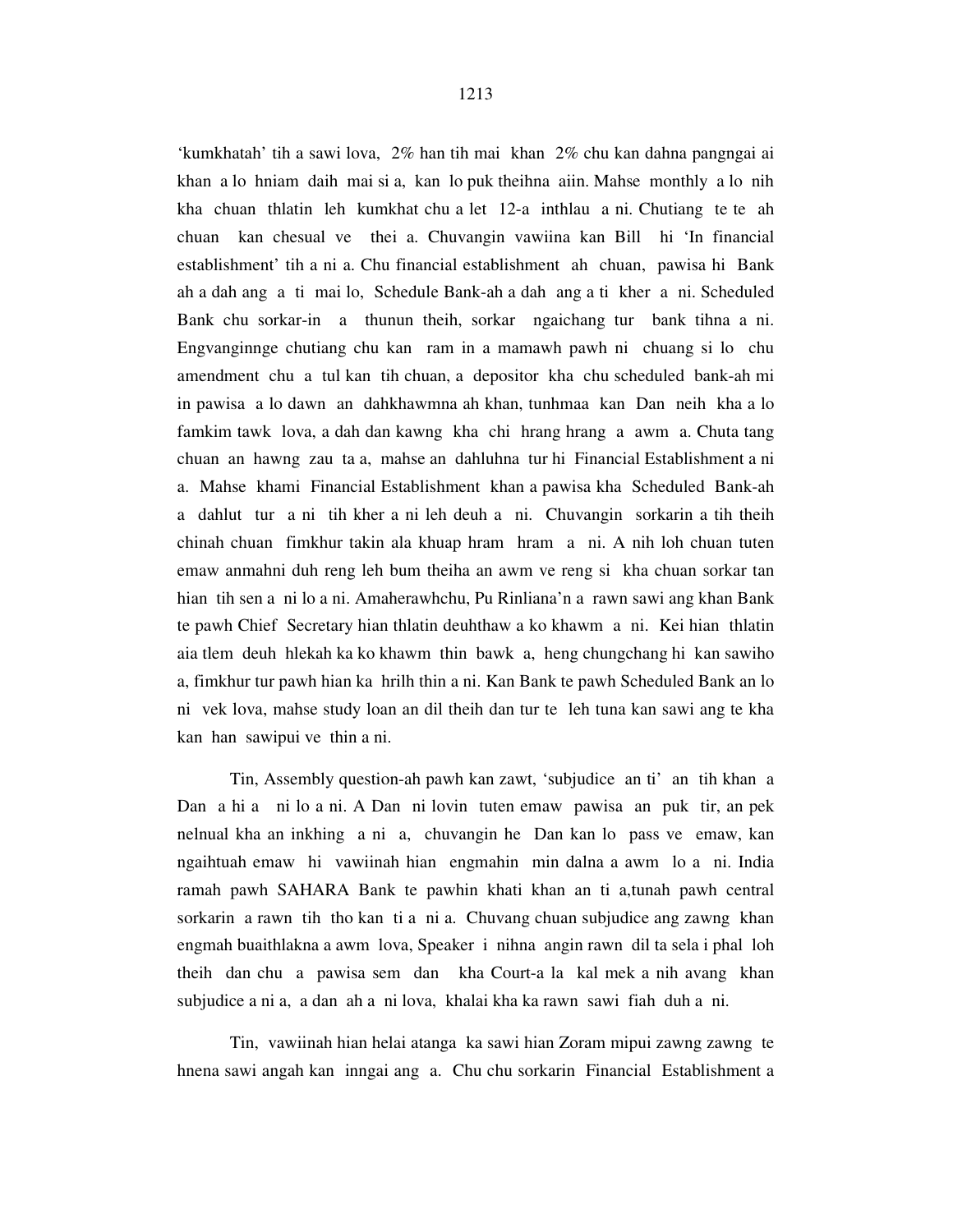tih lohvah hi chuan pawisa hi dah loh tur a ni. Tu emaw hnenah ah pawisa hi dah lo tur a ni tihna a ni tih hi ka ngenna a ni. Sorkar-in a ven theih chin chu heng dan te hi rawn siam belh zel a, mahse chungah chuan khang ang kha a la tel chuang lo! Chuvangin mipui hnena ka ngenna chu Financial Establishment ngei ah hian an dah dawn anih chuan dah rawh se tih bak kha sawi thiam a har a ni. Amaherawhchu, sorkar kan ni a, kan sorkarna hnuaiah harsatna an neih avangin tunah kan Deputy Commissioner ten theihtawp chhuahin, an dah khawm te hian an dah ang diak diak hmulo mahse engtinnge an hmuh theih ang tih hi chu sorkar anga kan duty a ni a. Sorkar ang hi chuan he Dan kan tih bak hi a awm lo niin ka hria. Khu lam atanga uluk taka an ngaihtuah pawhin hetiang hi chuan a fel tawk ang, an dahluhna hrang hrang pawh hi han dah belh ta ila, share capital te, Bond te leh thil dang pawh pawm zel ang aw an ti zel a, Chit thlengin. Hei hian engemawchen chu kan harsatna hi a sukiang maithei a, a sutkian tak tak zawk tur chu kan sawi khawmna lo ngaithla ve an awm emaw, a darh a nih chuan Financial Establishment chu pawh chu Scheduled Bank khera a an pawisa dah chauh hnenah khan pawisa hi chu dah pun tum rawh u, tih kha Mizoram mipui hnenah ka rawn sawi nghal bawk a.

 Tichuan nichina ka han sawi ang khan heng a famkimlo, eng emaw ti teng hneng thei deuh, Act tih tura Bill kan lo la tih palh te, tin, helaia clause (b) of subsection 2-a quotation mark lo awm palh te kha min pawm sak theih khan chuan kha kha kan inhrilhfiah theih dan tawk a ni a. Pu Speaker, pass dil tawh nghal turin min ti em? "The Mizoram Protection of Interests of Depositors (In Financial Establishment) (Second Amendment) Bill, 2018" hi he House zahawm tak hian min pass pui turin ka dil e.

**SPEAKER** : Finance Minister zahawm takin "The Mizoram" Protection of Interests of Depositors (In Financial Establishment) (Second Amendment) Bill, 2018" chu House-in pass sak turin a dil a. Pass remti zawng "Remti" ti rawh ule. (Members : Remti) Remti lo kan awm em? Awm lo. Tichuan, he House hian "The Mizoram Protection of Interests of Depositors (In Financial Establishment) (Second Amendment) Bill, 2018" chu lungrual takin a pass ta a ni. (Pu Lalsawta, Minister : Pu Speaker, ka lawm e).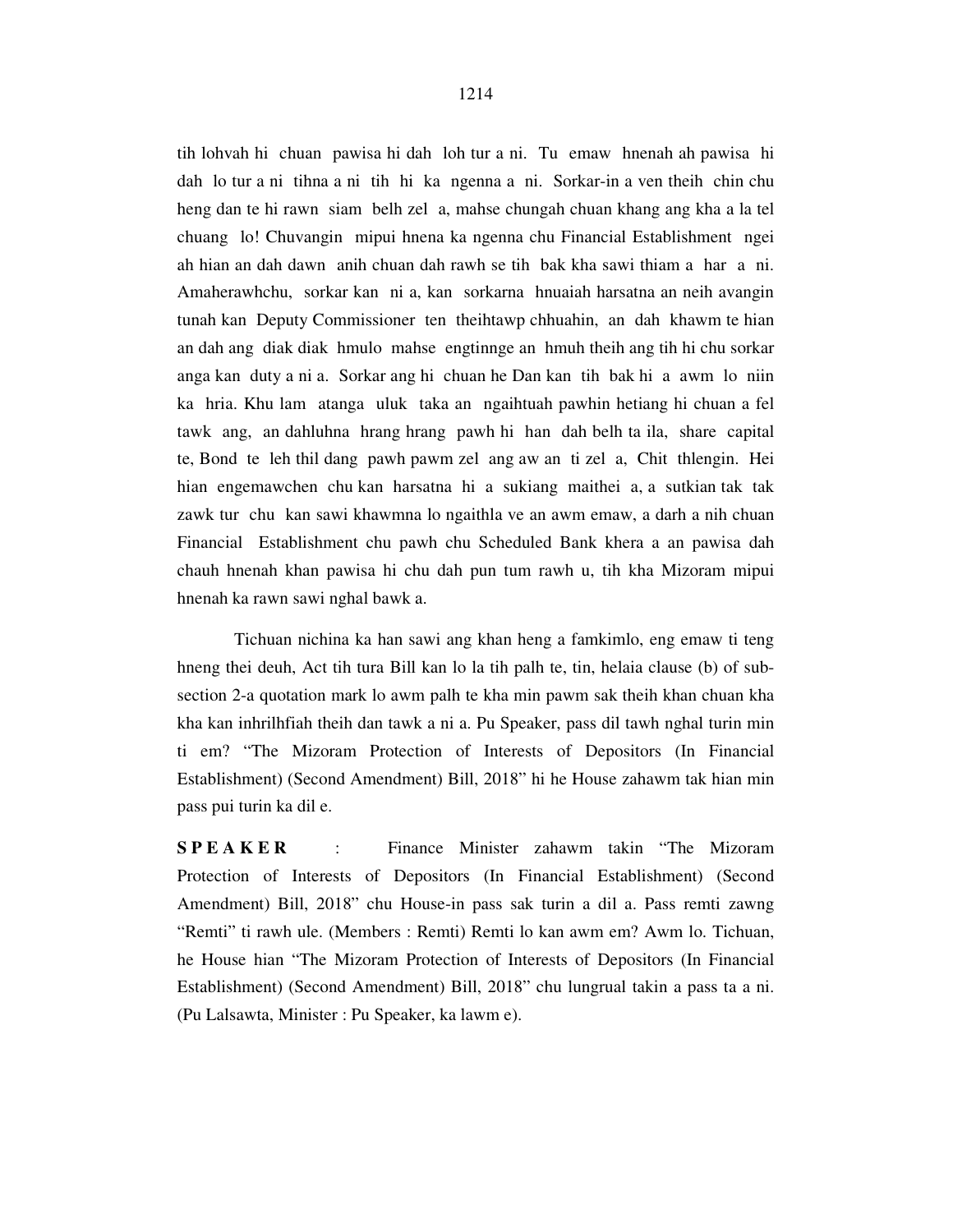Bill pakhat kan la nei a, Parliamentary Affairs Minister zahawm takin introduce rawn dil se la, Pu R.Romawia sawm ila.

**Pu R. ROMAWIA, MINISTER** : Pu Speaker, i phalna leh he House remtihnain The Mizoram Salaries, Allowances and Pension of Members of the Legislative Assembly (Sixth Amendment) Bill, 2018 hi introduce ka rawn dil e.

**S P E A K E R** : Kan phal em ? Phal maw. Tunah chuan introduce sela, sawiho turin rawn move nghal mai rawh se.

**Pu R. ROMAWIA, MINISTER** : Pu Speaker, i phalnain Mizoram Salaries, Allowances and Pension of Members of the Legislative Assembly (Sixth Amendment) Bill, 2018 hi House-ah hian ka rawn introduce a. Tin, min phalsak angin ka rawn move nghal dawn a ni.

 Hemi ka move hma hian thil han sawifiah duh deuh hlek ka nei a. Tunhmaa kan House-a kan lo tih thin ang khan a Act hlui, a tanchhan tura kha han zep tel se, member te min ti var ang a tih kha a ni a. Mahse office lam hian 1999 dan zawk kha min rawn chilh tel sak a. 2011-ah khan amendment kan siam tawh a, chumi chu Legislative Assembly lam khan a bu a siam khan February, 2012-a an tih chhuah kha keini member hote hi chu mimalin min pe vek tawh thoin ka hria a. Chuvangin, hemi tanchhana an rawn tih 1999 hi chu a dan tanchhan nimahse, tun tuma amendment nena inlaichin tur kha chu Compilation of Salaries Act & Rules for the Legislators of Mizoram tih 2012 edition kha member te min pek vek zawk kha a ni tih ka han sawilang duh a.

 Thui deuh hlekin Pu Speaker, han sawi ta ila. MLA ten thahnem zawka mipui rawng kan bawl theih nan tiin computer te pawh pek nise. Thahnem zawka mipui rawng kan bawl theih nan motor te pawh hi inngaihtuahpui ni sela tiin hmasawnna lam kawng kan zawh zel a. Tichuan 2011-a hemia kan dan siama section 6 (a) kan han belh tak nachhan pawh kha, khatia computer te kan pek a, kan MLA te mi buai tak an lo ni a, hna tam tak an lo neihah khan anmahni pui bawm tur thiamna nei ve deuh hlek chin, a lo berah matric pass chin computer thiam te pawh chhawr ta sela. Chungah chuan  $\bar{\tau}$  10,000 hi thla tin kha an hlawh ang khan siam ni sela tih kha a ni a. Amaherawhchu, kan han kal chho zel a. Thil te a rawn danglam chhoh zel takah chuan member ten ngun zawka an han ngaihtuah a an han sawiho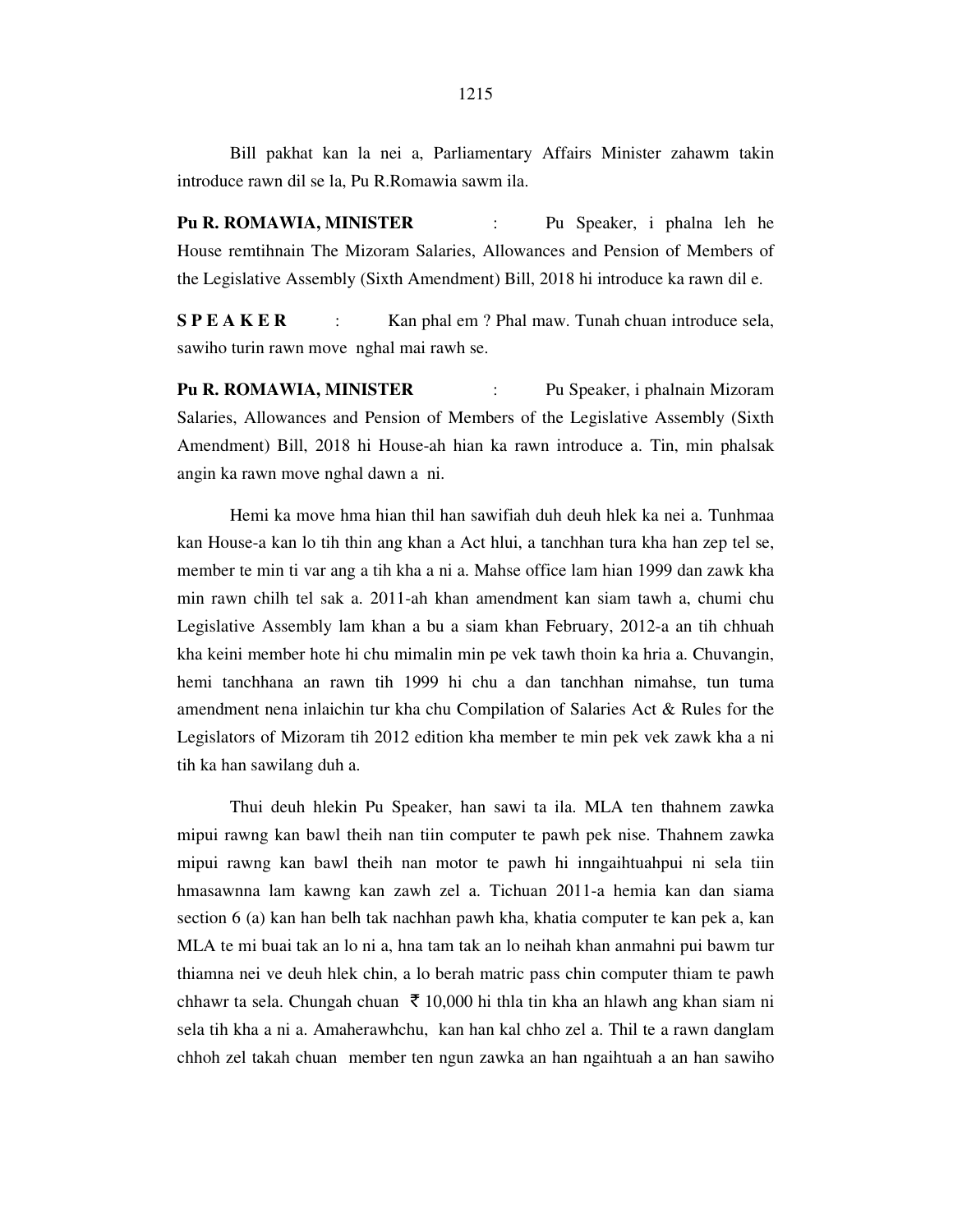khan  $\bar{\mathfrak{X}}$ 10,000 ni lo hian tunah hi chuan  $\bar{\mathfrak{X}}$  20,000-ah tih chhoh ni sela. He section 6(a) hi amend leh ni se,  $\bar{\tau}$  10,000 kha  $\bar{\tau}$  20,000 ni sela tiin a thu dang chu tibuai chuang lovin a pawisa amount chiah kha tih danglam kha kan rawn putluh ber, dan siamthat ngai, kan rawn putluh chhan ber chu a ni e. House-in ten min ngaihtuah saka min pass pui theih chuan ka lawm hle ang.

**S P E A K E R** : Sawi duh nei kan awm em ? Sawi rawh ule, sawi duh nei kan awm chuan. Kan awm loh chuan Minister kan ko mai dawn em ni? Pass dil leh mai se la. Pu Romawia, Minister ilo sawm ang.

**Pu ROMAWIA, MINISTER**: Pu Speaker, he Bill, "The Mizoram Salaries, Allowances and Pension of Members of the Legislative Assembly ( Sixth Amendment) Bill,2018" hi House-in lungrual taka min pass pui turin ka rawn dil e.

**SPEAKER** : Tunah khan Minister zahawm tak Pu R.Romawia'n "The Mizoram Salaries, Allowances and Pension of Members of the Legislative Assembly (Sixth Amendment) Bill,2018" chu pass turin House a dil a, pass remti zawngin "Remti" ti rawh u le (Members : Remti). Remtilo kan awm em? Awmlo. Tichuan "The Mizoram Salaries, Allowances and Pension of Members of the Legislative Assembly ( Sixth Amendment) Bill,2018 " chu House-in lungrual takin a pass ta a ni. (PU R.ROMAWIA, MINISTER : Pu Speaker ka lawm e).

 Awle, tun session hi Mizoram Legislative Assembly pasarihnaa session 15 na a ni. Business Advisory Committee thukhawmin a rel angin Session hi ni sawm leh pasarih (17) chhung awhin vawi sawm pathum (13) thu tura duan a ni a. Amaherawhchu, Government Bill pathum dawn belh a nih avangin Business Advisory Committee chuan ni khat (1) a pawt sei in, ni sawmhnih pakhat (21) chhung awhin vawi sawm pali (14)kan thu ta ni. Budget 2018-2019-te kan sawi ho hnu ah tluang takin kan hmang chho thei ta a. Vawiin hi kan thutkhawm ni hnuhnung a lo ni ta reng mai . Tichuan a tlangpuiin tun Session chhunga kan thil tih tlangpui te he House hi vawiin ah hriattir a tha a :

### 1. **ZAWHNA**

#### **Starred Questions**

|  | i) Zawhna lut zat | $\sim$ $\sim$ | 586 |
|--|-------------------|---------------|-----|
|  | Zawhna admit zat  | $\sim$ $\sim$ | 557 |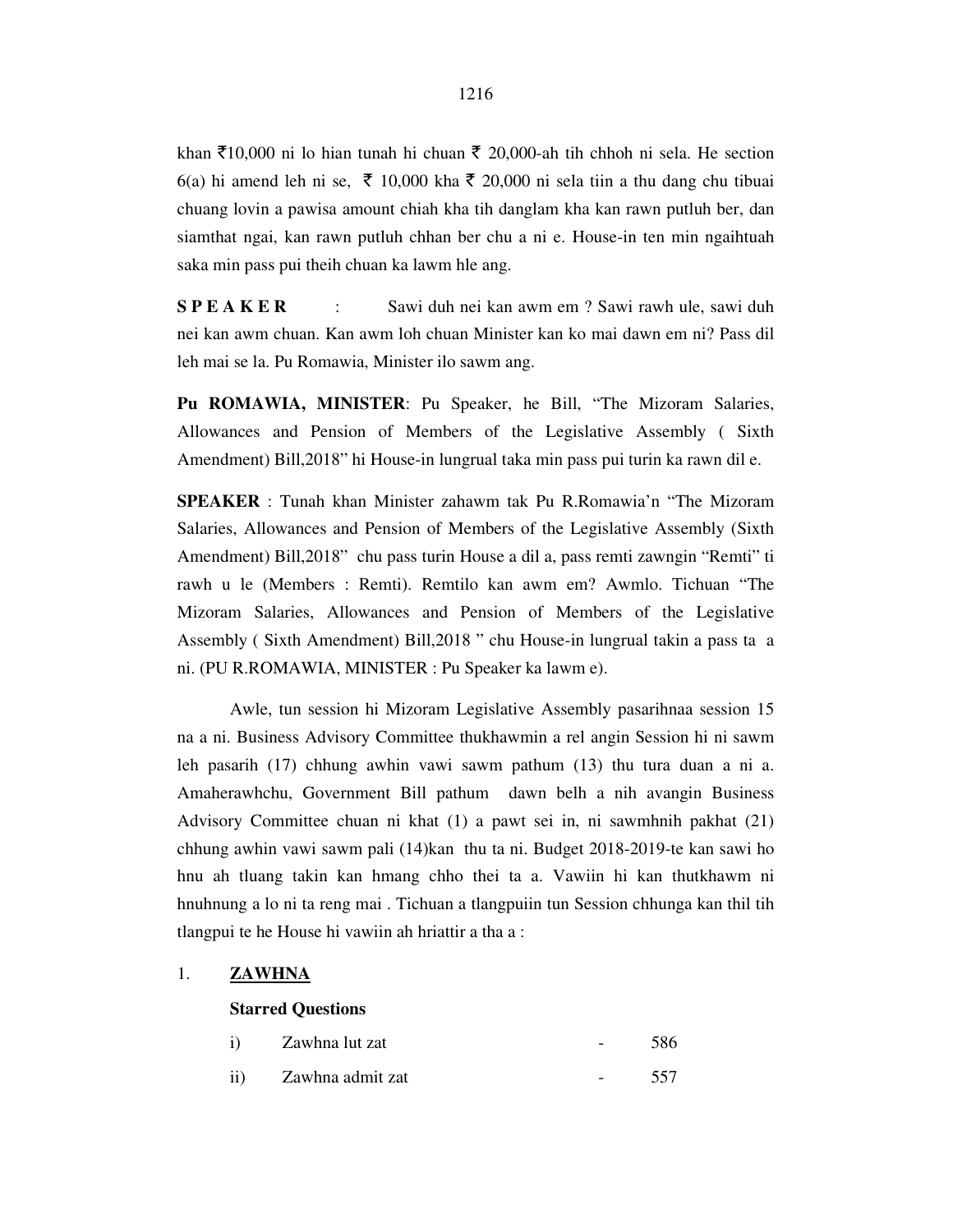| iii)                       | Zawhna reject zat               |  | 29            |
|----------------------------|---------------------------------|--|---------------|
| iv)                        | List of Business a dah zat      |  | 218           |
| V)                         | House a chhan zat               |  | 83            |
| $\mathbf{vi})$             | House a chhan hmanloh           |  | 135           |
| <b>Unstarred Questions</b> |                                 |  |               |
| $\mathbf{i}$               | Zawhna lut zat                  |  | 53            |
| $\mathbf{ii}$              | Zawhna admit zat                |  | 43            |
| iii)                       | Zawhna reject zat               |  | 30            |
| iv)                        | Starred Question atanga leh zat |  | 298 lai a ni. |

 Kan Governor zahawm takin dt. 13.3.2018 Session tan niah khan thusawina a nei a. Heta a thusawi Motion of Thanks chuPu H. Zothangliana'n a rawn put luh Pu R.L. Pianmawia'n a rawn thlawp chu House-ah dt. 14.3.2018 khan sawiho a nih hnuin lungrual taka pass a ni ta a ni.

Tun tum Session a kan panel of Charmen te -

- i) Pu Nihar Kanti Chakma
- ii) Pu T. Sangkunga
- iii) Pu Lalruatkima
- iv) Er. Lalrinawma

 Tin, sunna hun kan hmanga he House zahawm taka Member lo ni tawh Pu J. Kapthianga, Ex-MLA leh Pu Lalchunga Chinzah, Ex-MLA, Assam, boral ta te chu House-ah sunna neih a ni a. Pu Lal Thanhawla, House Leader in anmahni sunna thu a sawi hnuah a hnuaia Member-te hian anmahni sunna thu an sawi a, chung te chu :

- i) Pu Vanlalzawma
- ii) Pu C. Ngunlianchunga
- iii) Pu H. Zothangliana
- iv) Pu R. Romawia te an ni.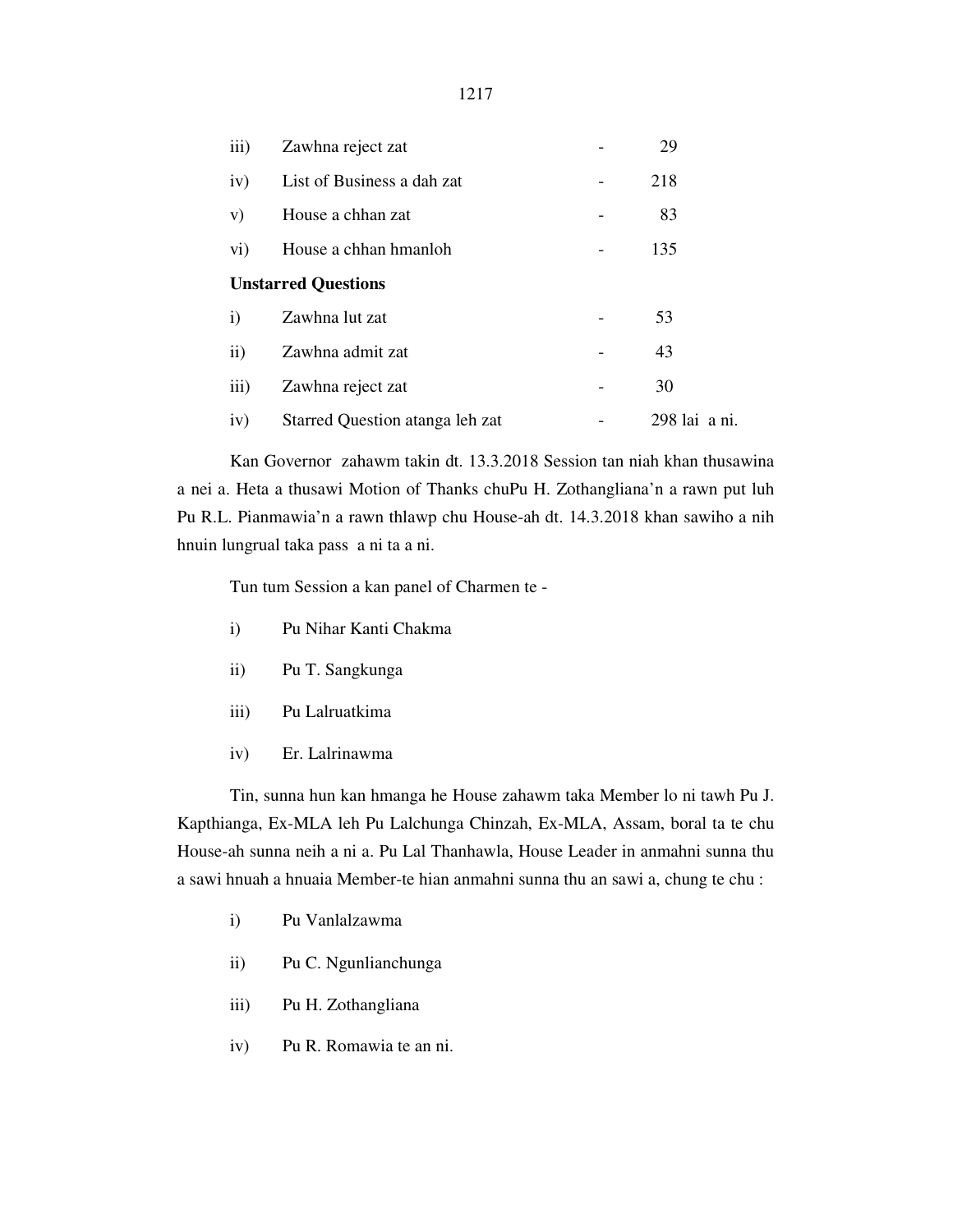Hemi zawhah hian anmahni sunna entirnan ngawi renga minute khat din a ni.Tin, Special Mention a lut a,Pu Lalruatkima, MLA chuan MZP ten Zophai-a Zofate Chawlhbuk sak an tum chungchangah Special Mention hun a hmang a ni.

Zero Hour hman a ni a, Pu Zodintluanga, Minister chuan Ministry of Urban Development, Govt. of India hnuaia Central Sanctioning and Monitoring Committee-in PMAY- HFA (Urban) atan Mizoram sorkar-ah First Installment ` 57 crore a rawn release thu House a hrilh a ni.

Tin, Presentation of Budget kan neia Pu Lalsawta, Finance Minister chuan hengte hi House-ah a present ani :

- i) Supplementary Demand for Grants for the year 2017-2018.
- ii) The Annual Budget for the year 2018-2019 with allied papers a present a ni.

 Tin, Presentation of Reports, tun Session chhung hian House-ah Report 11 (sawmpakhat) present a ni. Laying of Papers, tun Session chhung hian House-ah Paper 19 (sawmpakua) lay a ni bawk.

Tun Session chhung hian Government Bill 5 (panga) dawn a ni a, chungte chu :

- i) The Mizoram Appropriation (No.1) Bill, 2018
- ii) The Mizoram Appropriation (No. 2) Bill, 2018
- iii) The Chite Lui (Prevention and Control of Water Pollution) Bill, 2018.
- iv) The Mizoram Protection of Interests of Depositors (In Financial Establishment) (Second Amendment) Bill, 2018
- v) The Mizoram Salaries, Allowances and Pension of Members of the Legislative Assembly (Sixth Amendment) Bill, 2018.

 Heng Bill 5 te hi lungrual taka passed vek an ni. Resolutions : tun Session chhung hian Private Members Resolutions 81 dawn a ni a, admit vek an ni a. Heng a hnuaia Resolution 2 te hi House-ah sawihoa vote a ni. Pu K. Sangthuama, "Hun reitak atanga kawng leh lei chhia avanga harsatna kan tawh sukiang turin nasa lehzuala hma lak ni rawh se" tih chu Pu R. Vanlalvena'n amendment turin a rawn pulut a. 'Hun reitak atanga kawng leh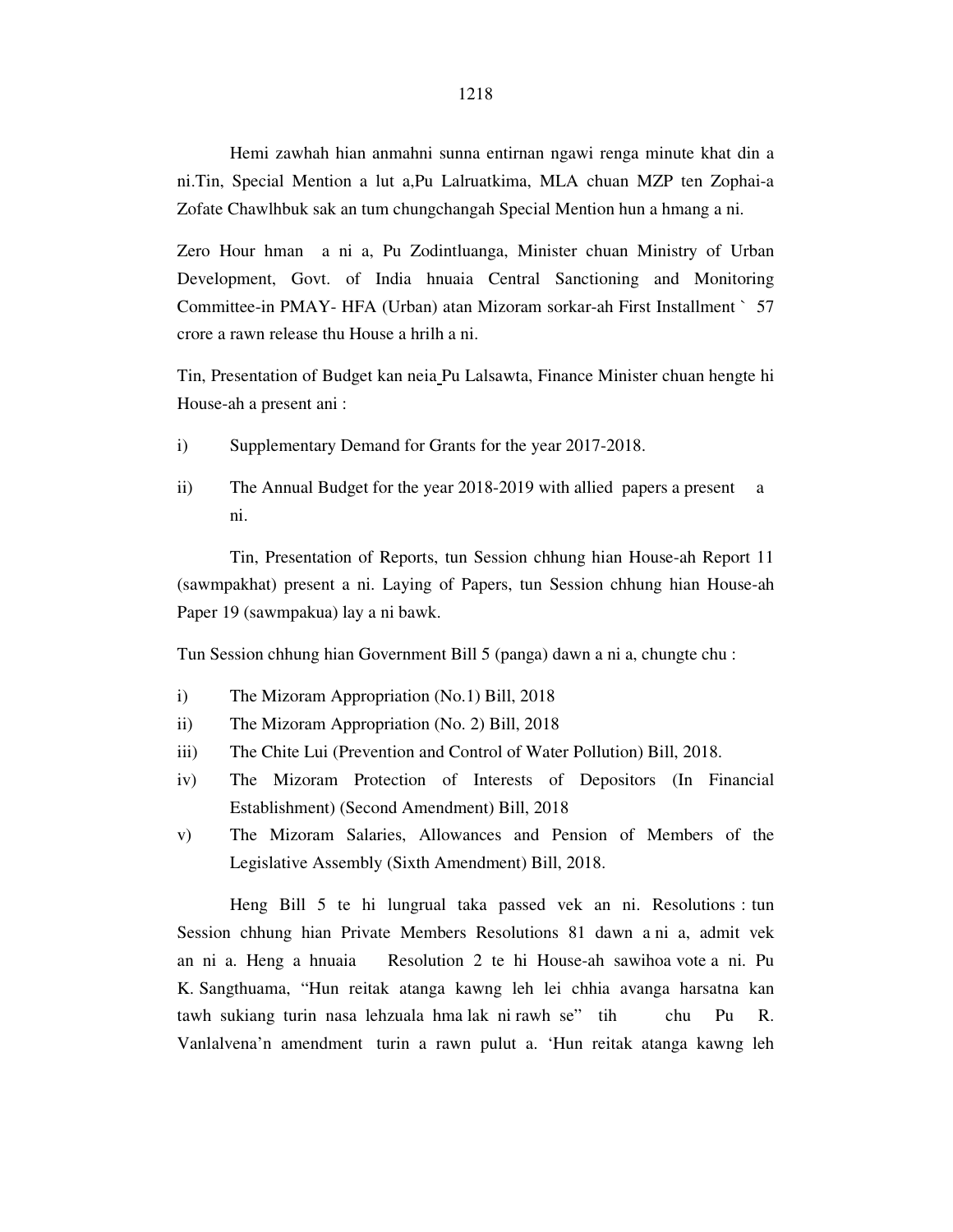lei chhia avanga, harsatna kan tawh sukiang tura sorkar hmalakna kal mek hi tha kan ti' a rawn ti a.

 Tin, Pu Vanlalzawma'n "Zu leh Ruihhlo hluar ta lutuk in ohhran, khawtlang, chhungkua leh mimala harsatna leh buaina nasa tak min thlen avangin kan harsatna sukiang tur hian theihtawp chhuah ni rawh se" a ti bawk a ni. A hmasa zawk kha amendment ang khan passed ani a.

 Tin, Minister hrang hrangin an Department enkawlna atana, demand te member ten thahnemngai taka an sawiho hnuin, House-in a passed hlawm bawk a ni.

 Kan hriat angin tun tum Session hi Assembly pasarihna, sawm leh pangana a ni a. Tluang takin tunah chuan kan zo thei dawn ta a ni. Min ti lawm em em tu chu nitina List of Business-a tihtura kan duan chu pakhatmah tih loh nei lovin kan ti zo thei ta zel a. Hei hian member-ten he House hi an tih zahawm zia, member-te taihmak zia, an thahnemngaih zia, thu an awih zia a ti lang a. Hei hi India ramah chuan pakhatna kan ni hial awm e. Nitina kan tihtur ti zo vek thei state awmchhun kan ni hial awm mang e ka ti a. Hei hian Mizoram leh hnam leh he In hi a chawimawi hle a ni tih House hian hre nawn leh ila a tha ang e.

 Tin, chumi bakah, Department zawng zawng ten min lungrual pui em em a. Tam tak chuan zawhna tha takin an chhang thei a. Department pahnih an hming sawi lo mai ila, zawhna chhang theilo, pakhatin pathum an chhang theilova, pakhatin pakhat an chhang theilova. Chungte chu anmahni khan lo in hria sela, nakinah chuan zawhna chhan kha thahnemngai ila a tha ang.

 Tin, Session hi tluang taka a kal theihna turin Department hrang hrang bak ah Police Department te, Parliamentary Affairs Department te; tin, a bik takin Legislative Assembly staff te, a chang chuan tlaivar khawpin an hna hi an thawk a ni. An thawk rim em em a ni. Heng zawng zawng hi in zavaia chungah hian House aiawhin lawmthu ka sawi a.

 Tin, Official ten min tawiawm tha em em a, vawiinah erawh hi chuan hei, a tawp hi min thlen pui ta lova. Demand sawi lai te, Resolutions kan sawi lai te in Official ten min tawiawm tha em em a ni. Chumi piah lama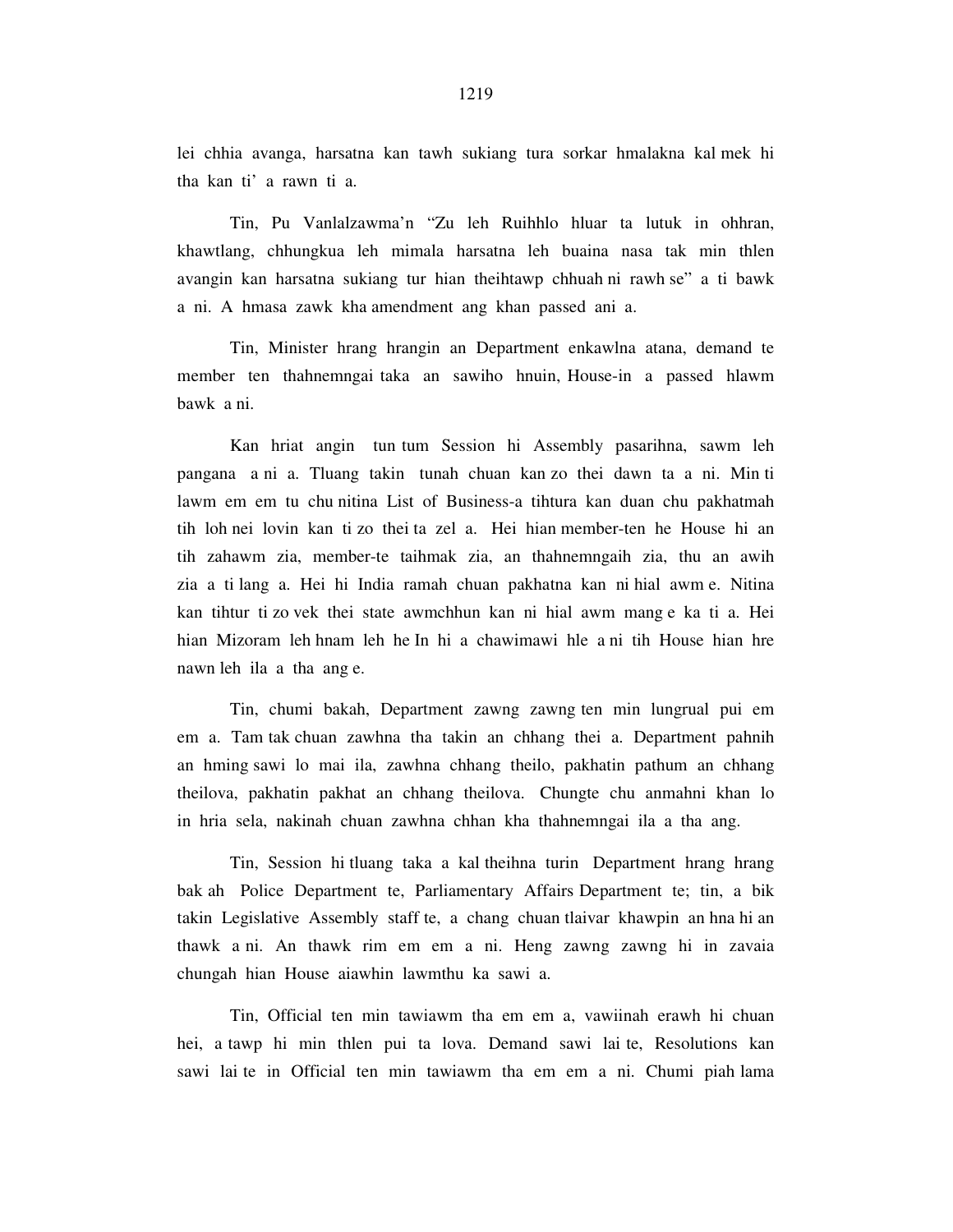ropui leh zual chu, kan House Leader hian nitin a tawp min thlen a ni. Hei hi thil chhinchhiah tlak tak a ni a. India ramah te, state dangah te, Parliament House ah te hetiang hian House Leader-in a tawp thlenga a thutpuina hi a vang viau a ni. A bik takin ama chungah hian lawmthu kan sawi ni sela. In zavaia chungah

**Pu LALRUATKIMA** : Pu Speaker, khawngaih in, nichin khan Unstarred Question 53 dawn a ni a, 43 admit a ni, 30 dang hi reject a ni i ti a, 10 zawk niawm tak ani a. Khalai kha i sawisual nge ni? Aw, 30 i ti a. Chu lo leh ah chuan thil pakhat Pu Speaker, ka question zawh chhan loh hi a tam em em thin mai a, hun dangah pawh a ni a. Hun danga precedence awm tawh te leh a awm zel loh nan Department te hi chuan, khatia 'an in hre mai ang chu' tih ngawt loh deuhin, chhan loh hi a pawilo tih hi kan hre tlat mai a ni. Chhan loh hi a pawi lo, a tawp ah engtin mah action an la chuang lo tih hi a awm a. Hei hi chu nakinah he House zahawmna kan vawn theihna turin, chhan loh awm miah tawh lo turin Department te pawh hian tan la sela. Chuti lo chuan action kan lak loha, hetia kan tih leh zel chuan hun lo kal leh zel tur ah harsatna kan tawk theiin ka hria a. Chuvang chuan, tunah hian zawhna engemawzat chhan loh awm kha a pawi khawp mai a. He House zahawmna pawh hi Department te pawh hian an ti bawrhbang niin ka hria a. Chu chu i tawngkam kha ka'n duhkhawplo deuhhlek a ni, min lo hrethiam dawn nia.

**SPEAKER** : A vawikhatna a ni a, kan hrethiam dawn che.

**Pu R.L. PIANMAWIA** : Kan Session-ah Pu S. Laldingliana leh Pu R. Lalzirliana, kan Minister te damlohna avangin an tel tluan thei lova. He mi kan tuar puina leh dam leh thuai tura kan duhsakna tawngkam te a neih ve chi em tih ka rawn sawi lang e.

**SPEAKER** : Speaker din lai hian ka phalna kha han la hmasa ula, chutichuan ka thu leh ang a, chutiang chuan a tha ang. Speaker leh atan ka inkhek ni mai sela, a tha ang e.

 Tin, tuna member zahawm takin a rawn sawilan tak kha, nitinin kan zinga awmlo te hi kan puang thin a. Nichin khan Pu R. Lalzirliana, Minister zahawm tak leh Pu S. Laldingliana kha kan puang tawh a. Hei hi kan ti a, a awmlo